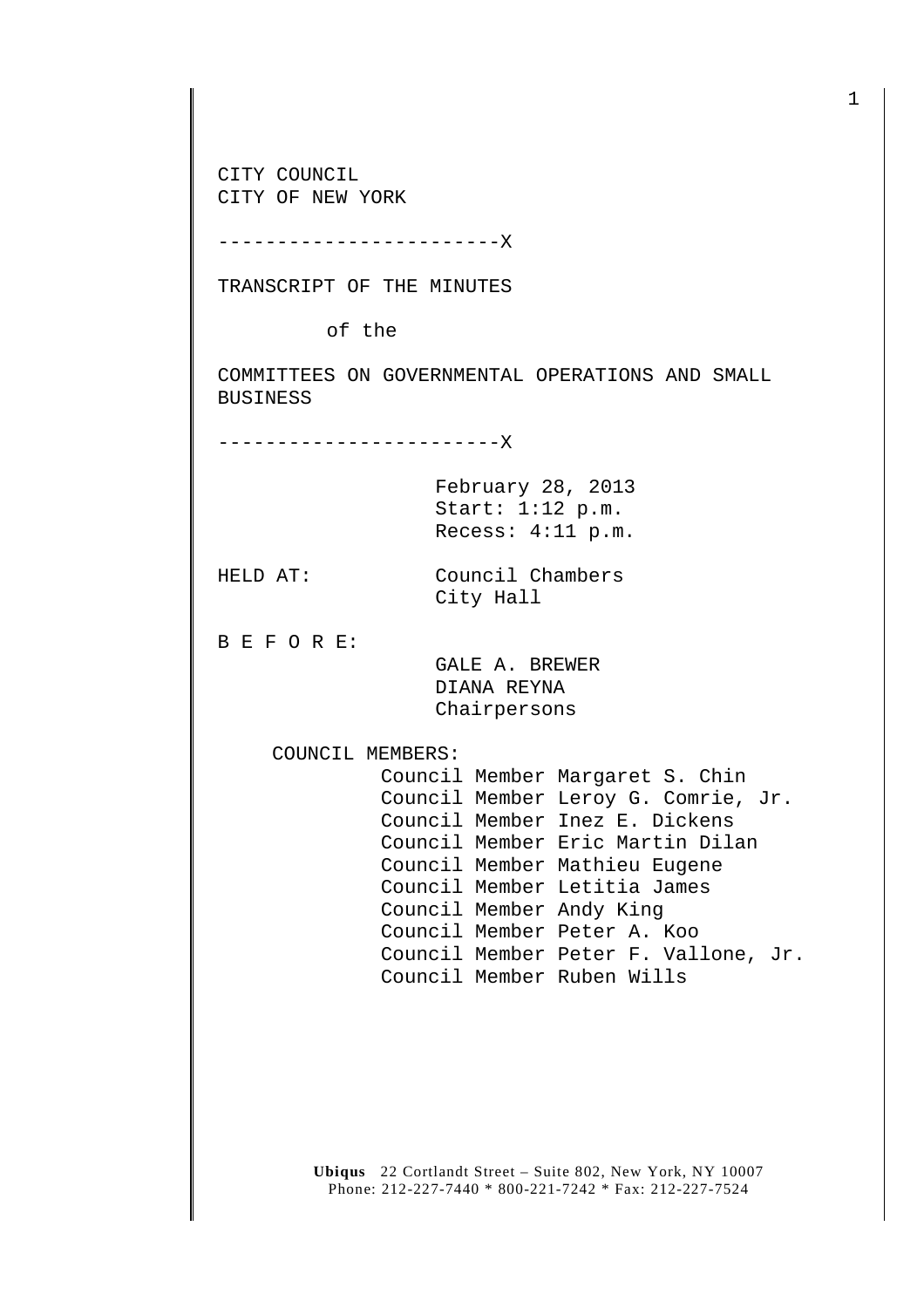## A P P E A R A N C E S (CONTINUED)

Liz Weinstein Director Mayor's Office of Operations

Tokumbo Shobowale Chief Business Operations Officer Mayor's Office of Operations

Robinson Hernandez Executive Director Restoration Business Acceleration Team

Jack Friedman Executive Director Queens Chamber of Commerce

Andrew Mosel Government Relations Council New York State Restaurant Association.

Robert Bookman Counsel New York City Hospitality Alliance

Maureen Torulli Small Business Owner Mo's Carting

Nick Petrie Small Business Organizer Make the Road New York

Juan DeJesus Owner Cellular Store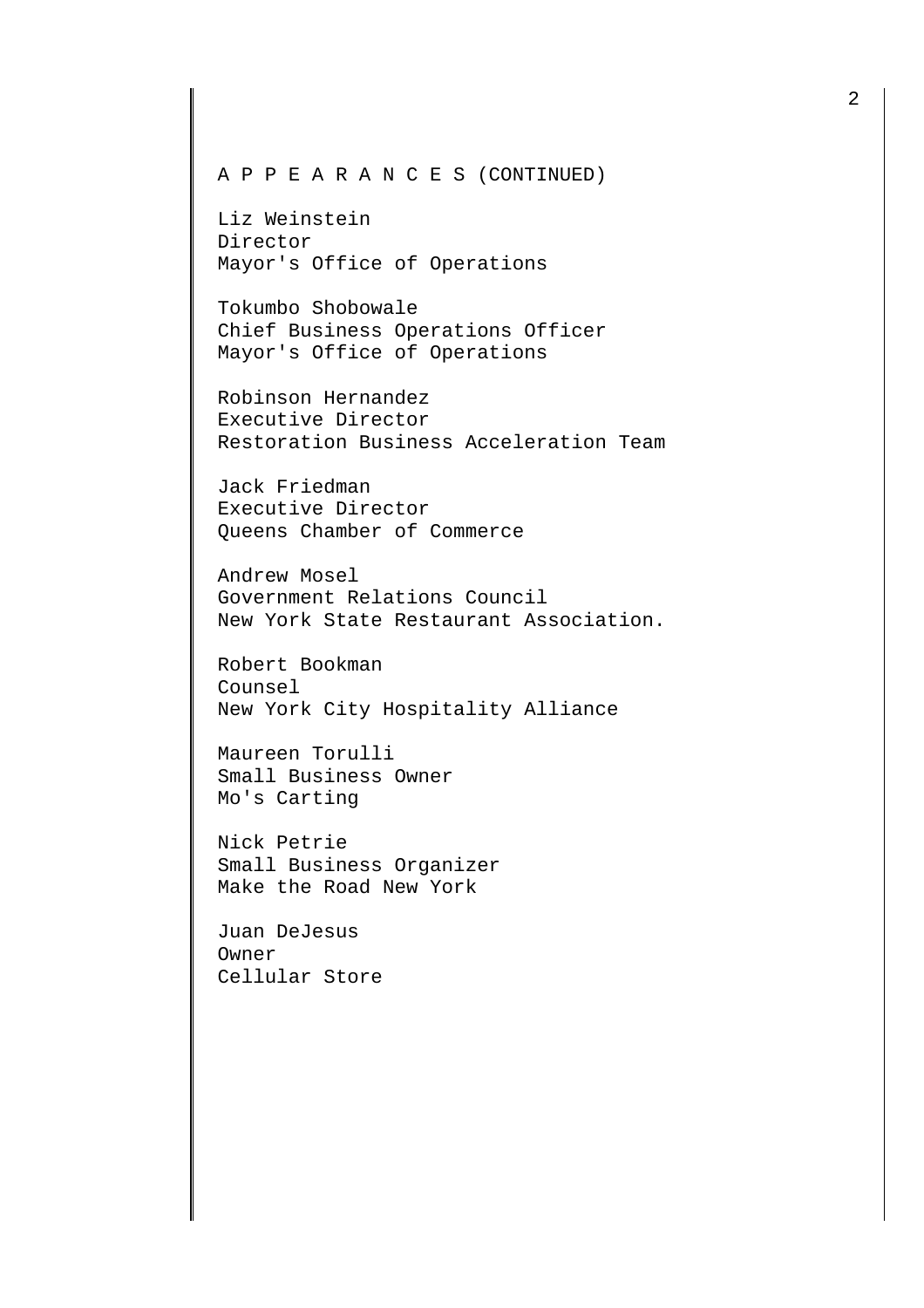| $\mathbf 1$    | 3<br>GOVERNMENTAL OPERATIONS AND SMALL BUSINESS    |
|----------------|----------------------------------------------------|
| $\overline{a}$ | CHAIRPERSON BREWER: Okay, good                     |
| 3              | afternoon, I'm Gale Brewer, I'm Chair of           |
| 4              | Governmental Operations. This is a wonderfully, a  |
| 5              | wonderful joint committee, I'm sure that my        |
| 6              | colleague will introduce herself in a minute, but  |
| 7              | it's an honor to be with Council Member Reyna. It  |
| 8              | is the Governmental Operations and Small Business  |
| 9              | joint hearing, and I'm here to talk about the      |
| 10             | portion of governmental operations easing overly   |
| 11             | burdensome regulation on small businesses is an    |
| 12             | important component of ensuring that our city's    |
| 13             | economy constitutes, continues to gather strength  |
| 14             | and that the recovery from Sandy takes over. I     |
| 15             | think I'm a little sick of talking about Sandy,    |
| 16             | but I know that we have to keep talking about it.  |
| 17             | In a survey that came out this month from the      |
| 18             | National Federation of Independent Businesses, no  |
| 19             | issue was listed by more small businesses as their |
| 20             | most important problem than governmental           |
| 21             | requirements and red tape. That is for sure.       |
| 22             | When more businesses are citing government         |
| 23             | regulations as an impediment to their business,    |
| 24             | then listing things like sales or rent, as in my   |
| 25             | district, you know there's a problem. We will be   |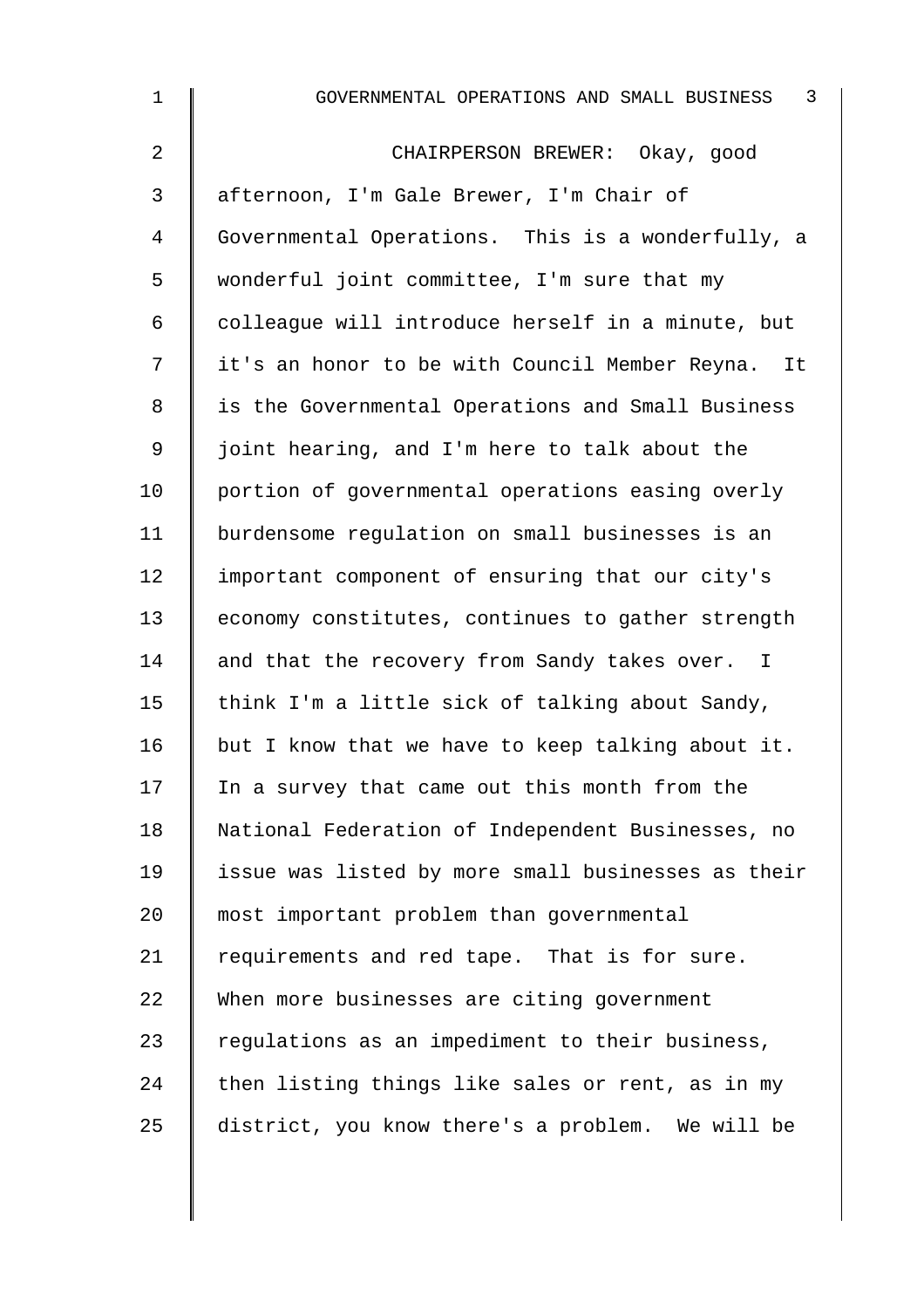2 discussing five bills today that we hope will help 3 Solve this problem or at least attack it. Four 4 were inspired by the requlatory review panel, and 5 | that was a wonderful effort, created by Local Law 6  $\parallel$  45 of 2009. This panel was tasked with reviewing 7 | the City's regulatory environment for small 8 businesses and recommending improvements that 9 would make it easier to open and run a business in  $10$  | our City. Many of the recommendations of the 11 | regulatory review panel have already been 12 | implemented, some of these recommendations that 13 have been fully implemented, that have not been 14 | fully implemented, are the topic of our hearing 15 | today. Number one, Intro No. 941 aims to 16 Standardize inspector training, easing oversight 17 | and transparency, and ensuring that inspectors are 18 Teceiving proper instruction. And I want to say 19 | that Tim Matusov, who's policy analyst to this 20 Committee, was one of the helpers and the 21 | inspirational staff member behind the hearing on 22 what I call the ABC hearing. And I have to say, 23  $\parallel$  that had a big impact on me and I think on others. 24  $\parallel$  And certainly this discussion, this bill, in my 25  $\parallel$  opinion came out partly out of that hearing.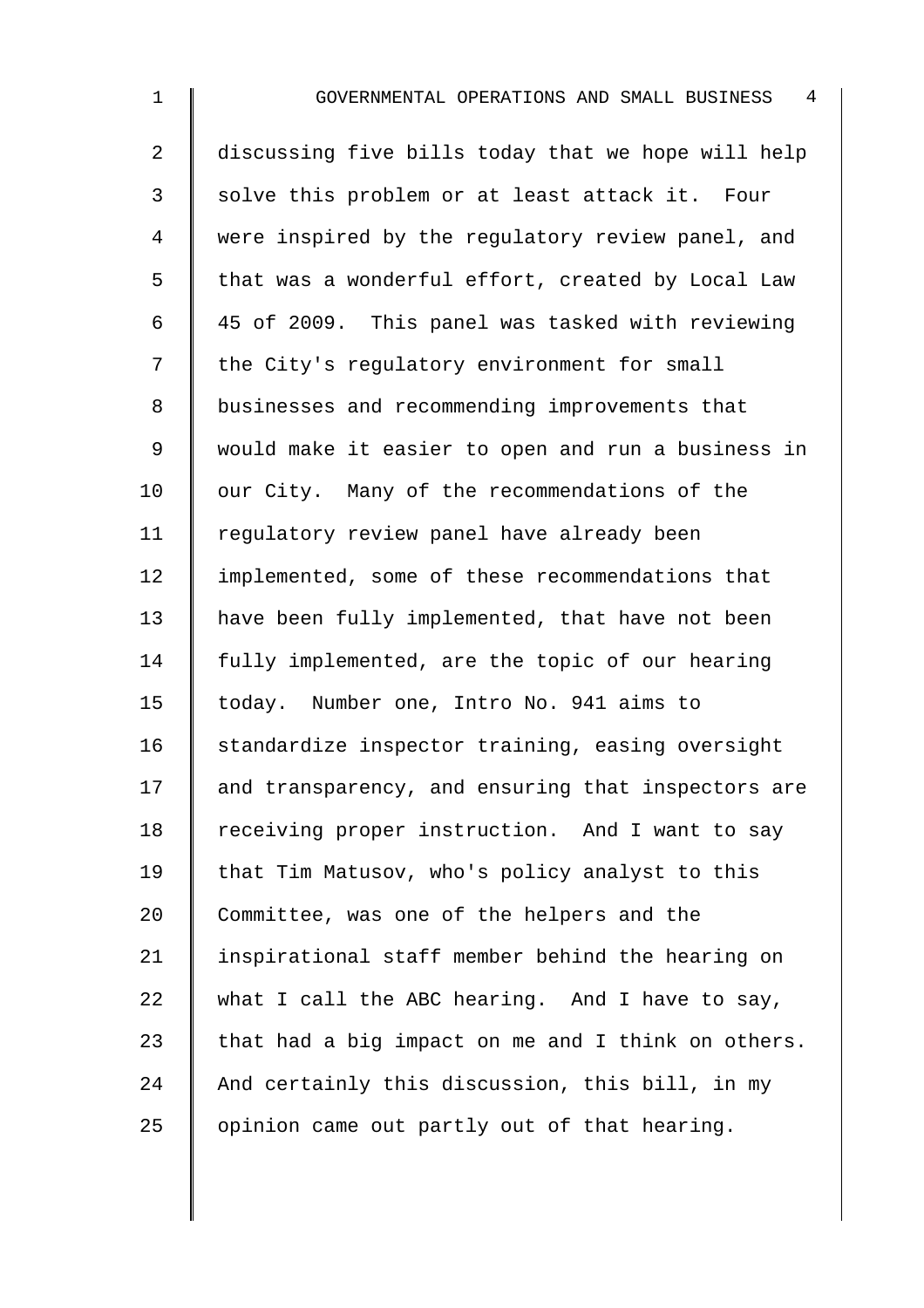| $\mathbf 1$ | 5<br>GOVERNMENTAL OPERATIONS AND SMALL BUSINESS    |
|-------------|----------------------------------------------------|
| 2           | Intro No. 942 will create agency liaisons within   |
| 3           | regulating agencies to ensure open lines of        |
| 4           | communication with chambers of commerce and other  |
| 5           | stakeholders. Intro No. 949 requires regulating    |
| 6           | agencies to review their regulations for those     |
| 7           | which offer no cure period, and to recommend to    |
| 8           | the Council and the Mayor whether such an          |
| 9           | opportunity should be added to the business,       |
| 10          | making a good faith attempt to comply with the     |
| 11          | law, are not hit with onerous fines on their first |
| 12          | infraction. And number 959 will ensure that the    |
| 13          | Business Owners' Bill of Rights, created pursuant  |
| 14          | to Local Law 18 of 2010, is distributed to small   |
| 15          | businesses to educate them about their rights. I   |
| 16          | think that's like what they call a cleanup bill.   |
| 17          | The fifth bill under consideration today is not    |
| 18          | from the panel, but concerns a topic of vital      |
| 19          | importance, the City's recovery from Sandy. This   |
| 20          | bill would waive a number of fees for businesses   |
| 21          | affected by the storm. Waiving these fees will     |
| 22          | improve the ability of businesses to get back on   |
| 23          | their feet, as the City's coastal areas hopefully  |
| 24          | continue to recover. I want to thank you but I     |
| 25          | also want to thank Council Member Reyna, because   |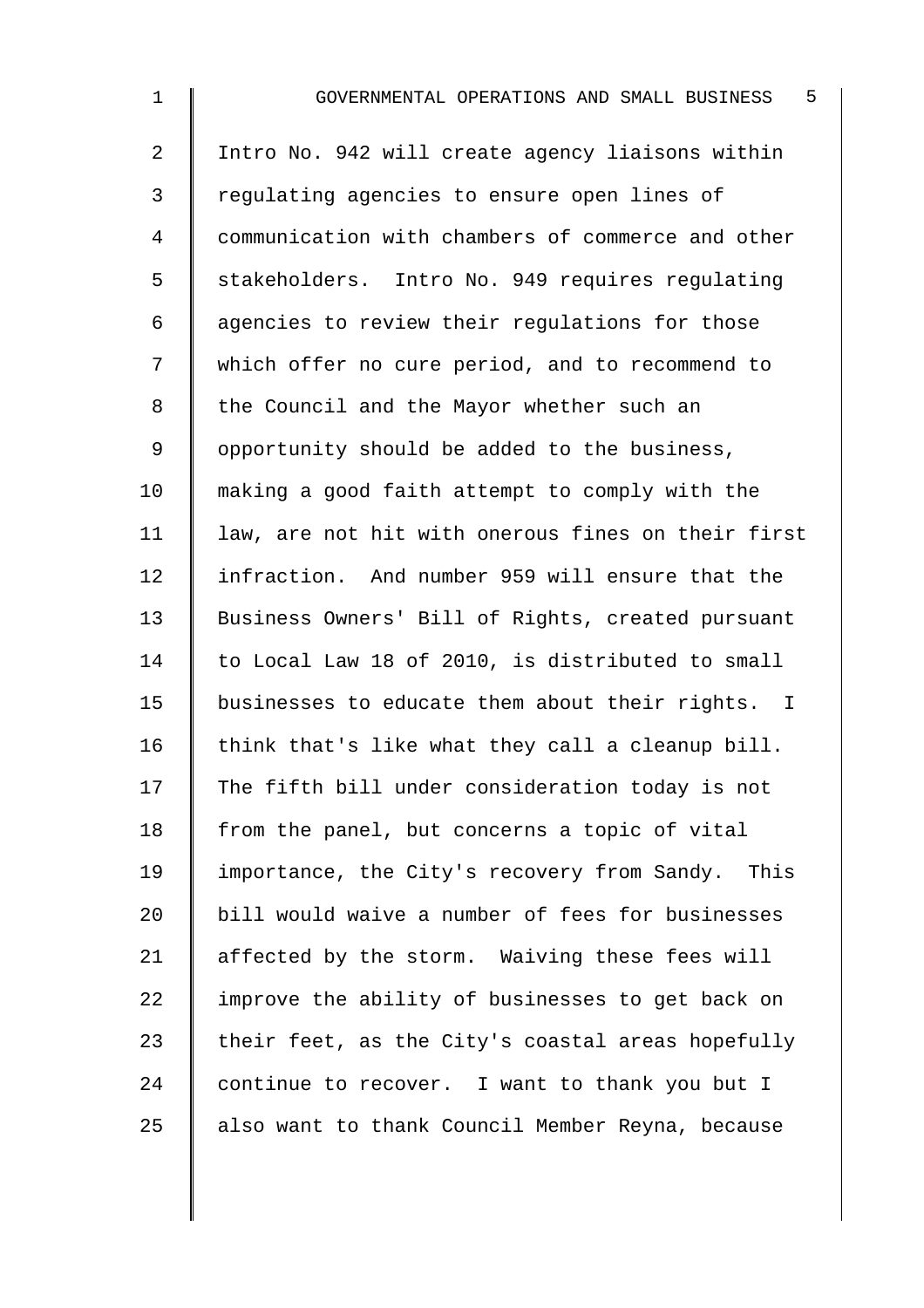| $\mathbf 1$ | - 6<br>GOVERNMENTAL OPERATIONS AND SMALL BUSINESS  |
|-------------|----------------------------------------------------|
| 2           | on this issue of small business, she has been      |
| 3           | steadfast even as recently as this morning. I      |
| 4           | also want to thank the different staff members,    |
| 5           | and introduce, I think there are member of the     |
| 6           | Committee here, but we will do David Seitzer who   |
| 7           | is the Counsel to this Committee, as well as Tim   |
| 8           | Matusov, and I'm sure that the Council Member will |
| 9           | introduce her staff. Thank you very much.          |
| 10          | CHAIRPERSON REYNA: Thank you,                      |
| 11          | Council Member Gale Brewer, Chair of Government    |
| 12          | Ops. I want to really thank you for having this    |
| 13          | joint hearing in cooperation with you. We are      |
| 14          | going to fulfill what has been a long outstanding  |
| 15          | list of legislation pieces that have been          |
| 16          | committed to the small business community.<br>In   |
| 17          | addition to the four bills Council Member Brewer   |
| 18          | mentioned in her opening remarks, we will also     |
| 19          | review a Preconsidered bill relating to the waiver |
| 20          | of certain fees for small businesses recovering    |
| 21          | from Hurricane Sandy. Like the four bills that     |
| 22          | came from our regulation review process, this bill |
| 23          | intends to make doing business in New York easier, |
| 24          | but with the focus on assisting those businesses   |
| 25          | located in areas hit hardest by last October's     |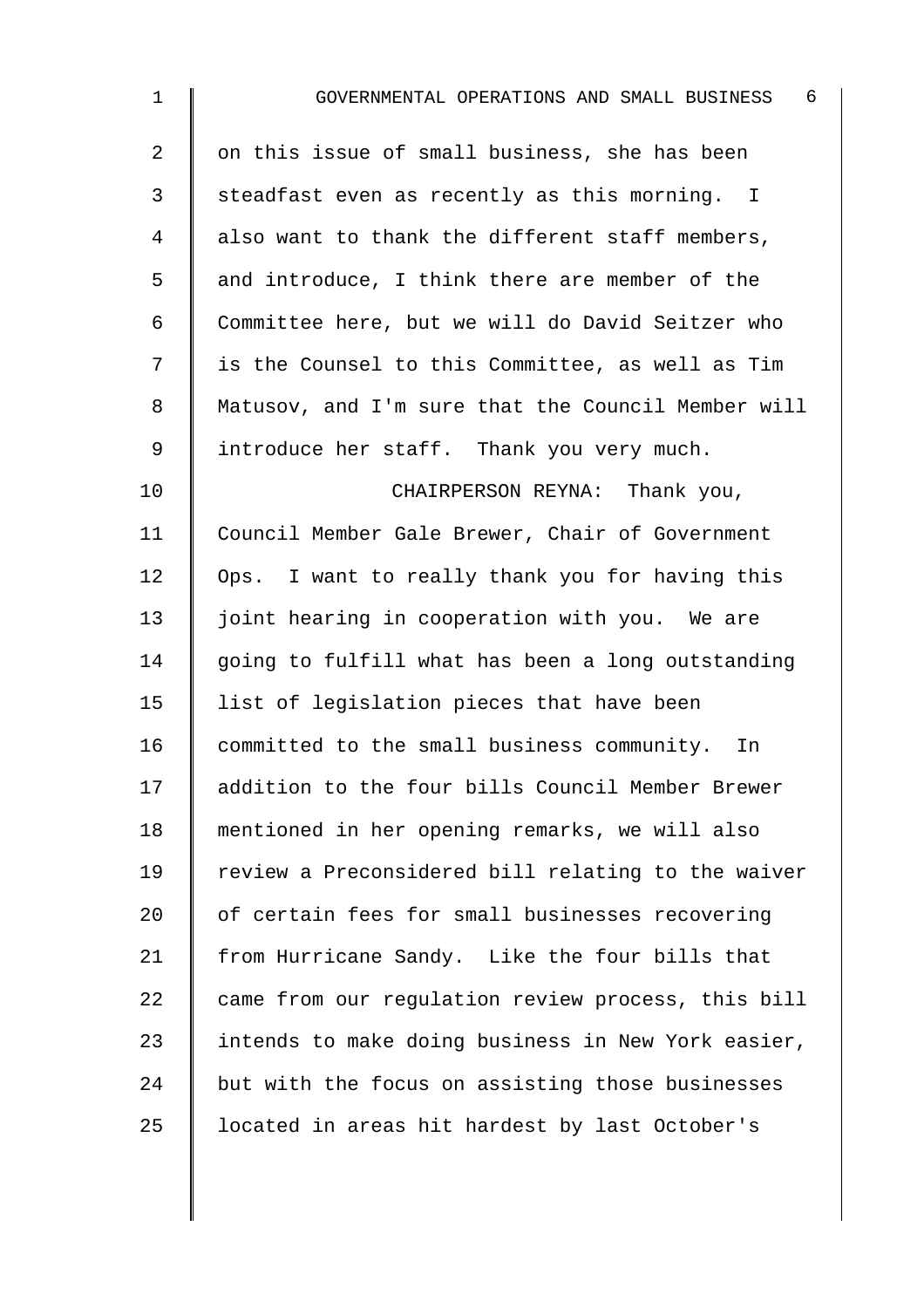| $\mathbf 1$    | 7<br>GOVERNMENTAL OPERATIONS AND SMALL BUSINESS    |
|----------------|----------------------------------------------------|
| $\overline{2}$ | storm. Areas like Red Hook, the Rockaways, Staten  |
| $\mathfrak{Z}$ | Island and the Waterfront, which are slipping from |
| 4              | the headlines, but where rebuilding has only just  |
| 5              | started. And I understand that Council Member      |
| 6              | Brewer mentioned she's tired of hearing and        |
| 7              | talking about Hurricane Sandy, but there's also a  |
| 8              | community that continues to feel like they're not  |
| 9              | heard or helped. Earlier this week, the            |
| 10             | Committees on Small Business and Economic          |
| 11             | Development held a joint oversight hearing on the  |
| 12             | impact of Hurricane Sandy on small business and    |
| 13             | the City's response. I also just came from a       |
| 14             | hearing dedicated to the Department of Finance in  |
| 15             | relationship to property damage reporting          |
| 16             | application, and we have a long road ahead of us   |
| 17             | where the Department of Small Business Services    |
| 18             | and the Department of Finance need to continue to  |
| 19             | survey property owners and make sure that they are |
| 20             | filling out this application in which there is no  |
| 21             | coordinated effort. So we hope to have some        |
| 22             | conversations beyond this particular hearing to    |
| 23             | discuss further how we can improve that process.   |
| 24             | The Commissioner of Small Business Services        |
| 25             | testified that there are over 13,000 small         |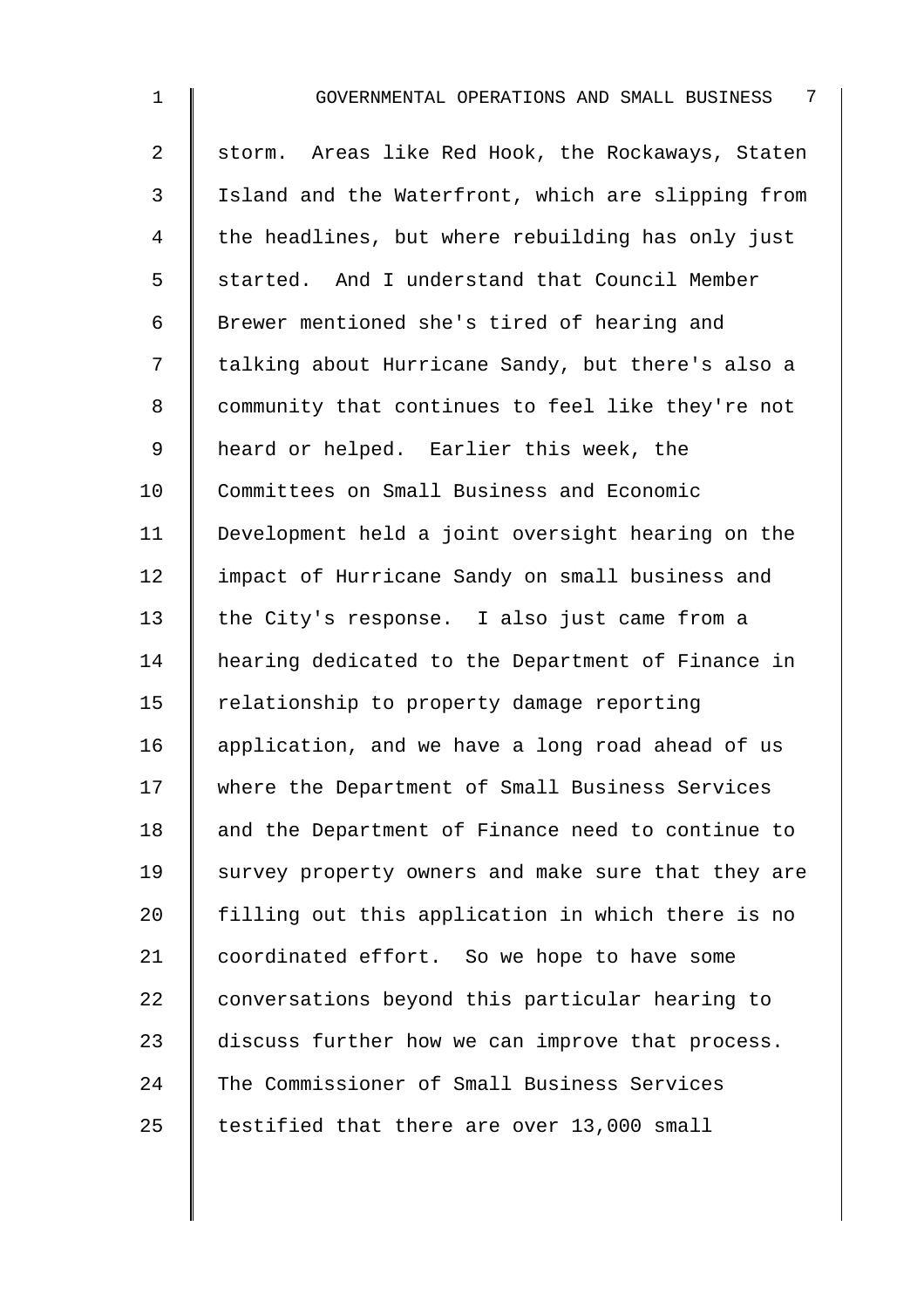| $\mathbf 1$    | 8<br>GOVERNMENTAL OPERATIONS AND SMALL BUSINESS      |
|----------------|------------------------------------------------------|
| $\overline{2}$ | businesses located in Hurricane Zones A and B,       |
| 3              | which were either damaged or destroyed by the        |
| 4              | storm. We heard testimony from small business        |
| 5              | groups about entrepreneurs who invested their        |
| 6              | entire lives in the businesses, in their             |
| 7              | businesses, who now have nothing. In case after      |
| 8              | case, insurance companies have refused to cover      |
| $\mathsf 9$    | their losses, leaving them struggling to put         |
| 10             | together loans and grants to resume normal           |
| 11             | operations. These small businesses formed the        |
| 12             | fabric of the communities in which they existed.     |
| 13             | They provided goods and services, enhanced the       |
| 14             | quality of life, employed local workers and paid     |
| 15             | taxes. They are essential to the economic            |
| 16             | vitality of this City and we need them back.<br>This |
| 17             | is why where there are business owners who want to   |
| 18             | rebuild, we need to encourage them to do so          |
| 19             | whenever we are able. To that end, Council Member    |
| 20             | Chin and I, in conjunction with the Mayor's          |
| 21             | Office, have brought this bill before this joint     |
| 22             | hearing for preconsideration today. If passed, it    |
| 23             | would allow small business owners to apply for       |

24 waivers for certain fees for permits, licenses and

25 | inspections they might incur in the course of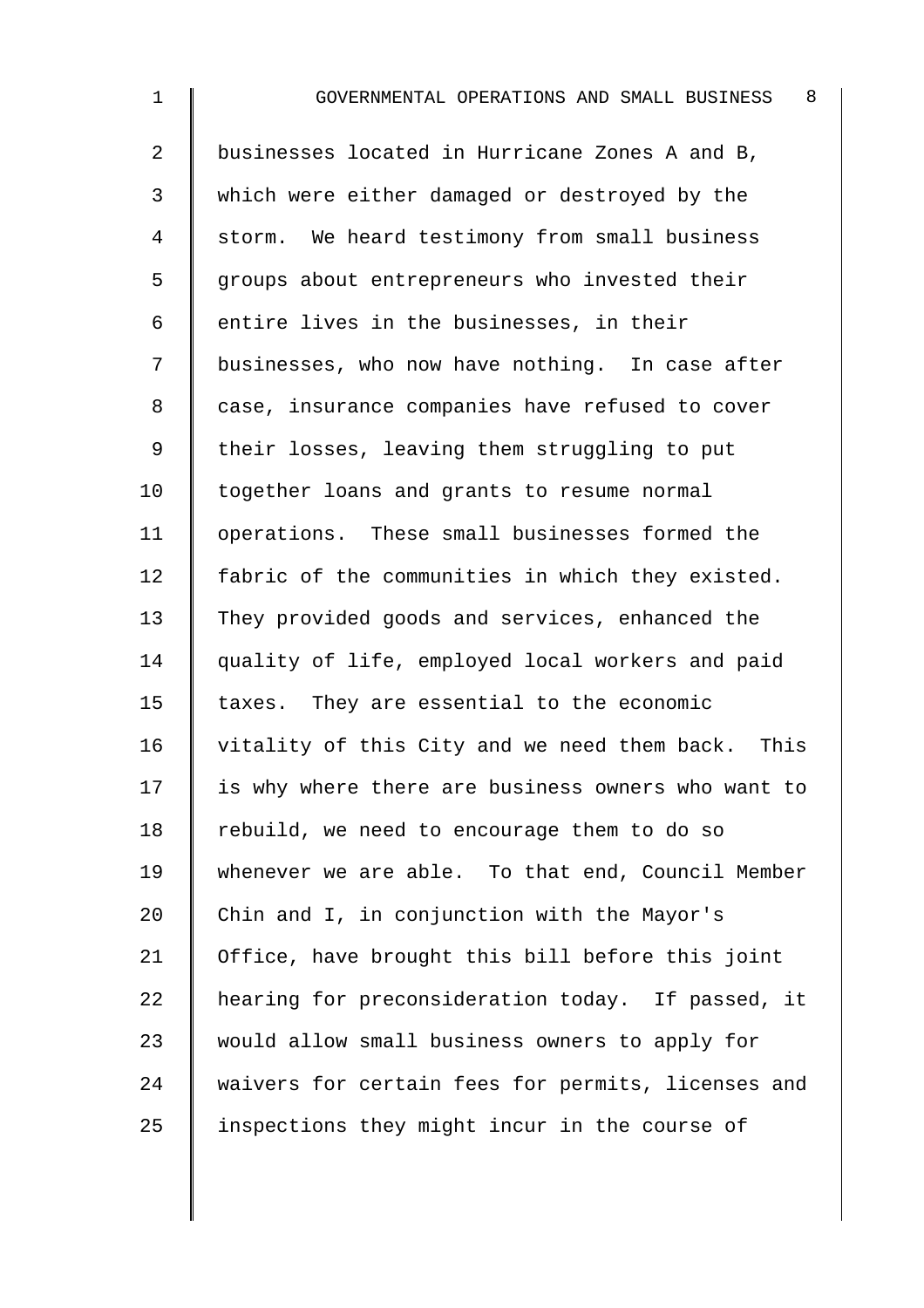| $\mathbf 1$ | 9<br>GOVERNMENTAL OPERATIONS AND SMALL BUSINESS    |
|-------------|----------------------------------------------------|
| 2           | rebuilding. While these fees may be significantly  |
| 3           | less than the cost of the renovations themselves,  |
| 4           | they can add up to hundreds and even thousands of  |
| 5           | dollars. This will would not waive the regulatory  |
| 6           | requirements that exist to protect public safety   |
| 7           | and consumers, but it would reduce the financial   |
| 8           | burden we place on entrepreneurs who are putting   |
| 9           | everything they have into restoring this city to   |
| 10          | what it was before Hurricane Sandy hit. I would    |
| 11          | like to thank Tokumbo Shobowale, the               |
| 12          | Administration's Chief Business Operations         |
| 13          | Officer, for joining us today to discuss the bill. |
| 14          | I would like to also acknowledge the members of    |
| 15          | the Committee on Small Business. We are joined by  |
| 16          | Council Member Eugene, Council Member Koo, Council |
| 17          | Member Wills, and I'd like to thank my Committee   |
| 18          | staff, Jeffrey Campagna [phonetic], our counsel,   |
| 19          | and Faith Corbett our Policy Analyst. Thank you,   |
| 20          | once again.                                        |
| 21          | CHAIRPERSON BREWER: Go right                       |
| 22          | ahead, if you'd like to begin, whomever would like |
| 23          | to start.                                          |
| 24          | LIZ WEINSTEIN: Thank you. Good                     |
| 25          | afternoon, Chairs Brewer and Reyna and Members of  |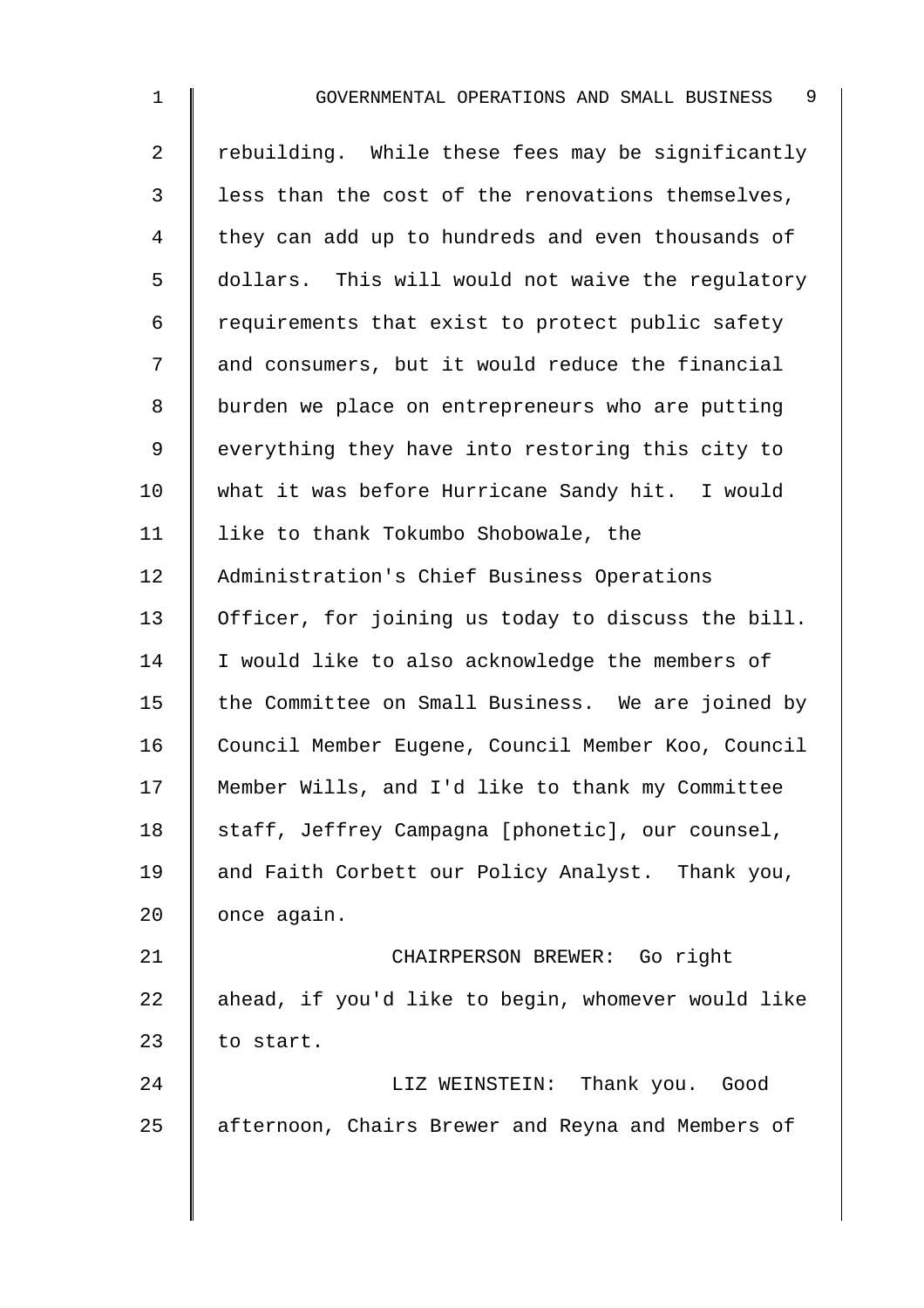| $\mathbf{1}$   | $10 \,$<br>GOVERNMENTAL OPERATIONS AND SMALL BUSINESS |
|----------------|-------------------------------------------------------|
| $\overline{a}$ | the Council. My name is Liz Weinstein, I'm the        |
| 3              | Director of the Mayor's Office of Operations.         |
| 4              | With me today is Tokumbo Shobowale, the               |
| 5              | Administration's Chief Business Operations            |
| 6              | Officer. Thank you for the opportunity to testify     |
| 7              | before the Committees on Governmental Operations      |
| 8              | and Small Business on these very important            |
| $\mathsf 9$    | initiatives relating to business customer service.    |
| 10             | The Administration is very supportive of the          |
| 11             | legislation being presented today. Many of the        |
| 12             | ideas proposed by the Council are projects that we    |
| 13             | have been working on together for many months.<br>In  |
| 14             | this testimony, I will update you on our progress     |
| 15             | on some of these initiatives, and our plans to        |
| 16             | begin additional work should the legislation move     |
| 17             | forward. Regarding Intro 941, after the               |
| 18             | recommendations of the first regulatory review        |
| 19             | panel were published, my office began working with    |
| 20             | agencies and counsel staff on plans for a new         |
| 21             | standardized customer service training curriculum     |
| 22             | for inspectors. Our process for creating this         |
| 23             | curriculum included working sessions with the         |
| 24             | relevant inspectoral agencies. We met with            |
| 25             | customer service and inspector management staff       |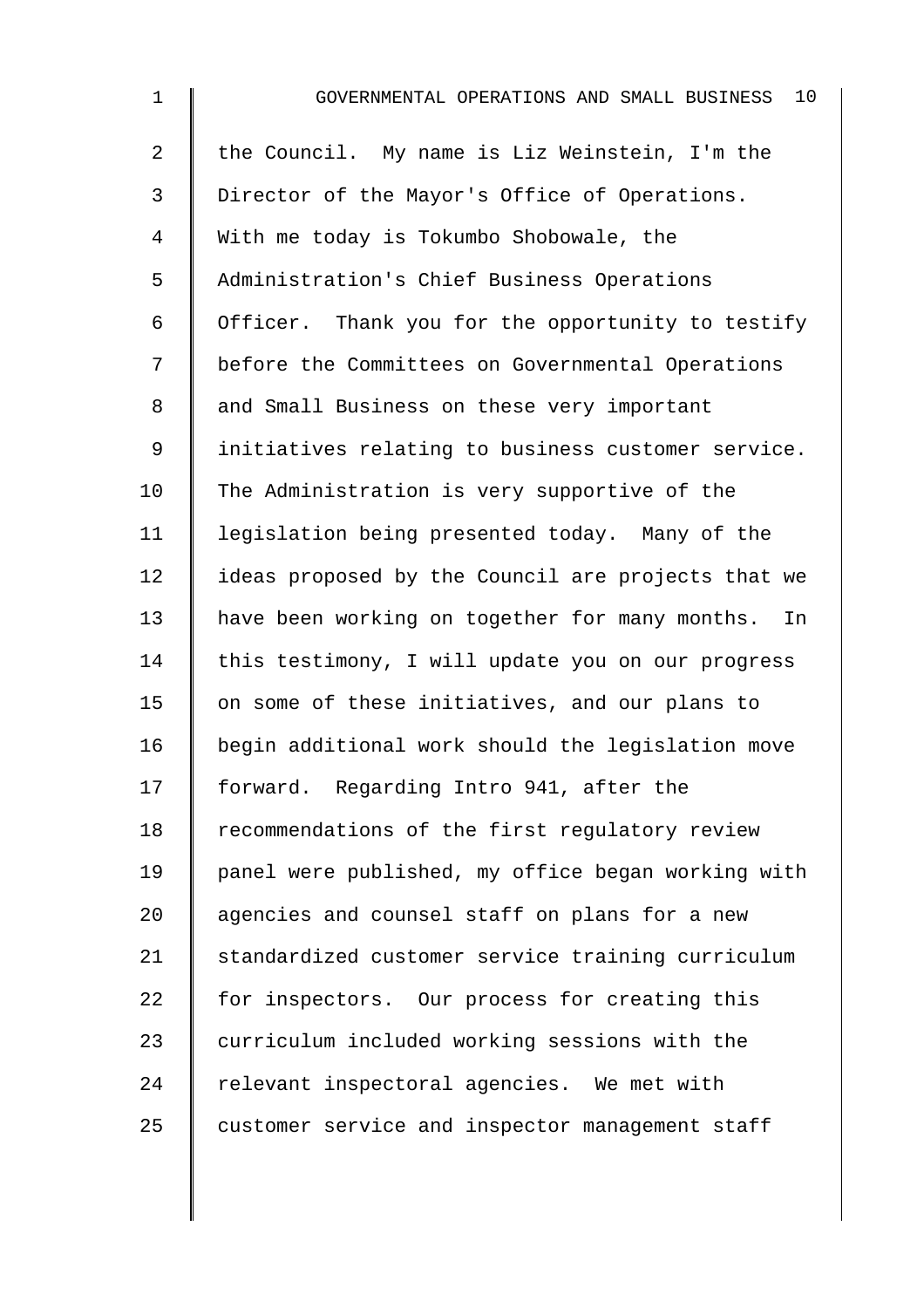| $\mathbf 1$    | 11<br>GOVERNMENTAL OPERATIONS AND SMALL BUSINESS   |
|----------------|----------------------------------------------------|
| $\overline{a}$ | from DCA, DEP, DOB, DOHMH, DOT, DSNY, FDNY and     |
| 3              | TLC, as well as focus groups comprised of          |
| 4              | inspectors and inspector supervisors. Members of   |
| 5              | my staff also met with the Union Square            |
| 6              | Hospitality Group's consulting unit to receive     |
| 7              | feedback on our content and approach. From those   |
| 8              | meetings we created a curriculum for agency        |
| 9              | training staff to use. In 2008, the Office of      |
| 10             | Operations had put together a customer service     |
| 11             | curriculum for agency frontline staff called       |
| 12             | "Great Service, Great City." That training was     |
| 13             | developed to partnership with NYC311, HRA and DCAS |
| 14             | training specialists to address some of the unique |
| 15             | issues that arise in providing good customer       |
| 16             | service in New York. For example, Great Service,   |
| 17             | Great city includes modules covering the City's    |
| 18             | cultural diversity and language access policy.     |
| 19             | Building off of that experience, the new           |
| 20             | standardized training curriculum for inspectors is |
| 21             | comprised of three components: the Great Service,  |
| 22             | Great city work, traditional customer service      |
| 23             | topics, and new material designed specifically for |
| 24             | this effort. The traditional customer service      |
| 25             | curriculum includes basic customer service         |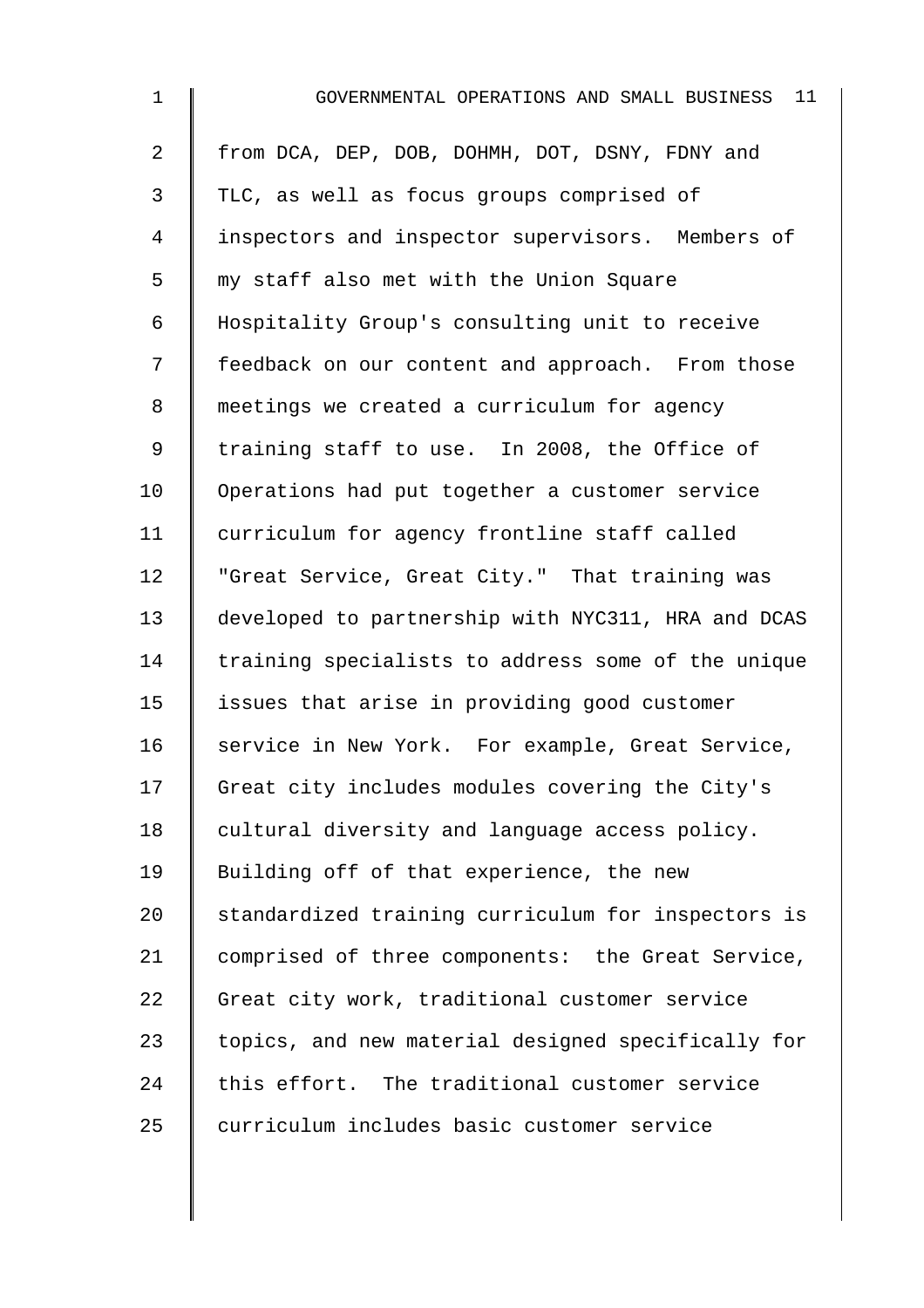1 GOVERNMENTAL OPERATIONS AND SMALL BUSINESS 12 2 | training modules that apply to any customer facing 3 environment, like the importance of first 4 impressions, using effective communications and 5 awareness of body language. The third and most 6 important component of the new training curriculum 7 | is a new set of modules that addresses specific 8 | issues and concerns of business owners and takes 9 I into account the unique circumstances of the 10 I inspection environment. Topics included in this 11 | module are lessons on inspector authority, 12 | inspector consistency and the role of inspectors 13 in providing good customer service. After 14 drafting the curriculum last fall, the facilitator 15 | and participant training manuals were finalized in 16 December 2012. My office provided guidance to the 17 agencies on incorporating the new training into 18 | their existing training regimen, and also informed 19 the agencies of submission deadlines and reporting 20 Tequirements. As of today, seven agencies--DCA, 21 DEP, DOB, DOHMH, DOT, FDNY and TLC--have submitted 22  $\parallel$  their curriculums, all of which have been approved 23  $\parallel$  by my office. Five of these agencies will be 24 I implementing the curriculum without any 25 modifications and two with some very slight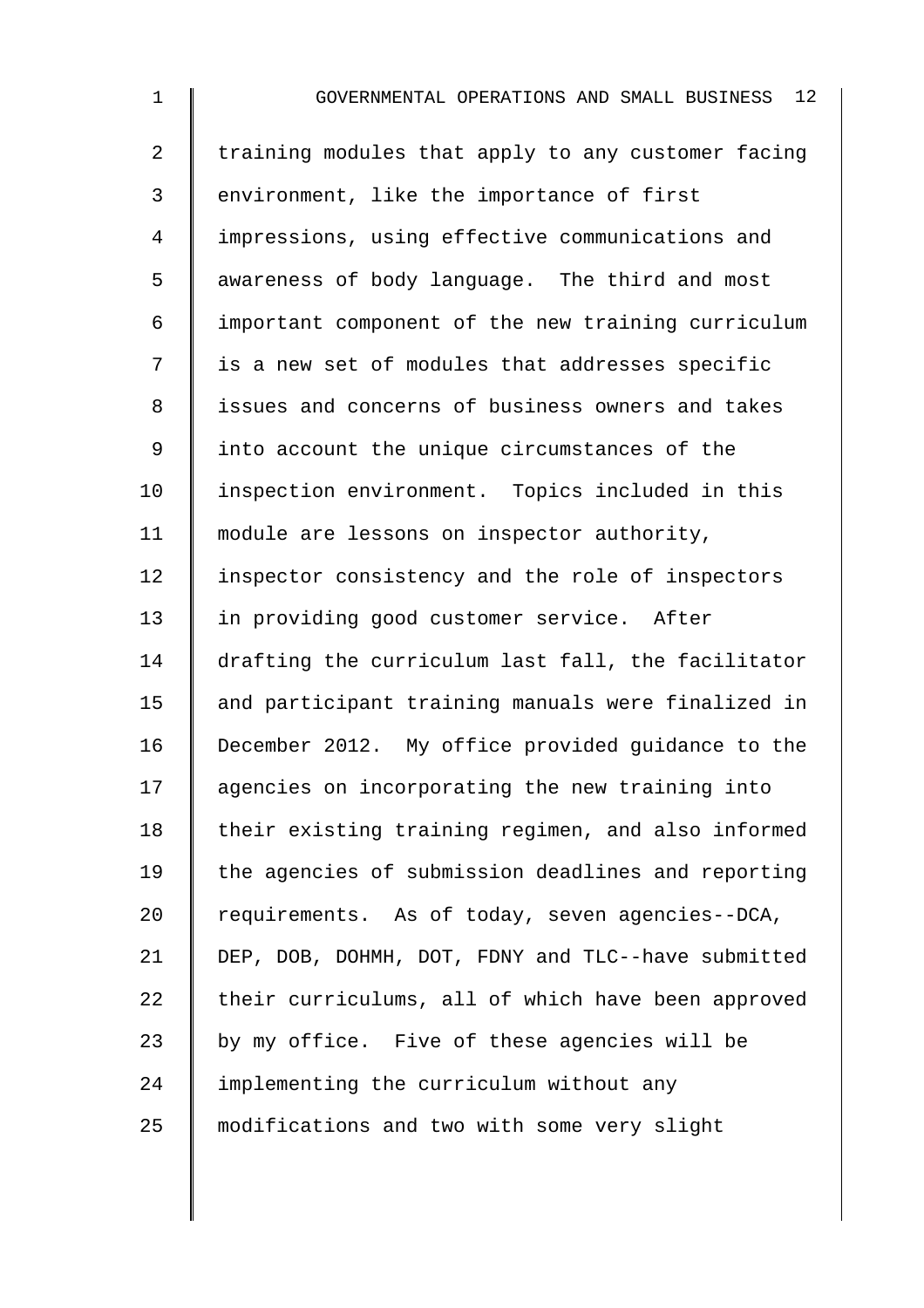| 1              | 13<br>GOVERNMENTAL OPERATIONS AND SMALL BUSINESS   |
|----------------|----------------------------------------------------|
| $\overline{2}$ | modifications. We're currently working with the    |
| 3              | Department of Sanitation to determine how the      |
| 4              | content of the new curriculum can best be          |
| 5              | introduced into their existing training practices. |
| 6              | Agencies began using the new curriculum two weeks  |
| 7              | ago when DOB held its first training session with  |
| 8              | 37 inspectors and supervisors. DEP held its first  |
| 9              | training session just this morning. My staff will  |
| 10             | conduct ongoing monitoring of the implementation   |
| 11             | of the curriculum by attending selected agency     |
| 12             | training sessions over the next 12 months and will |
| 13             | in fact observe a portion of DOB's third training  |
| 14             | session later this afternoon. Agencies will begin  |
| 15             | formally reporting to my office on their training  |
| 16             | progress beginning tomorrow and every three months |
| 17             | thereafter. Regarding Intro 956, Local Law 18 was  |
| 18             | enacted on June 1, 2010, and requires the Mayor's  |
| 19             | Office of Operations to develop and disseminate a  |
| 20             | Business Owner's Bill of Rights. Last summer, we   |
| 21             | worked with agency partners to develop and         |
| 22             | disseminate that Bill of Rights. In August,        |
| 23             | agencies were provided with training and a         |
| 24             | guidance document to aid in marketing and          |

25 distributing the Bill of Rights to business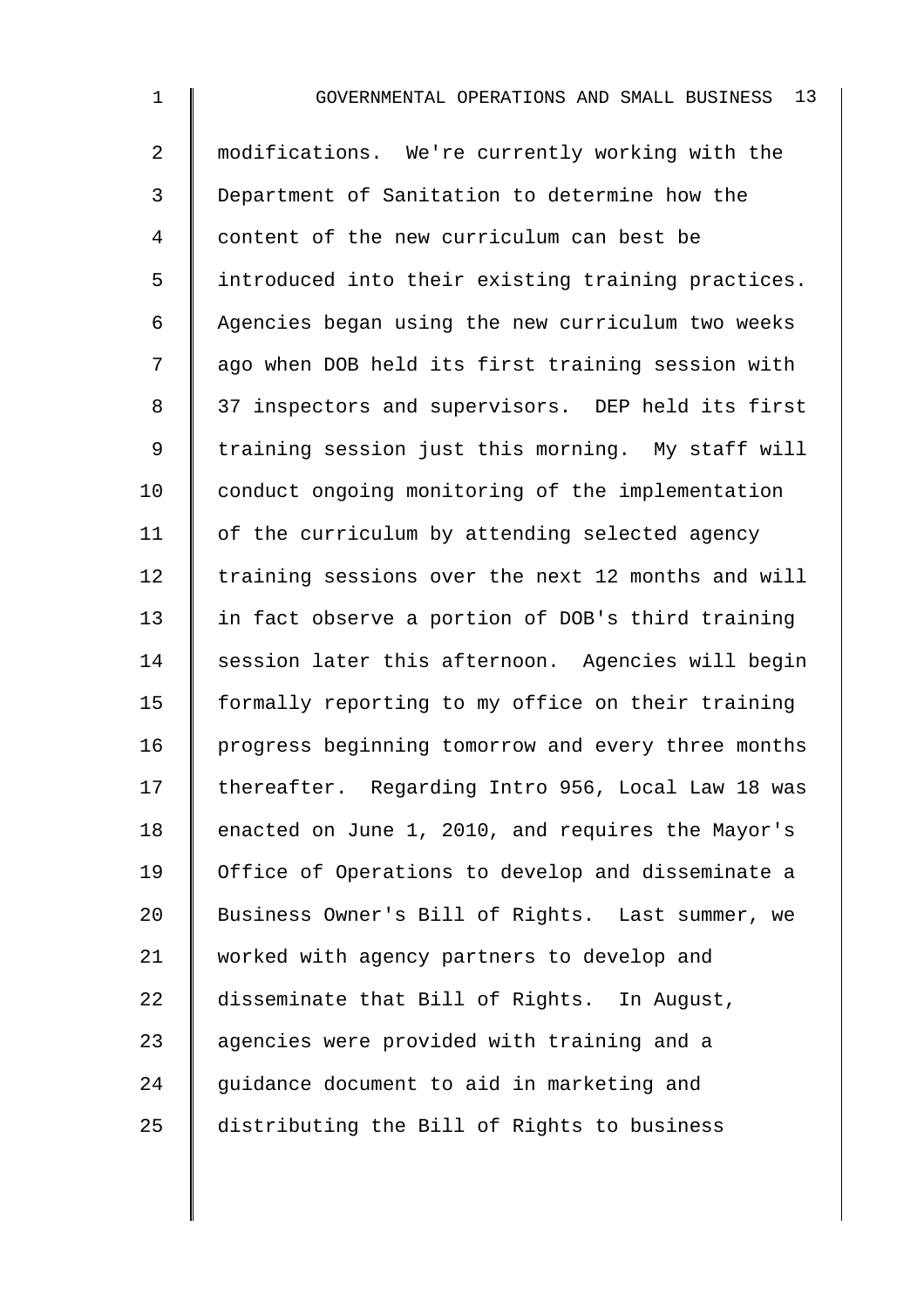| $\mathbf{1}$   | 14<br>GOVERNMENTAL OPERATIONS AND SMALL BUSINESS   |
|----------------|----------------------------------------------------|
| $\overline{a}$ | owners. In September 2012, DOB, DCA, DEP, DOHMH,   |
| 3              | DOT, the Fire Department and NBAT [phonetic]       |
| 4              | submitted their marketing and distribution plans   |
| 5              | to my office. Operations printed 10,000 copies of  |
| 6              | the palm card, and the agencies began distributing |
| 7              | the Bill of Rights during inspections this past    |
| 8              | fall. In addition to creating and distributing     |
| $\mathsf 9$    | the cards, we created a Spanish translation of the |
| 10             | palm card. Included on the card is a link to a     |
| 11             | customer service survey on our office's website.   |
| 12             | Customers and go to this link and evaluate the     |
| 13             | service they received from an agency inspector.    |
| 14             | This survey allows for ratings on staff            |
| 15             | professionalism and courtesy, how clearly          |
| 16             | inspectors communicated rules and other important  |
| 17             | information and overall customer service.          |
| 18             | Customers can also give detailed comments about    |
| 19             | their experience. Submissions sent on the website  |
| 20             | are forwarded to the appropriate agency for        |
| 21             | handling as necessary. In addition to handing out  |
| 22             | the Bill of Rights in connection with inspections, |
| 23             | agencies are asked to post them on their websites, |
| 24             | distribute them at community events, place them    |
| 25             | prominently at walk-in service centers, and        |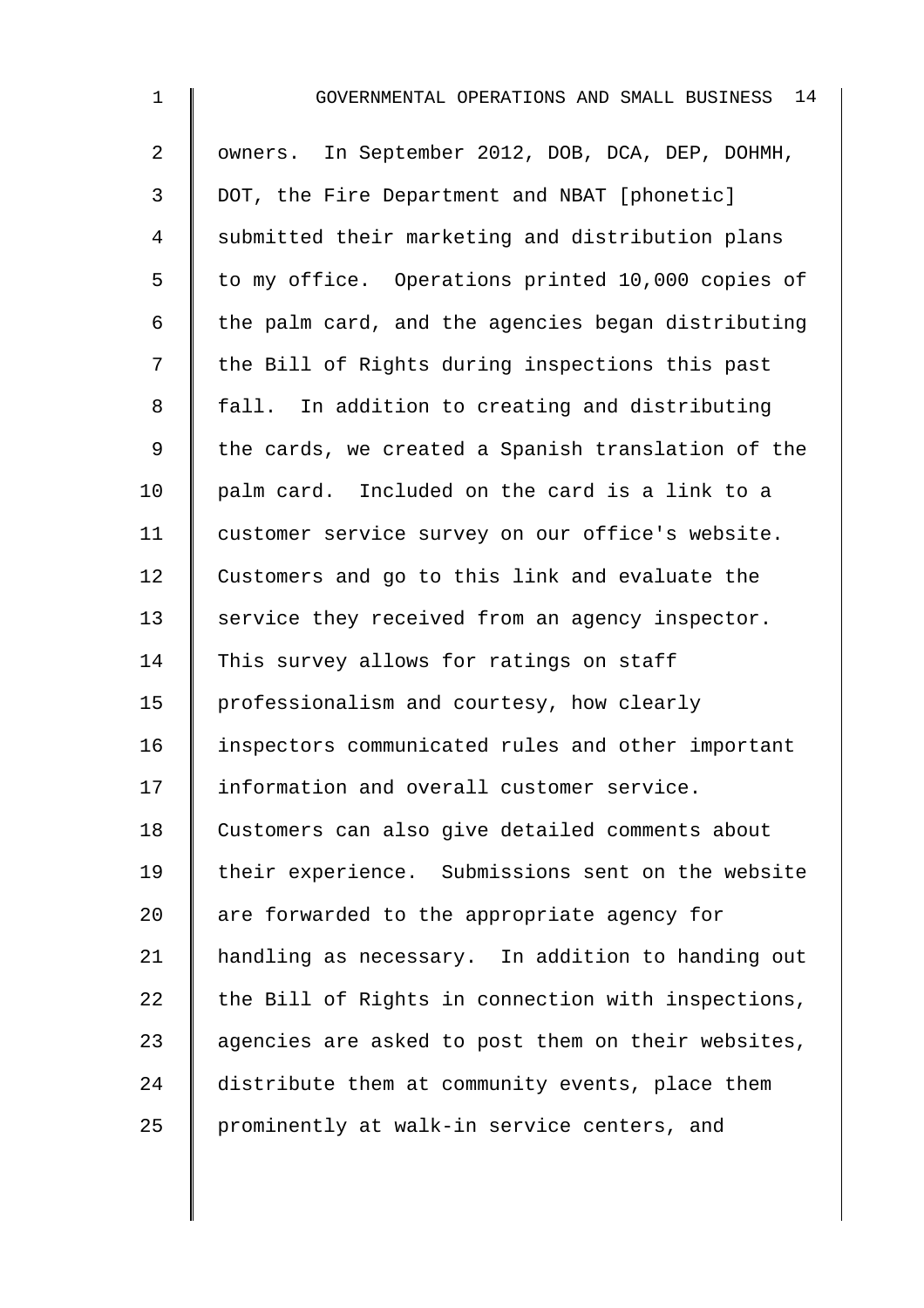| $\mathbf 1$    | 15<br>GOVERNMENTAL OPERATIONS AND SMALL BUSINESS   |
|----------------|----------------------------------------------------|
| $\overline{a}$ | include links to it on appropriate documents.      |
| $\mathfrak{Z}$ | Last summer our scout inspector spot checked       |
| 4              | agency walk-in centers to monitor compliance with  |
| 5              | the suggestions to display prominently the Bill of |
| 6              | Rights. Two of 21 sites were not in compliance     |
| 7              | and those sites were provided with new signs.      |
| 8              | Regarding Intro 949-A, the Administration is       |
| 9              | supportive of this legislation which would allow   |
| 10             | us to study the possibility that there are         |
| 11             | additional opportunities for business owners to    |
| 12             | correct violations before they are fined,          |
| 13             | otherwise known as a cure period. Although we are  |
| 14             | supportive of the proposed bill, we do ask that    |
| 15             | the Council keep in mind the challenging nature of |
| 16             | the task being proposed, and that it will not be   |
| 17             | possible to establish cure periods where           |
| 18             | violations are issued to protect the health,       |
| 19             | safety or welfare of the public. When the action   |
| 20             | violated cannot be undone, or when a cure period   |
| 21             | would remove any element of deterrents. For        |
| 22             | example, there are numerous violations where       |
| 23             | providing a cure period would potentially place    |
| 24             | the public at risk. Also, a cure period would not  |
| 25             | apply for a refused ride for a taxi cab, by a taxi |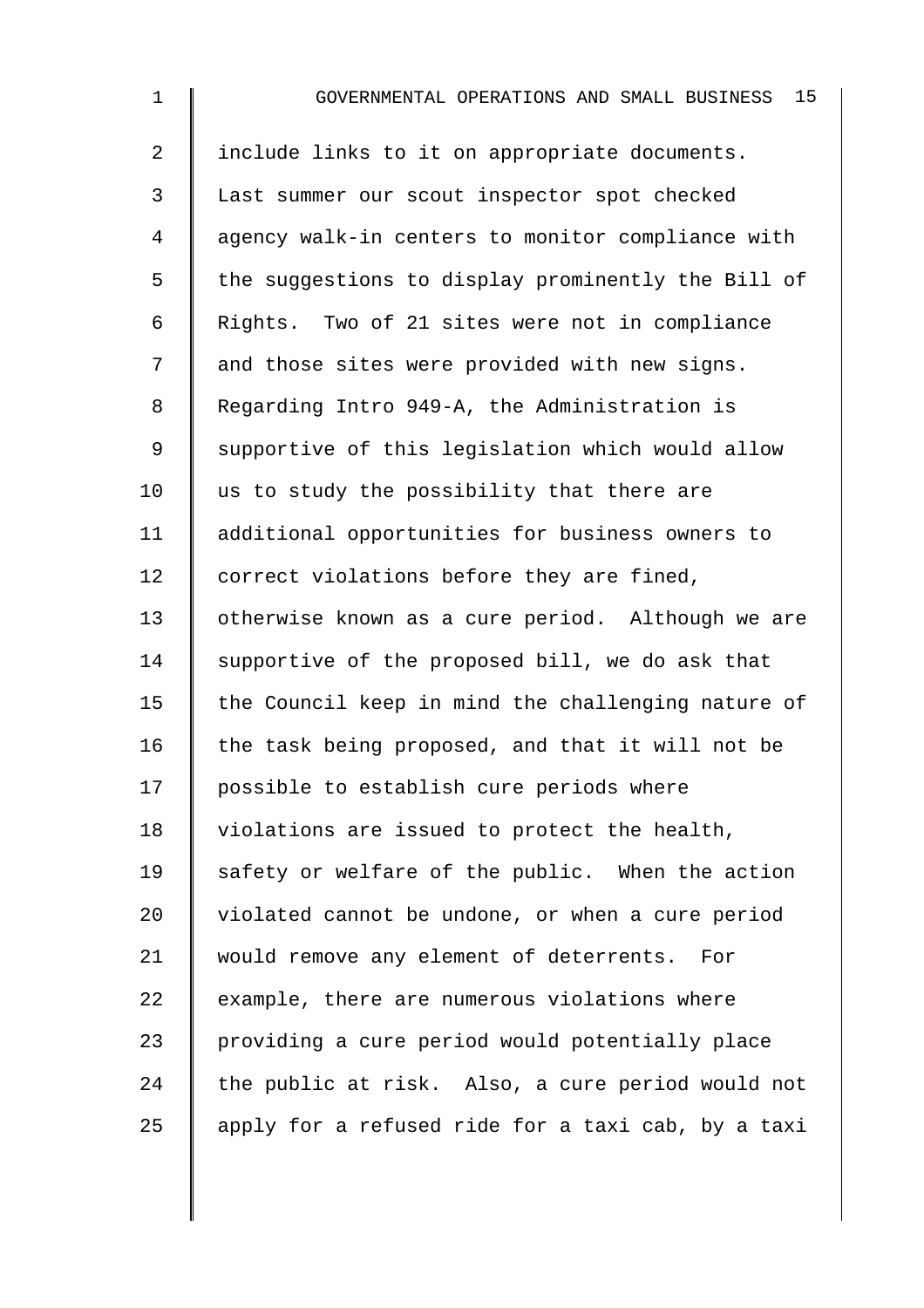2 cab, for example, where the violation cannot be 3 undone. Creating a cure period for some of these 4 violations may render a rule meaningless. The 5 determination of whether a cure period may apply 6  $\parallel$  as implied by the proposed legislation will be 7 Studied by my office on a violation category or 8 case-by-case basis. Furthermore, the proposed 9 | legislation required that the report be submitted 10 | to the Mayor and Speaker within 90 days of 11 | enactment. Beginning next week, my office will 12 begin engaging with agencies to analyze existing 13 Tules and requlations to look for opportunities to  $14$  establish cure periods where they do not currently 15 exist. While we are being aggressive in our 16 examination, we must also be prudent. A 17 comprehensive analysis of thousands of violations 18 | across multiple agencies required by the bill 19 cannot be accomplished within 90 days of 20  $\parallel$  enactment. The original version of the bill 21 provided 180 days following enactment to submit 22  $\parallel$  the report, which is a timetable we can  $23$  | accommodate and so we request the bill be amended  $24$  to reflect the initial timetable. And I'm going 25  $\parallel$  to allow Tokumbo to speak to the agency liaisons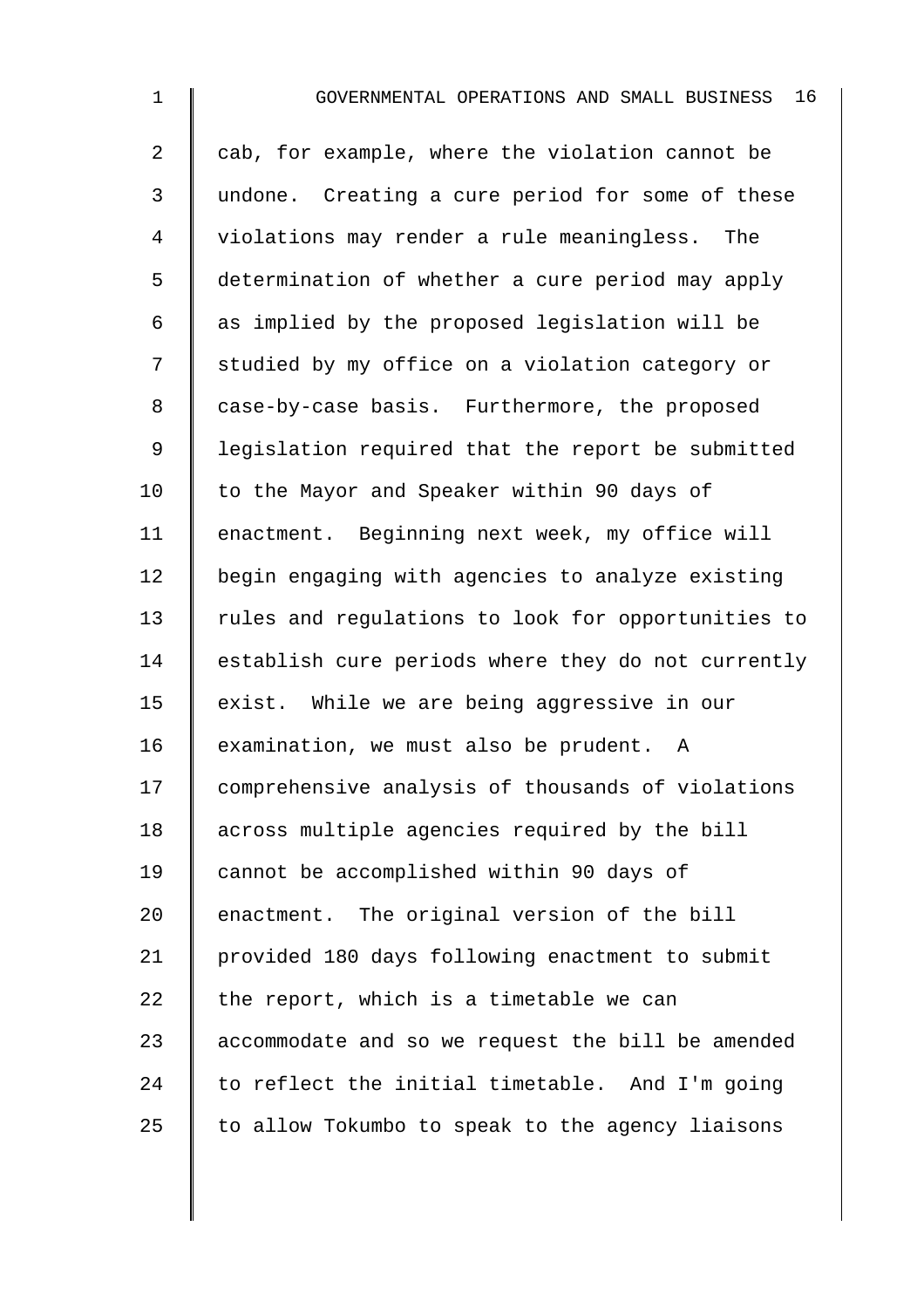| 1  | 17<br>GOVERNMENTAL OPERATIONS AND SMALL BUSINESS   |
|----|----------------------------------------------------|
| 2  | and the other bill.                                |
| 3  | TOKUMBO SHOBOWALE: Good afternoon,                 |
| 4  | Chairs. Thank you. Good afternoon, Chairs Reyna    |
| 5  | and Brewer. One thing I'll just add to my          |
| 6  | colleague Liz's accommodations, on the Bill of     |
| 7  | Rights, one of the other things that we've been    |
| 8  | working to do is in addition to handing it out in  |
| 9  | visits and having it in centers, we're also        |
| 10 | working with partners such as the hospitality      |
| 11 | association, chambers of commerce, etc., because   |
| 12 | obviously they have many interactions with these   |
| 13 | affected populations and we would also encourage   |
| 14 | to the extent that it makes sense for you all and  |
| 15 | your staff to distribute, I think we're looking    |
| 16 | for as many ways as possible to get the word out.  |
| 17 | So, we're doing everything we can on our side, but |
| 18 | I think we acknowledge that there are many other   |
| 19 | routes that are as, if not more effective in       |
| 20 | getting the word out. So, that's I think a         |
| 21 | continued opportunity for collaboration with you   |
| 22 | all. So, my name is Tokumbo Shobowale, I'm the     |
| 23 | City's Chief Business Operations Officer. And I    |
| 24 | appreciate this opportunity to testify. We've had  |
| 25 | obviously ongoing conversations about many, many   |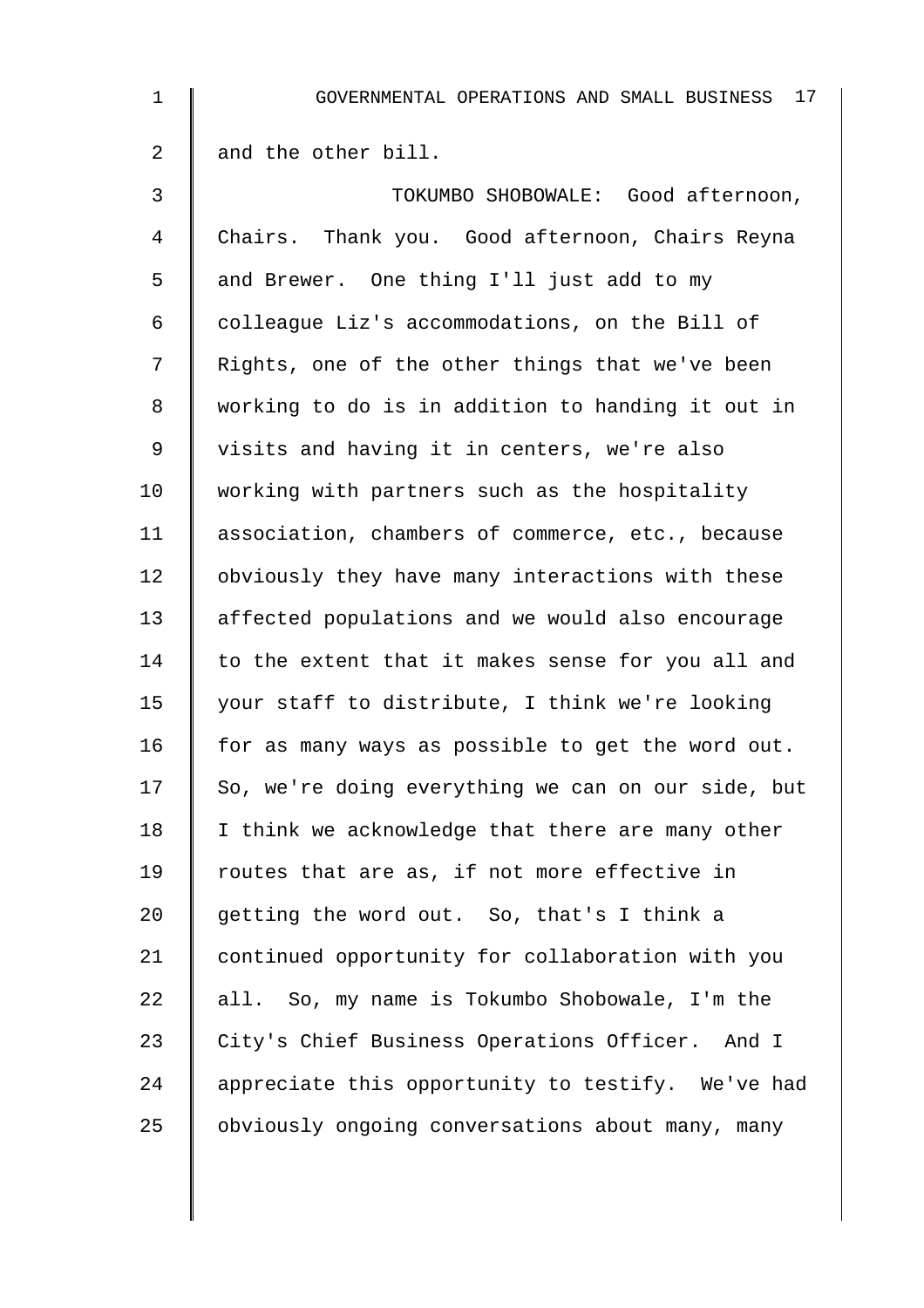$2 \parallel$  of these issues and I think your quidance in these 3 || areas is really helpful and we look forward to an 4 | ongoing relationship. Really this is about making 5  $\parallel$  the city a better place for business. So, I'm  $6 \parallel$  going to focus my testimony on the legislation 7 | requiring agencies to assign liaisons to the 8 | communities they regulate and waiving certain fees 9 | for businesses recovering from Hurricane Sandy, as 10 Council Member Reyna discussed at the beginning. 11 So with regard to Intro 942-A, agency liaisons, as 12 already stated by my colleague, Liz Weinstein, the 13 Administration supports Intro 942-A. This 14 | legislation will require agencies to designate 15 | liaisons to the communities that they regulate. 16 The assigned agency staff will be responsible for 17 | developing, strengthening and maintaining each 18 | agencies relationships with relevant individuals, 19 groups and industries. The administration places  $20$  a high value on receiving input and feedback from 21  $\parallel$  those who will be impacted by regulations. This 22 communication already occurs in numerous ways 23  $\parallel$  across the city agencies, and is a fundamental 24 component of Mayor Bloomberg's Business Customer 25 Service Initiative. This is really how we get a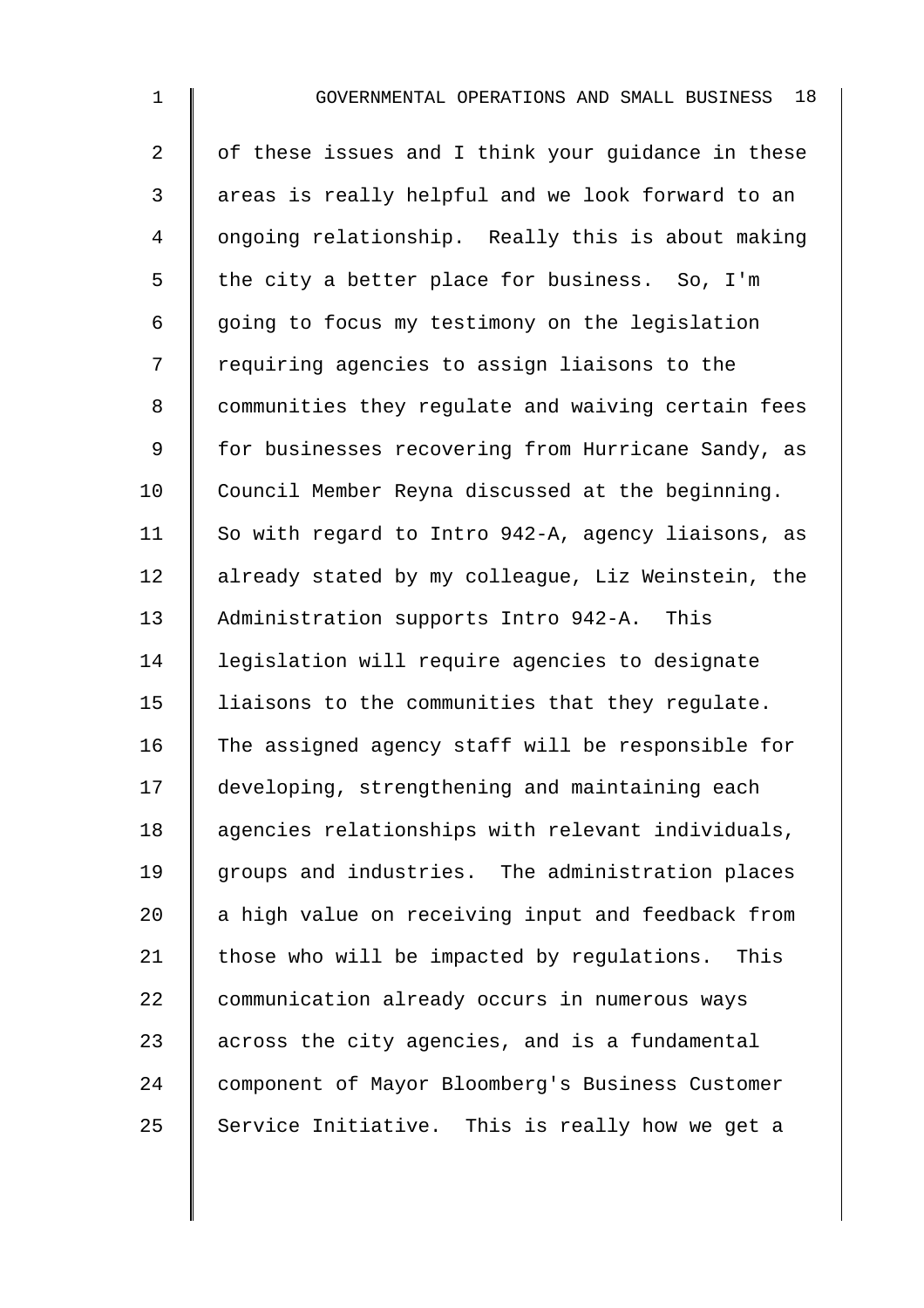| $\mathbf 1$    | GOVERNMENTAL OPERATIONS AND SMALL BUSINESS 19      |
|----------------|----------------------------------------------------|
| $\overline{2}$ | lot of our best ideas. We rely on large and small  |
| $\mathfrak{Z}$ | business owners, industry representatives and      |
| 4              | advocates to provide us with information about     |
| 5              | their experiences, good and bad, in interacting    |
| 6              | with the City. This feedback helps us understand   |
| 7              | the impact of government processes and decisions   |
| 8              | and helps guide our ongoing efforts to make it     |
| 9              | easier for businesses to open, succeed and expand  |
| 10             | in New York City. As the members of the Council    |
| 11             | know, it is just this type of input that has       |
| 12             | provided the foundation for all the regulatory     |
| 13             | reform projects that we have completed or are      |
| 14             | still underway. These efforts can help to foster   |
| 15             | a greater sense of collaboration with the business |
| 16             | community, and a better business environment in    |
| 17             | the City helps not only businesses, it helps the   |
| 18             | people they currently employ and helps them employ |
| 19             | more people, which is particularly important given |
| 20             | that we're still recovering from the recession.    |
| 21             | And finally, a better environment for businesses   |
| 22             | helps the customers these businesses serve and the |
| 23             | neighbors who enjoy the communities they create.   |
| 24             | Thus we wholeheartedly support the legislation's   |

25 goal of making our effort to work with regulated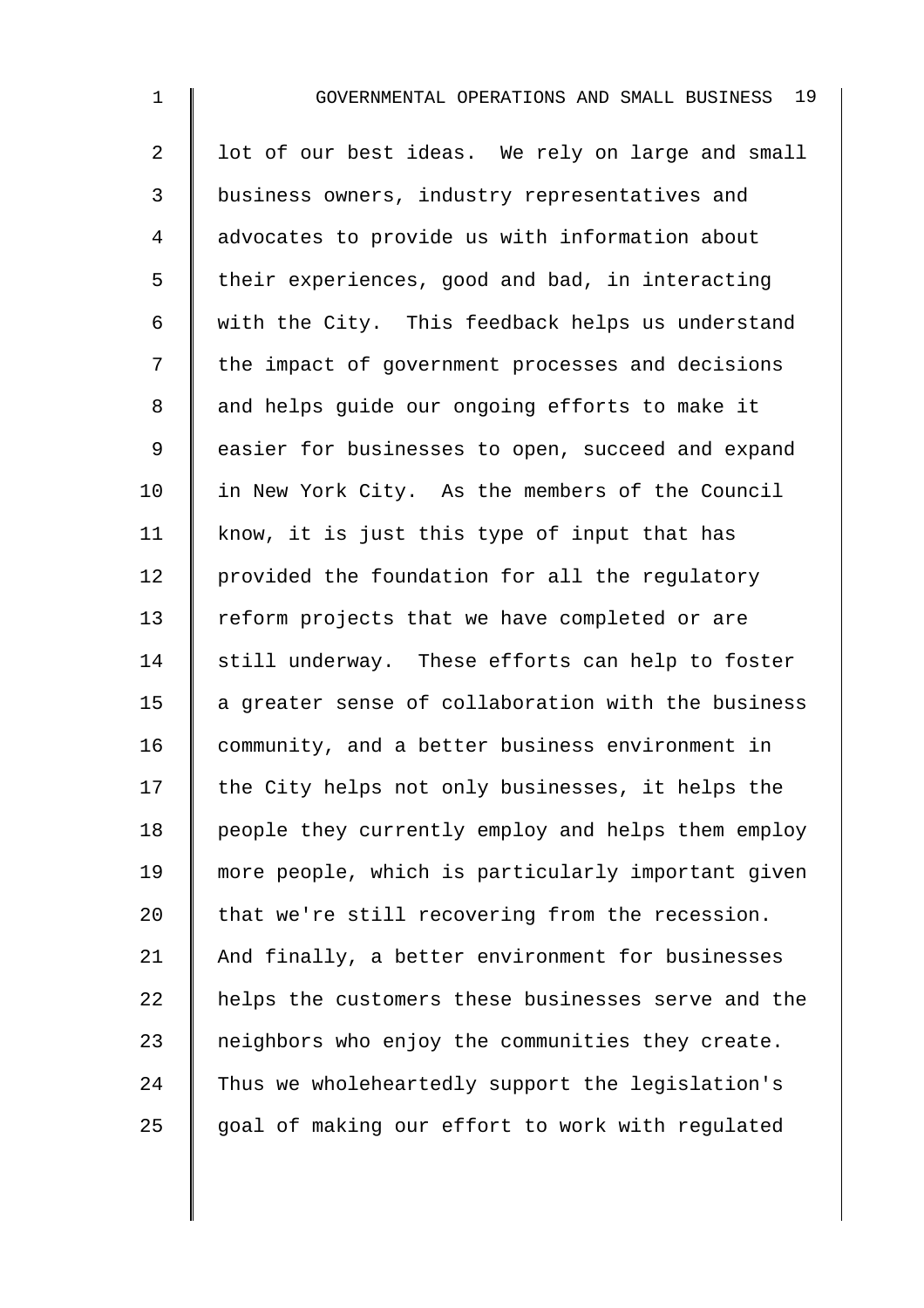2 communities more transparent and focused. I look 3 | forward to working with each of the designated 4 I liaisons in the future and of course with you all 5 as you bring issues to our attention. So, with 6 regard to Preconsidered Introduction Hurricane 7 Sandy Fee Waiver, we are acutely aware of the 8 | extensive damage left after Hurricane Sandy hit 9 New York City in late October 2012. The storm 10 caused heavy flooding, power outages and 11 | widespread damage to vast areas of the city. 12 Thousands of businesses were impacted, causing 13 | significant disruption to individuals, families, 14 neighborhoods and the city's economy. Restoring 15  $\parallel$  these businesses and the jobs they create is a 16  $\parallel$  critical part of the city's overall recovery from  $17$  Sandy. With that in mind, following the hurricane 18  $\parallel$  the city has developed various ways to assist 19 | impacted businesses to recover and rebuild. The 20 City and its partners have developed financial 21 programs including the Small Business Assistance 22 Grant Program, the Emergency Loan Fund, and the 23 New York City Matching Grant. In addition, the 24 City created the Restoration Business Acceleration 25  $\parallel$  Team, or RBAT, and Rob, the director of that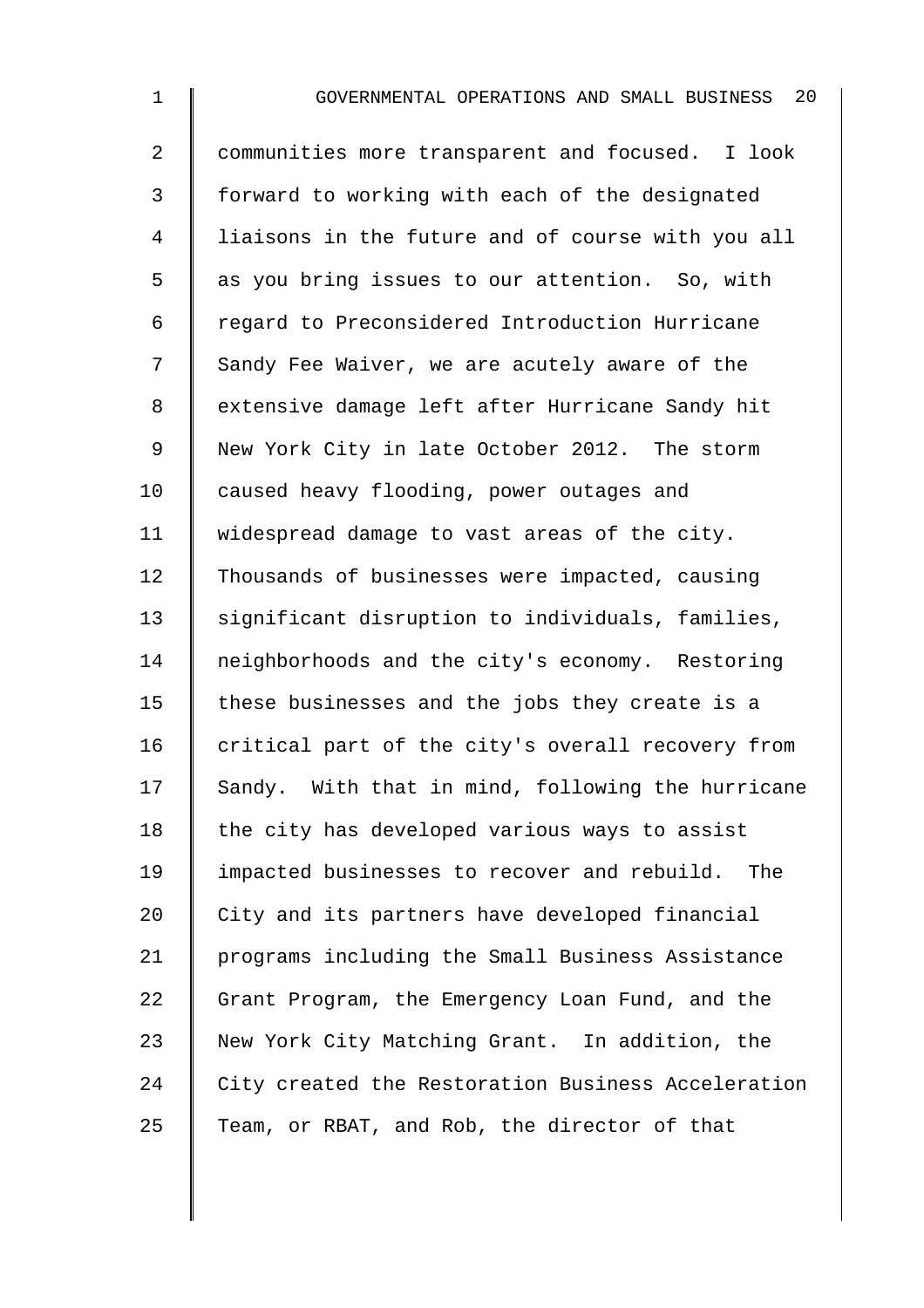| $\mathbf 1$    | 21<br>GOVERNMENTAL OPERATIONS AND SMALL BUSINESS   |
|----------------|----------------------------------------------------|
| $\overline{2}$ | effort, is right here and will be available for    |
| $\mathsf{3}$   | your questions. This team helps recovering         |
| $\overline{4}$ | businesses reopen as soon as possible by           |
| 5              | coordinating with services, permitting and         |
| $\epsilon$     | inspections they need. We hope to take a further   |
| 7              | step today with this new legislation that would    |
| 8              | waive fees for the various permits, licenses and   |
| $\mathsf 9$    | inspections businesses will need as they rebuild.  |
| 10             | Under the Preconsidered intro, a business that was |
| 11             | operating on or prior to Hurricane Sandy in any of |
| 12             | the severely impacted areas could qualify to have  |
| 13             | certain fees waived. Eligible fees are those       |
| 14             | included to repair and reconstruct and include     |
| 15             | items from several agencies. Examples include      |
| 16             | Department of Buildings fees for plumbing, Fire    |
| 17             | Department fees for testing fire protection        |
| 18             | systems, and fees for Department of Transportation |
| 19             | suite opening permits. A business must have their  |
| 20             | eligibility for a waiver certified by applying to  |
| 21             | the Restoration Business Acceleration Team.<br>Any |
| 22             | business that has already paid fees may be         |
| 23             | eligible for refunds. This is yet another vital    |
| 24             | element supporting the economic recovery of        |
| 25             | individual businesses in the city as a whole.      |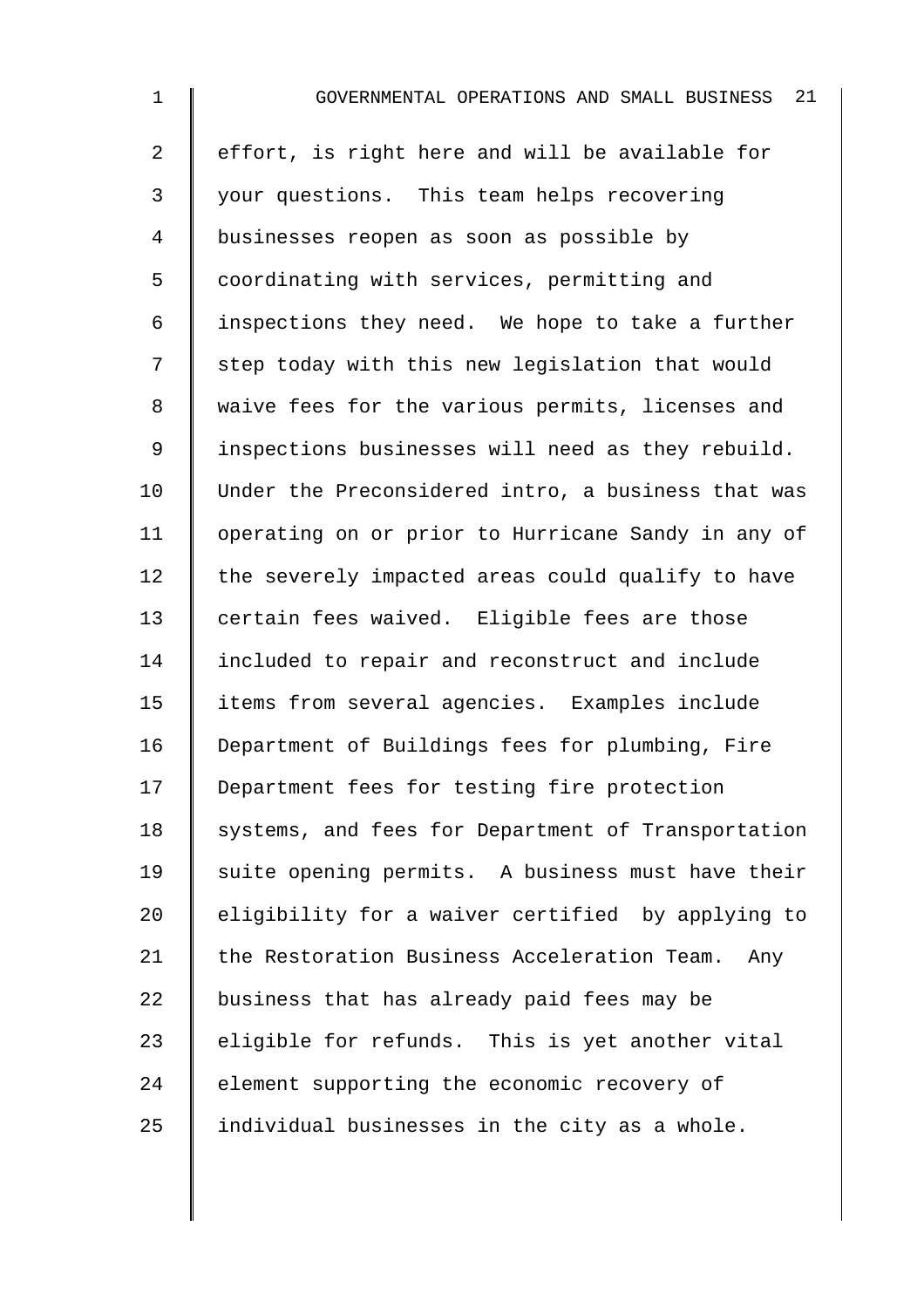| $\mathbf{1}$   | 22<br>GOVERNMENTAL OPERATIONS AND SMALL BUSINESS   |
|----------------|----------------------------------------------------|
| $\overline{2}$ | Thank you for your time and consideration for      |
| 3              | these important initiatives. My colleagues and I   |
| 4              | would be happy to answer any questions you might   |
| 5              | have. And before I surrender the mark, I do        |
| 6              | really want to commend the large city team. You'd  |
| 7              | think it'd be easy to say, "Hey, we're just going  |
| 8              | to stop charging for this," but this is really,    |
| $\mathsf 9$    | really a complex effort. And there have been       |
| 10             | dozens and dozens of hours across many agencies to |
| 11             | figure this out. And the Law Department has been   |
| 12             | a critical part of that 'cause obviously there's a |
| 13             | lot of moving pieces and I want to personally      |
| 14             | thank Robinson who has been tireless in all of the |
| 15             | coordination that's been required to make this     |
| 16             | happen. And so hopefully we look forward to you    |
| 17             | to making it a reality.                            |
| 18             | CHAIRPERSON BREWER: I have a                       |
| 19             | couple of questions and I know others will. First  |
| 20             | of all, when you mentioned the cure, this is for   |
| 21             | Liz, when you mentioned that cure issue, I must    |
| 22             | admit, and I think I've told you this, but when    |
| 23             | I've gone out with the Department of Consumer      |
| 24             | Affairs, it has been a wonderful experience        |
| 25             | educating the stores before they get a ticket.     |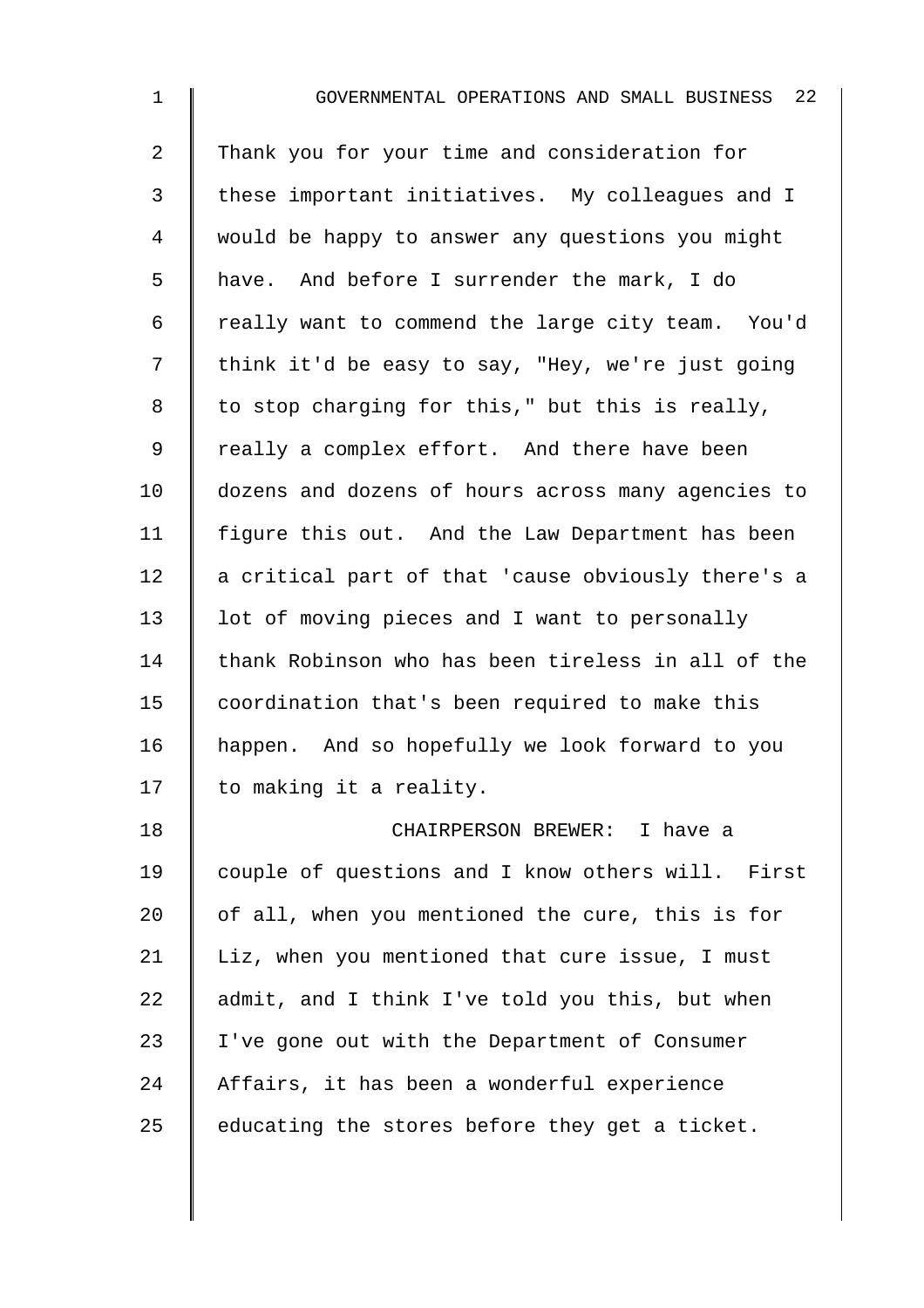2 You know, there's lots of issues that people may 3 not know: signage and pricing, location, etc. So 4 I keep asking this at every hearing. When I ask 5 DOH about it, they say, "No, no, no, because the 6  $\parallel$  life of the human being would be at risk if we 7 | don't give them a ticket when we're there." I 8 | just don't believe it. So, I'm just wondering, 9 | how are you going to make the decisions about this  $10$   $\parallel$  cure period? In other words, I quess what I'm 11 | saying is, couldn't we have more of an education 12 | partnership? That's what--I loved that hearing, 13 what do you call that, I call that the ABC 14 | hearing, but you know, that big hearing when we 15  $\parallel$  talked about the grading system. I thought it was 16  $\parallel$  really interesting and was long, but there was a 17 | lot of input. And one of the issues came up was 18 why can't we have more of a partnership with the 19 city. So, I'm wondering if this bill will help us 20  $\parallel$  or help them and the city have more of a 21 partnership? Or could we work the bill to do 22  $\parallel$  that? Maybe I'm asking too much, but that's what  $23$  | I'm asking.

24 | LIZ WEINSTEIN: Well, I think I 25 understand what you're asking. I think the answer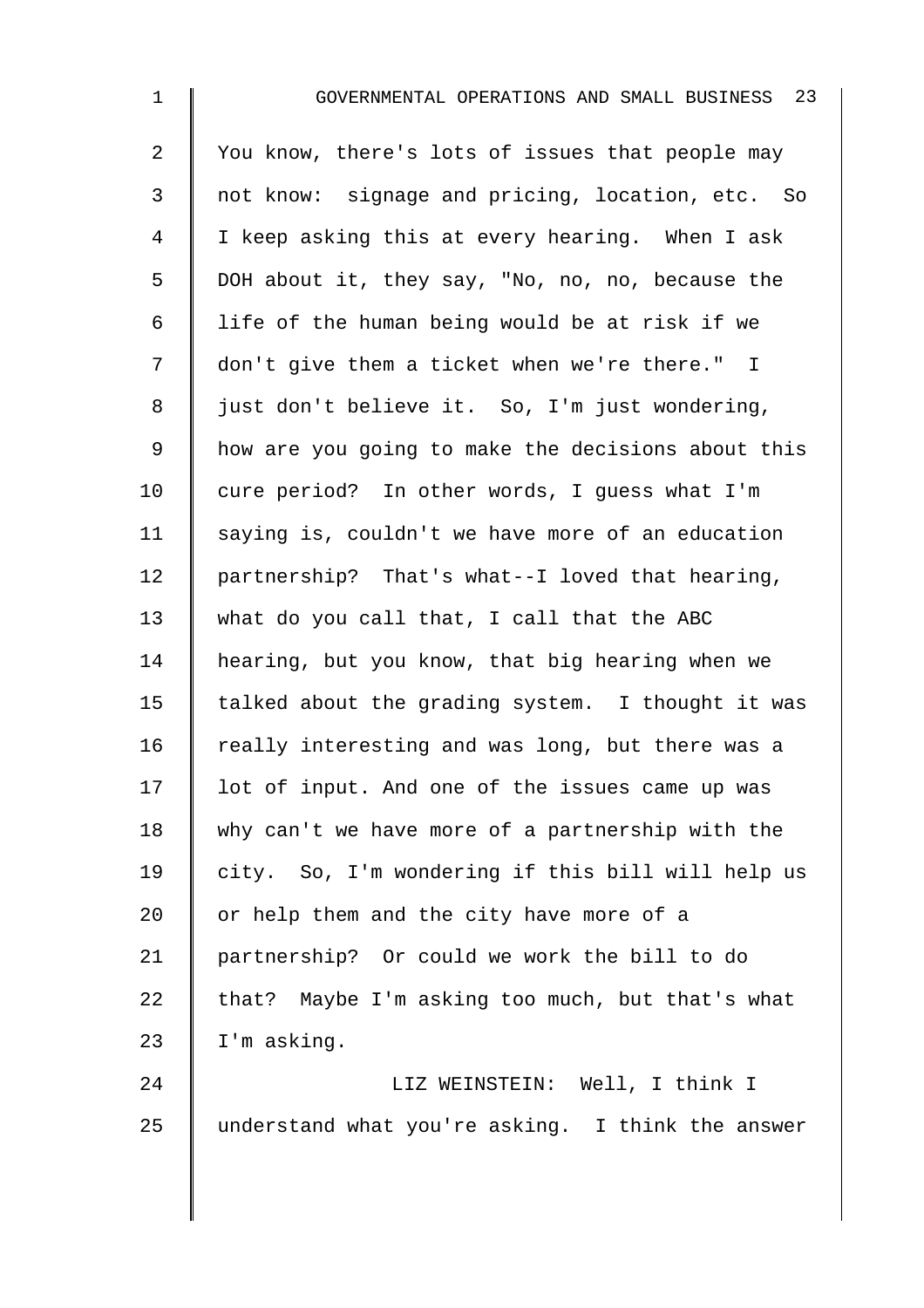| $\mathbf 1$    | GOVERNMENTAL OPERATIONS AND SMALL BUSINESS 24      |
|----------------|----------------------------------------------------|
| $\overline{a}$ | is yes, that that's the intention. I think of, I   |
| 3              | know that's the intention of the bill, and I think |
| 4              | that's the intention of the Administration when we |
| 5              | planned to take this on, which is to say that when |
| 6              | we go to each of the agencies, we're not going to  |
| 7              | take, we're going to have a discussion, it's not   |
| 8              | going to be, "Why don't you do this?" and then us  |
| 9              | taking that answer at face value. We're going to   |
| 10             | have to get into a discussion about what exactly   |
| 11             | does it mean to protect the customer? What         |
| 12             | exactly does it mean that DCA has these            |
| 13             | opportunities or another agency offers these       |
| 14             | opportunities, and agency A or B does not. And so  |
| 15             | I think it begins, we begin to engage the agencies |
| 16             | in discussion in a very formal way, as a result of |
| 17             | the legislation. If there are other components of  |
| 18             | it that you think would be helpful or you think    |
| 19             | can, as we start to think about it, we can         |
| 20             | certainly come back to you and ask for guidance or |
| 21             | for other language. But I think this gives us      |
| 22             | what you need, and I think it gives us the, what   |
| 23             | we need in terms of going to the agencies and      |
| 24             | asking for those opportunities and those           |
| 25             | opportunities to educate, specifically before      |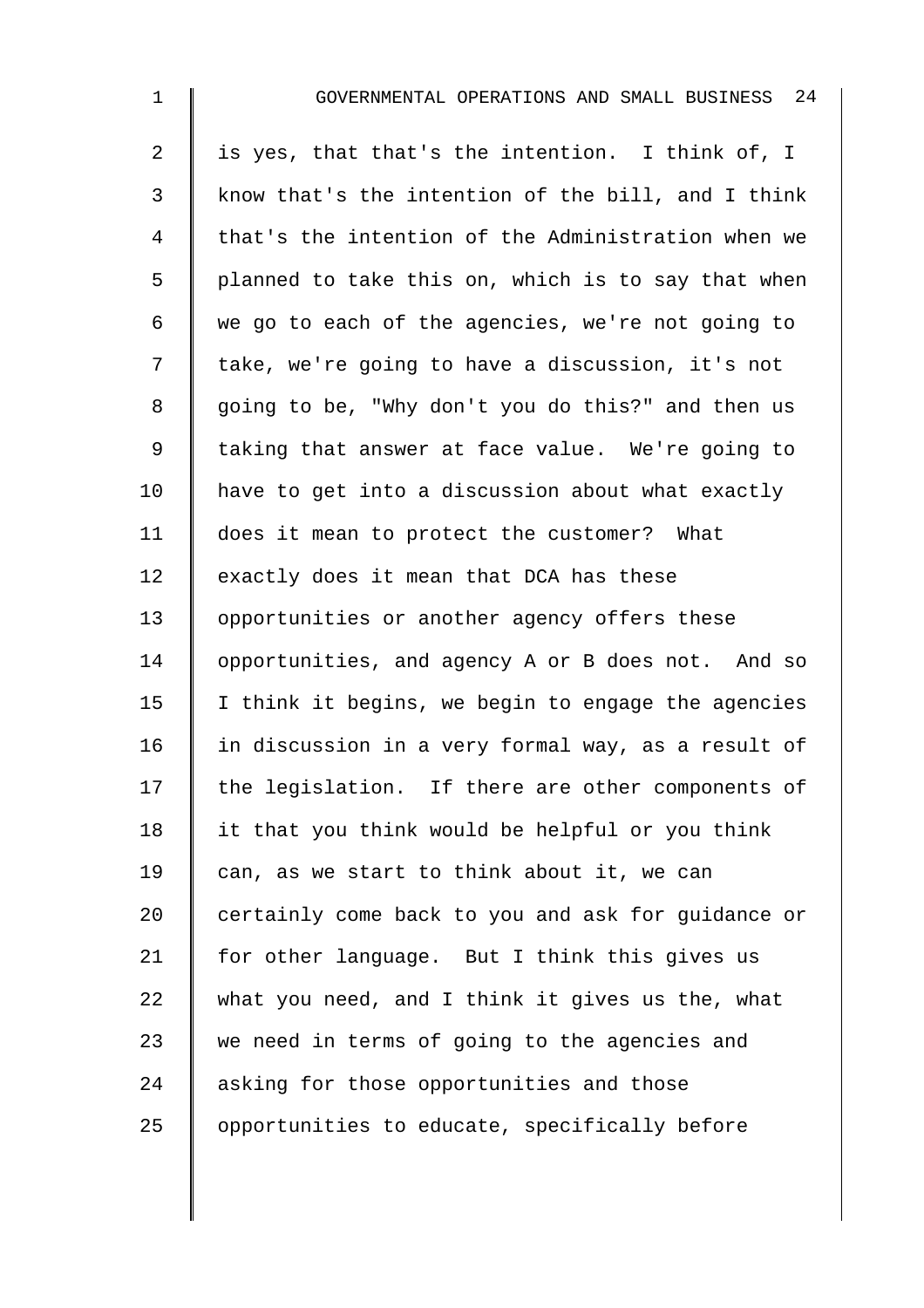| $\mathbf 1$ | GOVERNMENTAL OPERATIONS AND SMALL BUSINESS 25      |
|-------------|----------------------------------------------------|
| 2           | issuing violations.                                |
| 3           | CHAIRPERSON BREWER: Okay, all                      |
| 4           | right, and I'll have maybe after all colleagues    |
| 5           | have asked questions, I might, I come back to it.  |
| 6           | Regarding 949-A, should the bill include an        |
| 7           | examination of the Administrative Code, as well as |
| 8           | the agency rules? That's obviously something       |
| 9           | that's also, we're wondering why that's not        |
| 10          | included in the discussion.                        |
| 11          | LIZ WEINSTEIN: So, I'm not sure,                   |
| 12          | does the legislation specifically says "rules"--   |
| 13          | CHAIRPERSON BREWER: Yes.                           |
| 14          | LIZ WEINSTEIN: -- now?                             |
| 15          | CHAIRPERSON BREWER: Yes.                           |
| 16          | LIZ WEINSTEIN: It could be. I                      |
| 17          | think when we go to the agencies, obviously it's   |
| 18          | the legislation comes from the Council. But when   |
| 19          | we go to the legislation, the agencies, we'll be   |
| 20          | looking at all violations.                         |
| 21          | CHAIRPERSON BREWER: I think we                     |
| 22          | just maybe need to tweak it a little bit, then.    |
| 23          | LIZ WEINSTEIN: Right, I do, would                  |
| 24          | just want to emphasize the point that I made in    |
| 25          | the testimony, which is we're going to start this  |
|             |                                                    |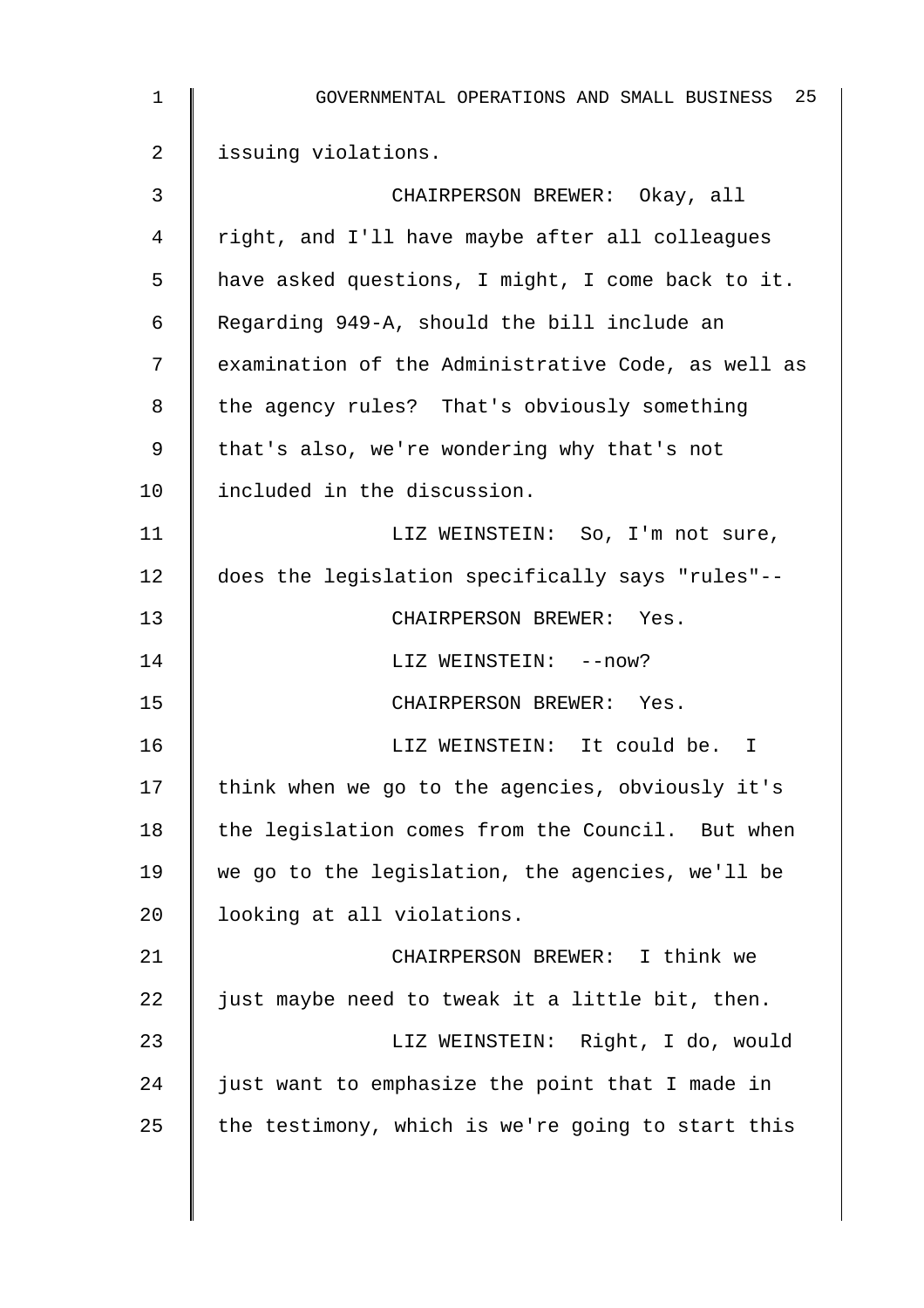| $\mathbf{1}$ | GOVERNMENTAL OPERATIONS AND SMALL BUSINESS 26      |
|--------------|----------------------------------------------------|
| 2            | next week, I have a staff member who will be doing |
| 3            | this almost fulltime, but it is going to take a    |
| 4            | long time. And so especially if we open it up to   |
| 5            | everything and that's part of the legislation, I   |
| 6            | would just want to be as thorough as I can be and  |
| 7            | make sure that you're getting sort of a study      |
| 8            | that's meaningful at the end of the day. And so,   |
| $\mathsf 9$  | the most time you can afford is what we would ask  |
| 10           | for.                                               |
| 11           | CHAIRPERSON BREWER: Okay. We can                   |
| 12           | work on it.                                        |
| 13           | CHAIRPERSON REYNA: So, I want to                   |
| 14           | take this opportunity to thank both of you for     |
| 15           | coming and really being a partner in government,   |
| 16           | to be able to address these issues. I know that    |
| 17           | there, this is a very comprehensive package, and   |
| 18           | together we hope that there's a layered effect of  |
| 19           | trying to create a good business climate. I        |
| 20           | wanted to just go into the fact that the PMMR came |
| 21           | out today, and I know that you were excited about  |
| 22           | Gale Brewer's e-news, because I received it as     |
| 23           | well. And it helps to understand what the          |
| 24           | priorities of the administration is regarding      |
| 25           | this, regarding PMMR. And I wanted to talk about   |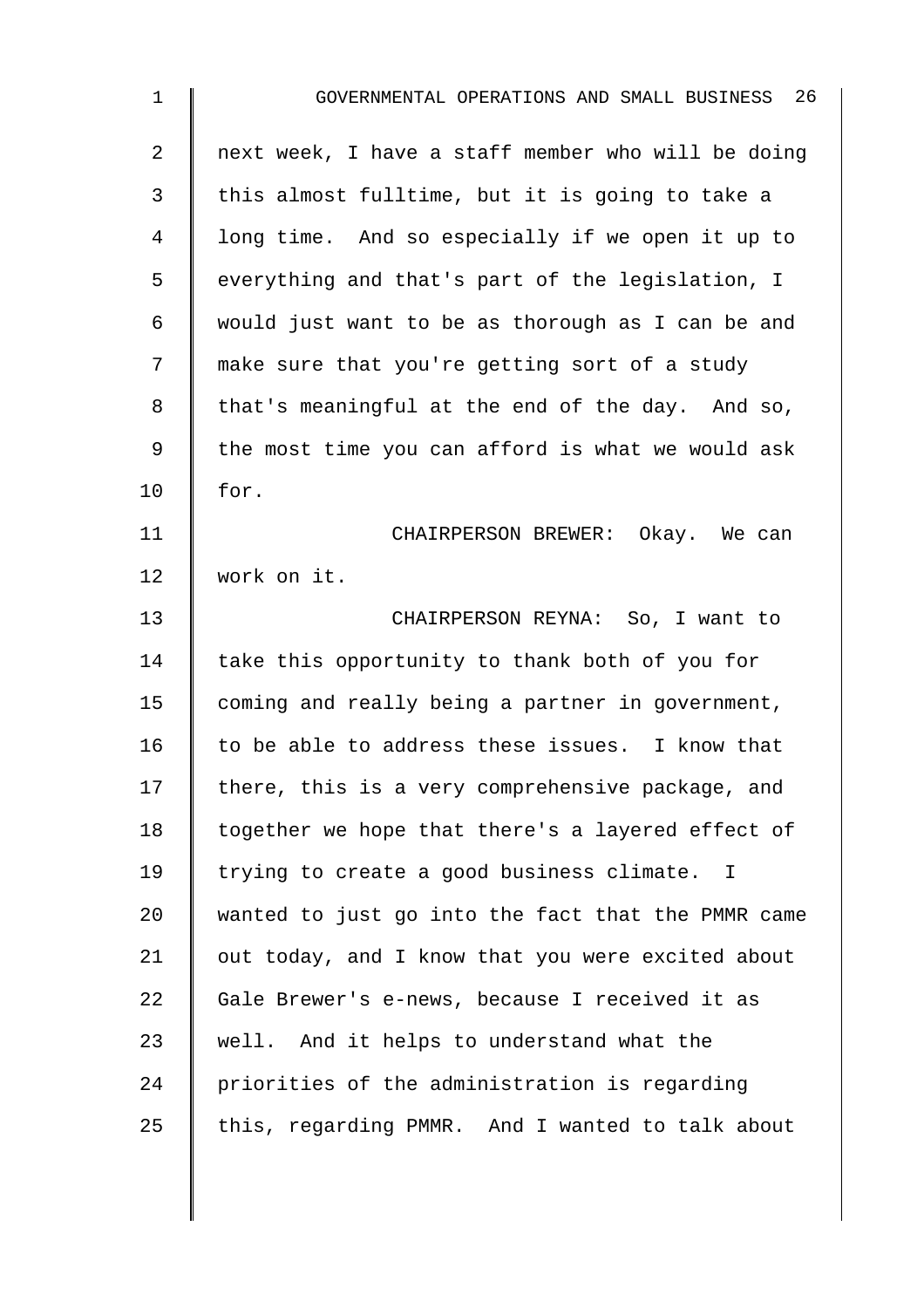2  $\parallel$  the curing period in relationship to fines and 3 whether or not, and let's take just DOHMH, whether 4 | or not we're seeing compliance as the driving 5 | force for understanding that these fines are 6 becoming onerous and punitive as opposed to com-- 7 encouraging compliance. And so, what is the 8 | compliance effort reached because of these fines, 9 | if they're being reached at all. Or monitored at  $10$  | all. And clearly PMMR should be indicating that.  $11$  | I know that in the hearing concerning DOHMH, their 12 concern is making sure that the public safety is 13 priority number one. I agree. So what is the 14 compliance?

15 LIZ WEINSTEIN: So I'll address the 16 PMMR piece first and Tokumbo or I could probably 17 both speak to the fines piece. But the, for the 18 PMMR, actually we agree with you and one of the 19 | things, and Council Member Brewer has been very 20  $\parallel$  involved in this, but is that we've been looking  $21$  at how we can make the PMMR a more useful document 22  $\parallel$  for you and for the communities that use it. And 23  $\parallel$  so, one of the things that we're going to be doing 24  $\parallel$  starting now for the MMR, which will be issued in 25  $\parallel$  the fall, which will be Mayor Bloomberg's final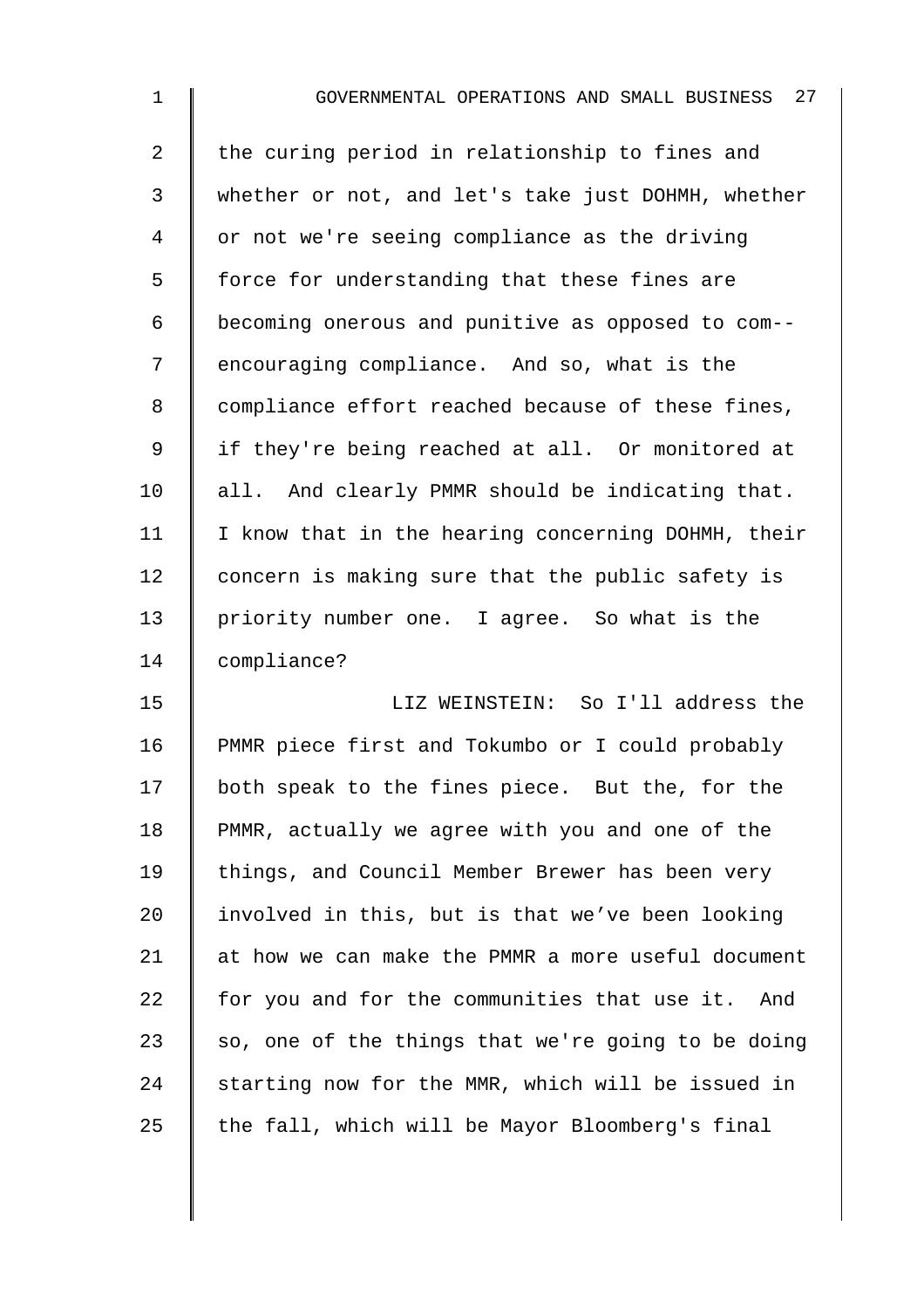| $\mathbf 1$    | 28<br>GOVERNMENTAL OPERATIONS AND SMALL BUSINESS   |
|----------------|----------------------------------------------------|
| $\overline{2}$ | MMR, is to look at specifically on violations, how |
| 3              | we can standardize the way agencies report on      |
| $\overline{4}$ | violations within their PMMR and MMR chapters.     |
| 5              | So, right now, some of our agencies, and I don't   |
| 6              | have the list in front of me, but I'm happy to     |
| 7              | give it to you, do report the number of violations |
| 8              | that they issue. And also what happens to those    |
| $\mathsf 9$    | violations, this is something I'm interested and   |
| 10             | you may be less so, when they get to ECB. So, are  |
| 11             | they being upheld by ECB? Does every violation     |
| 12             | that a certain agency writes get thrown away       |
| 13             | because it's not legitimate? And in that case      |
| 14             | it's just undue burden on the agency and on ECB    |
| 15             | and on city resources, 'cause we're not actually   |
| 16             | enforcing. So we're really interested in those     |
| 17             | indicators, they are not standardized throughout   |
| 18             | the agencies right now. And so we're looking to    |
| 19             | standardize that type of indicator across the      |
| 20             | violating, I don't know what we call them,         |
| 21             | inspectoral agencies. And so that's something      |
| 22             | we're going to take on now that the PMMR's over,   |
| 23             | it's one of the things that we care a lot about.   |
| 24             | And so, to the extent that you or other Council    |
| 25             | Members have ideas about what those indicators     |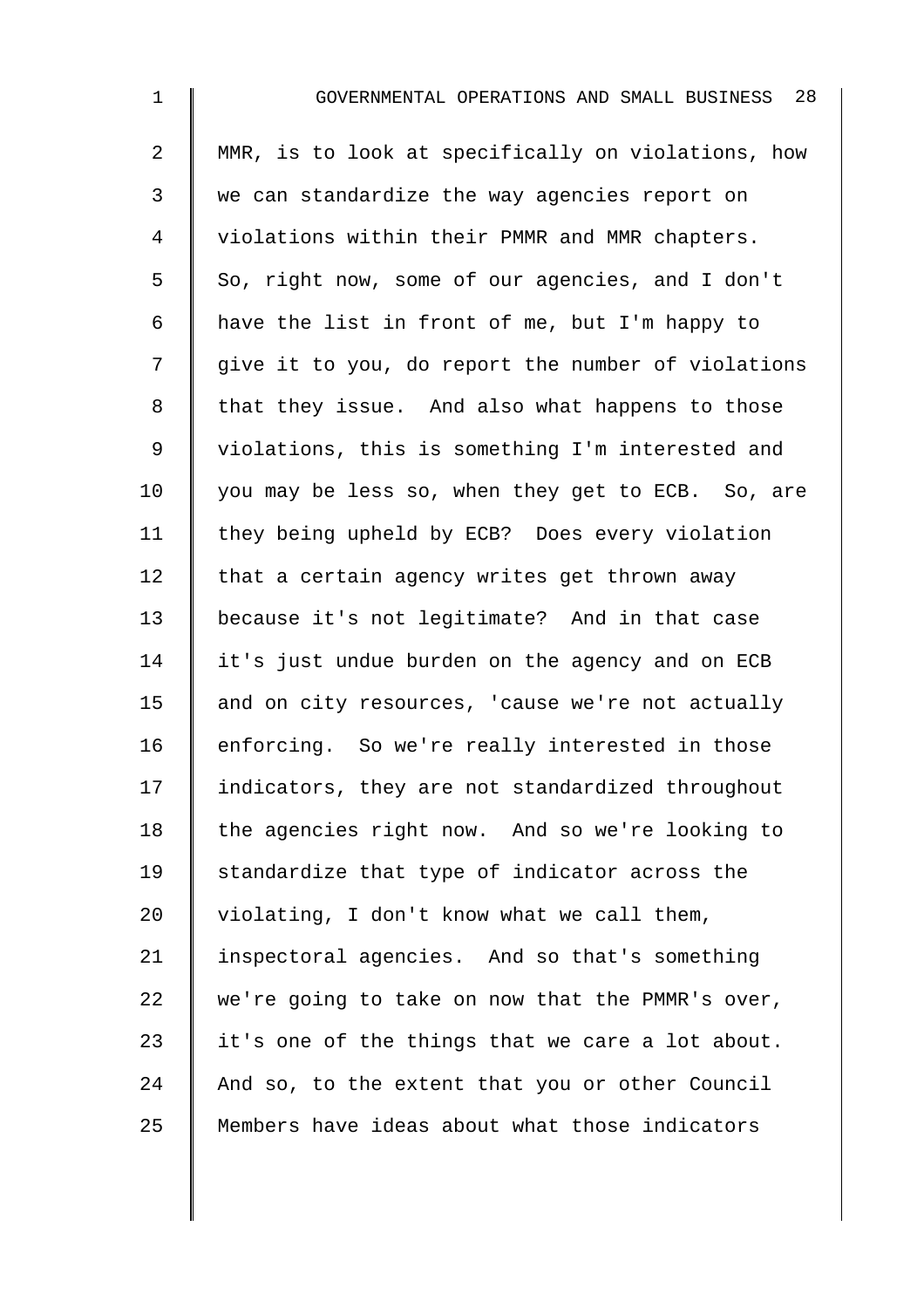| $\mathbf{1}$ | GOVERNMENTAL OPERATIONS AND SMALL BUSINESS 29      |
|--------------|----------------------------------------------------|
| 2            | should look like and what you'd like to see, now   |
| 3            | is a great opportunity for us to talk further      |
| 4            | because we're, that's one of two areas that we're  |
| 5            | really focused on trying to get finished and       |
| 6            | consistent before the Mayor leaves office. So      |
| 7            | we'd be happy to meet with you and talk about      |
| 8            | ideas--                                            |
| 9            | CHAIRPERSON REYNA: Absolutely.                     |
| 10           | LIZ WEINSTEIN: --with you or your                  |
| 11           | team, or whatever makes sense. Regarding fines, I  |
| 12           | think we, both Tokumbo and my office, have spent a |
| 13           | lot of time looking at fines and violations, and I |
| 14           | think probably, I don't have the compliance        |
| 15           | numbers--                                          |
| 16           | TOKUMBO SHOBOWALE: Nor do I.                       |
| 17           | LIZ WEINSTEIN: --today, and                        |
| 18           | probably DOH would be a better audience or         |
| 19           | respondent to that. But it's something that we've  |
| 20           | both been working on and so, again, I would offer  |
| 21           | another discussion where we could come with DOH    |
| 22           | and take through that with you. But we are very    |
| 23           | aware of this balancing act that needs to happen   |
| 24           | between protecting the public and actually getting |
| 25           | to the point of compliance, which is what we all   |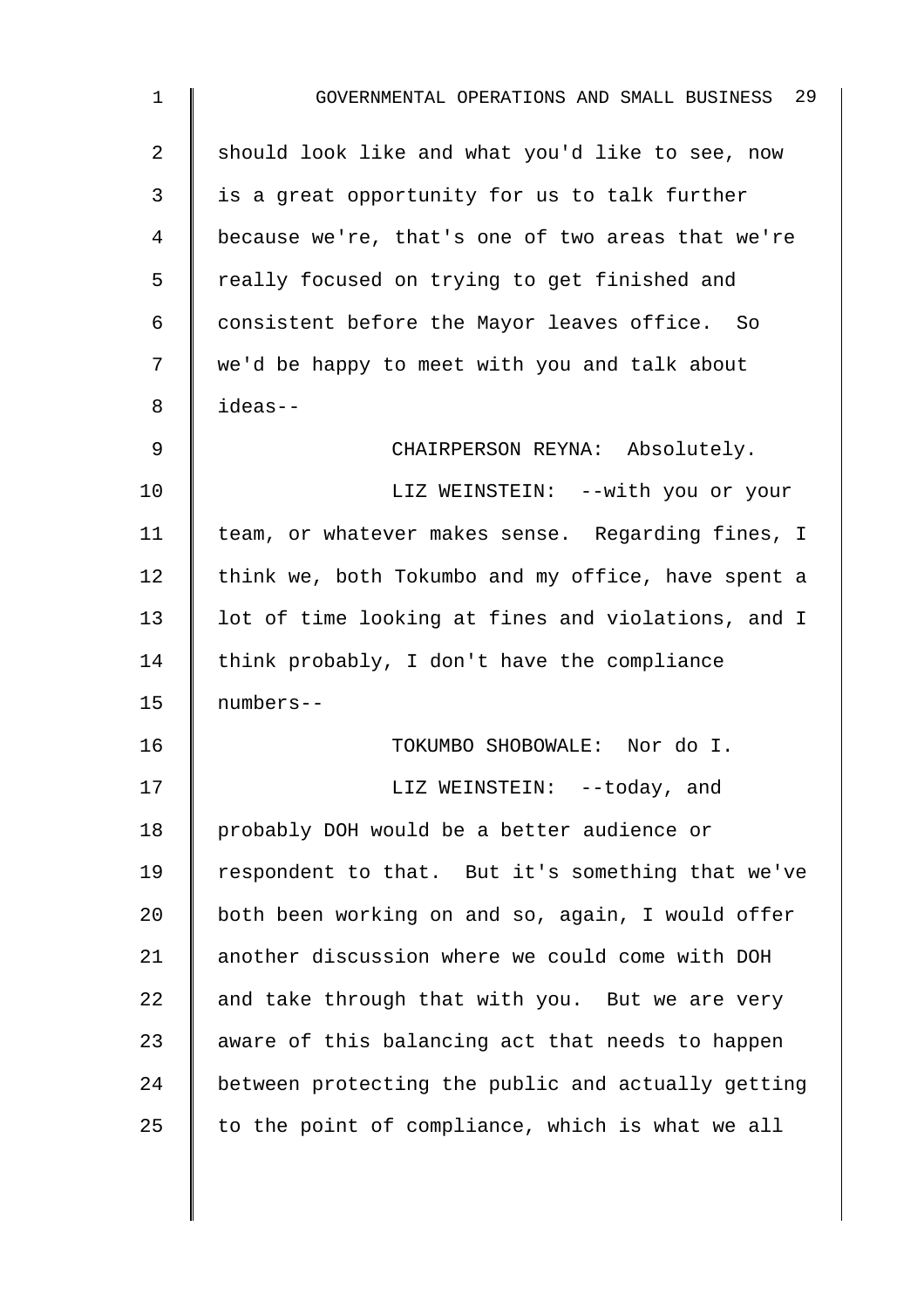| 1              | 30<br>GOVERNMENTAL OPERATIONS AND SMALL BUSINESS   |
|----------------|----------------------------------------------------|
| $\overline{2}$ | want and trying to figure out the best balance     |
| 3              | there, but I don't have those numbers with me. I   |
| 4              | don't know if you've got anything.                 |
| 5              | TOKUMBO SHOBOWALE: Nor do I, but                   |
| 6              | to echo Liz's comments, we completely agree with   |
| 7              | you that the goal of this is to make the City a    |
| 8              | safer place, not to be punitive to businesses.     |
| 9              | And so, you're--we agree 100 percent that having   |
| 10             | the appropriate metric to track how we're doing is |
| 11             | appropriate. Because in a certain sense, the idea  |
| 12             | is that once we have, there's a learning curve,    |
| 13             | and once the system is in place and businesses     |
| 14             | become familiar with it, that then they can learn  |
| 15             | and compliance should increase. But we need to     |
| 16             | obviously watch that and see what happens. And     |
| 17             | the other piece of that is when there is not       |
| 18             | compliance, why is there not compliance? And so    |
| 19             | one of the things that we've done in conjunction   |
| 20             | with the Department of Health and also with other, |
| 21             | DEP and other agencies, is identify some of the    |
| 22             | areas of highest lack of compliance, and           |
| 23             | understand where is the information gap there.     |
| 24             | And what can we do to better communicate? So for   |
| 25             | example, one of the largest sources of complaints  |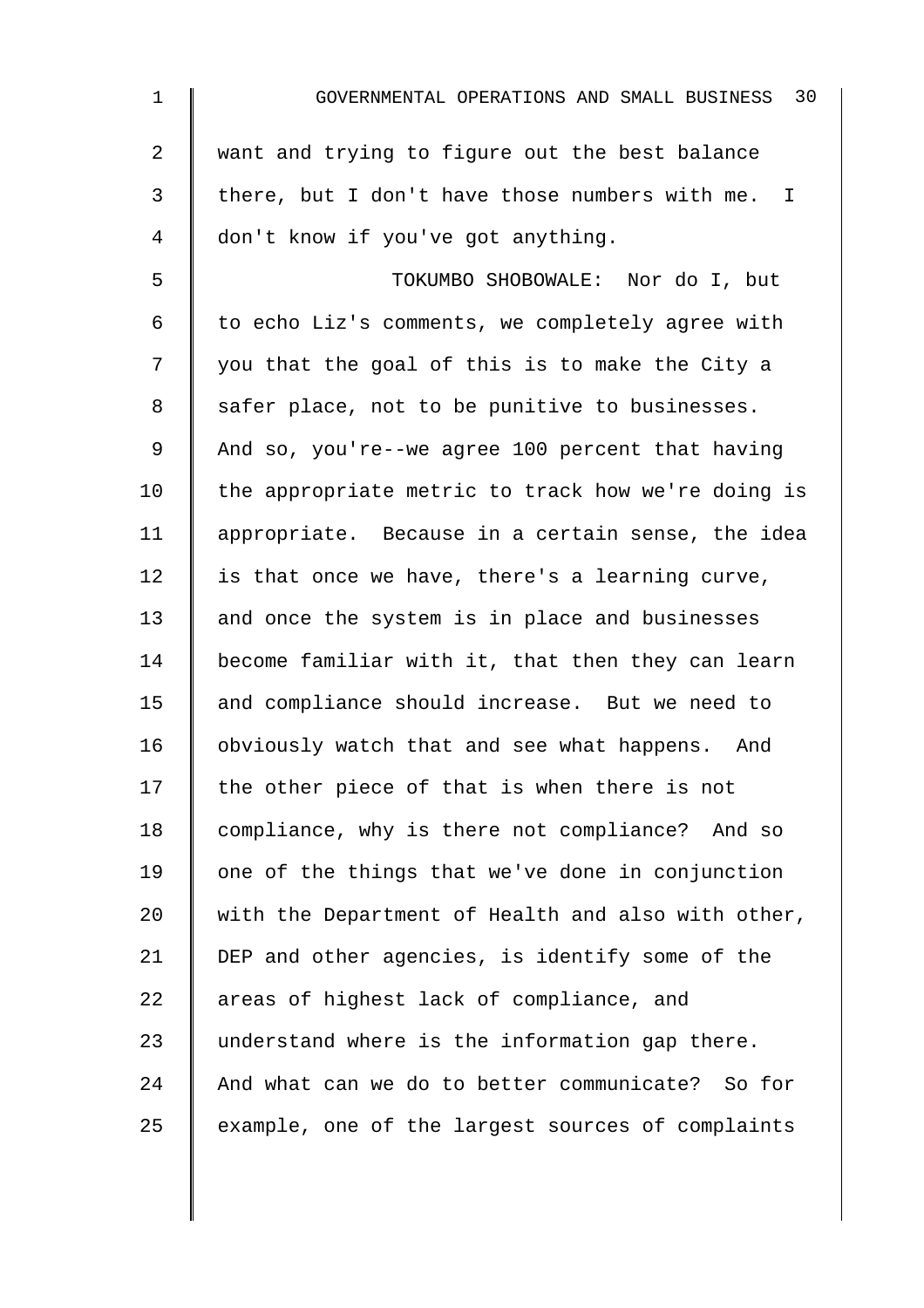| $\mathbf 1$ | GOVERNMENTAL OPERATIONS AND SMALL BUSINESS 31      |
|-------------|----------------------------------------------------|
| 2           | and data we have, we do have better data that      |
| 3           | Liz's office collects, is from 311. So we have a   |
| 4           | lot of noise complaints, for example, about        |
| 5           | establishments.                                    |
| 6           | CHAIRPERSON BREWER: Up on the West                 |
| 7           | Side.                                              |
| 8           | CHAIRPERSON REYNA: No, actually we                 |
| 9           | took the hit, Williamsburg/Green Point, yeah. We   |
| 10          | were top three.                                    |
| 11          | TOKUMBO SHOBOWALE: Yeah, so you've                 |
| 12          | been dethroned.                                    |
| 13          | CHAIRPERSON REYNA: Can you                         |
| 14          | imagine?                                           |
| 15          | CHAIRPERSON BREWER: Yes, we'll                     |
| 16          | move from my neighborhood to yours.                |
| 17          | TOKUMBO SHOBOWALE: But one of the                  |
| 18          | things that it's not necessarily well--businesses  |
| 19          | may not understand well what it is they need to do |
| 20          | to comply. What actually is the requirement. So    |
| 21          | we have worked with DEP to publish a video, and    |
| 22          | especially since you have this night club and      |
| 23          | restaurants and so on who are not necessarily--    |
| 24          | they're busy, etc., but you can have something in  |
| 25          | a short, sort of YouTube kind of video to explain  |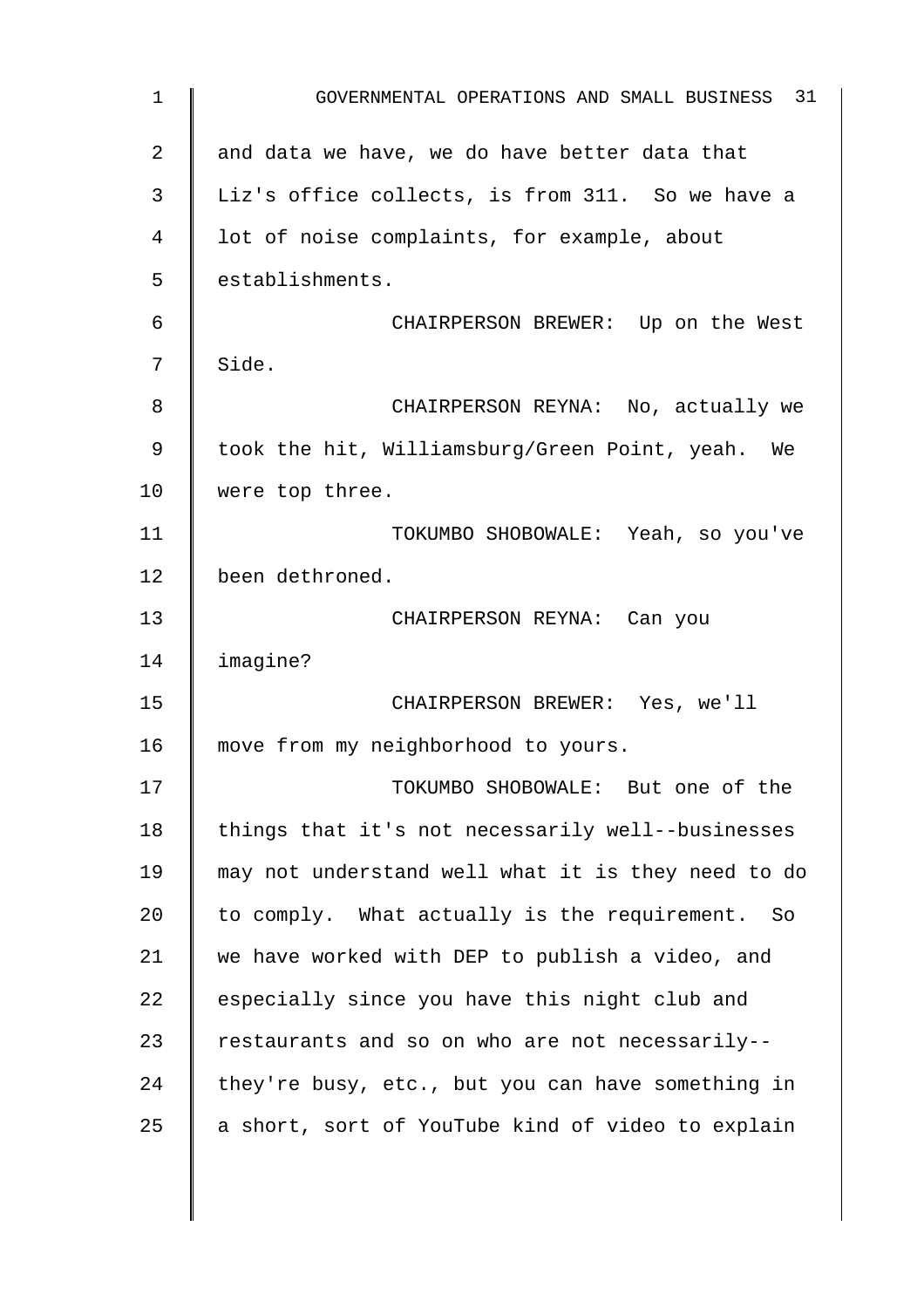1 GOVERNMENTAL OPERATIONS AND SMALL BUSINESS 32 2 what the process is, how it's measured, so we can 3 better educate people. And that's something 4 | that's, the new acceleration team and other arms 5 | of the city are working to get that information 6  $\parallel$  out there, so when we identify what the problems 7 are, and how do we educate people to solve those 8 | problems? And a video's one way, we can have 9 guides, outreach. But you're exactly right that 10  $\parallel$  the first step is understanding what the 11 compliance is, and then we have to figure out how 12 we tackle that. 13 CHAIRPERSON REYNA: Abs--I think 14 we're on the right track, speaking the same 15 | language, and how to make sure that we codify a 16  $\parallel$  1ot of this into the PMMR so that way that's the 17 Tracking mechanism that provides transparency 18 behind a lot of the fines that are being issued. 19  $\parallel$  And before we continue to press upon finding, 20  $\parallel$  let's understand what we're trying to achieve 21 | here. I wanted to just ask further questions, but 22  $\parallel$  I do want to get to colleagues, and I will try to 23  $\parallel$  hold off so that we can take down names of 24 colleagues who want to ask questions. The first  $25$  person is--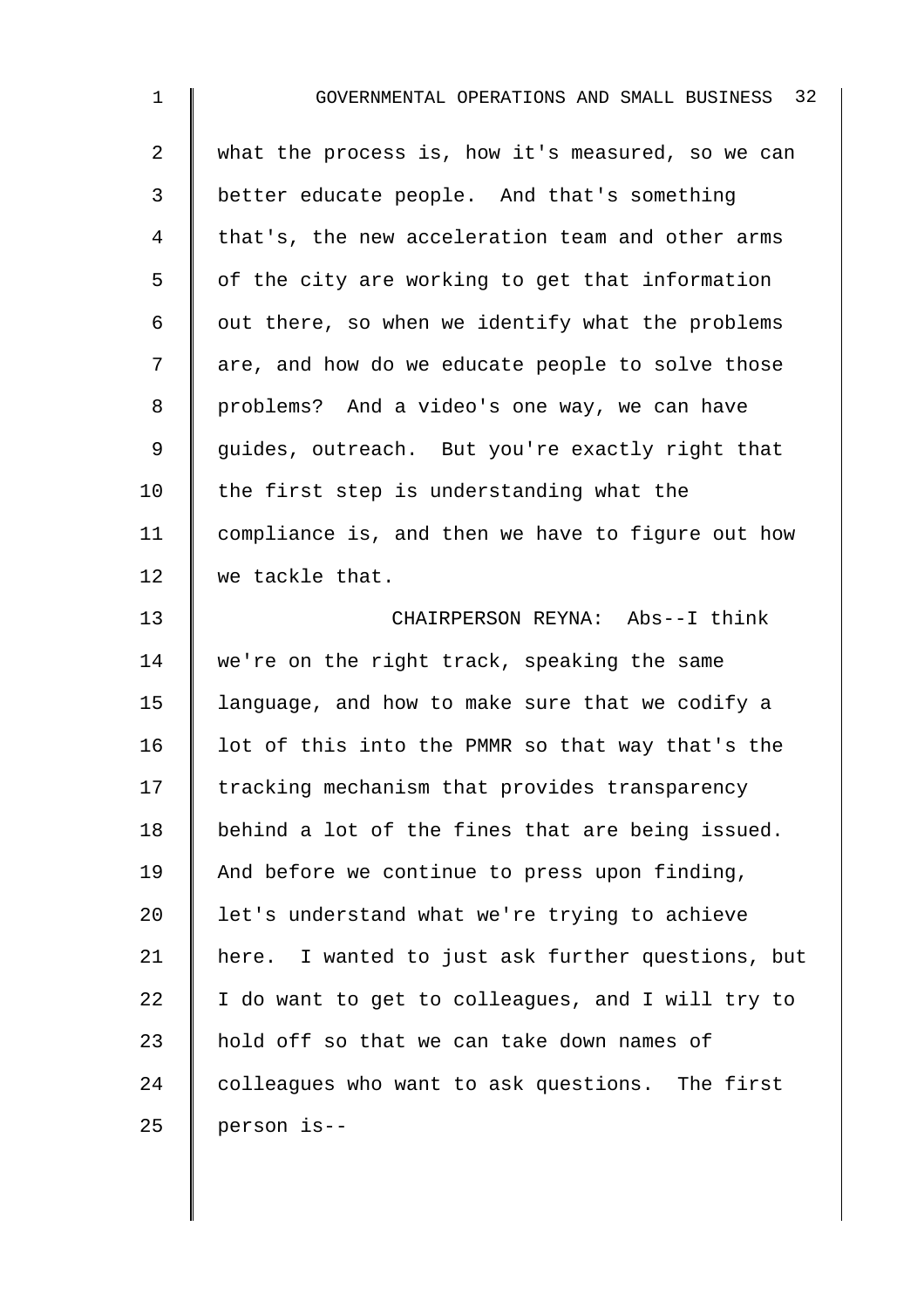| $\mathbf 1$ | GOVERNMENTAL OPERATIONS AND SMALL BUSINESS 33      |
|-------------|----------------------------------------------------|
| 2           | CHAIRPERSON BREWER: Council Member                 |
| 3           | Koo. But we've also been joined by Council Member  |
| 4           | King, Council Member Dilan, Council Member Vallone |
| 5           | was here earlier, but he's back, and Council       |
| 6           | Member Chin. Council Member Koo.                   |
| 7           | COUNCIL MEMBER KOO: Thank you.                     |
| 8           | Thank you for coming to testify, Ms. Weinstein and |
| 9           | Mr. Shobowale. Thank you very much. My question    |
| 10          | to you is on your standardized customer service    |
| 11          | training for agency inspectors, how long is this   |
| 12          | program? Is it a five hour program? Or--and then   |
| 13          | who designs them, and have you designed, asked the |
| 14          | different industry groups to participate? The      |
| 15          | restaurant owners or bodega owners or pharmacy     |
| 16          | retail owners, or--?                               |
| 17          | LIZ WEINSTEIN: So, it's, I was                     |
| 18          | looking over at Francisco Navarro who helped       |
| 19          | design the training. It can take up to six hours,  |
| 20          | so it's basically a one-day training, but agencies |
| 21          | can do it however makes sense. So, operationally   |
| 22          | if it's easier to bring folks in over two          |
| 23          | mornings, and do it over two days, they can do     |
| 24          | that. If they're incorporating it with another     |
| 25          | training, it may be longer. We did work with the   |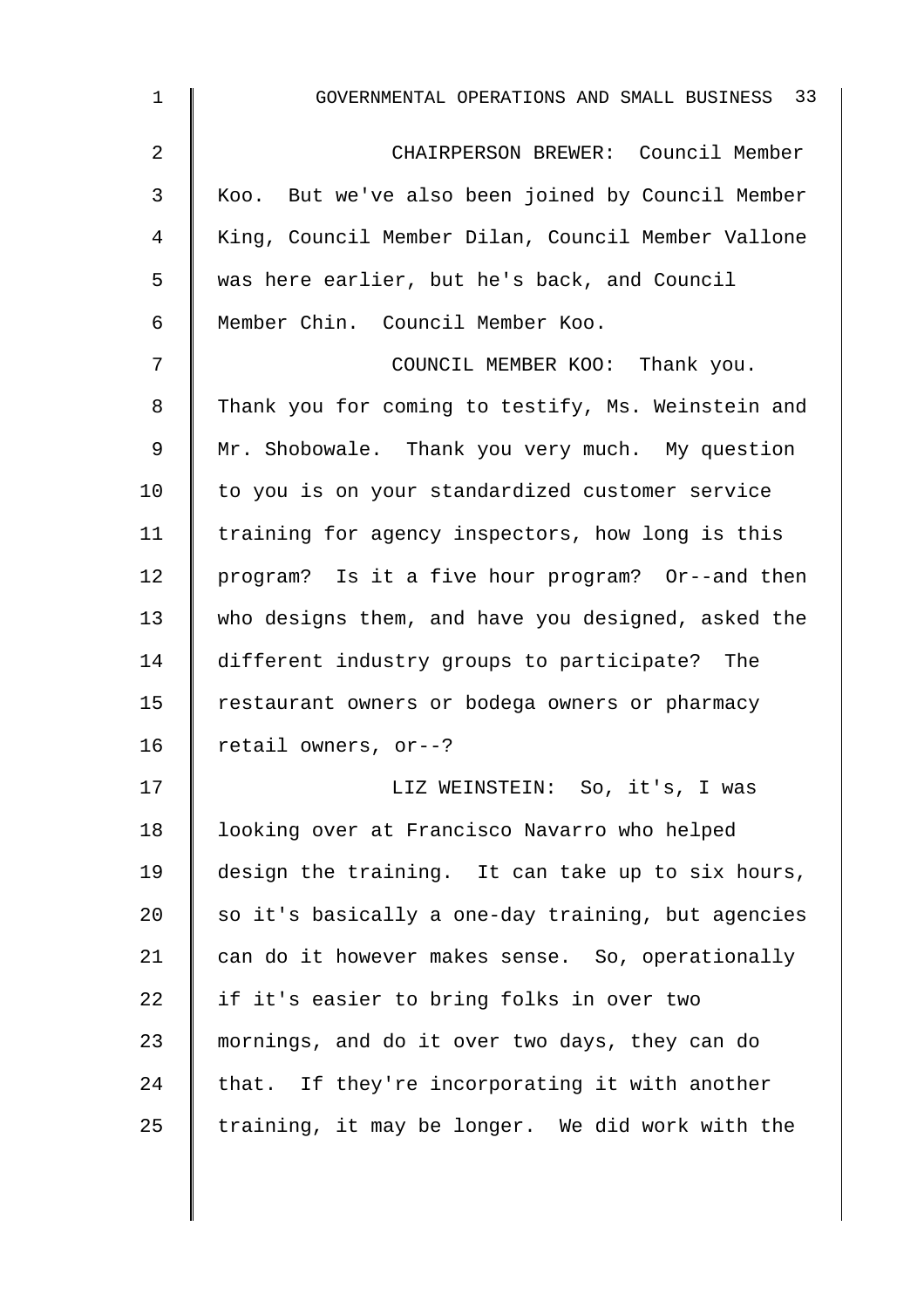| $\mathbf{1}$ | 34<br>GOVERNMENTAL OPERATIONS AND SMALL BUSINESS   |
|--------------|----------------------------------------------------|
| 2            | hospitality group at Union Square and they're      |
| 3            | consulting arm to do that. As far as small         |
| 4            | business owners, what we did was take the feedback |
| 5            | from the regulatory review commission which had a  |
| 6            | lot of sort of verbatim suggestions from business  |
| 7            | owners. And we used that to inform the training.   |
| 8            | So that is now two or three years old, but we      |
| 9            | think the issues that they brought up in that      |
| 10           | forum were consistent with what we tried to        |
| 11           | address in the training. So we didn't go back to   |
| 12           | the group specifically for the training, but we    |
| 13           | took the input that we had from that very formal   |
| 14           | process and ongoing conversations that Tokumbo and |
| 15           | other colleagues had been having with those folks, |
| 16           | to make sure that we were addressing the issues    |
| 17           | that they cared about.                             |
| 18           | COUNCIL MEMBER KOO: And after the                  |
| 19           | training, do they have to take a test, to make     |
| 20           | sure they pass?                                    |
| 21           | LIZ WEINSTEIN: They do not have to                 |
| 22           | take a test.                                       |
| 23           | COUNCIL MEMBER KOO: Otherwise,                     |
| 24           | they can sleep through the session, no?            |
| 25           | LIZ WEINSTEIN: In theory, they                     |
|              |                                                    |
|              |                                                    |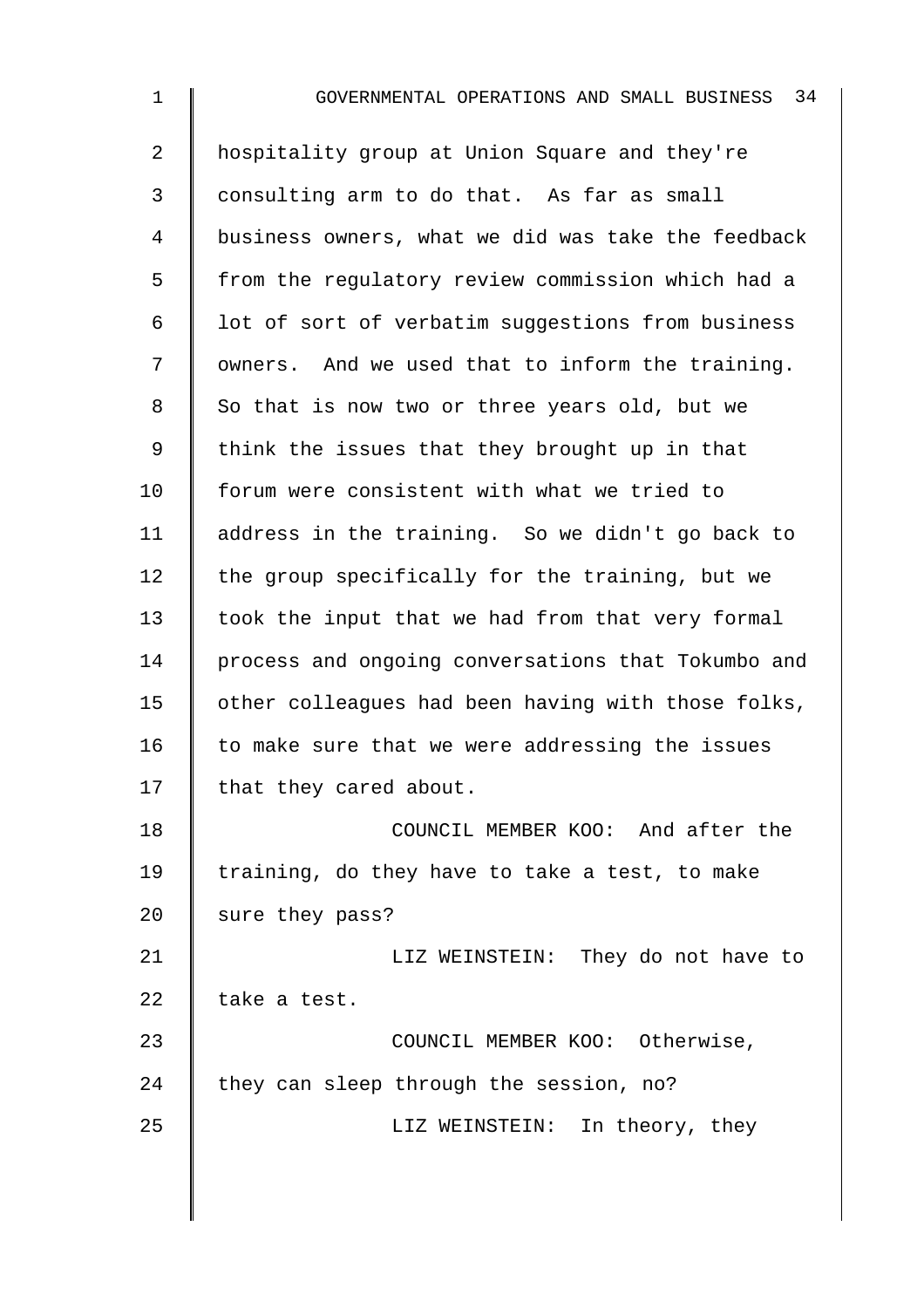| 1  | 35<br>GOVERNMENTAL OPERATIONS AND SMALL BUSINESS   |
|----|----------------------------------------------------|
| 2  | could sleep through the session, but these are     |
| 3  | trainings that are taken I think relatively        |
| 4  | seriously, they're given once a year and most      |
| 5  | inspectors are used to getting a huge amount of    |
| 6  | training from their agencies, and then also being  |
| 7  | called to task to actually be responsive to what   |
| 8  | they were taught. So, there is not a formal test,  |
| 9  | but supervisors and senior staff at the agencies   |
| 10 | have also been briefed on the materials and say    |
| 11 | that there is an expectation that said, "Well, it  |
| 12 | may not be formal, we think it's creating a        |
| 13 | culture where there is an expectation of high      |
| 14 | customer service."                                 |
| 15 | COUNCIL MEMBER KOO: May I tell you                 |
| 16 | what's the problem most of the small business      |
| 17 | owners and the majority of them are like           |
| 18 | restaurant owners. They always tell me when the    |
| 19 | inspector come in, they're really rude, they think |
| 20 | they're FBI agents, no, or they're doing some      |
| 21 | police enforcements. That we have to remind these  |
| 22 | agents, they are public servants. They don't go    |
| 23 | in restaurants tell everybody to stop working and  |
| 24 | then--and they yell at people and then they are--  |
| 25 | they are egomaniacs, most of them. They think      |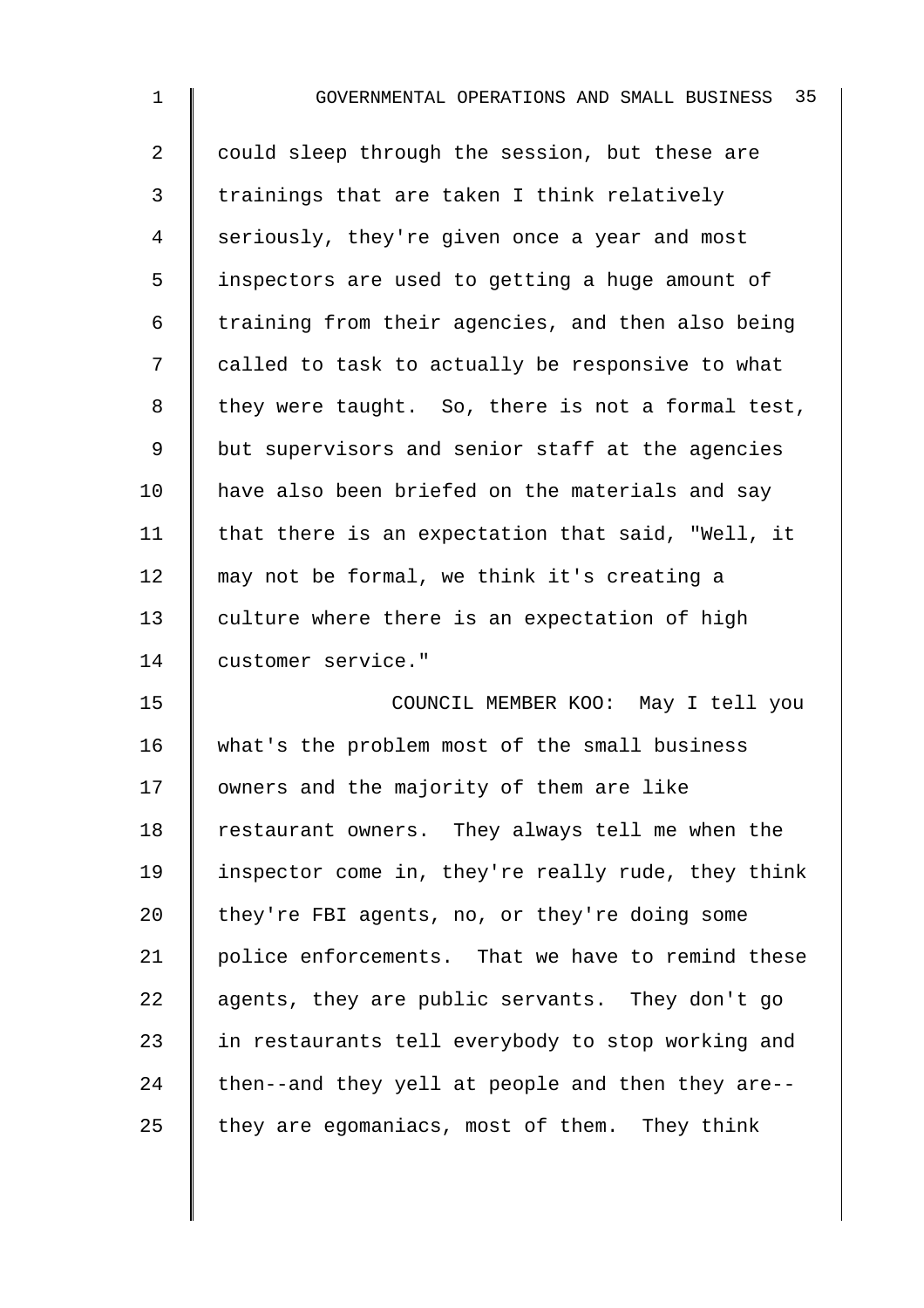| $\mathbf{1}$   | GOVERNMENTAL OPERATIONS AND SMALL BUSINESS 36      |
|----------------|----------------------------------------------------|
| $\overline{2}$ | they are acting on a huge mission, you know. So,   |
| 3              | we have to remind them that they are there to help |
| 4              | people, to help customers. They are our servants,  |
| 5              | to enforce the public safety laws. That's it.      |
| 6              | But a lot of times, they don't remember. Because   |
| 7              | they always go to small restaurants, they tell     |
| 8              | them to "Stop working. Nobody move."               |
| 9              | LIZ WEINSTEIN: Yeah. Certainly                     |
| 10             | $if --$                                            |
| 11             | COUNCIL MEMBER KOO: And then we                    |
| 12             | have to tell them, we have to inform them about    |
| 13             | cultural sensitivities, $- -$ .                    |
| 14             | LIZ WEINSTEIN: Yes. And that's a                   |
| 15             | big piece of the curriculum that is certainly new  |
| 16             | to a lot of the agencies that we've, we had worked |
| 17             | on as part of our language access program a couple |
| 18             | years ago, and we've incorporated it in this as    |
| 19             | well. And I would just encourage folks, and        |
| 20             | certainly to Tokumbo's point, if you could pass it |
| 21             | along, if people can respond to the survey with an |
| 22             | incident that that, like what you're describing--  |
| 23             | COUNCIL MEMBER KOO: Yeah.                          |
| 24             | LIZ WEINSTEIN: --having that                       |
| 25             | feedback directly into the Mayor's Office, it does |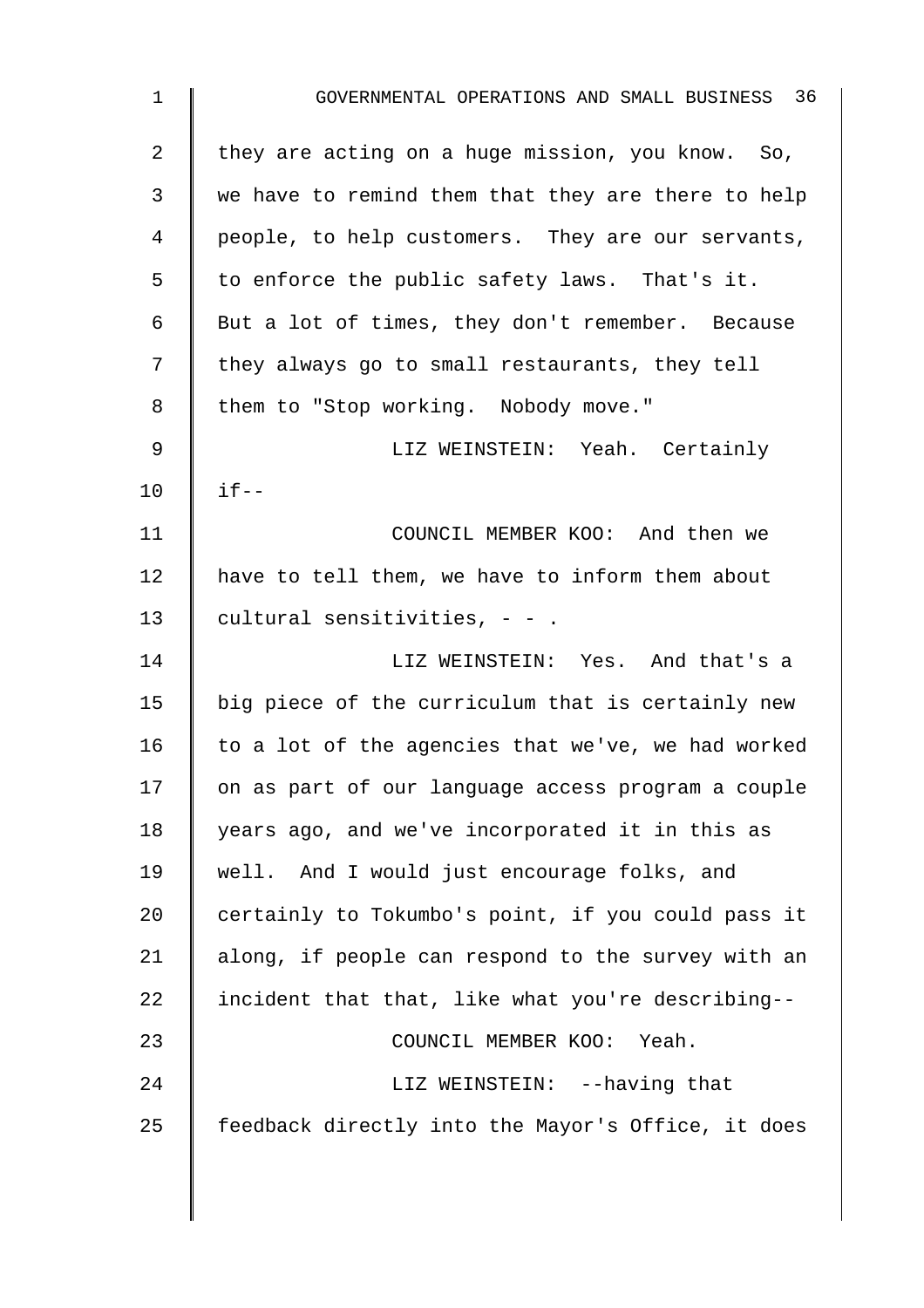| $\mathbf 1$ | GOVERNMENTAL OPERATIONS AND SMALL BUSINESS 37     |
|-------------|---------------------------------------------------|
| 2           | not go directly to Health, in your example, it    |
| 3           | comes to me, and for us to get that feedback, is  |
| 4           | very, very useful. We hope it doesn't happen, but |
| 5           | to the extent it does, we want to know about it.  |
| 6           | COUNCIL MEMBER KOO: So, they can                  |
| 7           | do a survey immediately after the inspection?     |
| 8           | LIZ WEINSTEIN: Right, there's a                   |
| 9           | link, I can actually pass these around.           |
| 10          | COUNCIL MEMBER KOO: But the                       |
| 11          | problem is most of these are owners, they don't,  |
| 12          | they hardly speak English, let along going on the |
| 13          | internet, to do the survey.                       |
| 14          | LIZ WEINSTEIN: Is the survey                      |
| 15          | translated? [background comment] We do have a     |
| 16          | version in Chinese? [background comment] The      |
| 17          | survey itself. [background comment]               |
| 18          | CHAIRPERSON BREWER: You got to                    |
| 19          | talk, you got to do it online. I mean, on the     |
| 20          | microphone.                                       |
| 21          | LIZ WEINSTEIN: Sorry, Francisco,                  |
| 22          | our report--[background comment] We have Chinese, |
| 23          | Korean, Russian and Spanish, the survey is in     |
| 24          | those languages online. And the card, and I'll    |
| 25          | just pass these out, this is a Spanish/English    |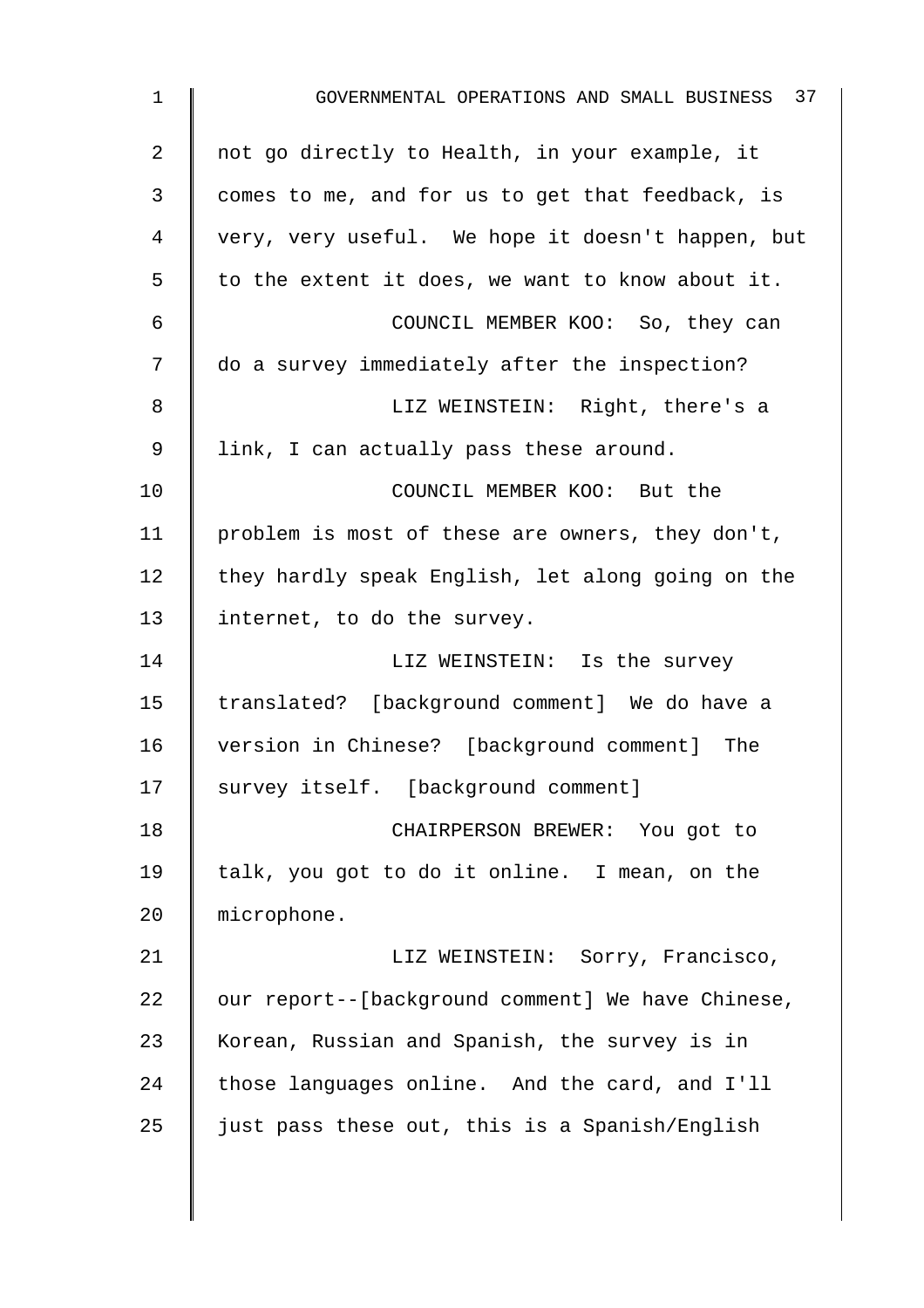| $\mathbf 1$    | GOVERNMENTAL OPERATIONS AND SMALL BUSINESS 38      |
|----------------|----------------------------------------------------|
| $\overline{2}$ | card, but we do have it translated into those, at  |
| 3              | least Chinese. The agency, though, has to be       |
| 4              | astute enough to remember to bring the right       |
| 5              | language to the right business owner. But we have  |
| 6              | tried to make it as accessible as possible.        |
| 7              | Please take a look and if you have suggestions on  |
| 8              | how to make it more so, the card or the website,   |
| 9              | let's talk about it and we'll try to do that.      |
| 10             | 'Cause we do not want the barrier here to be       |
| 11             | language or culture, we want it to be no barrier,  |
| 12             | as far as feedback.                                |
| 13             | TOKUMBO SHOBOWALE: The other thing                 |
| 14             | I would interject is that there's always a         |
| 15             | concern, I think, with surveys, that it will       |
| 16             | somehow get back to them. And it's to reemphasize  |
| 17             | what Liz said, this does not go back to the agency |
| 18             | at all. It goes to the Mayor's Office.             |
| 19             | COUNCIL MEMBER KOO: Okay.                          |
| 20             | TOKUMBO SHOBOWALE: So there's no--                 |
| 21             | I mean, I think it's helpful if you guys, if you   |
| 22             | can convey to your constituents, to your           |
| 23             | restaurant owners and other business owners that   |
| 24             | this is confidential, and as Liz said, we want to  |
| 25             | hear this, so I think maybe if they hear from you, |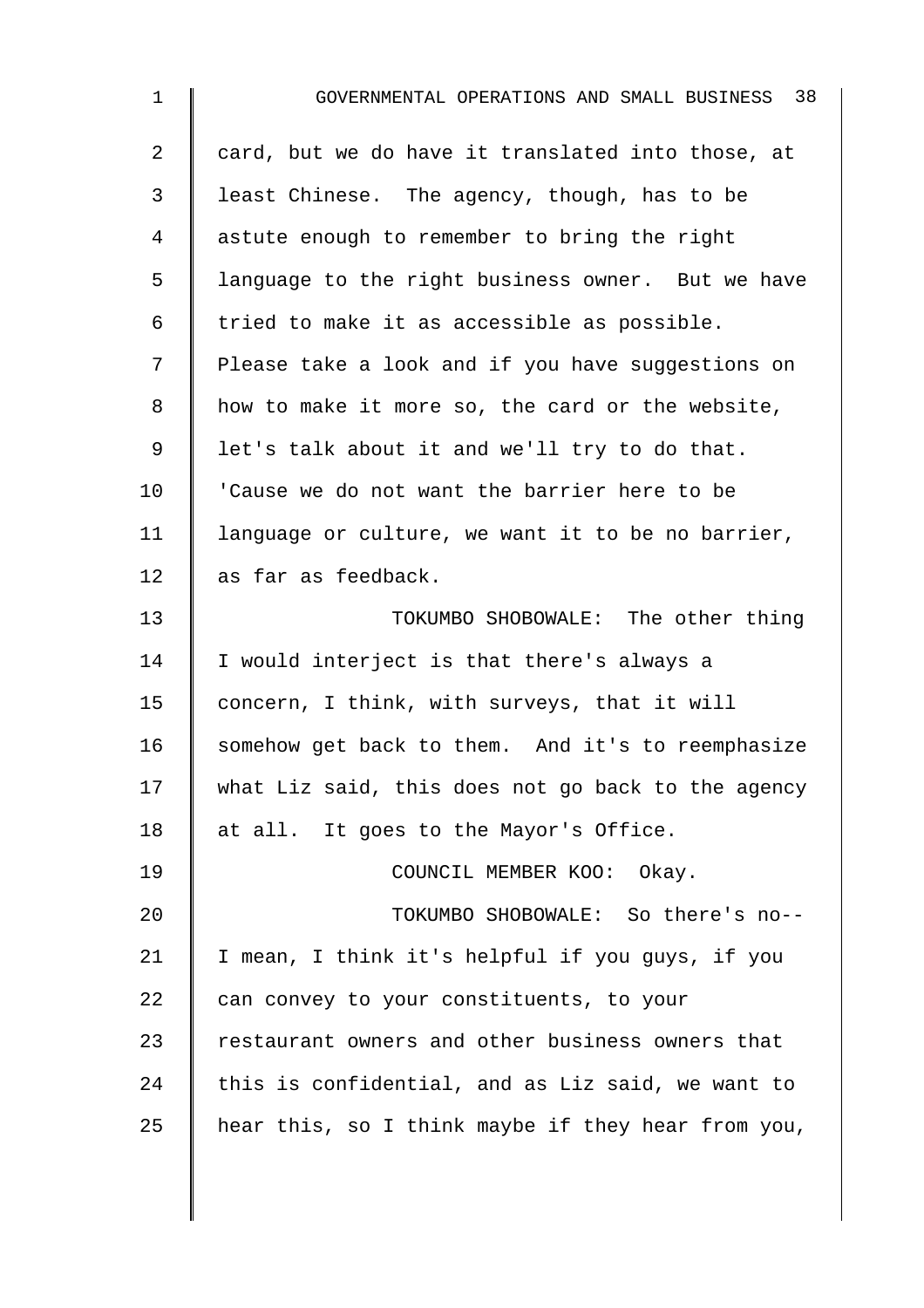| $\mathbf 1$    | 39<br>GOVERNMENTAL OPERATIONS AND SMALL BUSINESS   |
|----------------|----------------------------------------------------|
| $\overline{2}$ | that the survey has no bearing whatsoever on the   |
| 3              | regulation, but it helps us understand the issues. |
| 4              | COUNCIL MEMBER KOO: So this is                     |
| 5              | almost like civilian complaint review for the      |
| 6              | police? And nobody know--                          |
| 7              | LIZ WEINSTEIN: In the sense that                   |
| 8              | it's an opportunity to complain, although we hope  |
| 9              | sometimes it will be used for compliments, but it  |
| 10             | is not that formal. So, in other words, I'm not    |
| 11             | going to give it a complain number, and you're not |
| 12             | going to be able to call me for a specific status, |
| 13             | or--but it is a feedback forum that we think is    |
| 14             | another opportunity for folks and to Tokumbo's     |
| 15             | point, doesn't go directly back to DOH. If I get   |
| 16             | 15 complaints about DOH in a day, I'm going to     |
| 17             | call them and say, "What's going on?" But it's     |
| 18             | not going to go, there shouldn't be a fear of      |
| 19             | retribution.                                       |
| 20             | COUNCIL MEMBER KOO: And then on                    |
| 21             | also, for the restaurant industry--                |
| 22             | CHAIRPERSON BREWER: Council                        |
| 23             | Member, $-$ , could he go on a tour? Could you     |
| 24             | set up a tour so that when there is a restaurant   |
| 25             | inspection, that he could go with them? Would      |
|                |                                                    |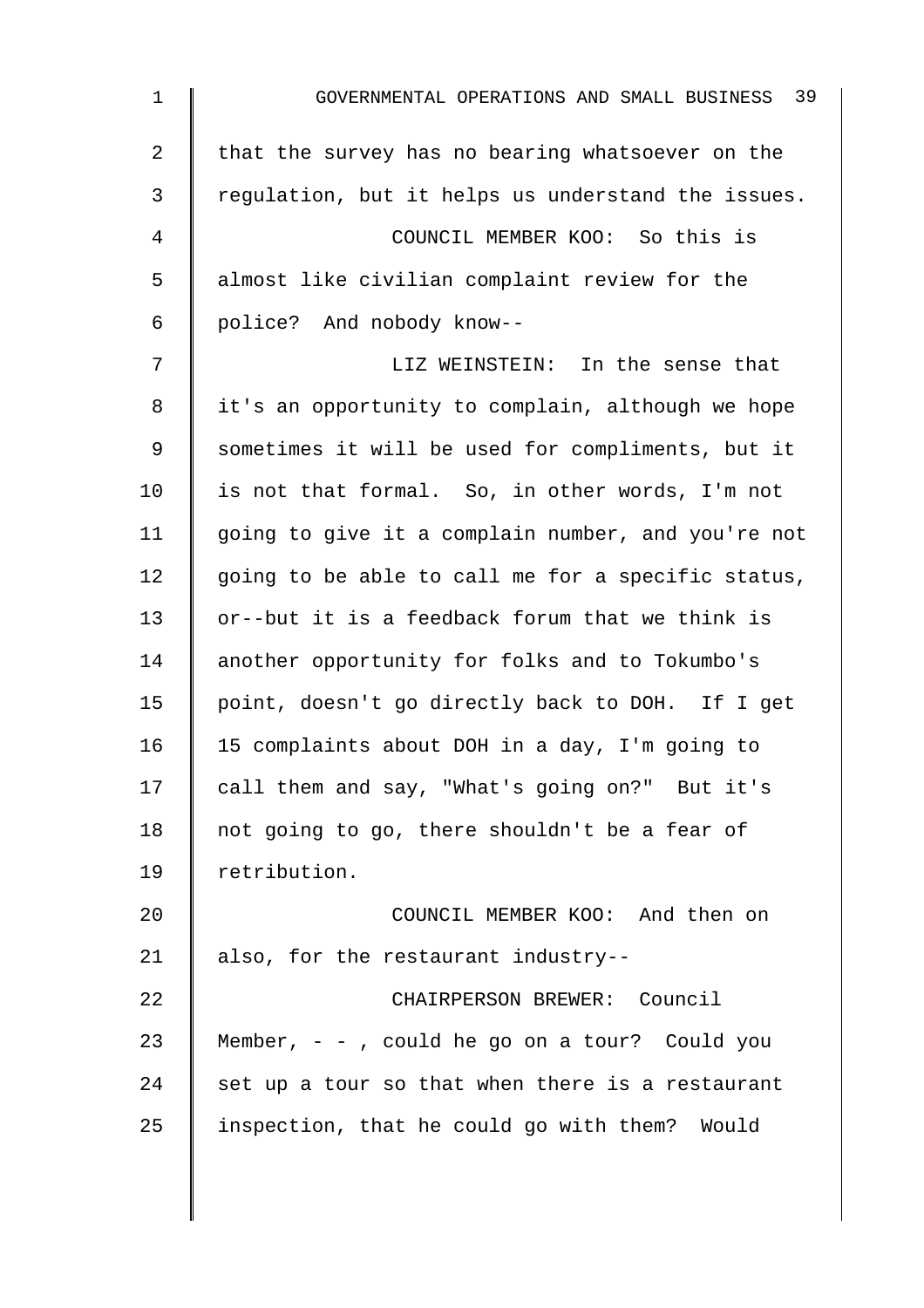| 1  | 40<br>GOVERNMENTAL OPERATIONS AND SMALL BUSINESS   |
|----|----------------------------------------------------|
| 2  | that be possible?                                  |
| 3  | COUNCIL MEMBER KOO: Oh, that would                 |
| 4  | be nice, yeah.                                     |
| 5  | CHAIRPERSON BREWER: I've done it                   |
| 6  | informally, several times. But it would be good    |
| 7  | to do it formally.                                 |
| 8  | TOKUMBO SHOBOWALE: We, so there,                   |
| 9  | certainly, there are two things. Certainly it      |
| 10 | would be useful to go on a preoperational          |
| 11 | inspection in which Robinson could arrange.        |
| 12 | Though, I mean, the issue with the ones that are   |
| 13 | operational inspections, obviously, is that it's   |
| 14 | a, it's, they're, meant to be unanticipated, but   |
| 15 | $we'll$ talk--                                     |
| 16 | CHAIRPERSON BREWER: I watch them                   |
| 17 | come in and then I follow them through the         |
| 18 | kitchen.                                           |
| 19 | TOKUMBO SHOBOWALE: Right.                          |
| 20 | CHAIRPERSON BREWER: I mean, he                     |
| 21 | could--                                            |
| 22 | TOKUMBO SHOBOWALE: We'll talk to                   |
| 23 | the Department of Health and see if we can arrange |
| 24 | that.                                              |
| 25 | COUNCIL MEMBER KOO: Sure, I don't                  |
|    |                                                    |
|    |                                                    |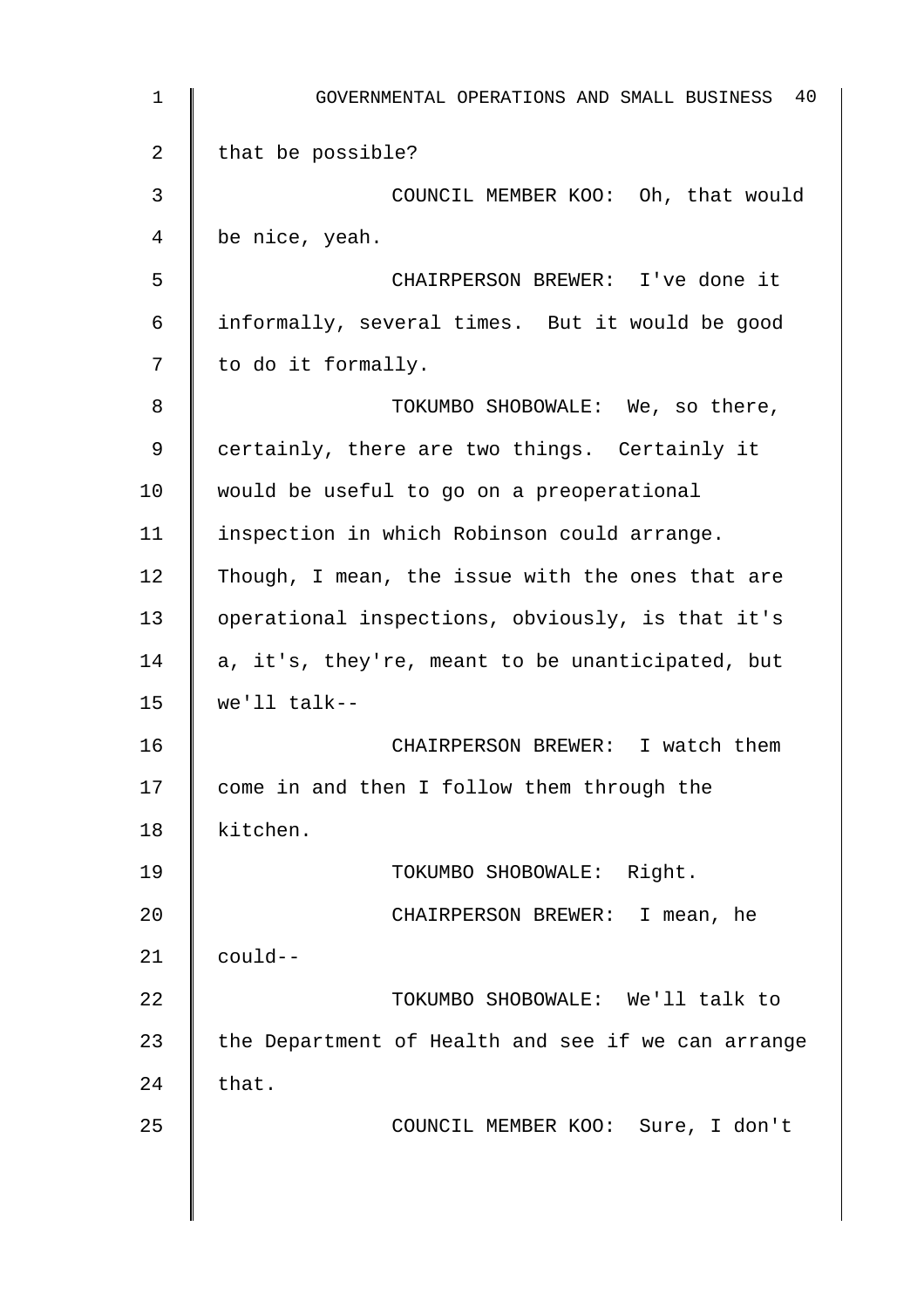| $\mathbf 1$    | GOVERNMENTAL OPERATIONS AND SMALL BUSINESS 41      |
|----------------|----------------------------------------------------|
| $\overline{a}$ | mind to participate.                               |
| 3              | TOKUMBO SHOBOWALE: Yeah.                           |
| 4              | COUNCIL MEMBER KOO: Yeah, and I do                 |
| 5              | my critique afterwards. And I have one more        |
| 6              | question on this. When the Mayor changed the       |
| 7              | system of inspections from points to grades, I     |
| 8              | remember really clearly there, he said that when   |
| 9              | you receive a Grade A, you won't get inspection    |
| 10             | again for, for a certain period of time. Is it     |
| 11             | six months or do you know? [background comment]    |
| 12             | LIZ WEINSTEIN: Yeah, neither of us                 |
| 13             | are the expert on that, but we believe it's one    |
| 14             | year.                                              |
| 15             | COUNCIL MEMBER KOO: But there's at                 |
| 16             | least a few months, right?                         |
| 17             | LIZ WEINSTEIN: Yeah.                               |
| 18             | COUNCIL MEMBER KOO: So how come, I                 |
| 19             | know restaurants, they receive a Grade A, and then |
| 20             | the next week they go inspect again, they get a C. |
| 21             | LIZ WEINSTEIN: If there's specific                 |
| 22             | examples, we can help you look in--                |
| 23             | COUNCIL MEMBER KOO: And then the                   |
| 24             | next week again they got a B again. They are       |
| 25             | trying to play games with the owners, no?          |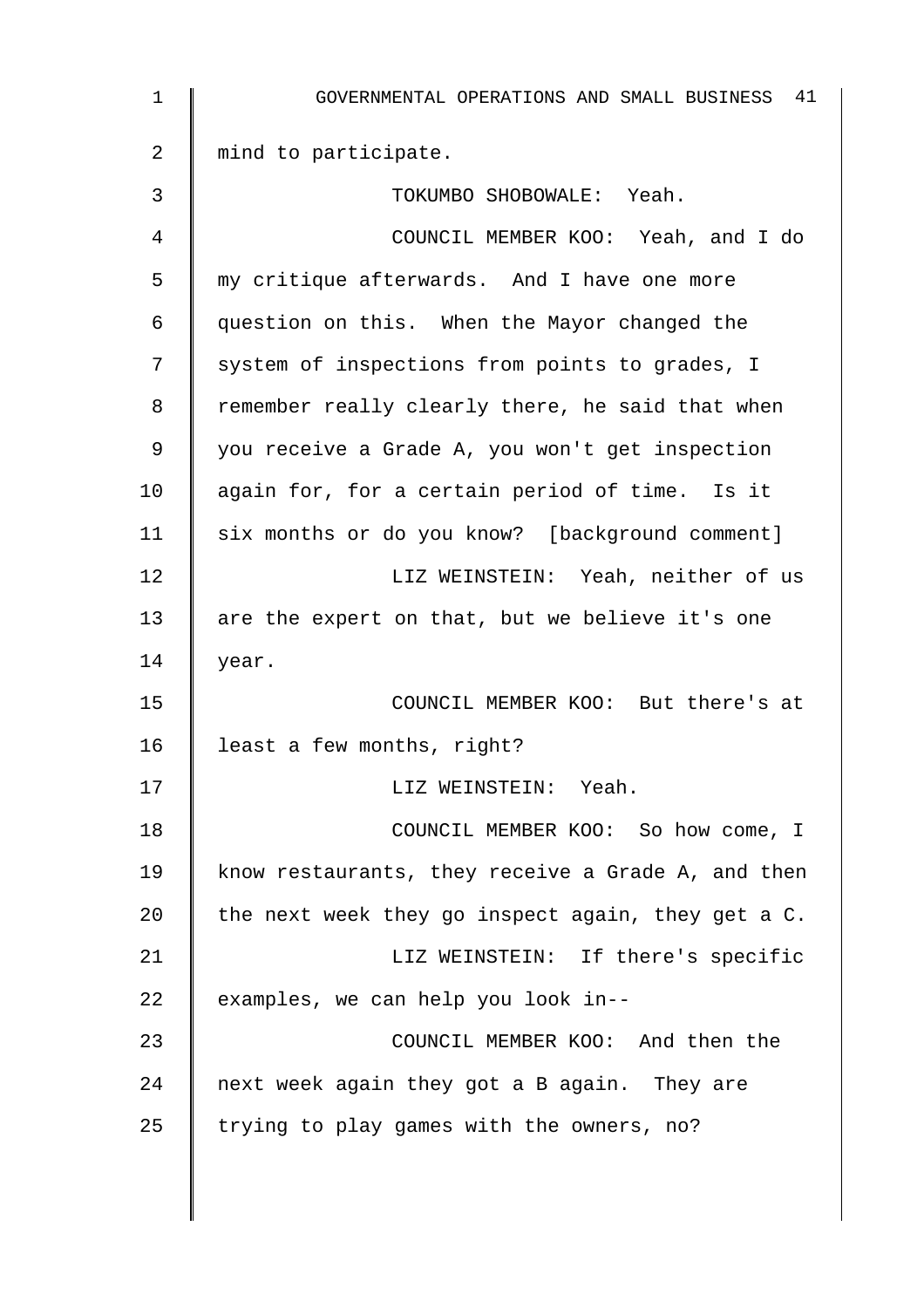| $\mathbf 1$ | GOVERNMENTAL OPERATIONS AND SMALL BUSINESS 42      |
|-------------|----------------------------------------------------|
| 2           | LIZ WEINSTEIN: I understand your                   |
| 3           | frustration. If you have specific - - we're happy  |
| 4           | to take them to Department of Health and look into |
| 5           | it.                                                |
| 6           | COUNCIL MEMBER KOO: Yeah, I have                   |
| 7           | one restaurant, they always get inspected, it's a  |
| 8           | bakery, it's not a fancy restaurant.               |
| 9           | LIZ WEINSTEIN: So we should talk                   |
| 10          | about that.                                        |
| 11          | COUNCIL MEMBER KOO: And - - for                    |
| 12          | straight As, I don't even care when they come in   |
| 13          | now, they don't re--but they come too often.       |
| 14          | LIZ WEINSTEIN: Yeah.                               |
| 15          | COUNCIL MEMBER KOO: For once, a                    |
| 16          | little bakery. So, I will stop asking questions,   |
| 17          | I still have a lot, but I yield to other Council   |
| 18          | Members.                                           |
| 19          | CHAIRPERSON BREWER: Right, we'll                   |
| 20          | set up a tour. Council Member Vallone.             |
| 21          | COUNCIL MEMBER VALLONE: Thank you.                 |
| 22          | Thank you for this hearing, the Chairs, and I want |
| 23          | to thank all the sponsors, Comrie, Reyna, Brewer,  |
| 24          | for these bills, I've signed on to all of them.    |
| 25          | They're all excellent. And I share Council Member  |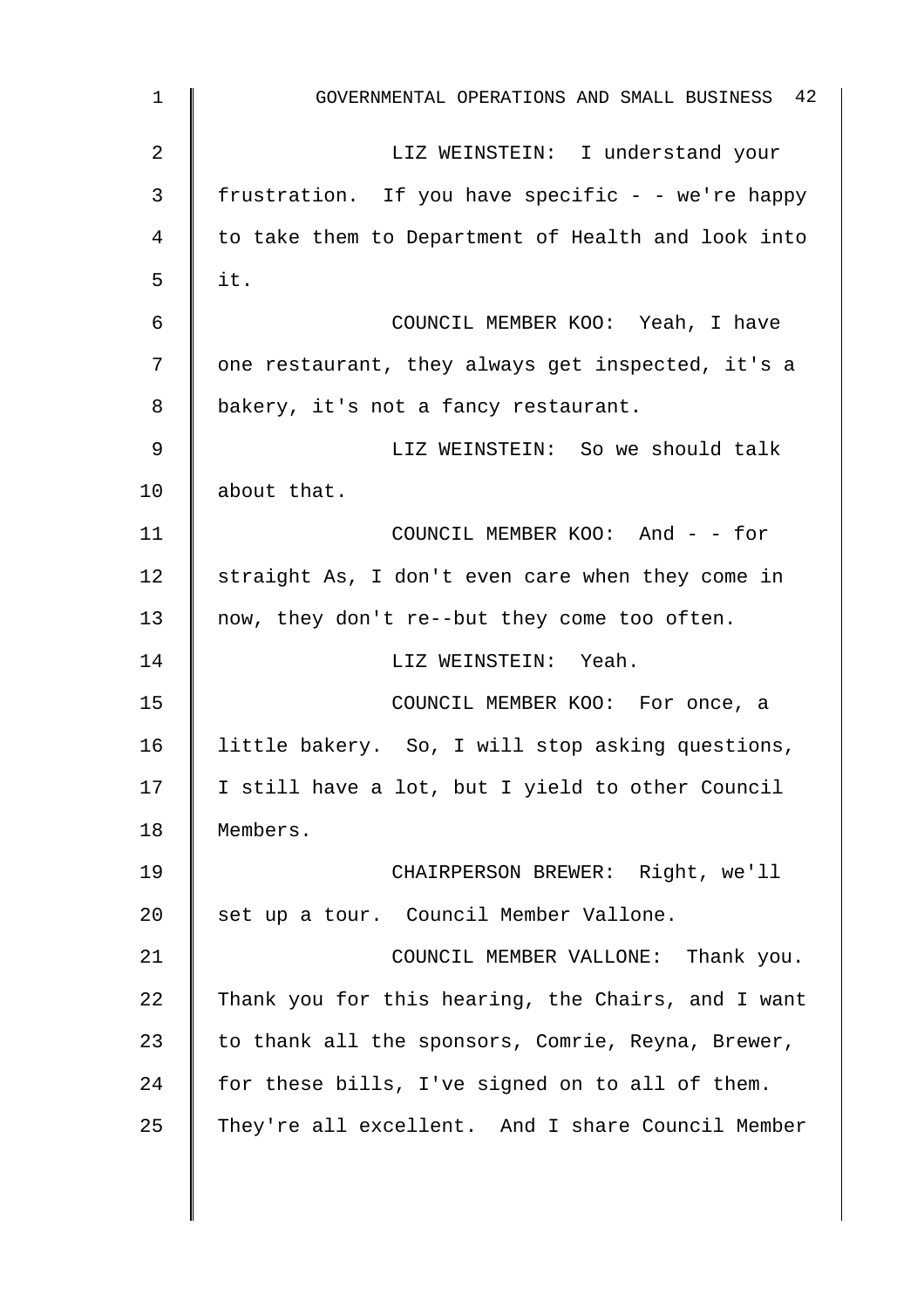| $\mathbf 1$     | GOVERNMENTAL OPERATIONS AND SMALL BUSINESS 43      |
|-----------------|----------------------------------------------------|
| $\overline{2}$  | Koo's sentiments regarding what's happening. I     |
| 3               | represent Astoria, Queens, all you have to do is   |
| 4               | walk up and down 30th Avenue and you see all the   |
| 5               | cafés and I go there all the time, and every time  |
| 6               | I sit down, an owner sits down next to me, to tell |
| 7               | me about their travails and woes about dealing     |
| 8               | with the City, especially the Department of        |
| 9               | Health. And they say in no uncertain terms that    |
| 10 <sub>1</sub> | the only stores that will be left are chains,      |
| 11              | because they have the attorneys to go through all  |
| 12              | the different regulations and all the different    |
| 13              | fines, and they cannot spend money on attorneys to |
| 14              | stay up with where the sign needs to be. And all   |
| 15              | these different regulations and all these          |
| 16              | different rules. And we cannot let that happen.    |
| 17              | We cannot let our neighborhoods be taken over by   |
| 18              | chains and lose all the small businesses because   |
| 19              | of fines. So I'm not going to talk about that too  |
| 20              | much anymore, because we talked about it yesterday |
| 21              | at our City Council hearing, we had a whole        |
| 22              | hearing on this before. I think you know where we  |
| 23              | are on this. So, and none of us disagree that an   |
| 24              | intentional violation of a clear city law should   |

25  $\parallel$  be fined. I mean, I would double the fines on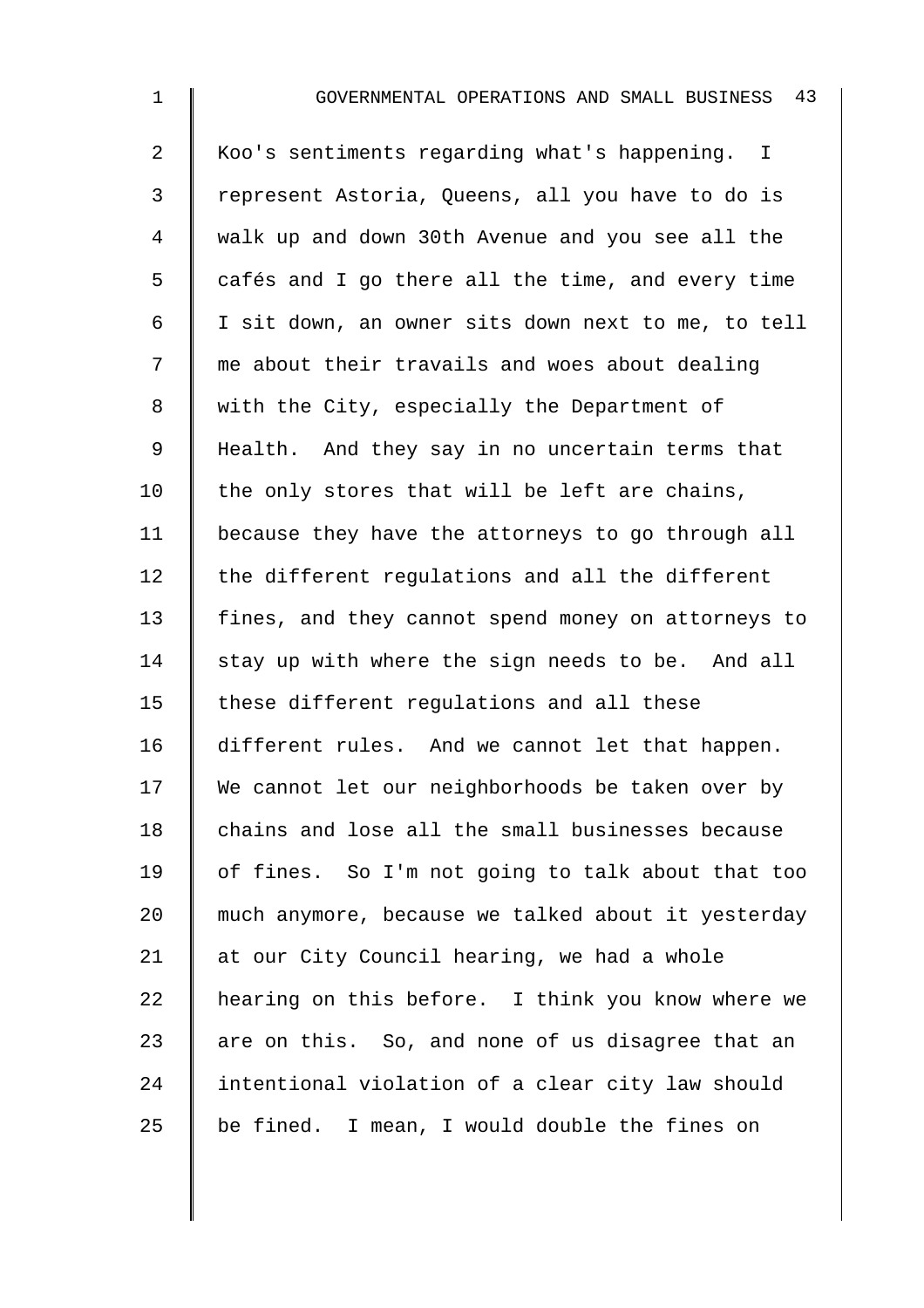| $\mathbf 1$    | GOVERNMENTAL OPERATIONS AND SMALL BUSINESS 44      |
|----------------|----------------------------------------------------|
| $\overline{2}$ | litterers, if I could double them again, I would.  |
| 3              | Because they should be paying more of the city     |
| 4              | budget, if you're littering out on our streets.    |
| 5              | But these fines are very obtuse and they're very   |
| 6              | unfair. So, regarding 949, which you support, and  |
| 7              | we thank you for that, what laws right now, before |
| $\,8\,$        | you start looking at this, do you think we can     |
| 9              | start issuing warnings in time to cure before we   |
| 10             | fine owners?                                       |
| 11             | LIZ WEINSTEIN: I don't know. I                     |
| 12             | don't have any preconceived notions and as you can |
| 13             | imagine, when we started talking to the agencies   |
| 14             | about this, there wasn't a lot of raising hands to |
| 15             | say, "Please take away my fines." So, we're going  |
| 16             | to have to find that. If you have specific areas   |
| 17             | that you would like to see us focus on, we're      |
| 18             | certainly happy to take that into consideration.   |
| 19             | But we're going to start with an even playing      |
| 20             | field.                                             |
| 21             | COUNCIL MEMBER VALLONE: Are you                    |
| 22             | going to work with us at all? Who will you be      |
| 23             | working with to come up with these suggestions?    |
| 24             | LIZ WEINSTEIN: So we'll primarily                  |
| 25             | be working with the agencies and so it will be a,  |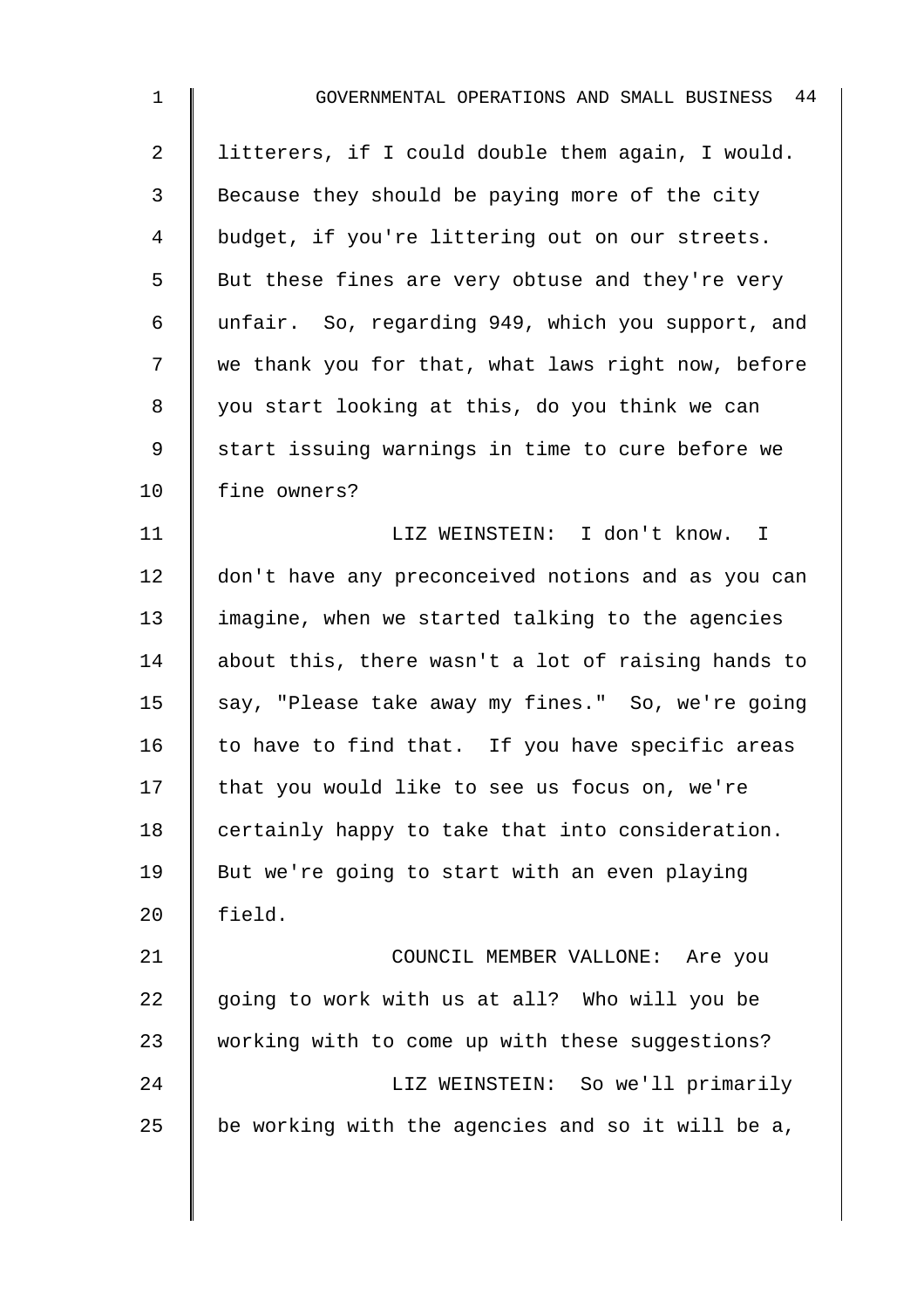| 1              | 45<br>GOVERNMENTAL OPERATIONS AND SMALL BUSINESS   |
|----------------|----------------------------------------------------|
| $\overline{a}$ | basically an opening of the books to say, "Let's   |
| 3              | look at all the violation types, start             |
| $\overline{4}$ | categorizing them, and start talking about what    |
| 5              | exists today in terms or cure period, what doesn't |
| 6              | exist," and going from there. We are happy for it  |
| 7              | to be a dialogue, at the end of the day it will    |
| 8              | be, I think the wording in the legislation is a    |
| 9              | study, so a report from my office that represents  |
| 10             | the Administration's perspective, but we're more   |
| 11             | than happy to have input and if there's specific   |
| 12             | areas of concern because the world is, the         |
| 13             | universe is so large, we're happy to be pointed in |
| 14             | certain direction.                                 |
| 15             | COUNCIL MEMBER VALLONE: Good to                    |
| 16             | hear. I like the fact that you're so willing to    |
| 17             | look into this and work with us. I wish it         |
| 18             | would've happened a little sooner, without the     |
| 19             | necessity for hearings and laws. But any law that  |
| 20             | isn't, any violation that does not concern public  |
| 21             | safety or health, should take, you should take a   |
| 22             | serious look at issuing warnings and cure periods  |
| 23             | when it comes to signs in the wrong place and a    |
| 24             | towel in the wrong location and things like that.  |
| 25             | There's no reason to be putting our small          |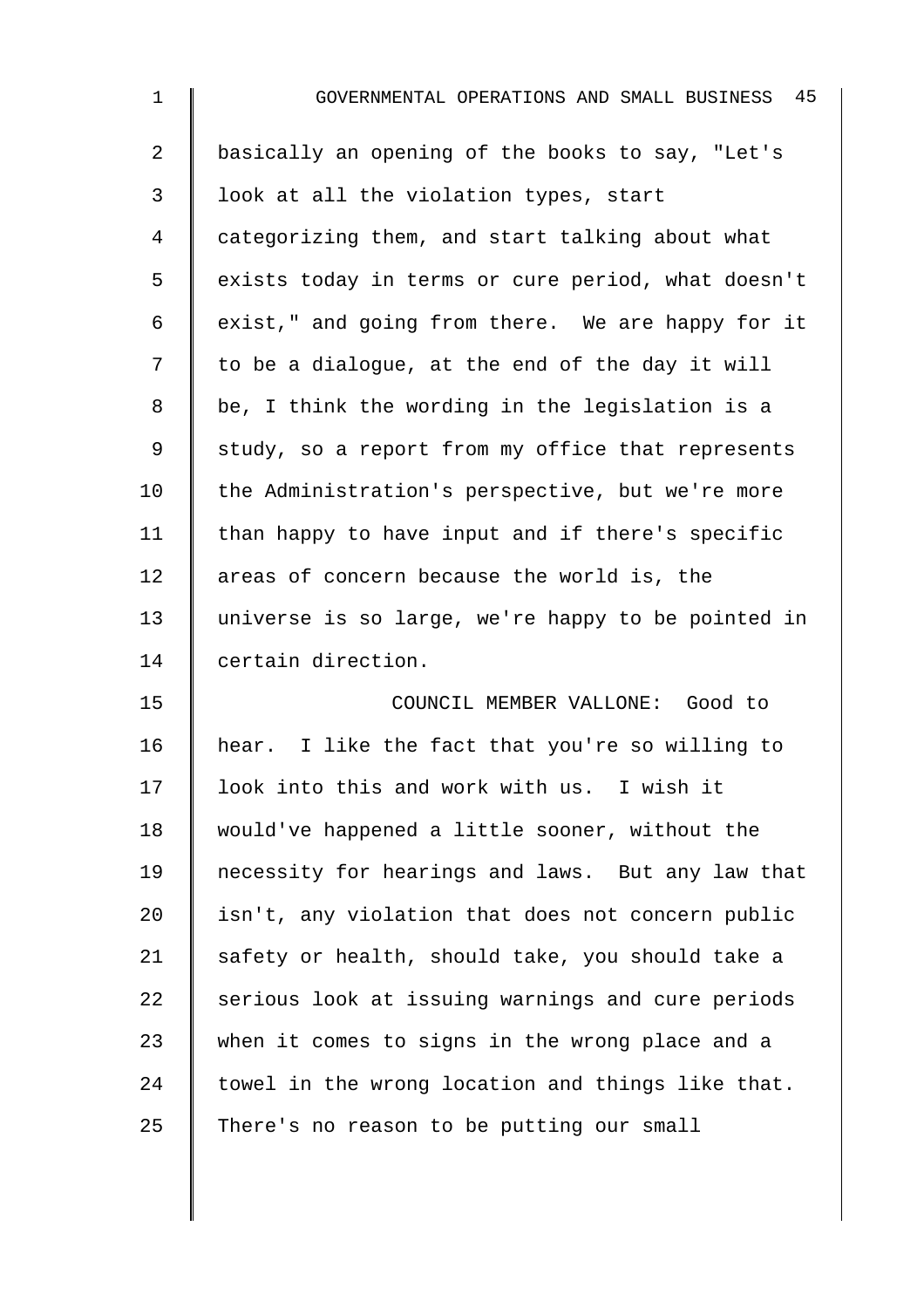| $\mathbf{1}$   | 46<br>GOVERNMENTAL OPERATIONS AND SMALL BUSINESS   |
|----------------|----------------------------------------------------|
| $\overline{2}$ | businesses out of business. They need help, our    |
| 3              | businesses right now, to keep their doors open,    |
| 4              | they don't need fines to keep them shut. So, I     |
| 5              | look forward to working with you on this. I know   |
| 6              | it's not your fault, and again I want to thank the |
| 7              | chairs and the sponsors of the these bills for     |
| 8              | moving this forward. Thank you all.                |
| 9              | CHAIRPERSON BREWER: Thank you.                     |
| 10             | Council Member Wills.                              |
| 11             | COUNCIL MEMBER WILLS: Good                         |
| 12             | afternoon. I have a couple of questions, but I     |
| 13             | also have some questions for the Preconsidered.    |
| 14             | So, is it all right if I jump in and out? All      |
| 15             | right, this will only be about five minutes at the |
| 16             | most. When Council Member Koo spoke, you said      |
| 17             | that there was a survey that after the inspection  |
| 18             | the business owners can fill out and send back.    |
| 19             | But then you said that the surveys or the          |
| 20             | complaints that come back don't get a complaint    |
| 21             | number or anything like that. How do you monitor   |
| 22             | or how do you quantify how many complaints are     |
| 23             | coming back in a certain area so that you can make |
| 24             | an inquiry in to the proper agency?                |
| 25             | LIZ WEINSTEIN: So, I don't mean to                 |
|                |                                                    |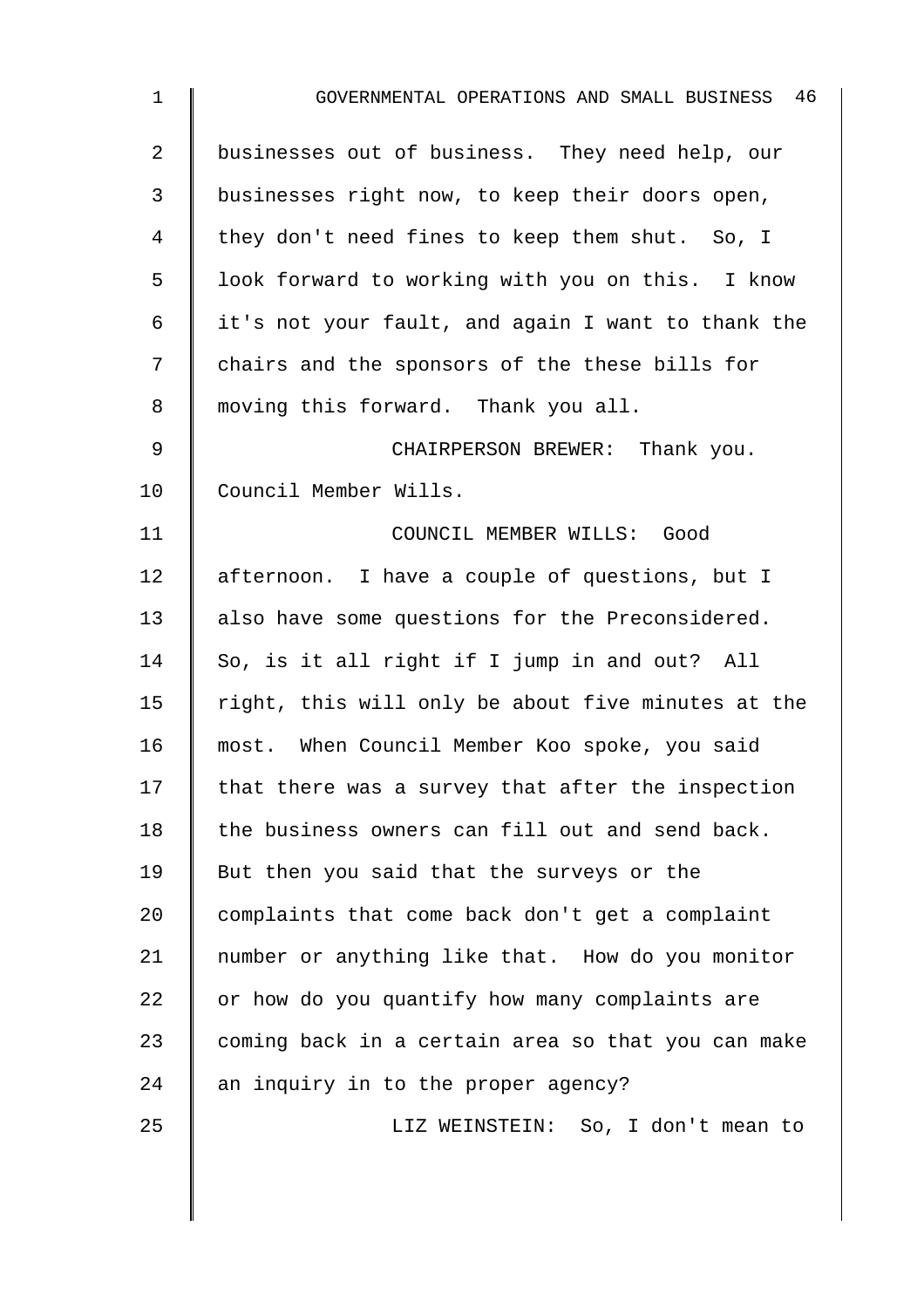| $\mathbf{1}$ | GOVERNMENTAL OPERATIONS AND SMALL BUSINESS 47      |
|--------------|----------------------------------------------------|
| 2            | say that they won't be organized and tracked, so   |
| 3            | in my office we have, I don't know if it's an      |
| 4            | Excel sheet or an Access database, but we have the |
| 5            | infrastructure set up so that when those surveys   |
| 6            | come back, we can track them, we can loosely       |
| 7            | categorize what agency they're for, what the issue |
| 8            | was, the date, very simple elements like that. I   |
| 9            | have to say that we've only received a dozen       |
| 10           | responses since these have started going out and   |
| 11           | the cards started going out in the fall. So--      |
| 12           | COUNCIL MEMBER WILLS: I think that                 |
| 13           | the reason you have only received a few is maybe   |
| 14           | because of the retaliation factor.                 |
| 15           | LIZ WEINSTEIN: Mm-hmm, it could                    |
| 16           | be, absolutely.                                    |
| 17           | COUNCIL MEMBER WILLS: Is there                     |
| 18           | another--I don't mean to cut you off, you actually |
| 19           | answered what I wanted--Is there another mechanism |
| 20           | that's promoted when you go for licensing at DCA   |
| 21           | or something like that, that tells you or ensures  |
| 22           | people that there's no retaliation or there's      |
| 23           | nothing that the inspectors will get back to the   |
| 24           | businesses? Because if like when you go to DCA     |
| 25           | for your home improvement license, or your         |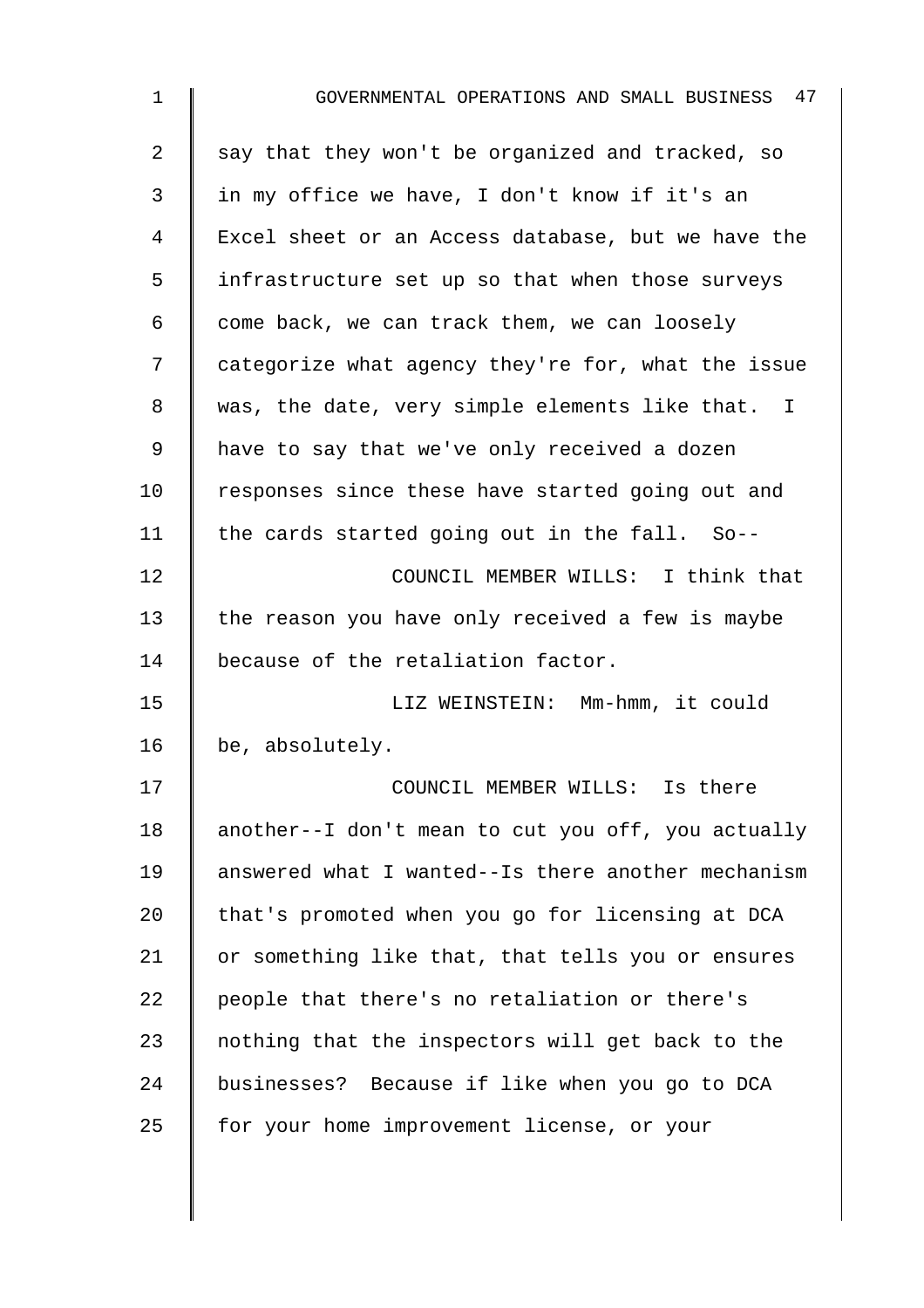| $\mathbf{1}$   | GOVERNMENTAL OPERATIONS AND SMALL BUSINESS 48      |
|----------------|----------------------------------------------------|
| $\overline{a}$ | salesman's license, or anything like that, do you  |
| 3              | put that into the literature, so people can see    |
| 4              | that up front? Like you don't have to worry about  |
| 5              | this restaurateur, or anything like that?          |
| 6              | LIZ WEINSTEIN: The only pla--and                   |
| 7              | I'll get Francisco again, but the only place, and  |
| 8              | Tokumbo may know of other efforts, but the only    |
| 9              | place where our survey is listed is on the Bill of |
| 10             | Rights card, and I think it's on the signs, as     |
| 11             | well. I don't think we say specifically--I mean,   |
| 12             | I have, some of you have the cards in front of     |
| 13             | you, you know, that it will be, you can choose to  |
| 14             | be anonymous, or anything like that. I think it's  |
| 15             | a great idea, we can certainly add that language   |
| 16             | and make it more prominent.                        |
| 17             | COUNCIL MEMBER WILLS: Yeah,                        |
| 18             | because that would be something closer to like the |
| 19             | whistleblowers protection that we have, so that    |
| 20             | they won't have--Okay. In the Preconsidered that   |
| 21             | we're going over, some of the things, I just       |
| 22             | needed some clarification on. It says that         |
| 23             | businesses that don't reside in the DRA would be   |
| 24             | eligible for the fee waivers, or yeah, the waiver  |
| 25             | of fees for businesses recovering. What happens    |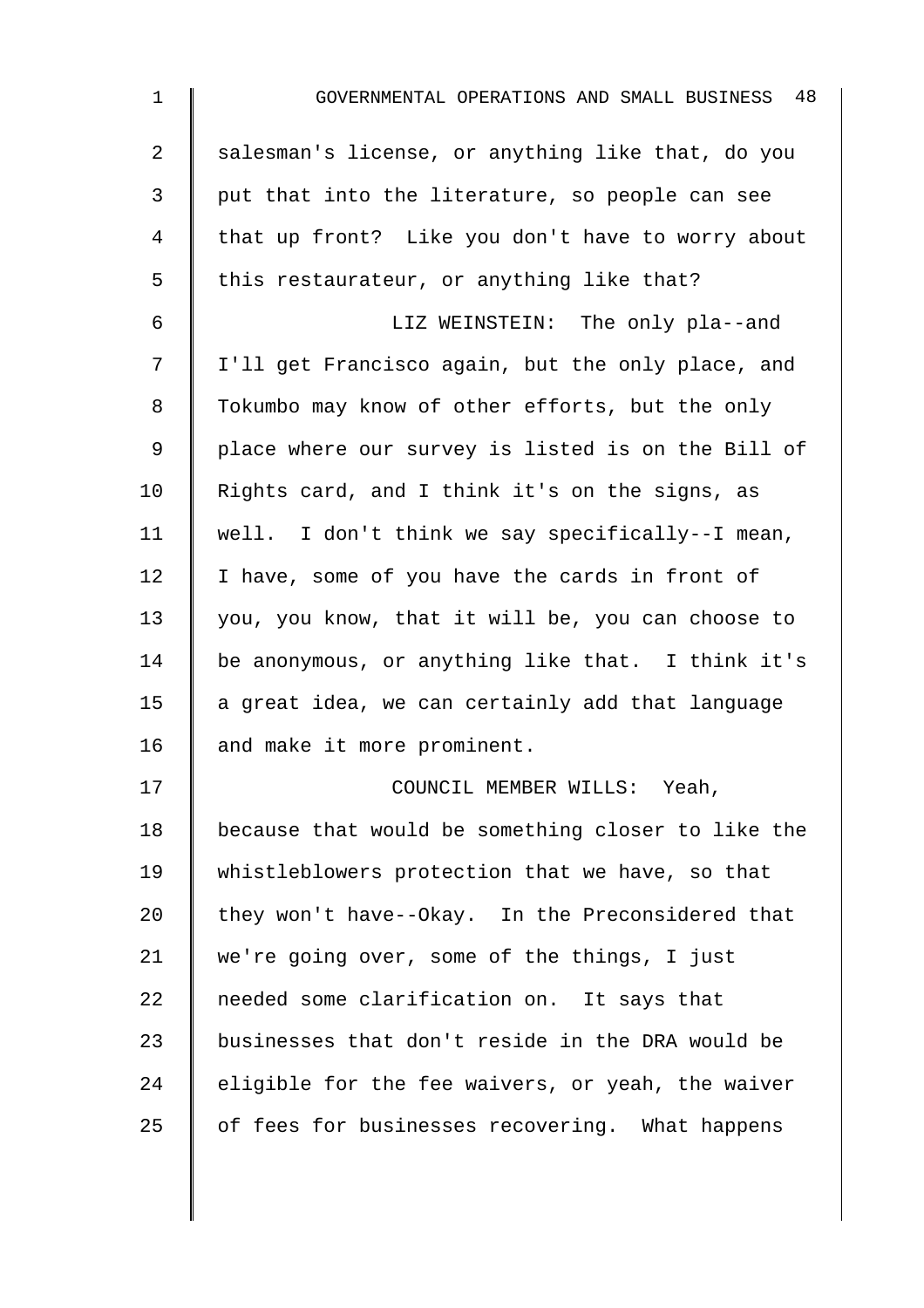| $\mathbf 1$ | GOVERNMENTAL OPERATIONS AND SMALL BUSINESS 49      |
|-------------|----------------------------------------------------|
| 2           | if a business is not in one of these areas? Like   |
| 3           | let's say you have an architect or an expediter or |
| 4           | a contractor that is not necessarily in that area, |
| 5           | but they've already laid out extensive fees to get |
| 6           | a project done?                                    |
| 7           | TOKUMBO SHOBOWALE: Just to make                    |
| 8           | sure I understand the question, you're saying if   |
| 9           | the business--it's meant to affect the business    |
| 10          | which was damaged, so it's not to help the         |
| 11          | architect, per se, it's managed--so, if I own a    |
| 12          | store and it was flooded, I'm contract--and you're |
| 13          | an architect, I'm contracting you to provide       |
| 14          | architectural services, it's not about helping you |
| 15          | it's about helping my business?                    |
| 16          | COUNCIL MEMBER WILLS: Right, but                   |
| 17          | see the businesses are interconnected. Because     |
| 18          | the bill says that a business that is actually up  |
| 19          | and running by a certain amount of time, but if I  |
| 20          | own, let's say I own a restaurant or if I own a    |
| 21          | car dealership or something like that, all of the  |
| 22          | investment is already in the business, before we   |
| 23          | started running, before we get the final approval  |
| 24          | or the final license or something like that. So,   |
| 25          | what happens to all of the original upfront        |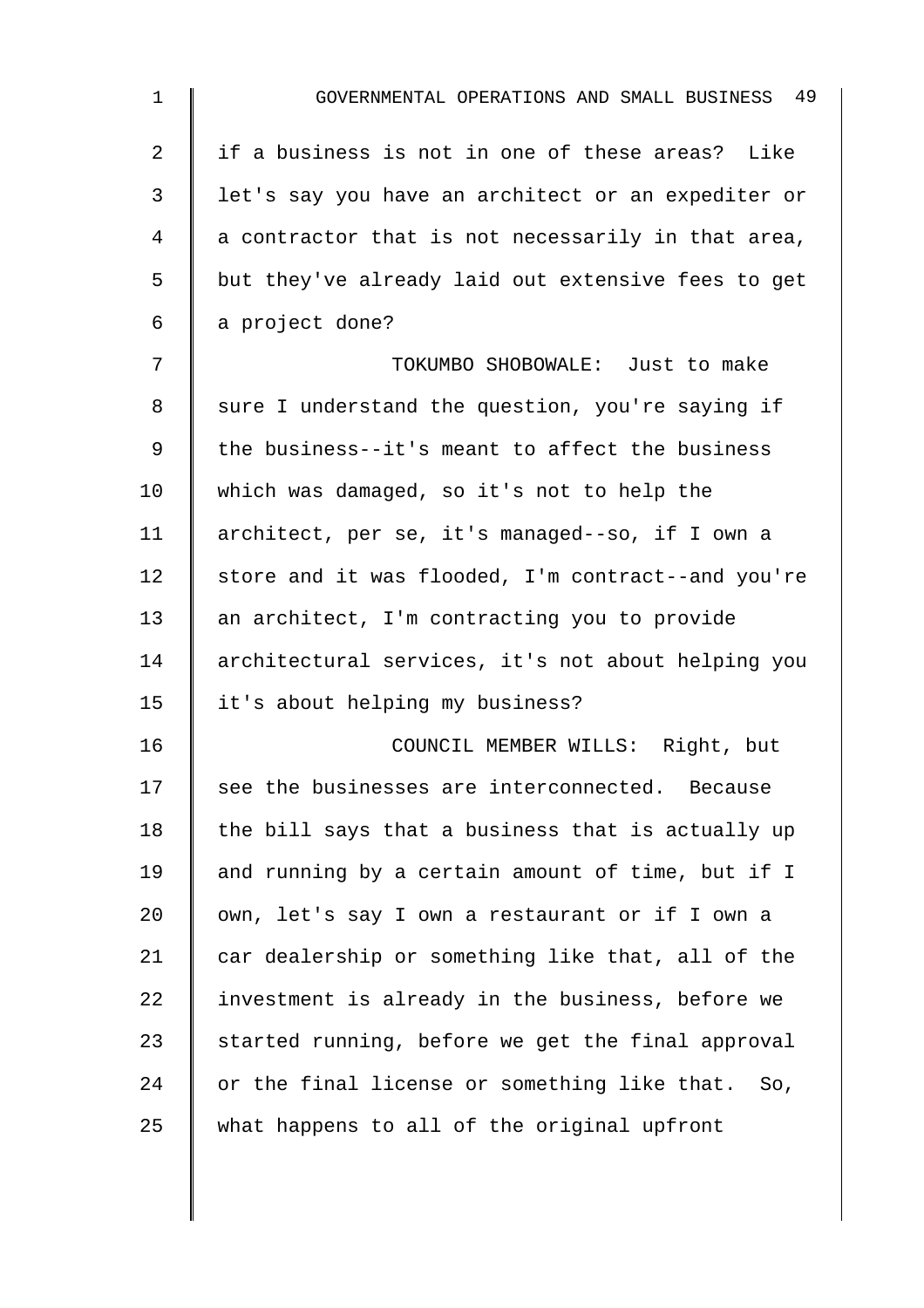| $\mathbf 1$ | GOVERNMENTAL OPERATIONS AND SMALL BUSINESS 50      |
|-------------|----------------------------------------------------|
| 2           | investment that went into it before the hurricane? |
| 3           | What if their business was sitting there waiting   |
| 4           | for the last write off or the last inspection      |
| 5           | certification? And they've already put \$200,000   |
| 6           | into it?                                           |
| 7           | TOKUMBO SHOBOWALE: So, that's                      |
| 8           | fine, but I thought your question was actually     |
| 9           | about someone who was not located in the zone.     |
| 10          | COUNCIL MEMBER WILLS: No, no,                      |
| 11          | because that's, I was going into that, because it  |
| 12          | is interconnected, so if I'm the architect, and    |
| 13          | I'm waiting for a CFO for the business, and I've   |
| 14          | already outlaid funds to pay expediters at the DOB |
| 15          | and different things like that--                   |
| 16          | TOKUMBO SHOBOWALE: Right.                          |
| 17          | COUNCIL MEMBER WILLS: --those fees                 |
| 18          | would not, I would not be able to get those fees   |
| 19          | refunded or get 'em waived going forward to redo   |
| 20          | what we had to do, because--                       |
| 21          | TOKUMBO SHOBOWALE: No, no, so if--                 |
| 22          | COUNCIL MEMBER WILLS: --you're not                 |
| 23          | in that area.                                      |
| 24          | TOKUMBO SHOBOWALE: Fees that were                  |
| 25          | incurred before the event obviously are not        |
|             |                                                    |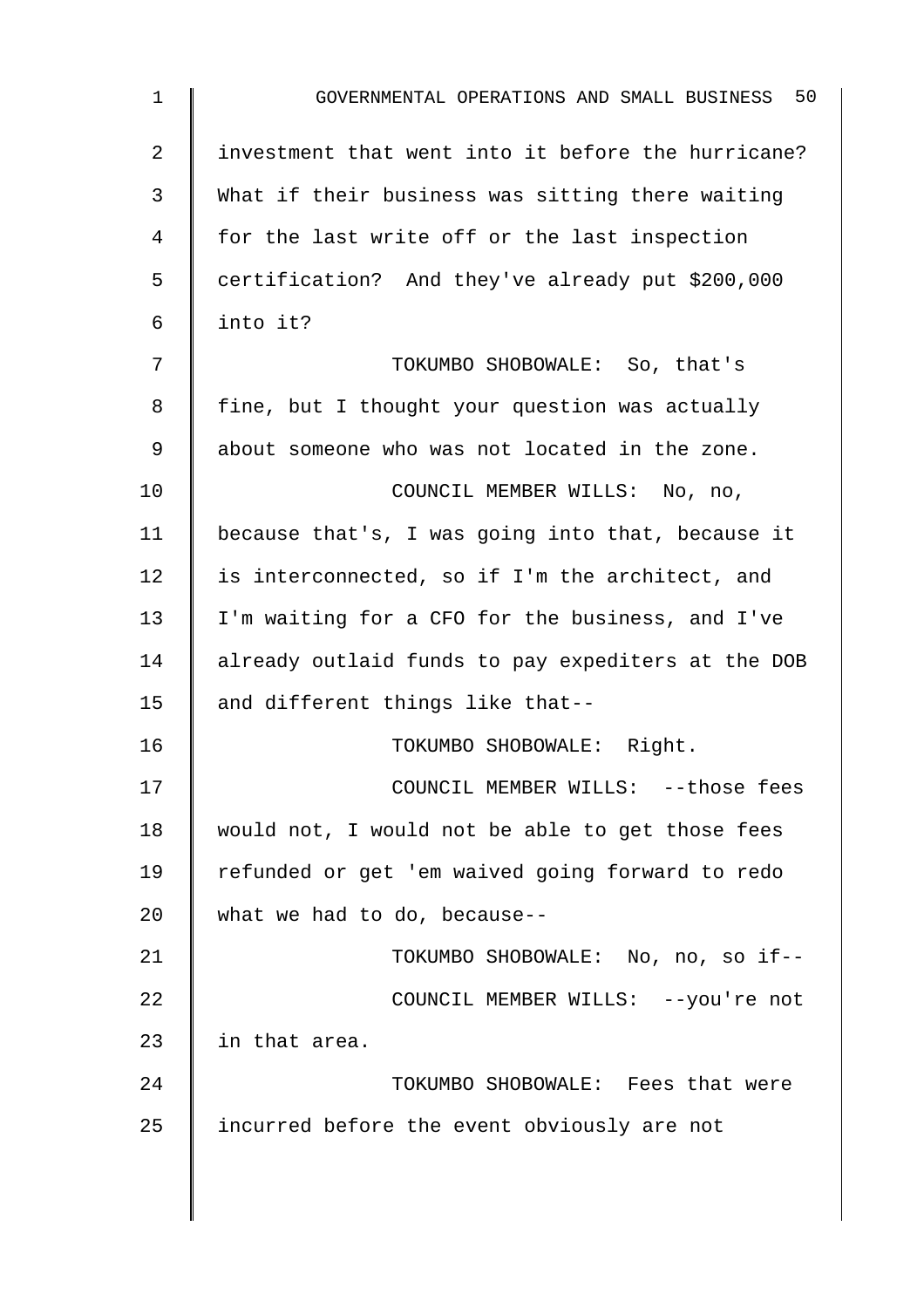| $\mathbf 1$    | GOVERNMENTAL OPERATIONS AND SMALL BUSINESS 51      |
|----------------|----------------------------------------------------|
| $\overline{a}$ | covered. But if there needs to be a redo to do     |
| 3              | something that's reinspected, or a new repermitted |
| 4              | after the event for businesses located in the      |
| 5              | zone, that is included.                            |
| 6              | COUNCIL MEMBER WILLS: But it says                  |
| 7              | only businesses that were up and running by that   |
| 8              | date.                                              |
| $\mathsf 9$    | TOKUMBO SHOBOWALE: Ah. So if                       |
| 10             | you're saying it was on the verge.                 |
| 11             | COUNCIL MEMBER WILLS: Right.                       |
| 12             | TOKUMBO SHOBOWALE: So, that's                      |
| 13             | something we should explore. I don't know if you   |
| 14             | have an answer to that, but I think that's         |
| 15             | something certainly that we would be amenable to.  |
| 16             | I mean, the one thing is that all of this          |
| 17             | application is done through Robinson and his team. |
| 18             | So, we should check if there's a way to allow some |
| 19             | discretion. But I mean, obviously the point is we  |
| 20             | don't want to have people who really had no,       |
| 21             | nothing to do with the storm who are just taking   |
| 22             | advantage of this to kind of get a free lunch.     |
| 23             | COUNCIL MEMBER WILLS: Oh, no, I                    |
| 24             | understand, but--                                  |
| 25             | TOKUMBO SHOBOWALE: But in the                      |
|                |                                                    |
|                |                                                    |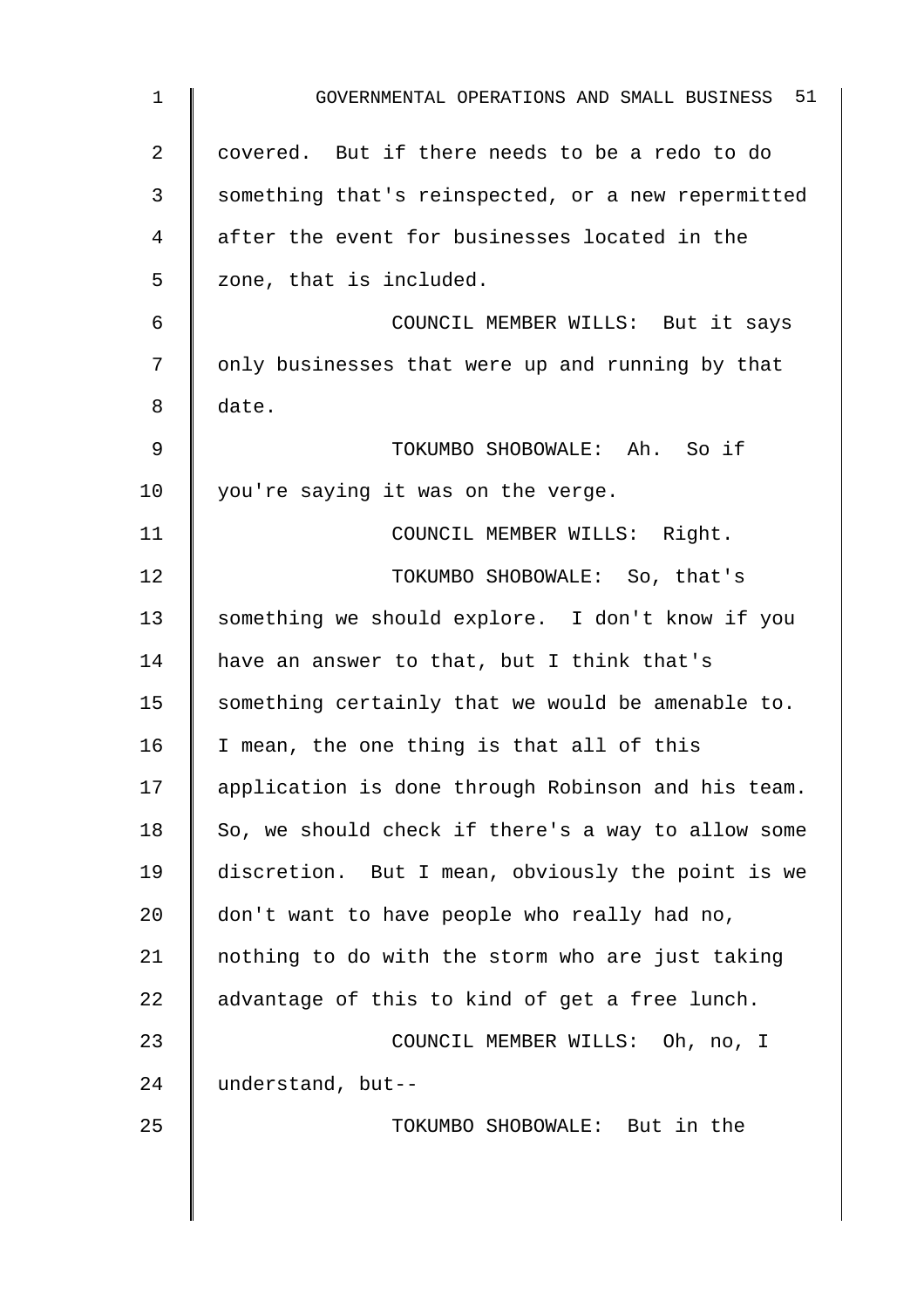| $\mathbf{1}$   | GOVERNMENTAL OPERATIONS AND SMALL BUSINESS 52      |
|----------------|----------------------------------------------------|
| $\overline{2}$ | circumstances you're saying that, yes, you could   |
| 3              | be on the verge of opening, you were in the zone-- |
| 4              | COUNCIL MEMBER WILLS: Right,                       |
| 5              | right.                                             |
| 6              | TOKUMBO SHOBOWALE: --and kind of                   |
| 7              | the day before you opened you get wiped out and    |
| 8              | you have to start over again.                      |
| 9              | COUNCIL MEMBER WILLS: Right.                       |
| 10             | TOKUMBO SHOBOWALE: I think we                      |
| 11             | would hope then that those businesses would have a |
| 12             | chance to not repay a second time. So, we'll       |
| 13             | explore how we might do that.                      |
| 14             | COUNCIL MEMBER WILLS: Okay. And                    |
| 15             | then my next and last question would be, it says   |
| 16             | that the owner must also confirm that businesses   |
| 17             | currently occupies or intends to occupy the space  |
| 18             | in the same building it occupied before Sandy or   |
| 19             | in a new building on the same site. Is there a     |
| 20             | mechanism in place to--because it seems like we're |
| 21             | locking the business in. We know we want the       |
| 22             | business to reinvest in that area. But the         |
| 23             | additional cost now after Sandy, that businesses   |
| 24             | are going to have to put up front to secure their  |
| 25             | investment, generator placement, different things  |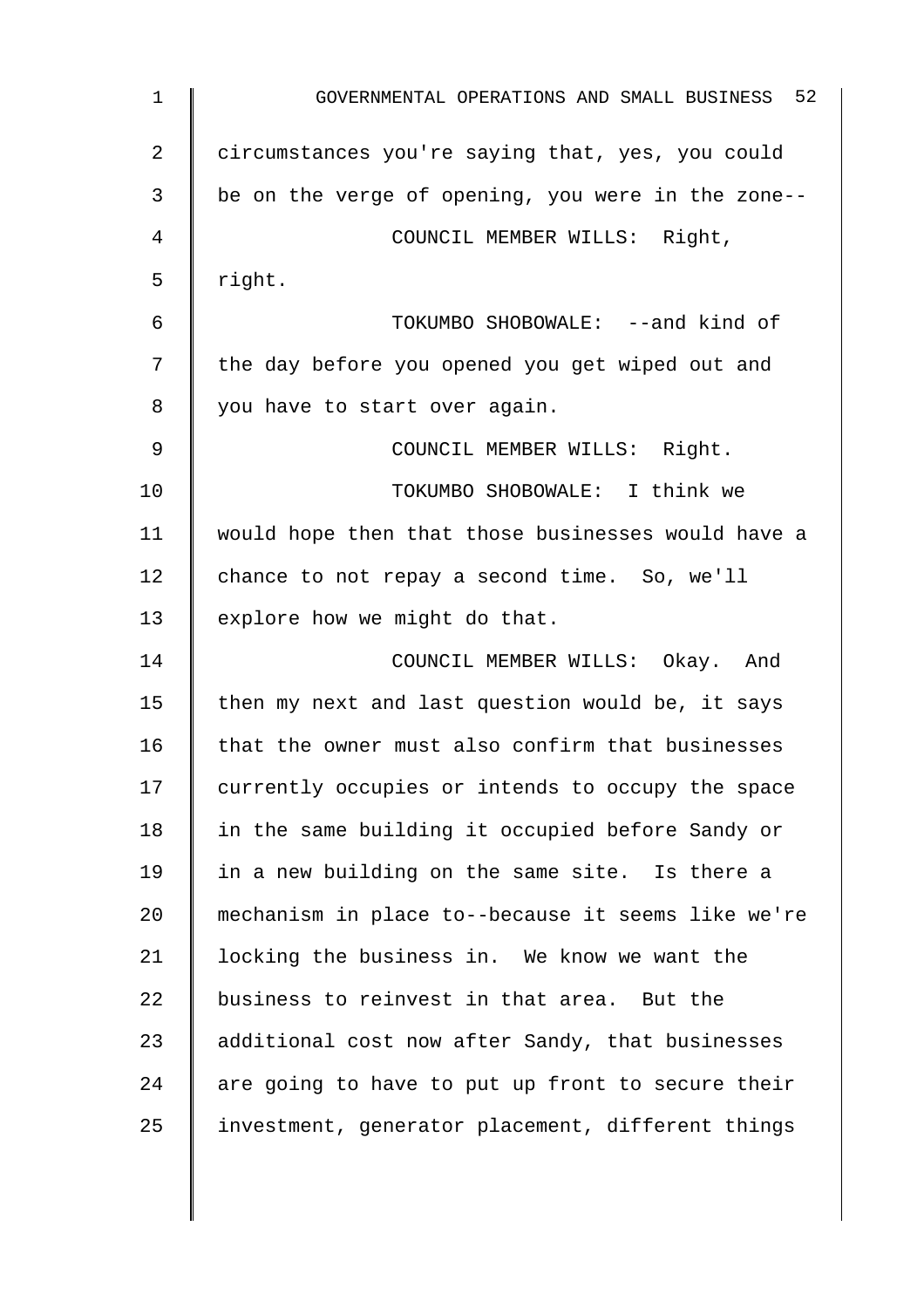| 1  | 53<br>GOVERNMENTAL OPERATIONS AND SMALL BUSINESS  |
|----|---------------------------------------------------|
| 2  | like that. So, have we taken that into account    |
| 3  | with this bill?                                   |
| 4  | TOKUMBO SHOBOWALE: Could you                      |
| 5  | elaborate a bit, please?                          |
| 6  | COUNCIL MEMBER WILLS: Okay, so if                 |
| 7  | I'm a business owner, this bill says that I have  |
| 8  | to confirm that I'm going to be in the building   |
| 9  | that I was originally in or in a new building on  |
| 10 | the same exact site. What if the flood zone or    |
| 11 | whatever, I find something that's five blocks     |
| 12 | away, 'cause lines are literally that, can be     |
| 13 | shaped by a block.                                |
| 14 | TOKUMBO SHOBOWALE: Right.                         |
| 15 | COUNCIL MEMBER WILLS: So if I find                |
| 16 | something five blocks away and I want to invest   |
| 17 | there, I'm in the same community, but I'm five    |
| 18 | blocks away, this may, this locks me in to that   |
| 19 | area, or that site, which was already hit.        |
| 20 | TOKUMBO SHOBOWALE: Right. And I                   |
| 21 | think the idea, again, is to have some limits,    |
| 22 | because obviously we're not--it's to have a       |
| 23 | limited scope so we're sure we're talking about   |
| 24 | the same business. And again, we want to make, as |
| 25 | you said, keep investment, reinvestment in these  |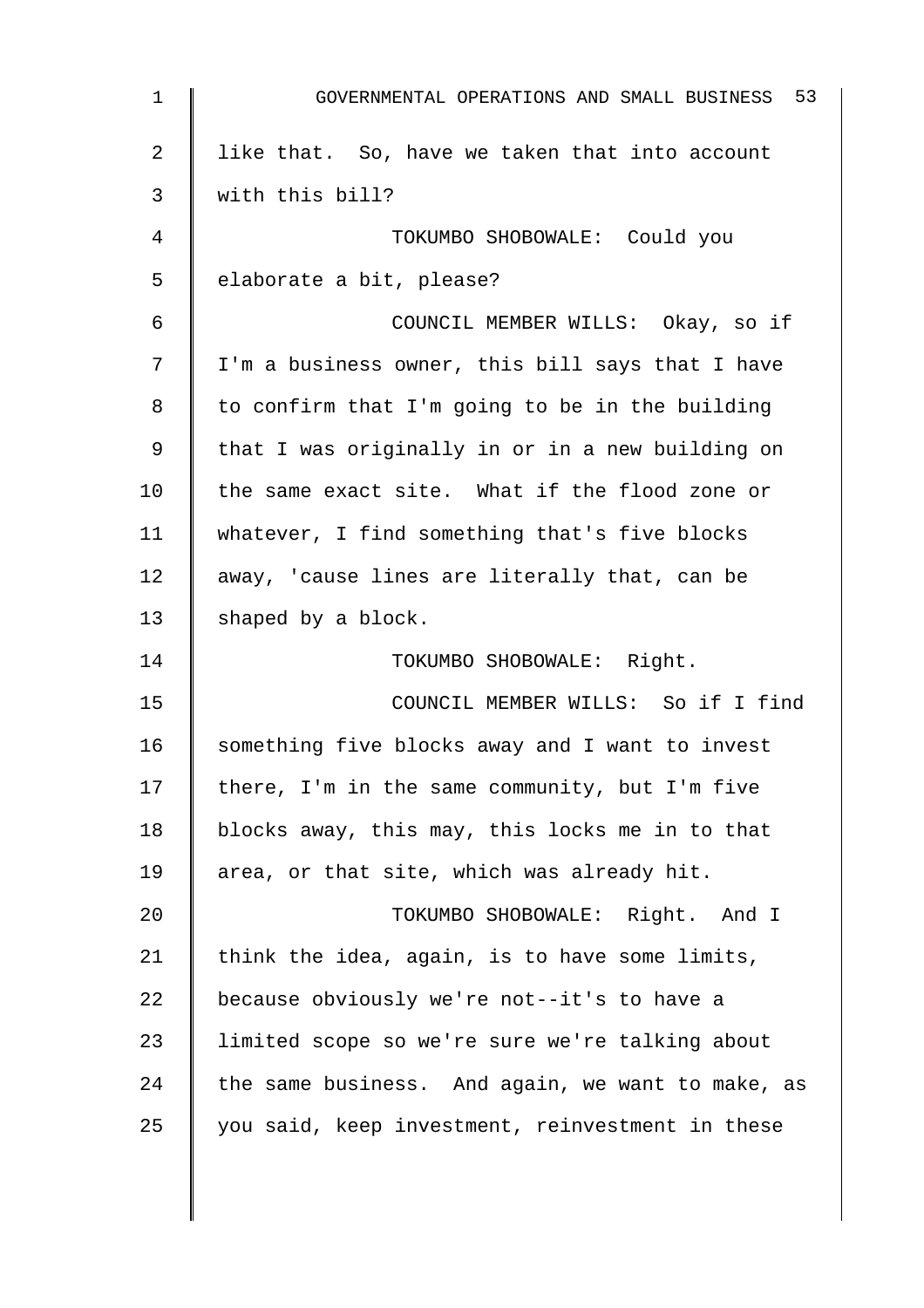| $\mathbf{1}$ | GOVERNMENTAL OPERATIONS AND SMALL BUSINESS 54      |
|--------------|----------------------------------------------------|
| 2            | areas, as opposed to people moving around. So      |
| 3            | it's just hard to, it's a fuzzy line once you      |
| 4            | start to say, "Well, you don't have to be in the   |
| 5            | same place, you can be a block away, can you be    |
| 6            | two blocks away, can you be six blocks away, can   |
| 7            | you be a half mile away?"                          |
| 8            | COUNCIL MEMBER WILLS: But I mean,                  |
| 9            | if it's relative to the same zip code or same      |
| 10           | neighborhood. If you move from Liberty Avenue--we  |
| 11           | weren't affected like that, but if you move across |
| 12           | the $-$ - something.                               |
| 13           | TOKUMBO SHOBOWALE: [interposing]                   |
| 14           | Yeah, I think it's, again, I think it's, all these |
| 15           | things, there's, I think it's the intention you    |
| 16           | cite is an admirable one. I think in               |
| 17           | implementation it gets very difficult to handle.   |
| 18           | And so I think it's better to have some            |
| 19           | boundaries. Again, I think folks can apply to the  |
| 20           | process, talk to RBAT, we may find ways to make it |
| 21           | work. But I think it's important not to be too     |
| 22           | loose because we know with incentives and you      |
| 23           | actually sometimes call us to task that we're      |
| 24           | giving away taxpayer dollars. And so people,       |
| 25           | there is always opportunities for abuse. So, if    |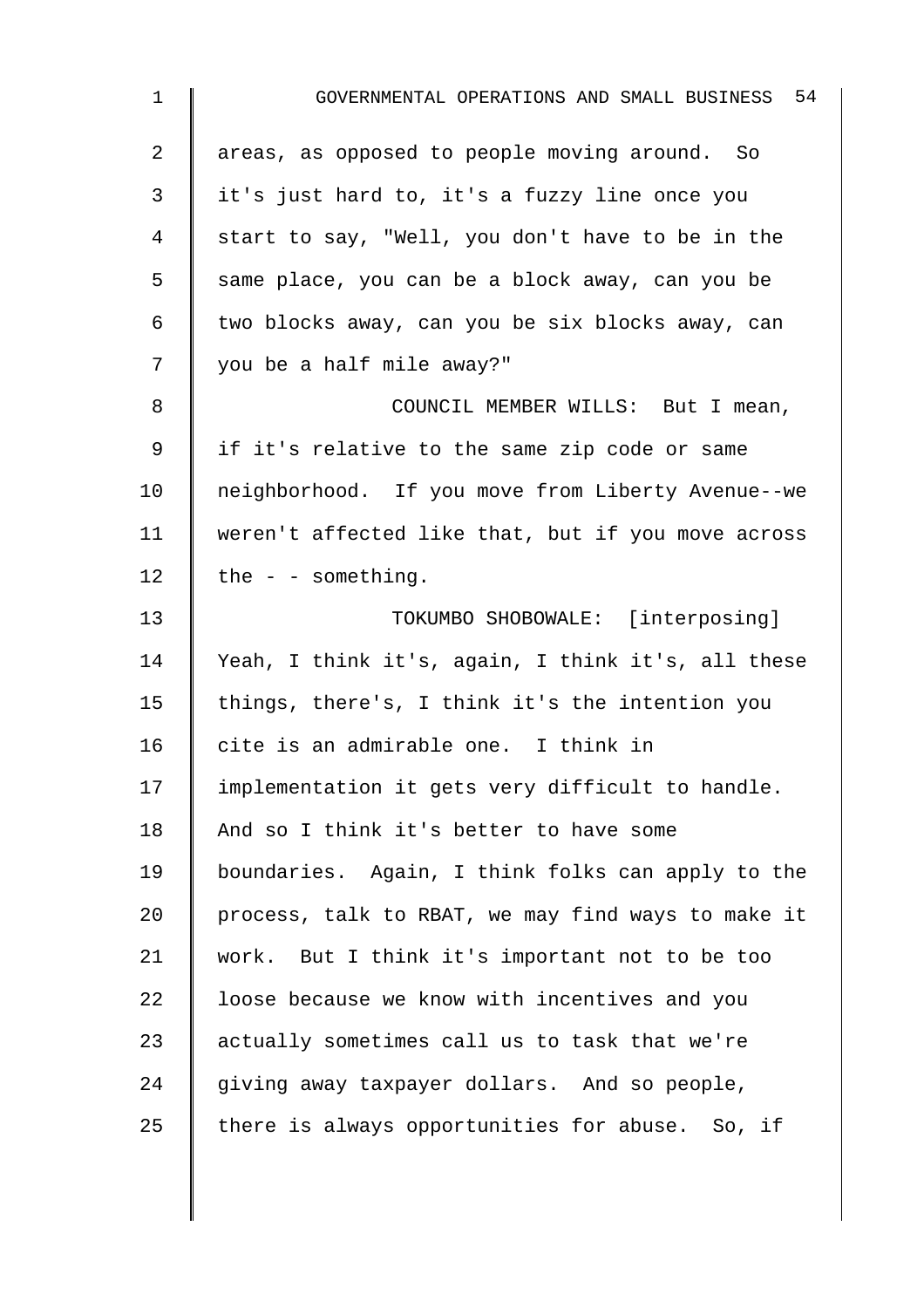| $\mathbf 1$    | GOVERNMENTAL OPERATIONS AND SMALL BUSINESS 55      |
|----------------|----------------------------------------------------|
| $\overline{2}$ | you know it's the same business in the same        |
| 3              | location, that's not going to be an issue. Beyond  |
| 4              | that it's hard to verify.                          |
| 5              | COUNCIL MEMBER WILLS: Thank you.                   |
| 6              | Thank you, Madam Chairs.                           |
| 7              | TOKUMBO SHOBOWALE: Thank you.                      |
| 8              | CHAIRPERSON BREWER: Council Member                 |
| 9              | Chin.                                              |
| 10             | COUNCIL MEMBER CHIN: Thank you.                    |
| 11             | It's good to hear that the Mayor's Office, I'm     |
| 12             | just going to be kind of compiling the statistics  |
| 13             | in terms of what kind of violations and how, and   |
| 14             | really help us address those issues. I wanted to   |
| 15             | focus on, in terms of the bill about doing the     |
| 16             | training. And earlier we heard that, the           |
| 17             | training, and yes they get agency training, but I  |
| 18             | think knowing New York City right now, with so     |
| 19             | many new immigrant business, immigrant business,   |
| 20             | the diversity of different cultures, I think the   |
| 21             | training needs to really take into that aspect,    |
| 22             | and also in terms of the language need also. I     |
| 23             | mean, there were cases that came through our       |
| 24             | office where business was fine for not putting up  |
| 25             | signs, and said, "Well, you have to have bilingual |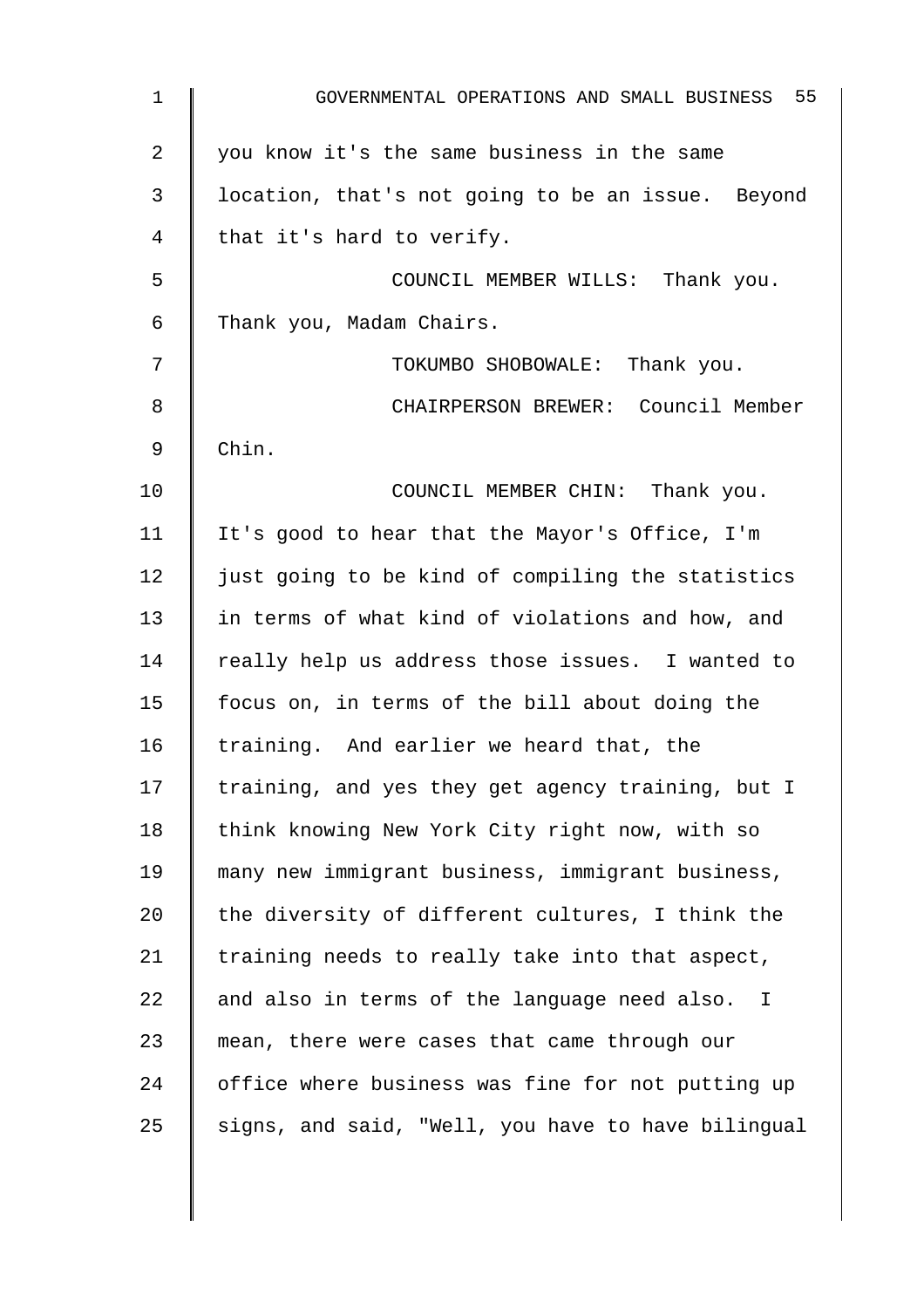| $\mathbf{1}$   | 56<br>GOVERNMENTAL OPERATIONS AND SMALL BUSINESS   |
|----------------|----------------------------------------------------|
| $\overline{2}$ | sign," but the agency don't provide it. And if     |
| 3              | you're asking the business to put up their own     |
| 4              | sign, are you going to come in and then say,       |
| 5              | "Well, is this translation correct?" So, a lot of  |
| 6              | the responsibility has to go back to the agency in |
| 7              | terms of what are you enforcing? And one other     |
| 8              | thing that I do want to suggest that somehow       |
| 9              | working together with the Department of Small      |
| 10             | Businesses Services, so when a business open up,   |
| 11             | when they apply for a license to do a certain type |
| 12             | of business, that information is given to them in  |
| 13             | terms of what are the requirements? Like if you    |
| 14             | open a hair salon, you have to post all these      |
| 15             | signs up. Or if you have like a employment         |
| 16             | referral business, you have to have these kind of  |
| 17             | information, and these kind of forms and signs are |
| 18             | available in a whole package to people. Because    |
| 19             | the kind of fine that people are getting is        |
| 20             | really, I mean, hurting them. We had a case where  |
| 21             | these were employment agency in Chinatown. One     |
| 22             | business owner was fined \$7,000, and another one  |
| 23             | was fined like \$3,750, saying that, "Well, you    |
| 24             | don't have all the information collected in your   |
| 25             | app--in the application form from the employee."   |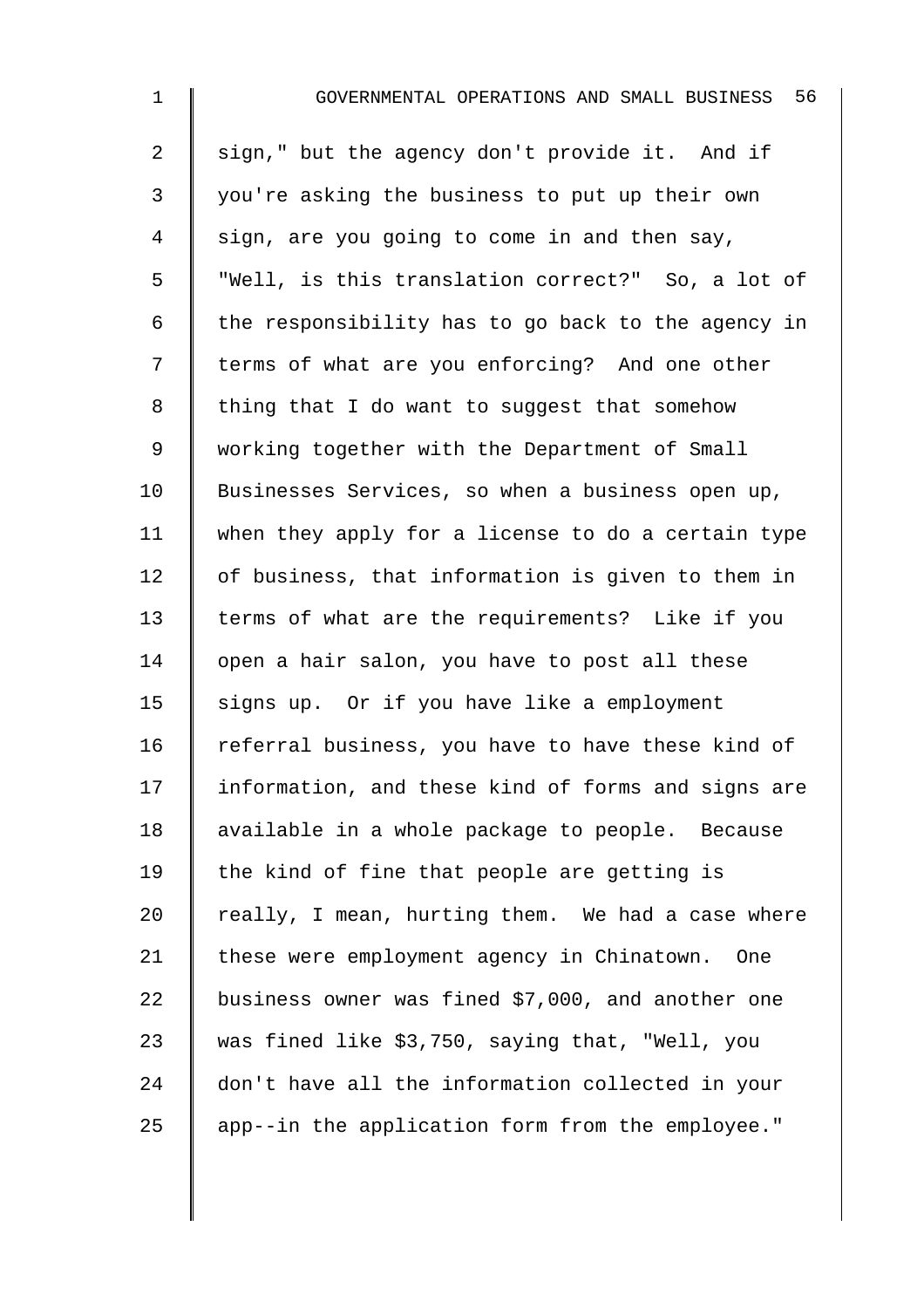2 And the business owner were complaining and said  $3$  | that they have receipts in Chinese and English, 4 and sometimes they don't have the complete 5 information because the customer don't want to  $6$  give all the information. And they only charge  $7 \parallel$  \$25 for a successful referral. And here you're 8 | hitting them with a \$7,000 fine, like how many 9 | people do they have to help find a job before they 10  $\parallel$  can pay that fine? So, some of this is like  $11$  getting the information to people, that they need  $12$  to know when they start out the business, and then 13 | periodically go back. I mean, I know that DCA 14 once in a while they didn't contact our office or 15 any--I don't know. But I read it in the  $16$  newspaper, they went around and they did a check. 17 They went in and they let people know that "We're  $18$  | going to come down and do an inspection, but this 19 | is what you need." So, that's good. I mean, 20 | periodically, maybe every year, every six months, 21  $\parallel$  to sort of do another educational run through, to 22  $\parallel$  remind people what the rules are. So that the 23  $\parallel$  people who are not following the rules, get 24 another opportunity to change. And if they don't, 25  $\parallel$  then they should be fined. But especially with I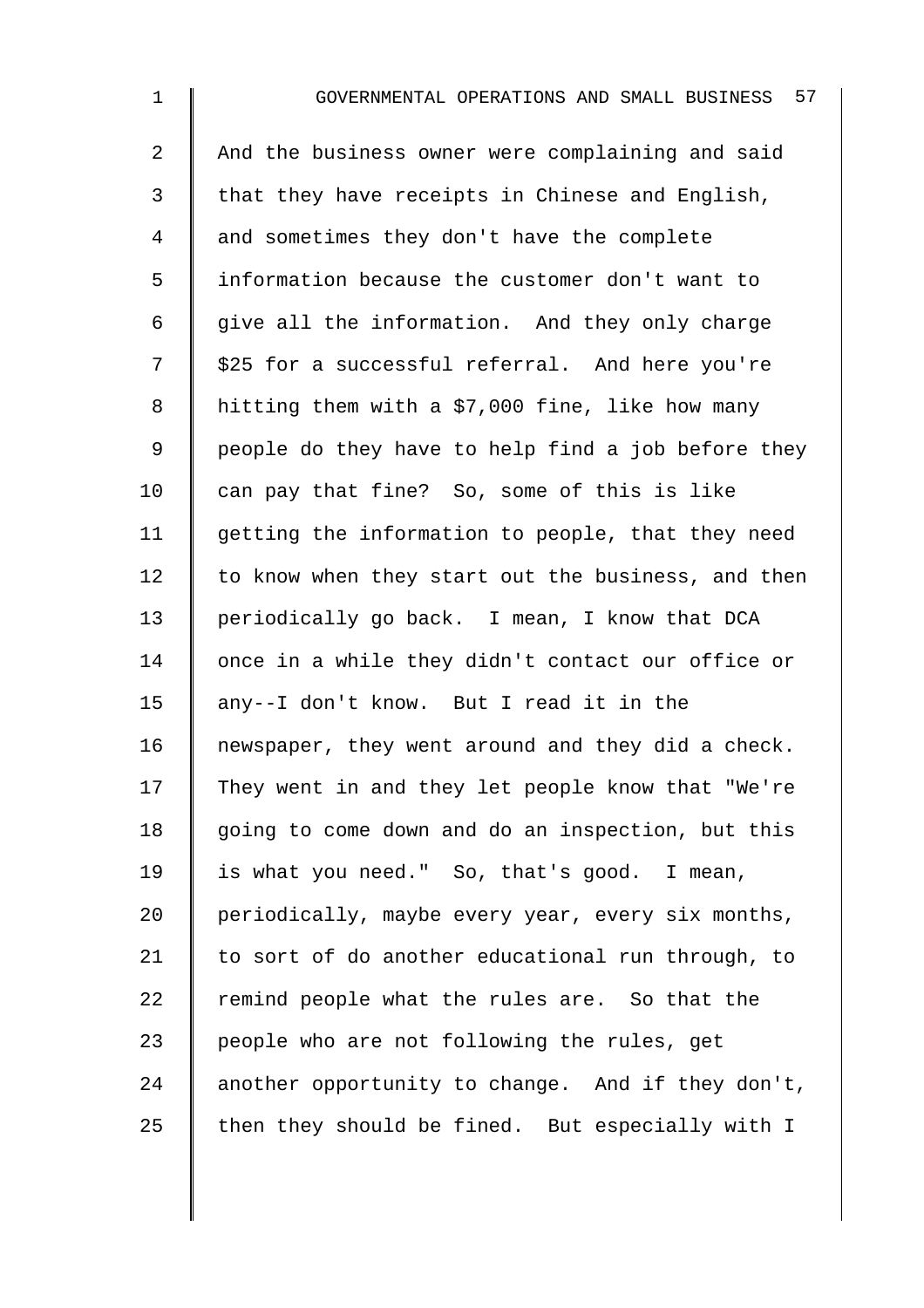| $\mathbf{1}$   | GOVERNMENTAL OPERATIONS AND SMALL BUSINESS 58      |
|----------------|----------------------------------------------------|
| $\overline{2}$ | think a lot of immigrant businesses, the language  |
| 3              | is a big problem. But people are opening           |
| 4              | business. And they're creating jobs, and they're   |
| 5              | making a living. So, and it's going to take a      |
| 6              | long time for them to really, you know, learn      |
| 7              | enough English to sort of navigate just in         |
| $\,8\,$        | English. So, while they're asking for help, and    |
| 9              | they, so if we could provide the information, and  |
| 10             | to the business owner and also to accountants,     |
| 11             | CPA, people that they work with, that they rely    |
| 12             | on, to get the information, too. So that they      |
| 13             | have the resources, and that's, I think that's     |
| 14             | important. It's the same thing with the            |
| 15             | restaurant. It's like, if we could, if the owner,  |
| 16             | I mean, that's why we have one bill here about,    |
| 17             | businesses owner bill of rights. They really need  |
| 18             | to know what their rights are, right, in terms of  |
| 19             | filing a complaint or they could alert the Mayor's |
| 20             | Office anonymously, 'cause people are telling me,  |
| 21             | they're afraid of retaliation. If they complain    |
| 22             | about an inspector, or an inspection, next time    |
| 23             | it's going to be harsher. So, and I don't want     |
| 24             | people to think that, well, the fine is just a     |
| 25             | cost of doing business. And they sort of give up,  |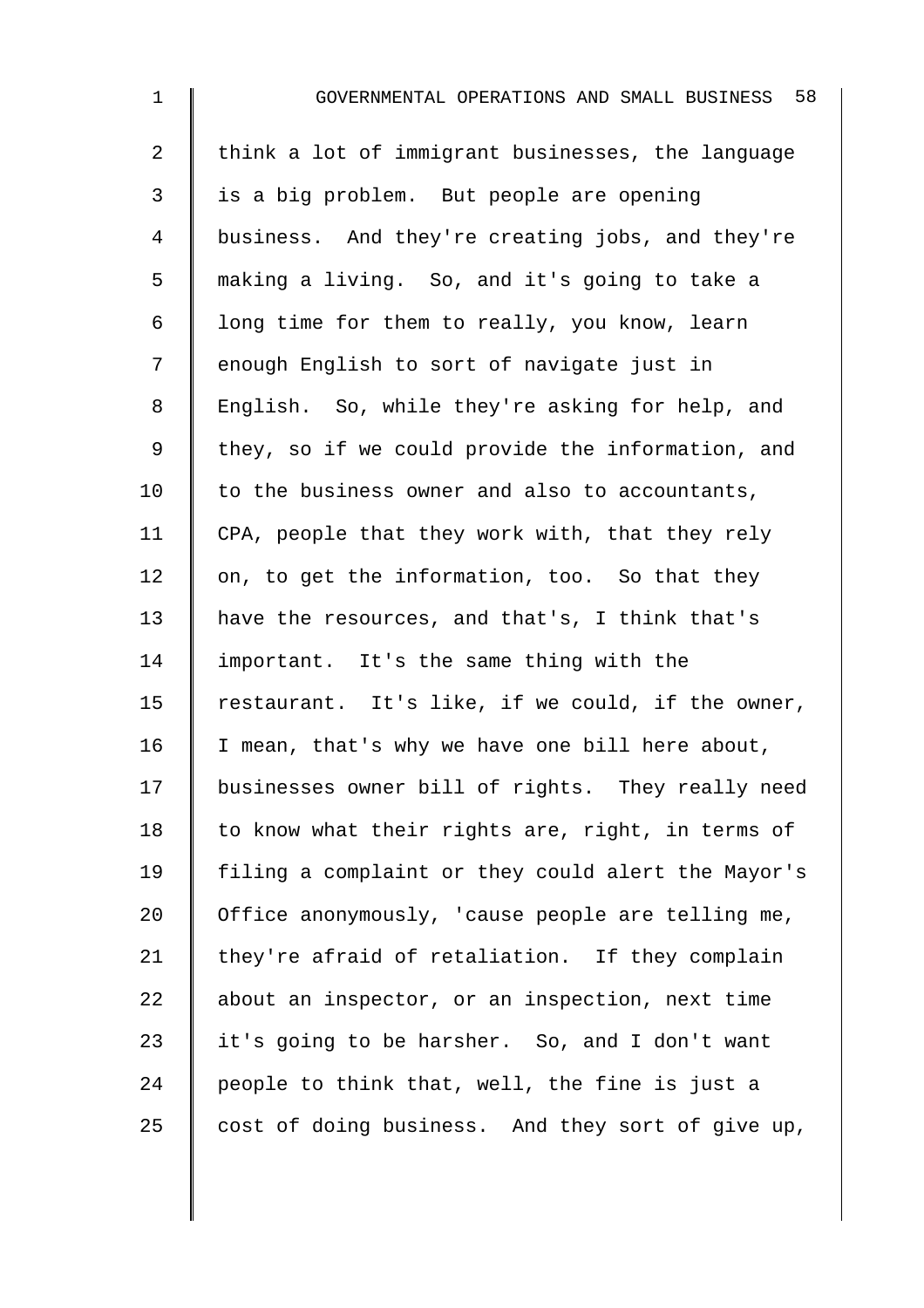| $\mathbf 1$ | 59<br>GOVERNMENTAL OPERATIONS AND SMALL BUSINESS   |
|-------------|----------------------------------------------------|
| 2           | and say, "We're not going to fight." 'Cause we     |
| 3           | have restaurants in our community that's the       |
| 4           | cleanest one, but then they come back and they     |
| 5           | say, "Oh, you have to shut down or you have to     |
| 6           | close down," and they don't know why. So, if       |
| 7           | there is sort of like a manual to explain to       |
| 8           | people what are you inspecting? And what are the   |
| 9           | points that you're charging? All the rules lay     |
| 10          | out clearly, translated officially, so people      |
| 11          | understand what they're going against. So that     |
| 12          | they know what the rules are. And I think that     |
| 13          | would really help, because the, with the           |
| 14          | restaurant, the grading system, I think is very    |
| 15          | good. People love that. 'Cause you want to go to   |
| 16          | a restaurant that you know is going to be safe.    |
| 17          | Right? So a A rating means a lot. And the          |
| 18          | business owners themselves said that. I remember   |
| 19          | during the beginning, they were so proud that they |
| 20          | met that inspection and got that A. But then, all  |
| 21          | of the sudden now, the rules seem to change, as    |
| 22          | like Councilman Koo was saying. You got the A and  |
| 23          | you thought you were doing well, and then all of a |
| 24          | sudden they come back and then you didn't get the  |
| 25          | And they came back very soon. So, they don't<br>Α. |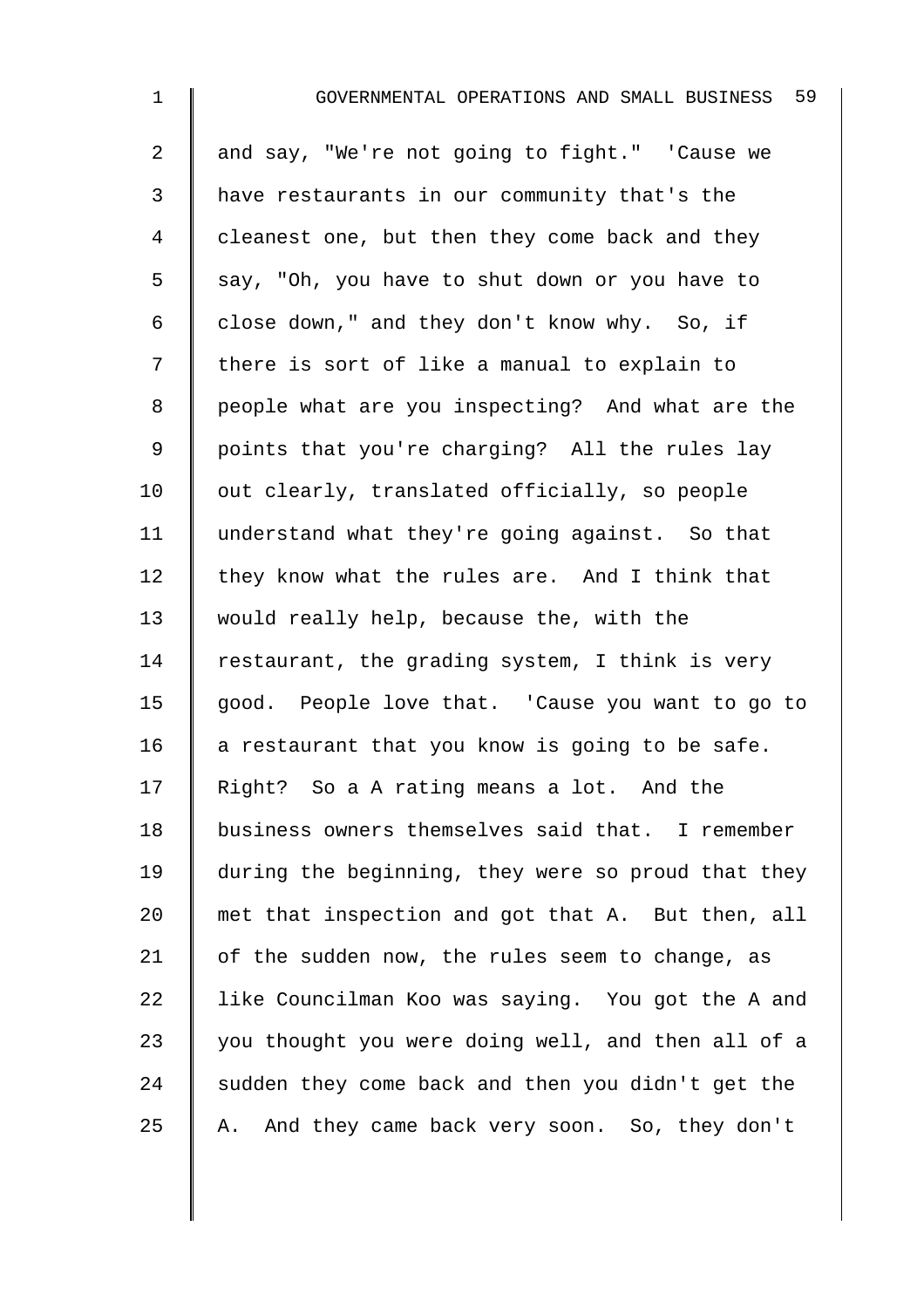| $\mathbf{1}$   | GOVERNMENTAL OPERATIONS AND SMALL BUSINESS 60      |
|----------------|----------------------------------------------------|
| $\overline{2}$ | really know what, what's the regulation? So, lay   |
| 3              | it out clearly, and if the business owner know     |
| 4              | what their rights are, then I think it'll make it  |
| 5              | much more easy to do business in the city.         |
| 6              | TOKUMBO SHOBOWALE: The point you                   |
| 7              | make about making sure businesses know what to     |
| 8              | expect is quite important. I think it goes back    |
| 9              | to Council Member Reyna's point. So we want to be  |
| 10             | transparent and the signage is a great example.    |
| 11             | And so we're starting now to have on the website,  |
| 12             | both on business express and then also DCA has a   |
| 13             | business toolkit, where we list--DCA lists all the |
| 14             | signs they require, and trying to go beyond that   |
| 15             | in business express, and we'll list all the signs  |
| 16             | from any agency that are required. If you're a     |
| 17             | restaurant, or if you're--you obviously ; now what |
| 18             | agencies need to--                                 |
| 19             | CHAIRPERSON BREWER: Tokumbo, when                  |
| 20             | will that be up, this website?                     |
| 21             | TOKUMBO SHOBOWALE: We're doing it                  |
| 22             | successively, so some of this for restaurants,     |
| 23             | which is one of the bigger issues, we'll have up   |
| 24             | soon, I would say this month, or the month of      |
| 25             | March.                                             |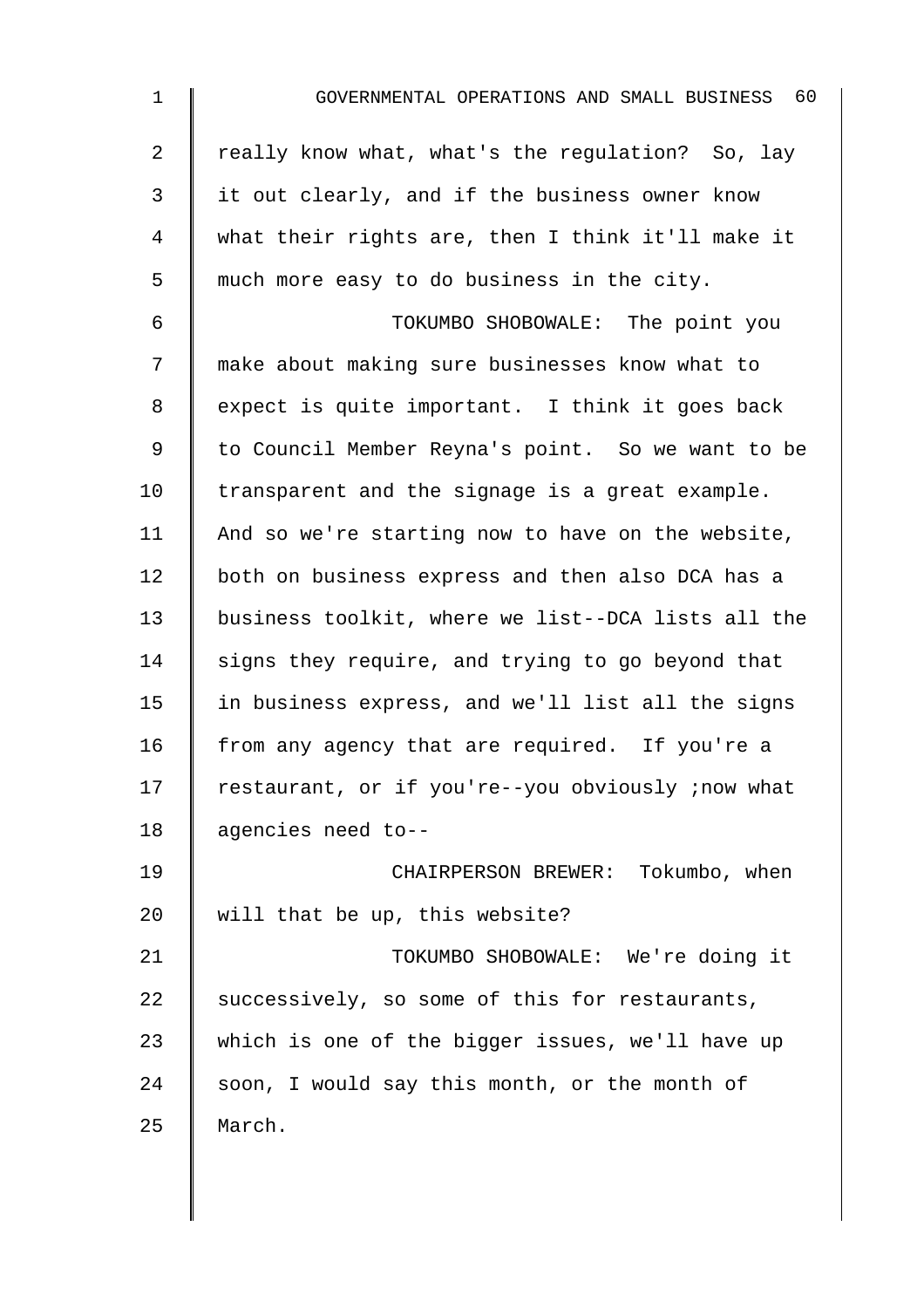| 1  | GOVERNMENTAL OPERATIONS AND SMALL BUSINESS 61      |
|----|----------------------------------------------------|
| 2  | CHAIRPERSON BREWER: By the end of                  |
| 3  | March.                                             |
| 4  | TOKUMBO SHOBOWALE: Yes. And we                     |
| 5  | want to have more for additional types of          |
| 6  | restaurant types, just a list of all the signs up, |
| 7  | and I think we'll roll that out with some changes  |
| 8  | to our broader [phonetic] and NYC.gov, business    |
| 9  | site. Well, there's different parts of NYC.gov,    |
| 10 | which will be later in the year. But to go to      |
| 11 | exactly the point that the Council Member Chin is  |
| 12 | making about having comprehensive lists of what is |
| 13 | required of you. And that's for signage in         |
| 14 | particular, where it's easier, and then you could  |
| 15 | potentially have links to where you can download   |
| 16 | signs, etc., so you can get everything you need in |
| 17 | one spot. And then also, the thing that helps on   |
| 18 | the website is you can address some of the         |
| 19 | language concerns. The second point you make,      |
| 20 | which is a good one, is really knowing what to     |
| 21 | expect when you're inspected. And there is some    |
| 22 | of that now that's on the DCA website, and we want |
| 23 | to do more of that. And this is what Liz was       |
| 24 | saying earlier, it's part of the training for      |
| 25 | inspectors, consistency is a big part of that      |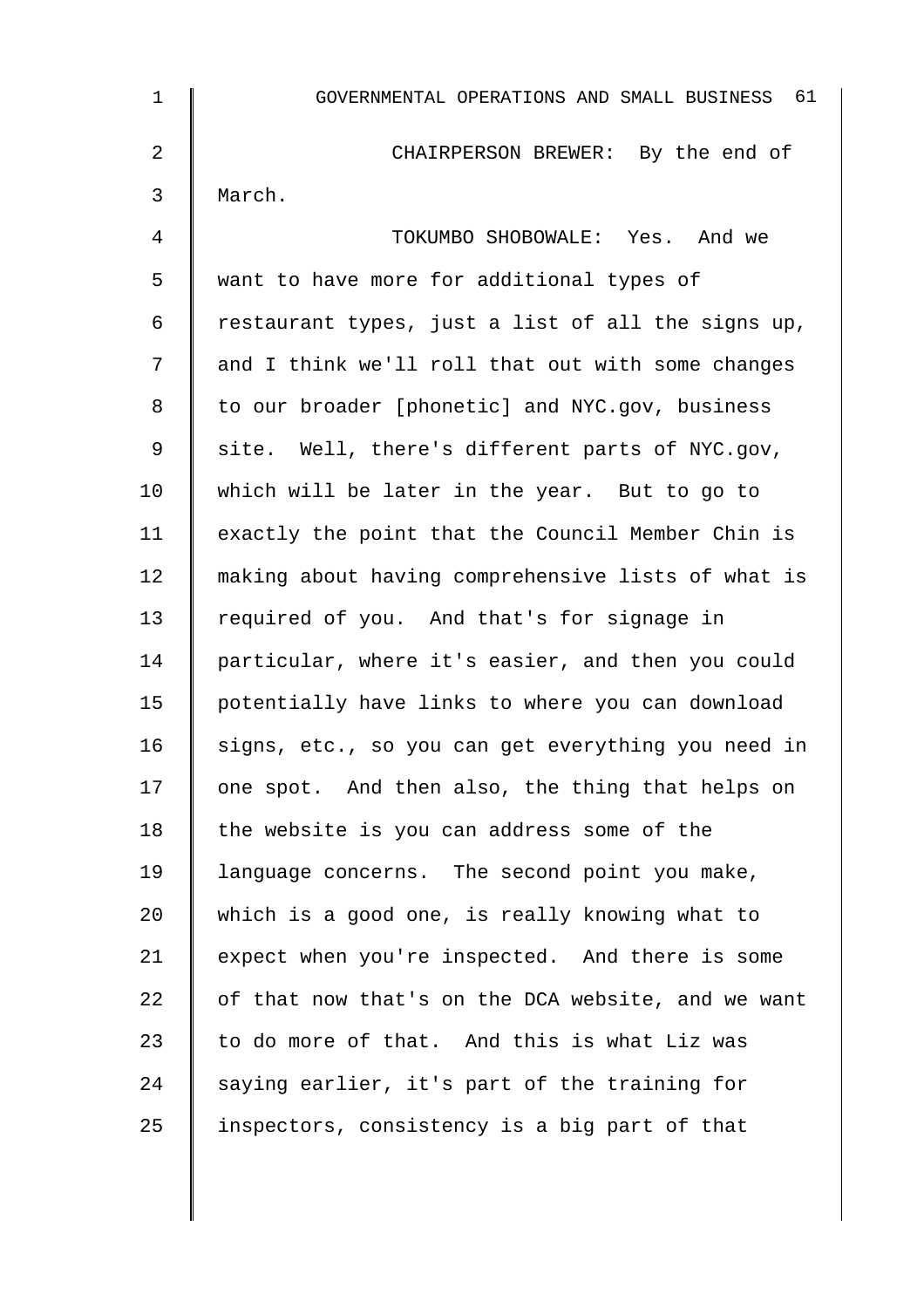| $\mathbf 1$    | GOVERNMENTAL OPERATIONS AND SMALL BUSINESS 62      |
|----------------|----------------------------------------------------|
| $\overline{a}$ | training. And then we also need to be transparent  |
| 3              | about, so not only are we consistent, but it's     |
| 4              | transparent what that process is. So we're going   |
| 5              | to work to have more of that where we have sort of |
| 6              | lists of what to expect when you're inspected,     |
| 7              | that are available online.                         |
| 8              | COUNCIL MEMBER CHIN: Just to go                    |
| $\mathsf 9$    | back to that point, I mean, I think that's what a  |
| 10             | lot of the restaurant owner that I've spoken to,   |
| 11             | my office, has been complaining about is the lack  |
| 12             | of consistency. They don't know what to expect.    |
| 13             | And they experience the inspection themselves, you |
| 14             | know, this time it came in and this was okay; the  |
| 15             | next time it was not okay. So, it's sort of like   |
| 16             | you have an inspector who comes in, everybody have |
| 17             | the same book or the same, you know, checklist.    |
| 18             | So they know exactly what you're checking on, and  |
| 19             | what are you, what's the requirement. So that      |
| 20             | people, so there's inconsistency because this      |
| 21             | really depends on, "Oh, somebody, you know, this   |
| 22             | inspector is nice and the other inspector is not   |
| 23             | nice," and that shouldn't be. It should be just    |
| 24             | one set of procedure, one set of rules. And it's   |
| 25             | good that if the Mayor's Office, somebody could    |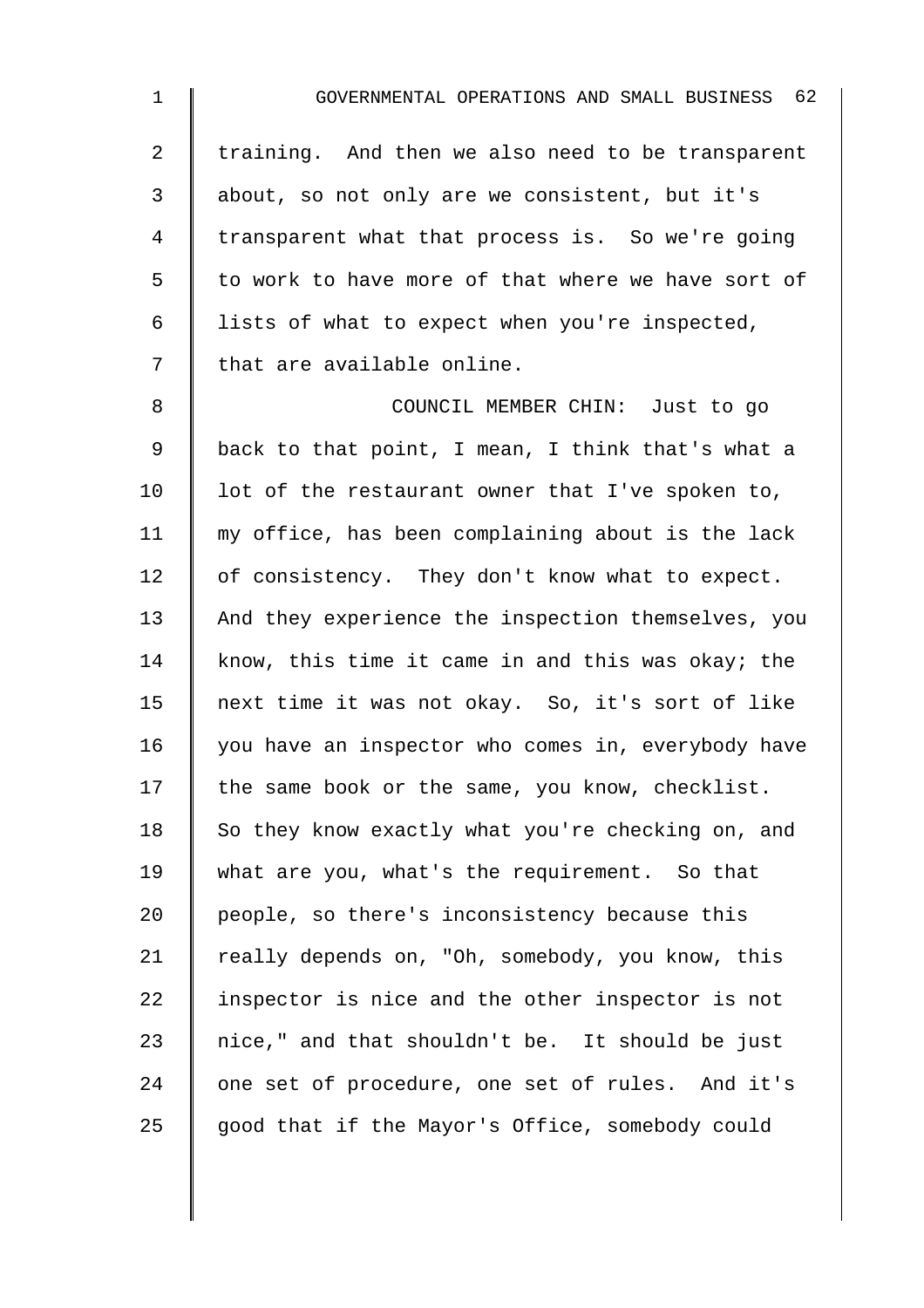2 Treally centralize all these information, because 3 we even talk with, you know, DBS, right, Council 4 Member Reyna? If all this business express 5 | helping your business get started, great; but what 6 | about the business who are already there? I mean,  $7 \parallel$  they feel like, okay, once you get started, they 8 don't pay any more attention to you, or help you 9 | along, to see that you are doing well and not, you  $10$  know, and not paying all these fine unnecessarily.  $11$  So, somehow if there is a way to centralize--the 12 | DCA is only one agency. There are other agencies 13 involved, so if the Mayor's Office take up that 14  $\parallel$  responsibility to have like one location where 15 people can go to, to get information, or to file 16 complaint, I think that would be very, very 17 | helpful, and we will definitely let the owners 18 know that they can, you know, submit a anonymous 19 questionnaire, or submit a complaint to someplace 20 where they know that it'll be heard. Thank you. 21 | CHAIRPERSON REYNA: Thank you, 22 Council Member Chin. I wanted to just share with 23  $\parallel$  the panel from the Administration that prior to

24 Hurricane Sandy, in the late summer, we, I

25  $\parallel$  convened a meeting between the state and the city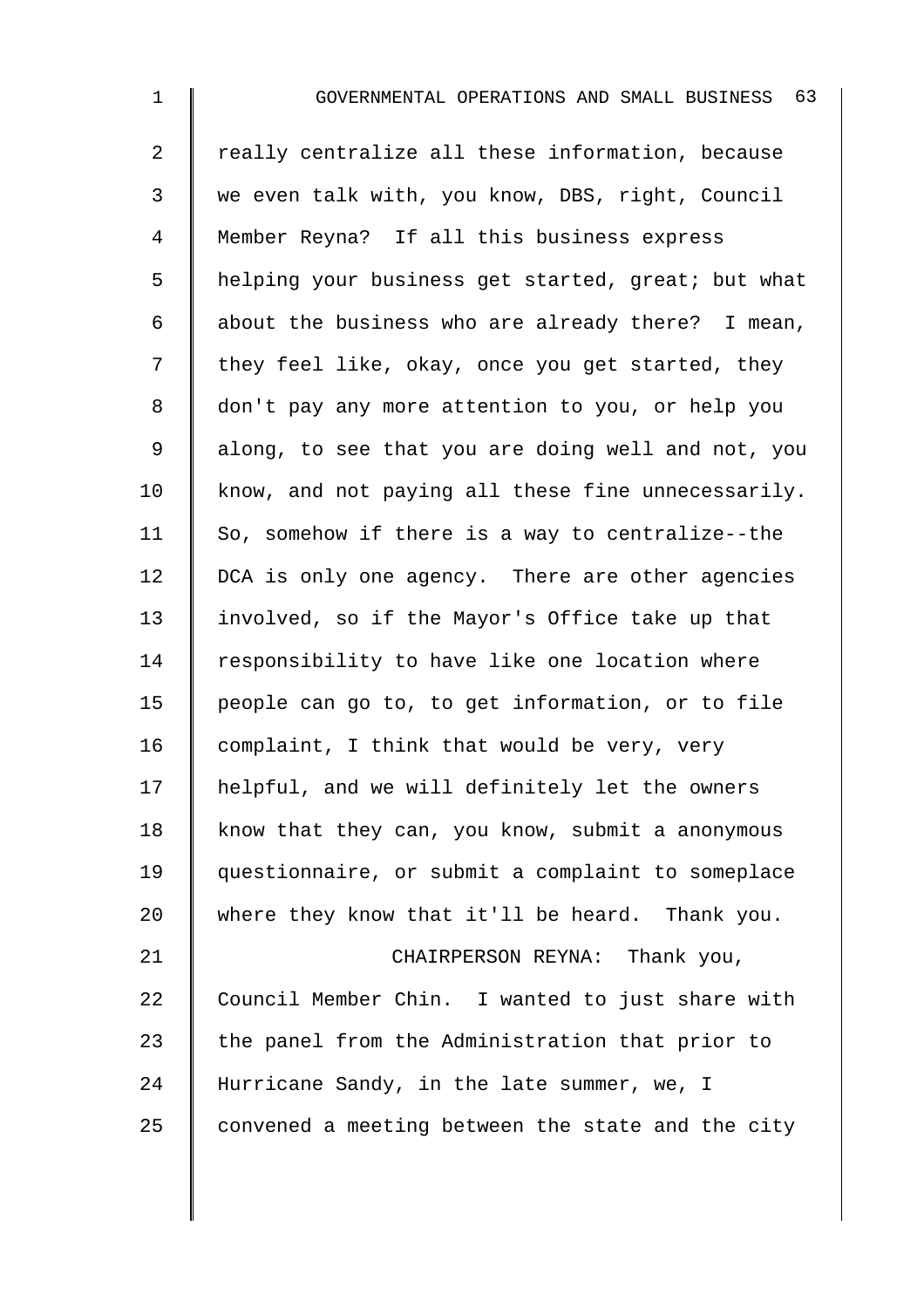2 | on consumer affairs and it was a very positive 3 meeting where the Department of Small Business 4 Services, along with DCA at both levels, state and 5 | city, were able to walk through what would be a 6 better way. I was asking for a checklist. No 7 || matter what industry you're in, there should be a 8 checklist so that you can avoid doing the wrong 9 | thing. Because nobody wants to go against code, 10  $\parallel$  but if you don't know what the code is, we're 11 | never going to be compliant. And I have a  $12$  | testimony that we have to read in the record, the 13 business owner is not here today, could not leave 14 | his business, but Mr. Edgard Andrade [phonetic] 15 | from Wyckoff, a 99 Cent store, I want to 16  $\parallel$  consolidate this testimony, but I wanted to share 17 with you, so bear with me. This business is in 18 | Bushwick, in Brooklyn, and they opened their doors 19 in December of 2010. "Had worked hard to follow 20 code, make sure my address, phone number were on 21 my receipts; however, the week that the inspector  $22$  came, my cash register had broken down and needed  $23$  | to buy a new one. We immediately, we were 24 immediately fined for not having the appropriate  $25$  | information on our receipt, even though we had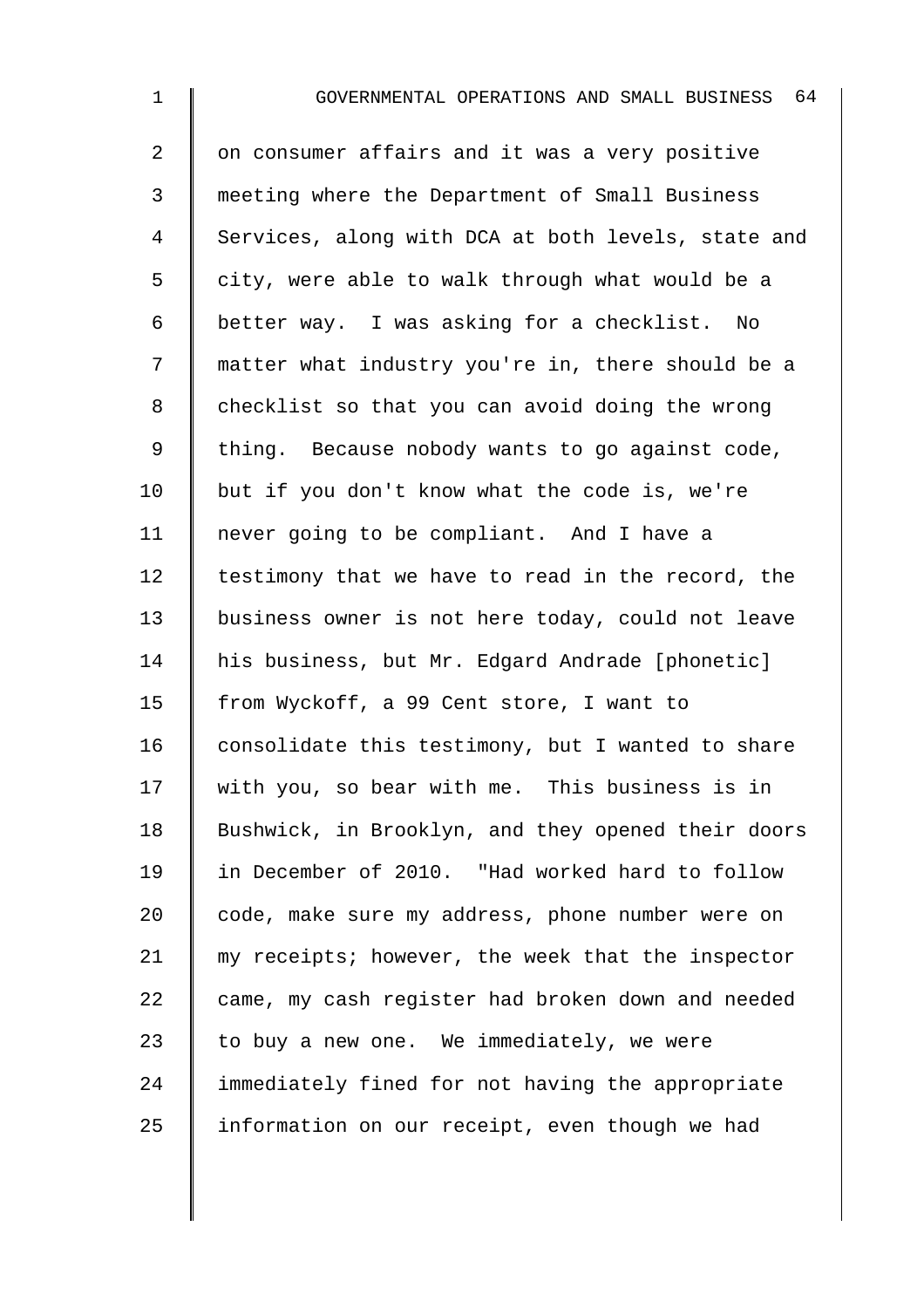| $\mathbf{1}$   | 65<br>GOVERNMENTAL OPERATIONS AND SMALL BUSINESS    |
|----------------|-----------------------------------------------------|
| $\overline{a}$ | been given that information since we had opened."   |
| 3              | I understand why it was important to protect        |
| 4              | consumers, but if there were a cure period for      |
| 5              | this violation, we could protect consumers and      |
| 6              | help businesses follow code. So the opportunity     |
| 7              | to be able to take what was a fine with a grace     |
| 8              | period to cure. And I mention that because early    |
| $\mathsf 9$    | in my tenure, we had the same issue with for hire   |
| 10             | vehicles that were being fined \$100 for their      |
| 11             | emergency yellow light, if it was not working.      |
| 12             | And these were random checks. And the light bulb    |
| 13             | cost \$10. So the fine was a thousand percent, a    |
| 14             | proceed, to the City of New York, and we could--we  |
| 15             | just had to easily ask for a grace period of        |
| 16             | correction. And we had to pass a law in order to    |
| 17             | get that accomplished. So I was able to author      |
| 18             | that bill, and for hire vehicles now have the       |
| 19             | opportunity, if they're fined, because it's a       |
| 20             | public safety issue, a driver issue. Now they're    |
| 21             | able to have that 24 hour period to buy a \$10      |
| 22             | bulb, go to the precinct, verify that it works,     |
| 23             | and \$100 in their pocket as opposed to \$100--plus |
| 24             | the date to fight it, in court, which they would    |
| 25             | lose anyway. I want to continue in reading this,    |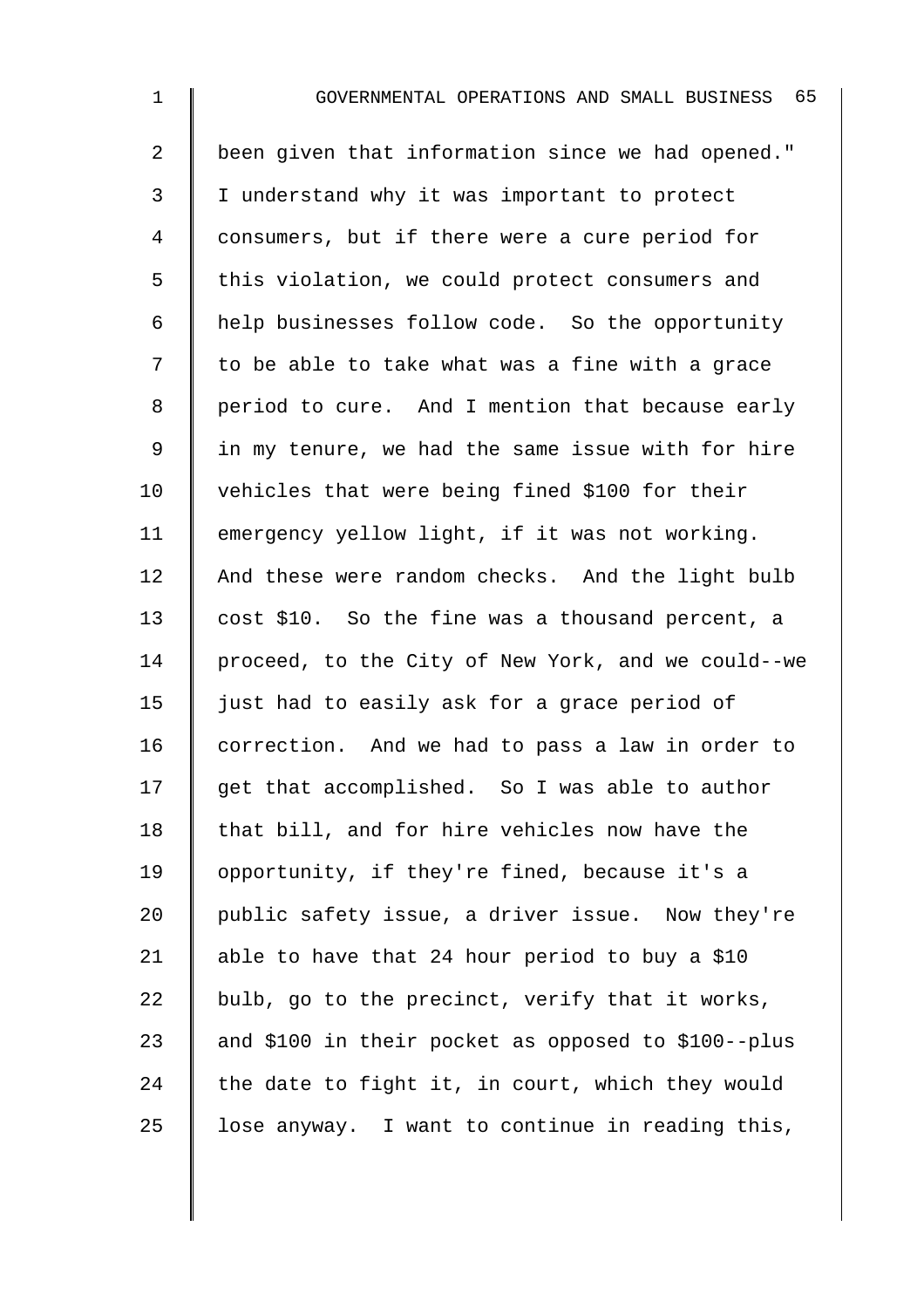| $\mathbf 1$    | 66<br>GOVERNMENTAL OPERATIONS AND SMALL BUSINESS   |
|----------------|----------------------------------------------------|
| $\overline{2}$ | that the small business owner understands the      |
| 3              | protection. They were given two more fines for     |
| 4              | not having individual prices on each item on the   |
| 5              | shelf labeled 99 cents. Together, these cost,      |
| 6              | these fines cost \$300. "Four months later,        |
| 7              | another inspector came, he was very rude and would |
| 8              | not speak to us. He walked in and grabbed items    |
| 9              | in the store and came to pay. We gave him the      |
| 10             | total, and gave him a receipt, everything was up   |
| 11             | to code. Then he showed us his badge and said      |
| 12             | that he would be searching the store for           |
| 13             | violations. I felt confident that we were okay     |
| 14             | because after the first inspection, I              |
| 15             | painstakingly went through our store to make sure  |
| 16             | we were up to code. I made sure every item had     |
| 17             | prices and receipts were correct. After searching  |
| 18             | for almost an hour, he decided to fine us because  |
| 19             | he could read prices on individual items that were |
| 20             | hung high on the wall. We had just received a      |
| 21             | delivery and he gave us a violation because there  |
| 22             | were not recei--there were no prices on the items  |
| 23             | in the cardboard box. Then he gave me a ticket     |
| 24             | because there were air sprays that were not        |
| 25             | individually marked, even though I had put a sign  |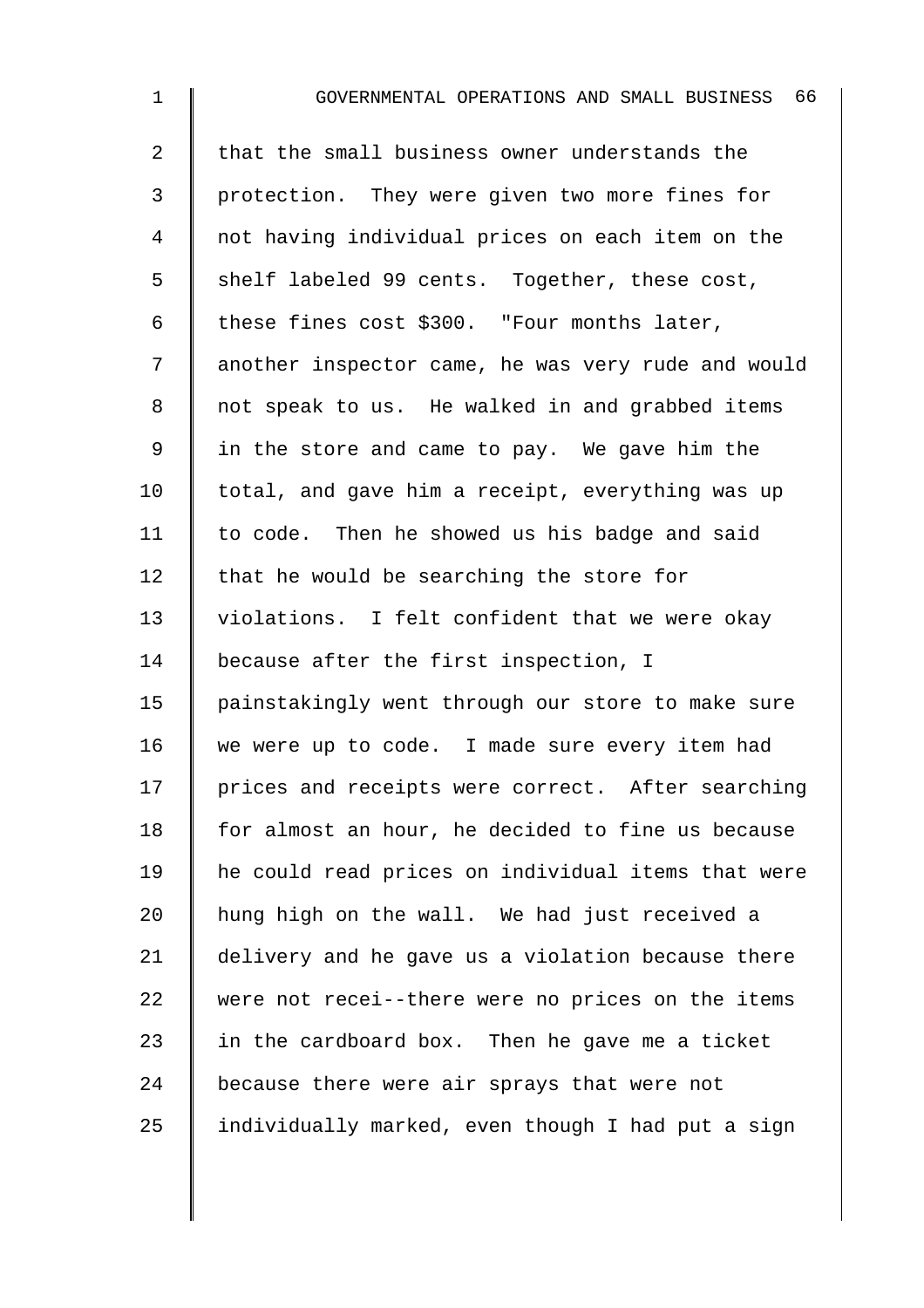| $\mathbf 1$    | GOVERNMENTAL OPERATIONS AND SMALL BUSINESS 67      |
|----------------|----------------------------------------------------|
| $\overline{a}$ | on the whole shelf that said all items were 99     |
| 3              | cents. I took pictures of all the items in         |
| 4              | question, brought the evidence to DCA office, to   |
| 5              | contest my fine." Cynthia Cortez from the          |
| 6              | advocates of Make the Road New York, came with     |
| 7              | them to help them with the process and             |
| 8              | translation. "We arrived there and found a long    |
| 9              | time of business owners waiting to be fined.       |
| 10             | There were many small family businesses being      |
| 11             | fined for minor violations that did not endanger   |
| 12             | their customers. We waited patiently for our       |
| 13             | number. We then presented our evidence that the    |
| 14             | fines were unnecessary and he said--we went to     |
| 15             | speak with the official from DCA. He explained     |
| 16             | because it was the second violation within six     |
| 17             | months, the fine is doubled. We then presented     |
| 18             | our evidence that the fines were unnecessary. He   |
| 19             | said, 'I can't do anything about it. If you want   |
| 20             | to start a case, we will set up a hearing date and |
| 21             | we will send inspectors to recheck the store. If   |
| 22             | you are found guilty, you must pay for all the     |
| 23             | court expenses and for the additional inspection.' |
| 24             | Further, he said that if I simply plead guilty, I  |
| 25             | would only need to pay \$400." He's going to have  |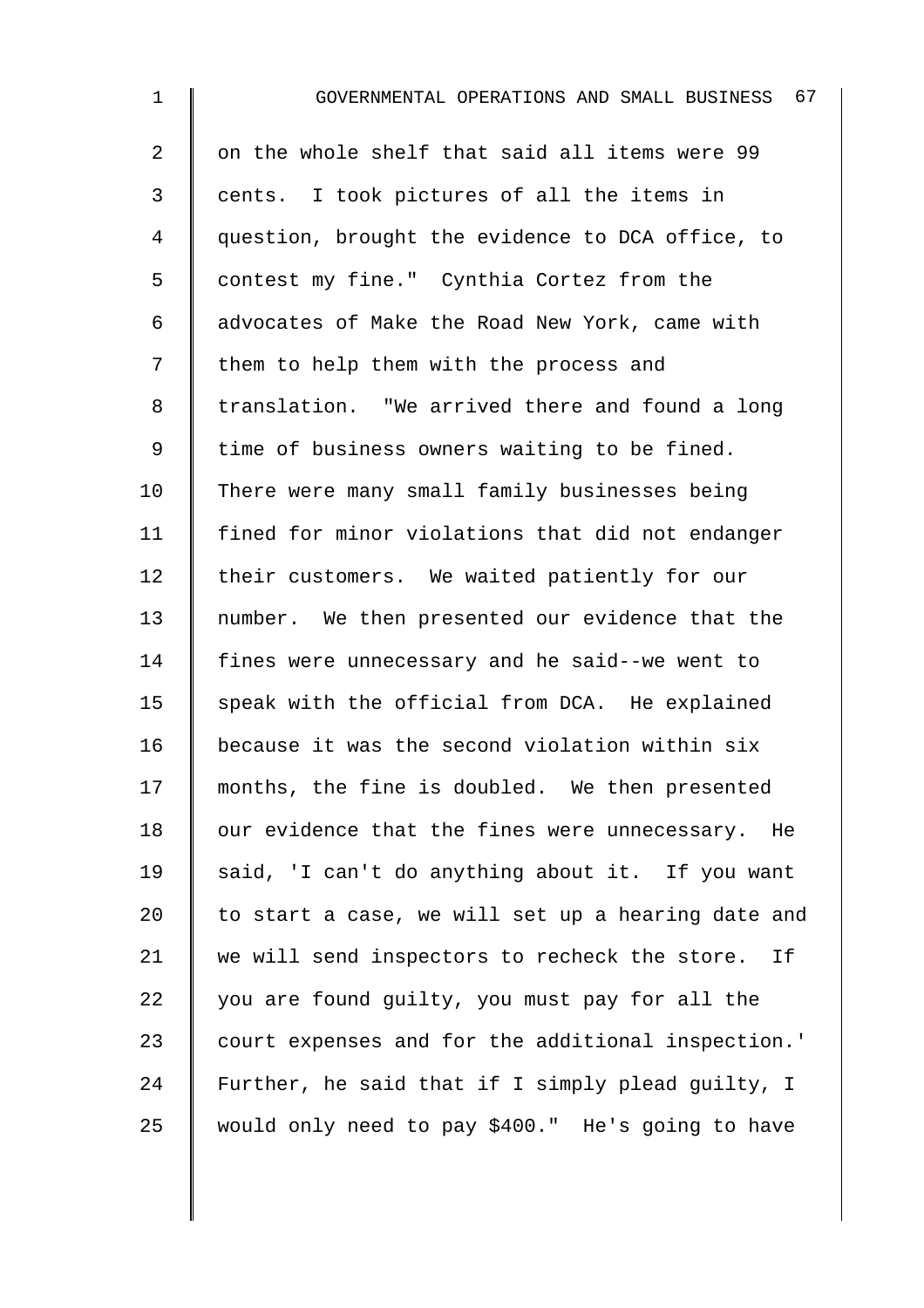| $\mathbf 1$    | GOVERNMENTAL OPERATIONS AND SMALL BUSINESS 68      |
|----------------|----------------------------------------------------|
| $\overline{2}$ | to pay, at the end no matter what. Whether he was  |
| 3              | right or wrong, whether he was in--unjustly given  |
| 4              | a fine, it does not matter, you pay anyway, you're |
| 5              | there to plead guilty whether you're innocent or   |
| 6              | not. "I asked him how is it possible for small     |
| 7              | businesses to fight? 'I don't have the power to    |
| $\,8\,$        | take away the violation, you can bring all the     |
| $\mathsf 9$    | evidence in the world, but at the end you have to  |
| 10             | pay it.' When the third inspection happened last   |
| 11             | year, the inspector was more reasonable. I was     |
| 12             | trying to very hard follow code and he was         |
| 13             | approachable, so I asked for help. I asked him,    |
| 14             | 'So how do I know about the law so I can follow    |
| 15             | code?' He said, 'There is a library New York       |
| 16             | City, you ask for the book of DCA codes, you will  |
| 17             | find it in the book.' He said, 'I can't spend my   |
| 18             | time explaining to you all the laws, there are     |
| 19             | over'" get this, "'1,000 laws.' I said, 'So, it    |
| 20             | seems like it does not really matter. I can try    |
| 21             | to fix things, but you will always find another    |
| 22             | violation.' He said, 'Yes.'" 1,000 laws for a 99   |
| 23             | cent store. I can't imagine that the exercise of   |
| 24             | asking one agency based on 1,000 laws, and         |
| 25             | multiply that by five agencies that were listed,   |
|                |                                                    |
|                |                                                    |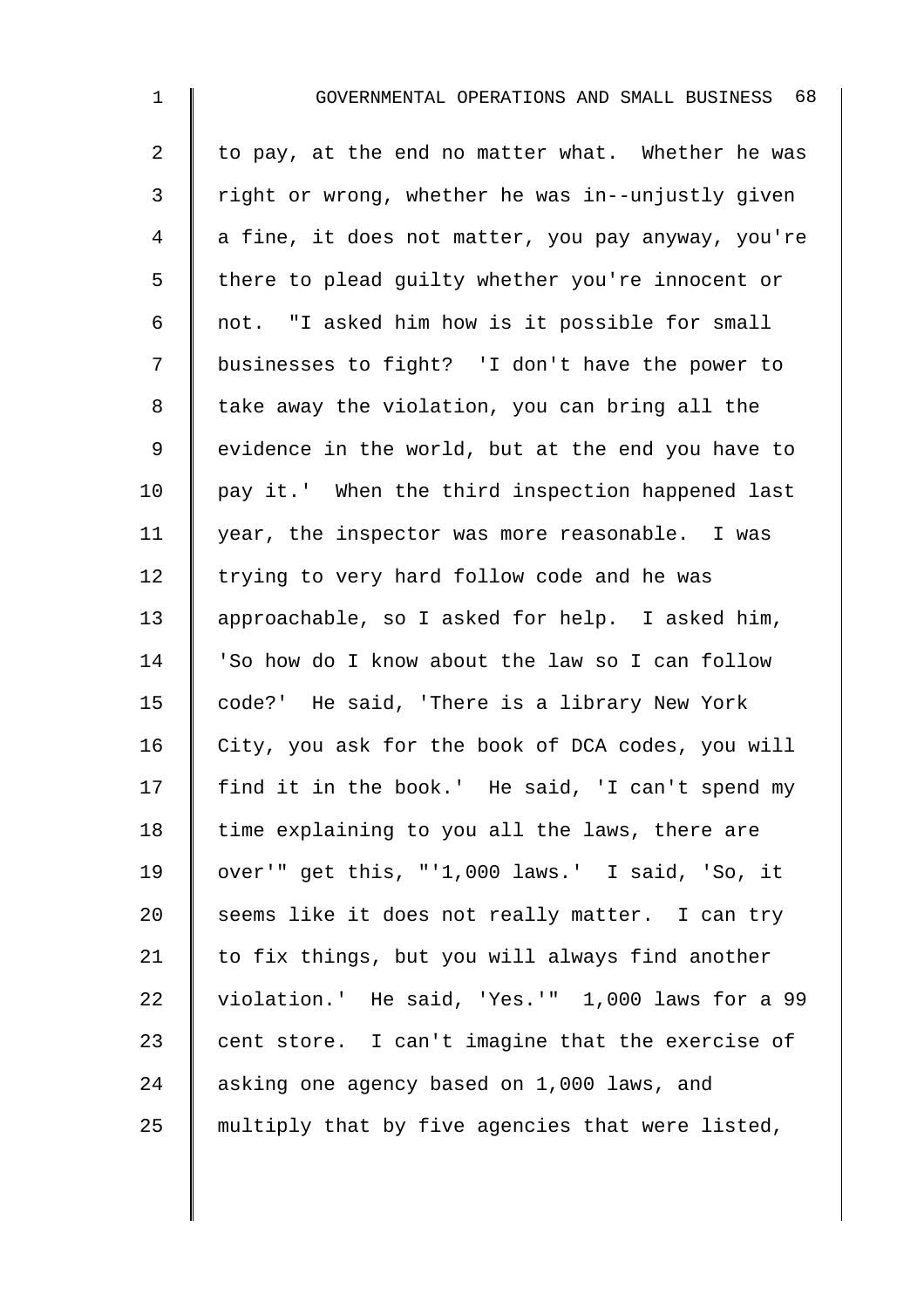2 each totaling 1,000 laws, that's 5,000 laws that 3 you guys are going to clean up? That you're going 4 | to get a checklist for? I find that the exercise 5 | begins with knowing that we have, acknowledging 6  $\parallel$  that we have too many unreasonable and unjust 7 | laws, an d that if we just start to eliminate 8 | because there's perhaps no one cleaning all of 9  $\parallel$  this up, that we would start fresh with a more 10 | reasonable start point, as opposed to an 11 unreasonable start point. So this exercise of 12 | passing an additional package of laws today, is 13 not to add 1,004, it's to be able to reduce the 14 mumber starting at 1,000. So I thank members of 15  $\parallel$  the public and the Committee for allowing me to 16  $\parallel$  read this, but it speaks loudly to understand how 17 much work there is to do for the small business 18 community. And what climate we have in the City 19 | of New York, that doesn't lend itself to having a 20 successful business. I know that there's a 21 | person, a member who wants to ask a question next. 22 **CHAIRPERSON BREWER:** Thank you, 23  $\parallel$  that was very enlightening and certainly we're all 24 familiar with that kind of very poignant question.

25 But picking up on it, in October of last year, I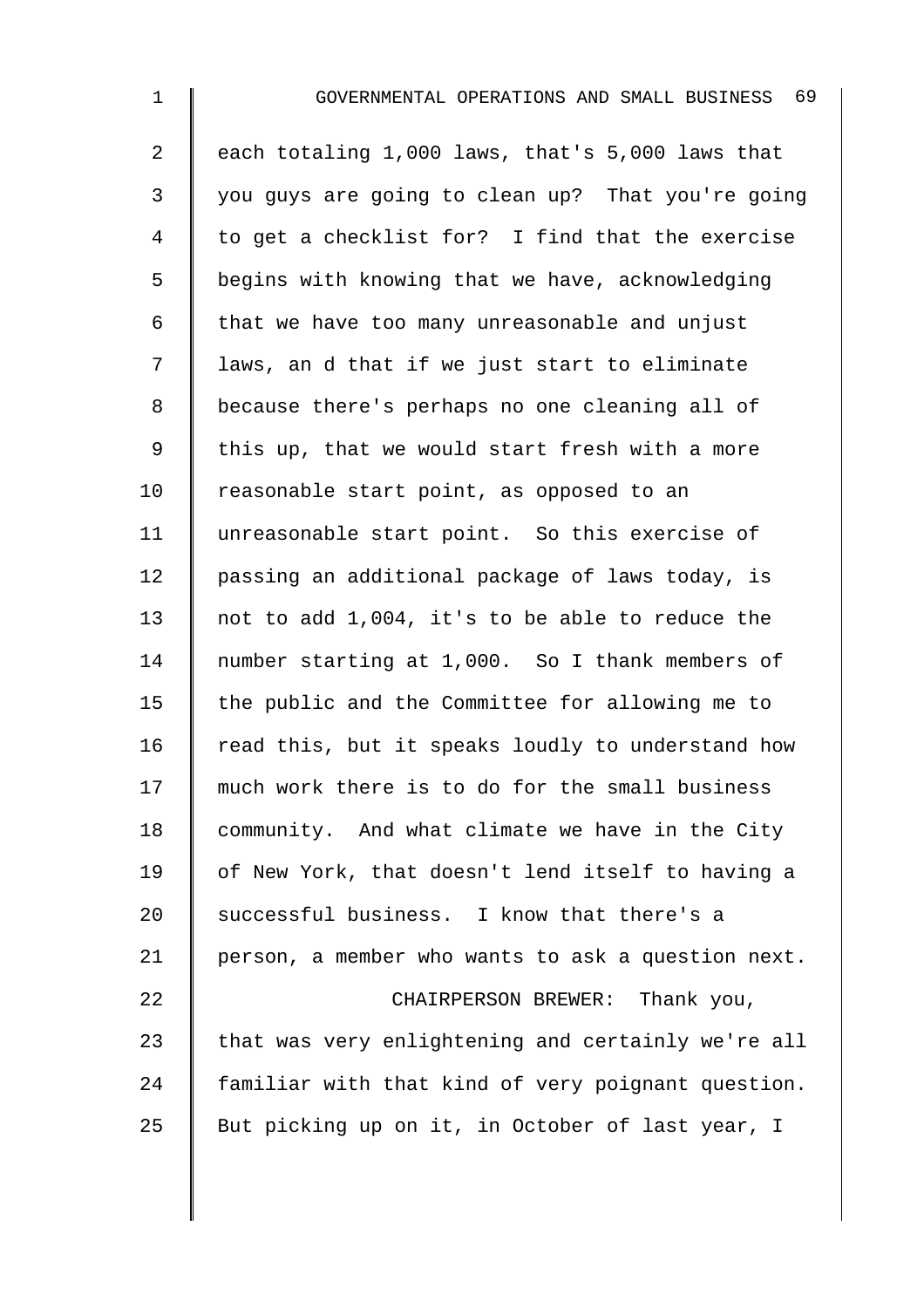| $\mathbf{1}$ | GOVERNMENTAL OPERATIONS AND SMALL BUSINESS 70      |
|--------------|----------------------------------------------------|
| 2            | think the Mayor's Office pledged to look at agency |
| 3            | laws and rules just for those that are obsolete,   |
| 4            | I'm just wondering what kind of initiative you've  |
| 5            | made, what kind of progress you've made, on this   |
| 6            | initiative?                                        |
| 7            | LIZ WEINSTEIN: To be perfectly                     |
| 8            | honest, Council Member, not much. So, my office    |
| 9            | has, like almost every city office, been stripped  |
| 10           | of many of my team members who are now working on  |
| 11           | the recovery effort, two of whom were the folks    |
| 12           | who were studying the violation, the obsolete      |
| 13           | violation work. So, with some new staff members    |
| 14           | that are joining next week, that will be working   |
| 15           | on the cure period, we will pick up again, that    |
| 16           | work. So, I wish we had been able to get to it     |
| 17           | sooner.                                            |
| 18           | CHAIRPERSON BREWER: Do you have                    |
| 19           | any timeframe then that this October deadline      |
| 20           | might be met by?                                   |
| 21           | LIZ WEINSTEIN: Yeah, I think we're                 |
| 22           | still trying to get you something by April.        |
| 23           | CHAIRPERSON BREWER: April 1st?                     |
| 24           | LIZ WEINSTEIN: Can we say, what                    |
| 25           | day is today? No, I think I need a little more     |
|              |                                                    |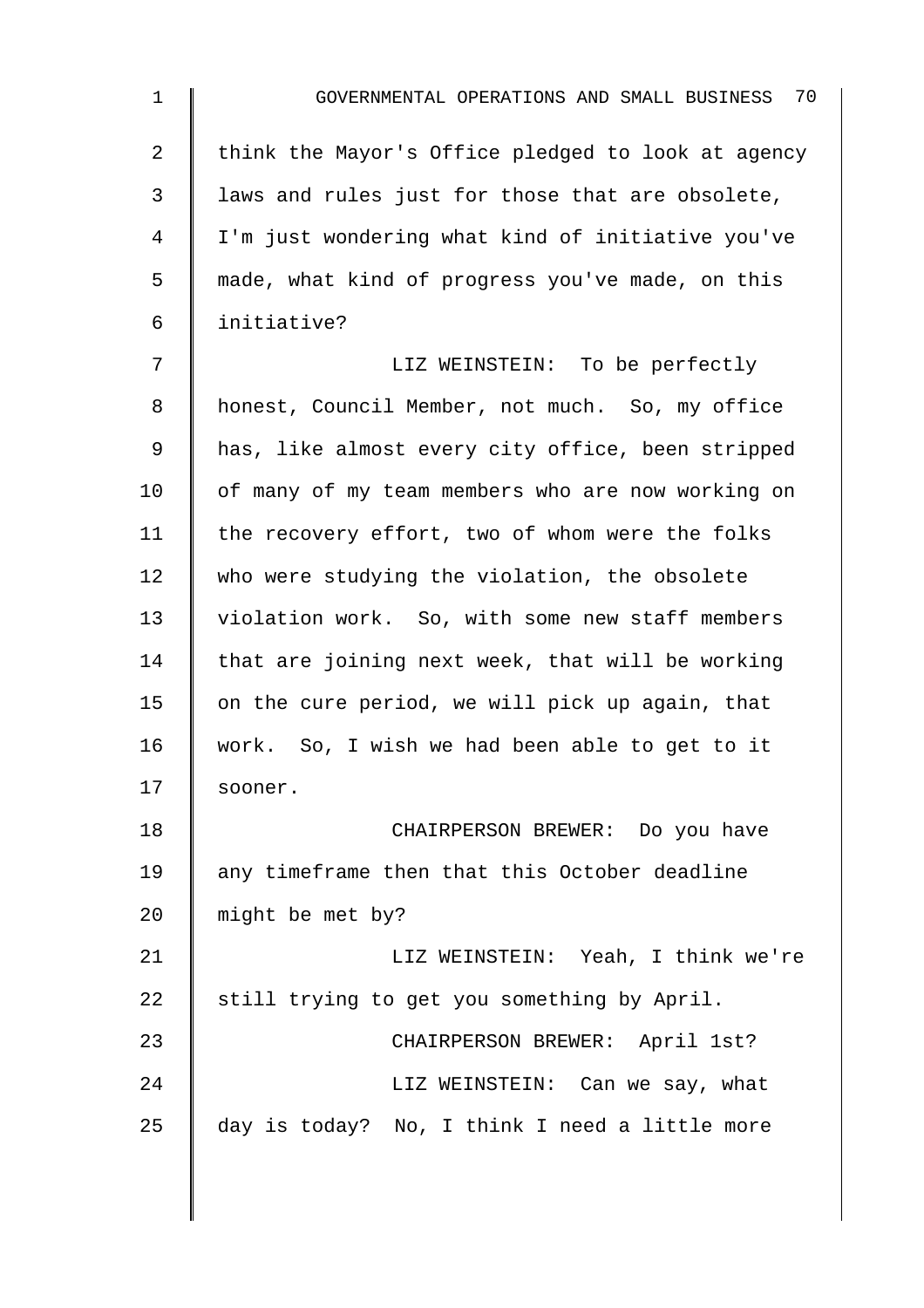| 1              | GOVERNMENTAL OPERATIONS AND SMALL BUSINESS 71      |
|----------------|----------------------------------------------------|
| $\overline{a}$ | time than that. Can we say end of April?           |
| 3              | CHAIRPERSON BREWER: End of April.                  |
| 4              | LIZ WEINSTEIN: Yes.                                |
| 5              | CHAIRPERSON BREWER: All right. I                   |
| 6              | just want to say, there is this distinction        |
| 7              | between the cure, which was given as an example.   |
| 8              | In other words, what did the light in the livery   |
| 9              | cabs issue, time to cure. But I have to say, and   |
| 10             | I'm going to say it again, in my experience        |
| 11             | walking with the Department of Consumer Affairs,   |
| 12             | was so positive, but their answer of course is, "I |
| 13             | don't have enough staff to educate all of the      |
| 14             | stores." So, I just think as you're reviewing and  |
| 15             | doing this legislation and implementing it,        |
| 16             | perhaps you really could re-look at some of the    |
| 17             | ways that these inspections are done. Because      |
| 18             | everybody wants to be educated, that's what we     |
| 19             | find out. They just don't know the rules.          |
| 20             | Obviously, there are bad actors and they should,   |
| 21             | they should be fined in the appropriate fashion.   |
| 22             | But the fact that people want to know and be your  |
| 23             | partner is more intense than you could ever        |
| 24             | imagine. And they are just feeling the opposite.   |
| 25             | So you have to think, just it needs a really       |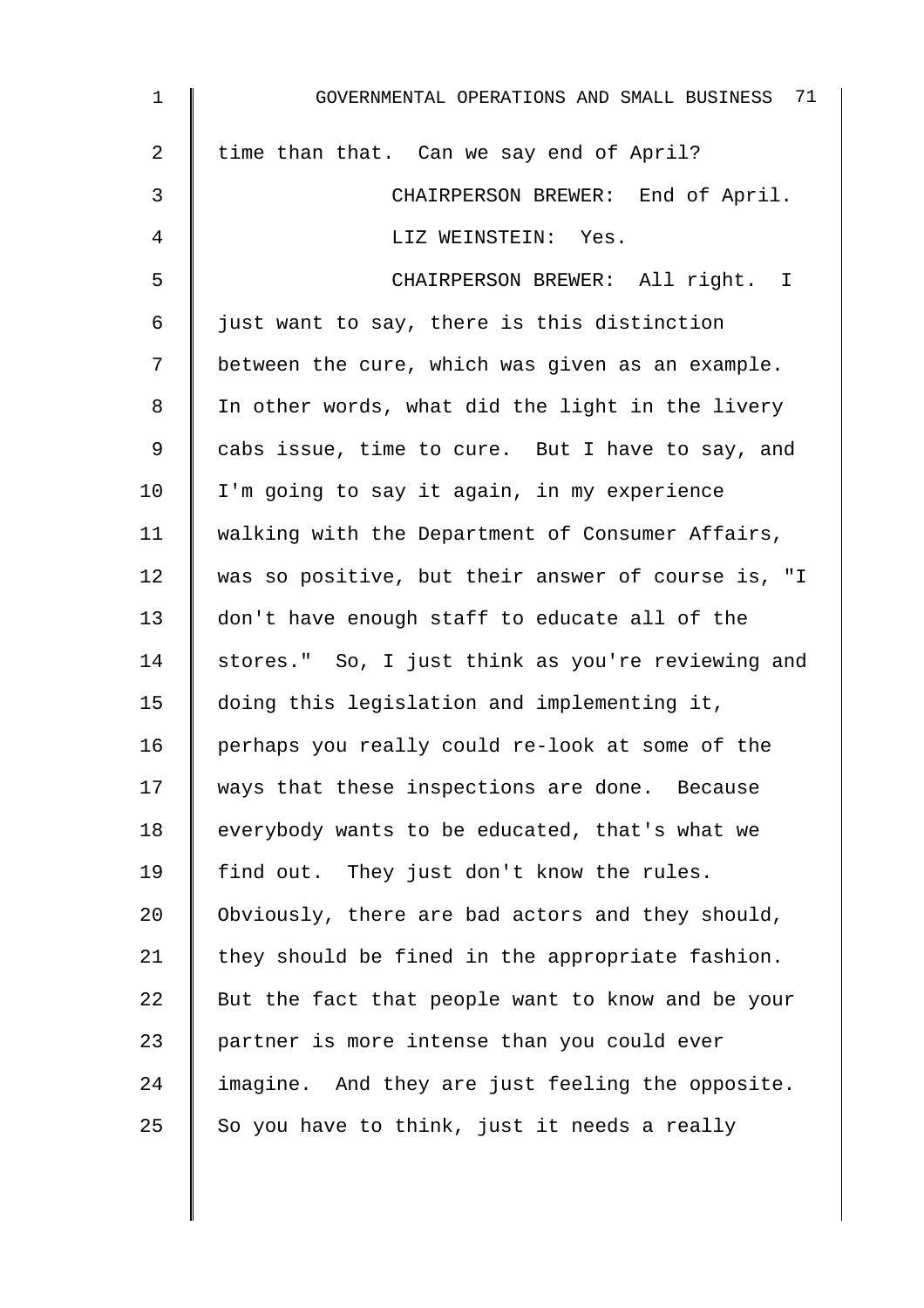| $\mathbf{1}$    | GOVERNMENTAL OPERATIONS AND SMALL BUSINESS 72      |
|-----------------|----------------------------------------------------|
| $\overline{2}$  | rehashing, retagging, rethought. Is that           |
| 3               | something that, as a result of all these hearings- |
| 4               | -Now, when I talk about Sandy, I guess what I'm    |
| 5               | saying is, you've been very supportive, thank god. |
| 6               | The City has and the members have. The question    |
| 7               | is, is there something that comes out of it that   |
| 8               | could perhaps lend itself to trying to rethink     |
| 9               | some of these rules and regulations?               |
| 10 <sub>1</sub> | TOKUMBO SHOBOWALE: Well, I might                   |
| 11              | speak, rethinking rules and regulations, what Liz  |
| 12              | just referred to, and so that's something we'll    |
| 13              | come in April. But what you're pointing out, and   |
| 14              | this has been a recurring theme, is the            |
| 15              | communication.                                     |
| 16              | CHAIRPERSON BREWER: Correct,                       |
| 17              | there's two, yeah, two - - here.                   |
| 18              | TOKUMBO SHOBOWALE: And so that's                   |
| 19              | where, again, I do want to, you mention, reference |
| 20              | agencies being busy, and that, that is the case.   |
| 21              | And I think in some ways it's hard, even just on a |
| 22              | one-to-one basis, you just think about efficiency, |
| 23              | it's a hard way to, you know, and there's also     |
| 24              | language barriers, and there's plenty of reasons   |
| 25              | why that's not a very effective way. Which is why  |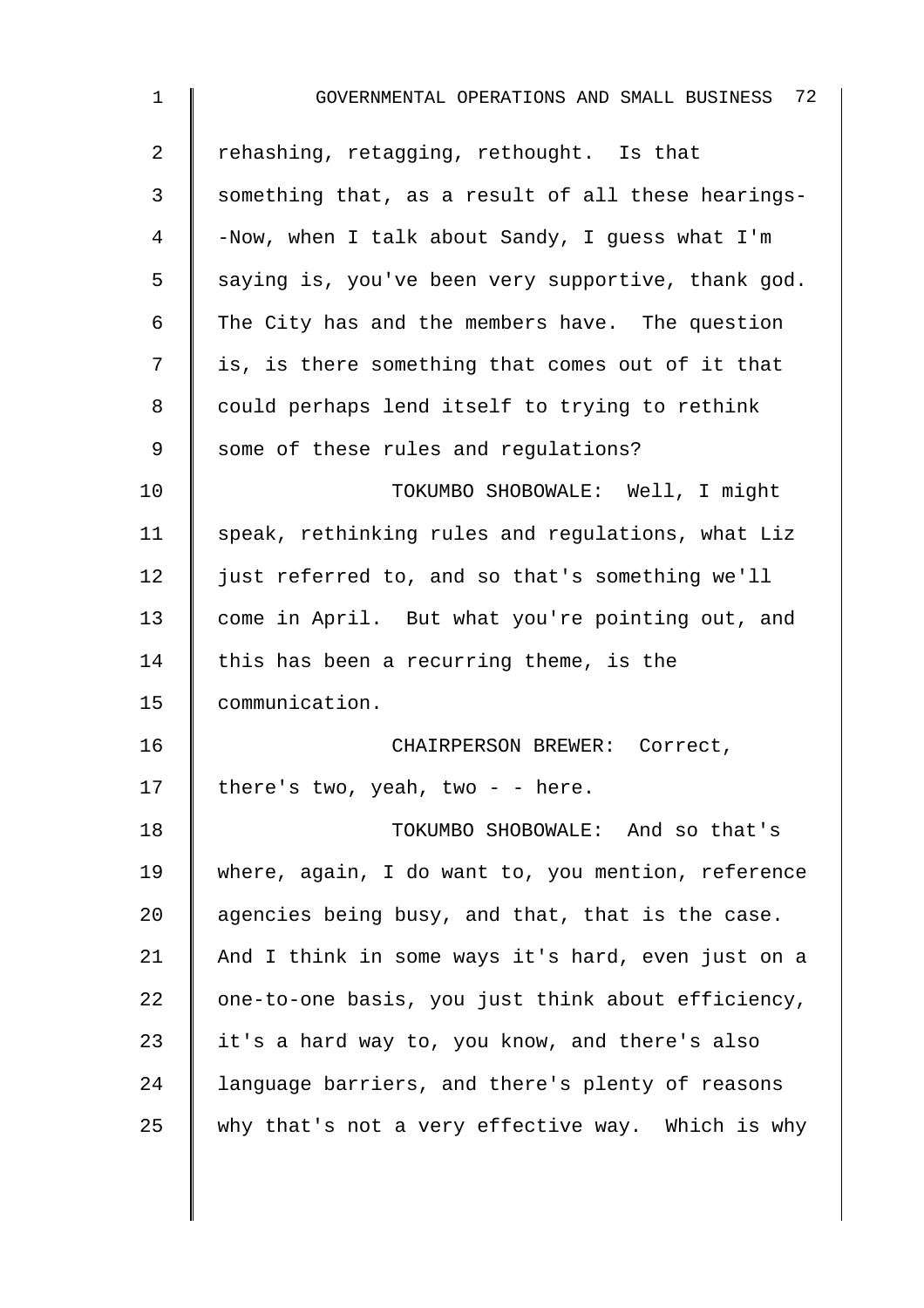| $\mathbf{1}$   | GOVERNMENTAL OPERATIONS AND SMALL BUSINESS 73      |
|----------------|----------------------------------------------------|
| $\overline{a}$ | we're looking at broader based mechanisms where    |
| 3              | you can efficiently reach many people.             |
| 4              | CHAIRPERSON BREWER: Well, the web                  |
| 5              | is fine, but does everybody have a computer on the |
| 6              | premise?                                           |
| 7              | TOKUMBO SHOBOWALE: No, everyone                    |
| 8              | does not, but we're trying to make more things,    |
| 9              | for example, smartphone enabled. And so this is    |
| 10             | one of the things where the penetration of         |
| 11             | smartphones is incredibly, incredibly able. And    |
| 12             | so with the redesign we'll see NYC.gov, we want to |
| 13             | make sure that it's accessible on various          |
| 14             | platforms. So it can be on your tablet, it can be  |
| 15             | on your smartphone, etc. And then also, I think,   |
| 16             | you know, we do want to make sure that we have     |
| 17             | other opp--you know, whether it's community        |
| 18             | organizations, or libraries that people can        |
| 19             | access. But I think the web may not be perfect,    |
| 20             | but it reaches a lot more people, success with a   |
| 21             | lot more people. So our real effort is to make     |
| 22             | more and more information, to your point, so       |
| 23             | people can understand what compliance entails.     |
| 24             | CHAIRPERSON BREWER: I mean, I                      |
| 25             | agree, I just think that even in that case, then   |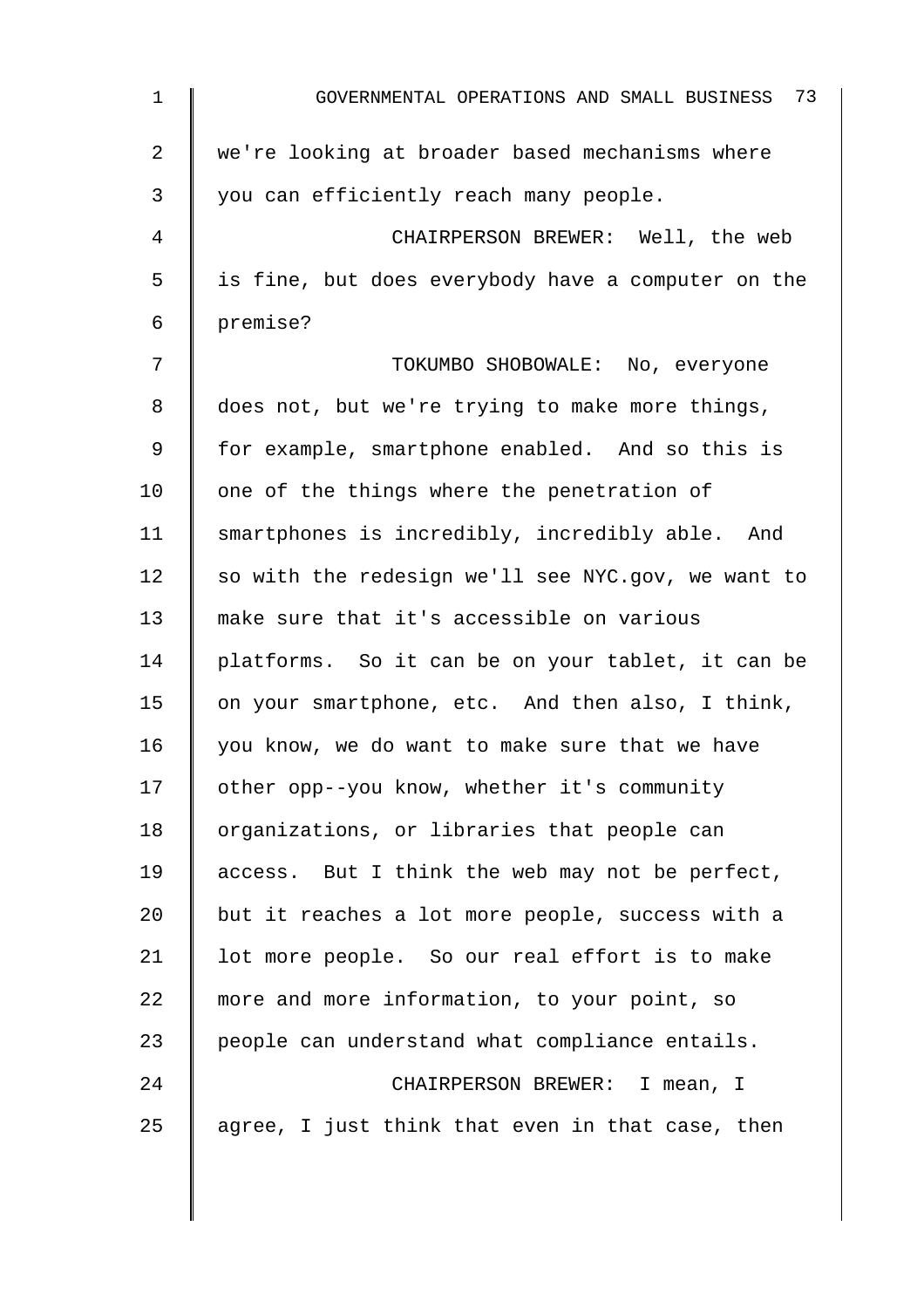2 you have to do some training of how to use some of 3 these apparatuses. I mean, I understand that, you 4 know, people are busy, I know even in my district,  $5 \parallel a$  lot of the merchants do not have, even on the 6 | premises, either a smartphone that is fast enough 7 || and quick enough to be able to get this 8 | information. So, I just think, we need maybe a 9 | transition period to say, "These are educat--" 10 | instead of giving fines the first time, as was 11 described in that letter, why can't that same 12 | inspector do a heavy education forum, going up and 13 | down the streets, first, before they start with 14 the fines. It would be a retooling. But it is 15 something to think about, 'cause that's the buzz 16  $\parallel$  that you want, that the City is working with you, 17 we're going to find you if you're greatly breaking 18  $\parallel$  the law, but we're going to try to make sure that 19 you are informed first. For god's sake, the dry 20  $\parallel$  goods store, for lack of a better word, they are 21 | not producing health concerns for the public. So, 22  $\parallel$  really, it's so pervasive. I was in a hardware 23  $\parallel$  store yesterday with the same issues, exactly the  $24$  same issues. So. We could talk about this 25 | forever. Do you want more questions? Go ahead.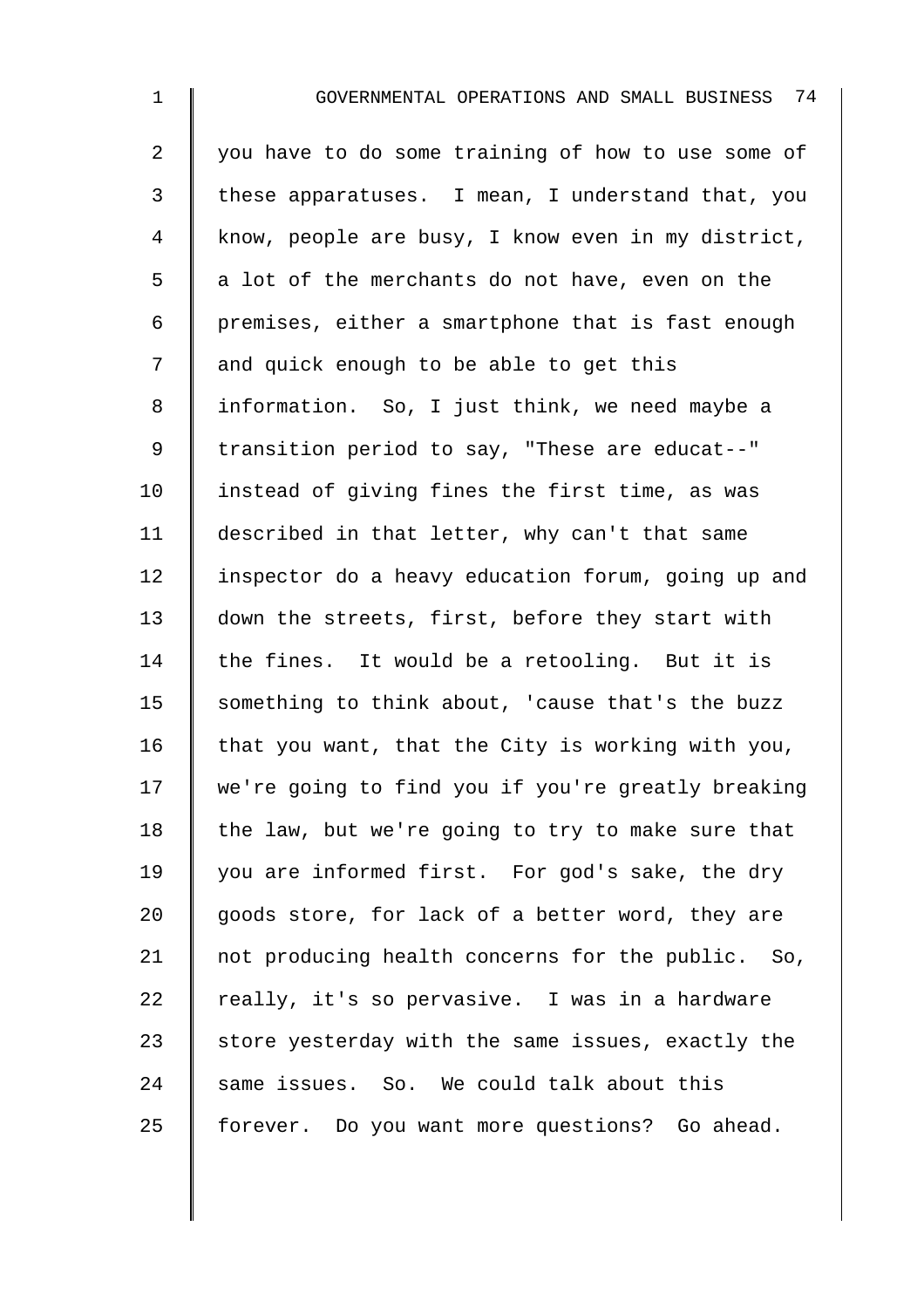| $\mathbf{1}$ | GOVERNMENTAL OPERATIONS AND SMALL BUSINESS 75      |
|--------------|----------------------------------------------------|
| 2            | CHAIRPERSON REYNA: I wanted to                     |
| 3            | just mention the fact that the small business      |
| 4            | community is not invited to subscribe to the City  |
| 5            | of New York, for any of this information. And so,  |
| 6            | I don't understand how the small business owner    |
| 7            | could receive that information through the         |
| 8            | smartphone. Is there something that you're going   |
| 9            | to be considering, to make that happen?            |
| 10           | TOKUMBO SHOBOWALE: So, I mean, the                 |
| 11           | internet is not a email subscription service.      |
| 12           | CHAIRPERSON REYNA: No, but you                     |
| 13           | mentioned the smartphone, and so--                 |
| 14           | TOKUMBO SHOBOWALE: Well, the idea                  |
| 15           | is that it will have, make the format we have on   |
| 16           | the web, more easily digestible. So it doesn't     |
| 17           | require a big PC screen to read things. And the    |
| 18           | other thing we're doing to your point, that not    |
| 19           | everyone has access, to the extent that we've      |
| 20           | done, for example, with our opening guys, we have  |
| 21           | several quick start guys, which are basically on   |
| 22           | two pages, or both sides of one sheet of paper you |
| 23           | can see across agencies what are all the things I  |
| 24           | need to do, soup to nuts, to open my business?     |
| 25           | So, and that's available PDF. So, if you don't     |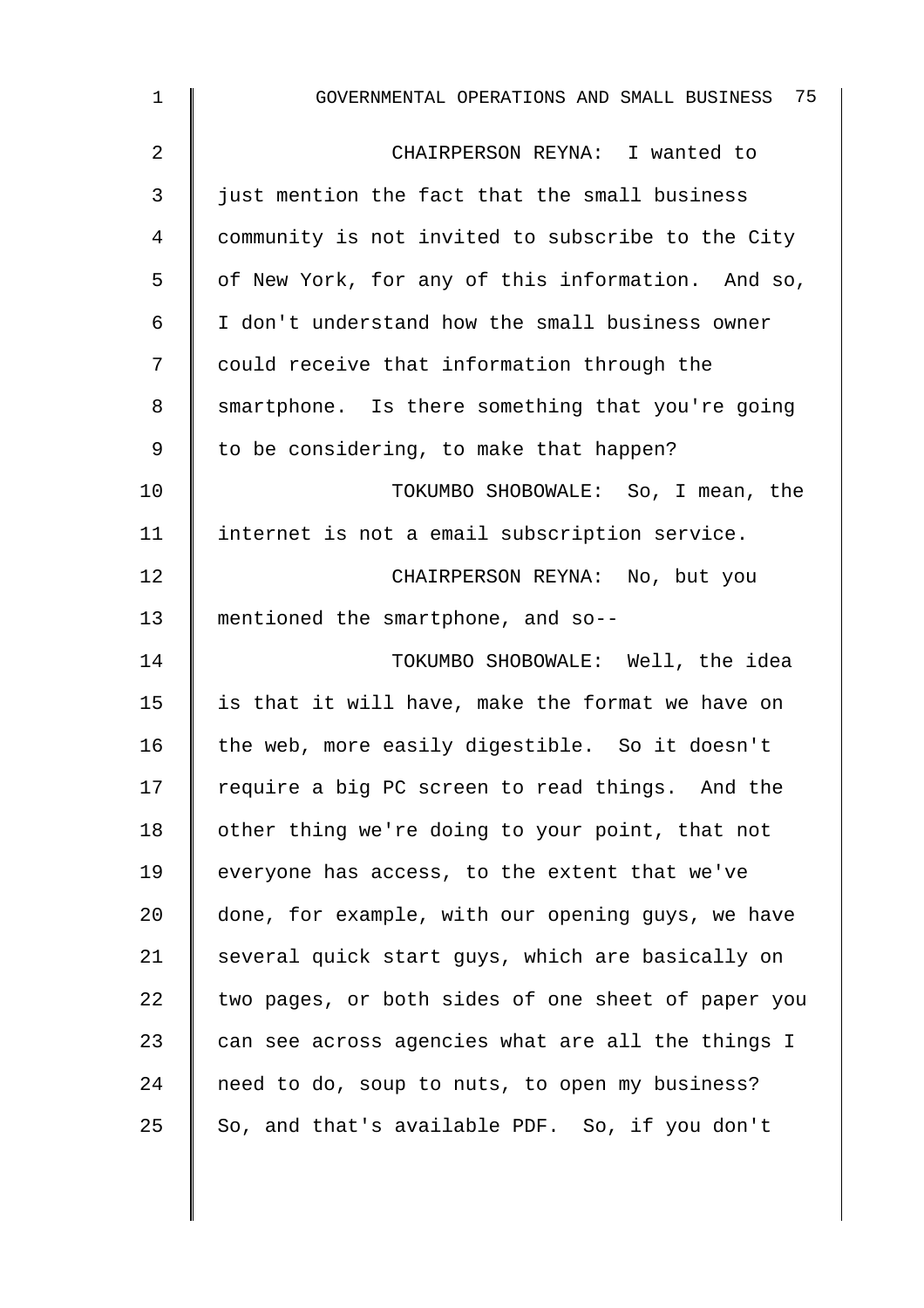| $\mathbf{1}$   | 76<br>GOVERNMENTAL OPERATIONS AND SMALL BUSINESS   |
|----------------|----------------------------------------------------|
| $\overline{2}$ | have a computer, you can print it out, it can be,  |
| 3              | it's actually available at our small business      |
| 4              | service solution centers, etc. Do more things      |
| 5              | like that, so there's a transitional mechanism for |
| 6              | folks who don't have internet access, to get       |
| 7              | similar information just in a handout. So, and     |
| 8              | this is something we're going to continue to       |
| 9              | expand, because it's, as you point out, there are  |
| 10             | thousands of laws, many different kinds of         |
| 11             | business types, so organizing information in a way |
| 12             | which is easily accessible is not a small          |
| 13             | challenge. But I think we're trying to work our    |
| 14             | way through that. And I think as we have more and  |
| 15             | more information, we're going to start pushing it  |
| 16             | out more, and again, as we talked about earlier    |
| 17             | with the business customer bill of rights, looking |
| 18             | to partnerships with you all, with the chambers of |
| 19             | commerce, from the boroughs, industry              |
| 20             | associations, bids, there's other ways, 'cause     |
| 21             | they have much more frequent interaction. And to   |
| 22             | your point, are trusted by businesses. To be       |
| 23             | honest, sometimes, businesses don't really trust   |
| 24             | us, they don't come to use for information. And I  |
| 25             | think it was Council Member Chin's point about     |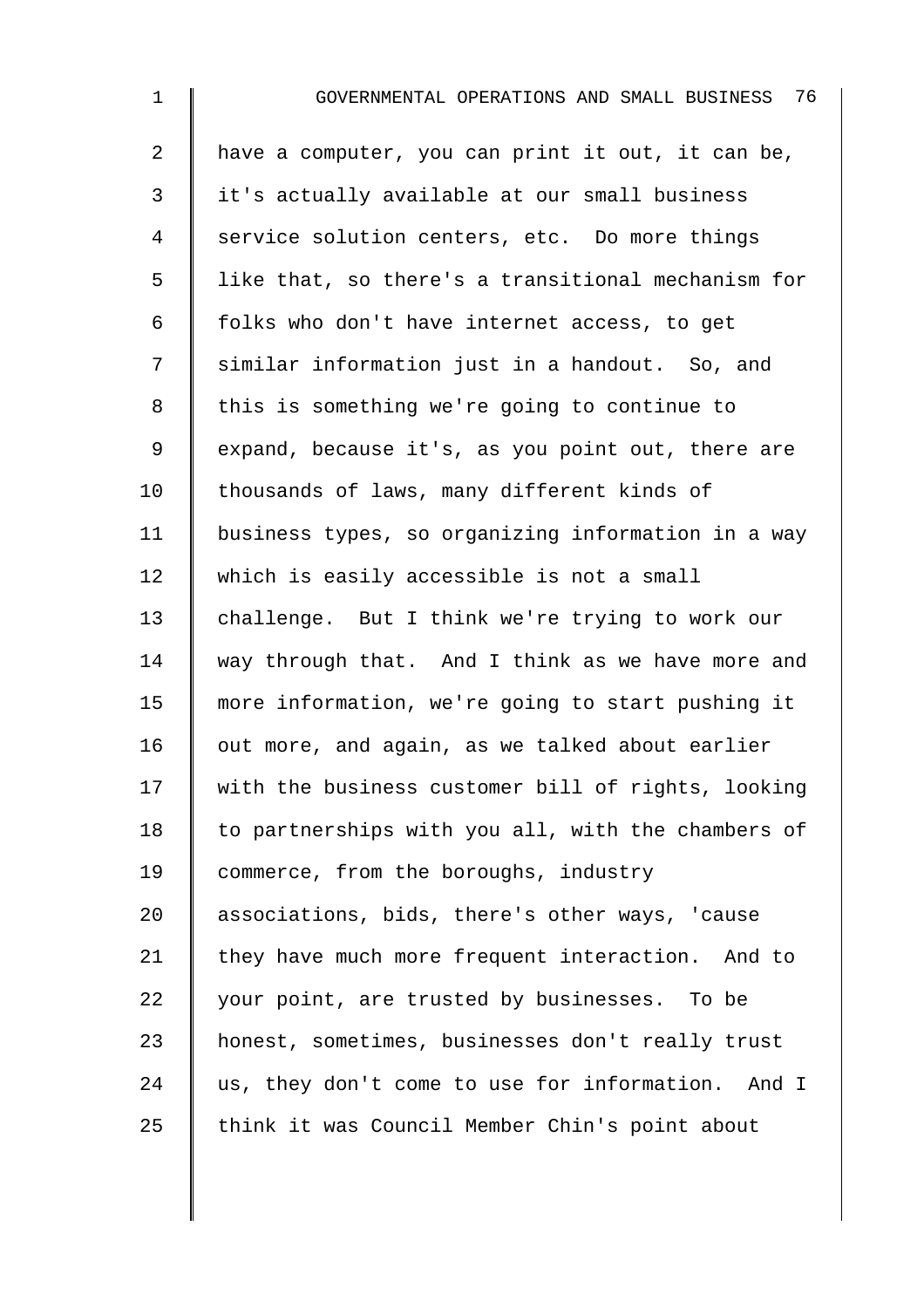| 1              | 77<br>GOVERNMENTAL OPERATIONS AND SMALL BUSINESS   |
|----------------|----------------------------------------------------|
| $\overline{a}$ | accountants and other sort of advisors to          |
| 3              | businesses, and using as many of these channels as |
| 4              | possible to get the word out, because again, there |
| 5              | are literally tens of thousands of businesses.     |
| 6              | So, it's a large group to educate.                 |
| 7              | CHAIRPERSON REYNA: Sure, and I                     |
| 8              | know that you acknowledge that and, you know,      |
| 9              | working with you, I know the organization EVICO    |
| 10             | [phonetic] had reviewed Intro 949 and perhaps an   |
| 11             | oversight on our part, DOT is not included. And    |
| 12             | the industrial sector depends a lot on what fines  |
| 13             | are being issued through the Department of--or     |
| 14             | what codes are, have to be followed through the    |
| 15             | Department of Transportation. So we would be       |
| 16             | looking to add that as an agency to Intro 949.     |
| 17             | I'm sorry, I wanted to just share that with you,   |
| 18             | working with the small business solution provider, |
| 19             | for the IBZ, and hearing from a lot of those       |
| 20             | providers, that this particular agency affects     |
| 21             | them dearly. I also want to just, for the sake of  |
| 22             | under--of understanding whether or not I'm being   |
| 23             | very clear in asking, for there to be a cure       |
| 24             | period that is reflecting what would be no fine,   |
| 25             | and a curing period of fixing what the violation   |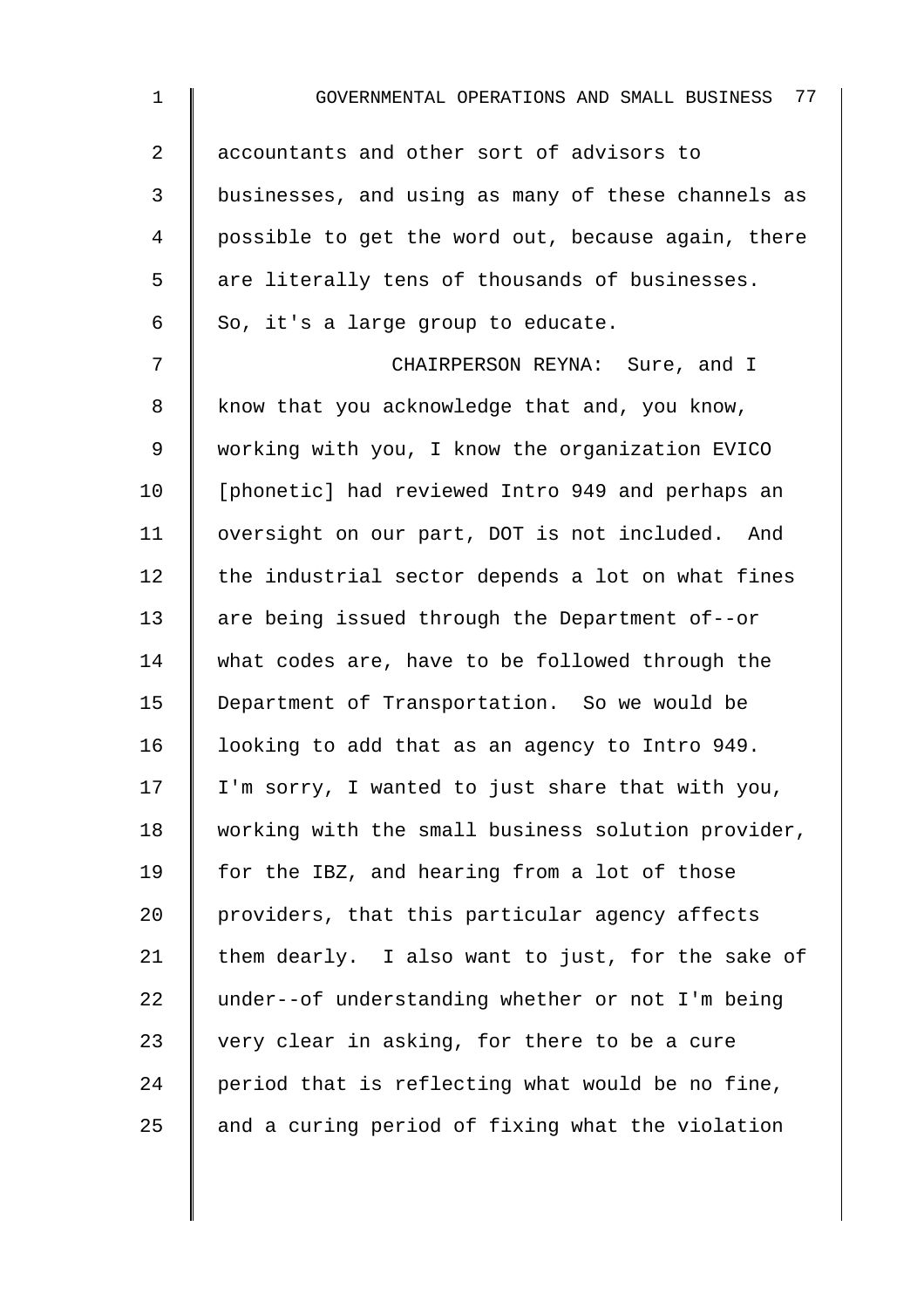| $\mathbf{1}$ | 78<br>GOVERNMENTAL OPERATIONS AND SMALL BUSINESS   |
|--------------|----------------------------------------------------|
| 2            | was. Is that something that the Administration is  |
| 3            | supportive of?                                     |
| 4            | LIZ WEINSTEIN: I think what we're                  |
| 5            | saying today is that we're supportive of the idea  |
| 6            | of looking and considering where that might be     |
| 7            | appropriate.                                       |
| 8            | CHAIRPERSON REYNA: Okay. And that                  |
| 9            | would take how long? Was that the April 1st?       |
| 10           | LIZ WEINSTEIN: No, I think there's                 |
| 11           | three dates on the table. So, April 1st, now       |
| 12           | we're saying end of April, 30 days--               |
| 13           | CHAIRPERSON BREWER: You could say                  |
| 14           | April 1st.                                         |
| 15           | LIZ WEINSTEIN: [laughs] At the end                 |
| 16           | of April, we're going to come back to you with a   |
| 17           | list of potentially obsolete violations, this was  |
| 18           | a, I don't remember what we called it, but an      |
| 19           | agreement we came to with the Council, it hasn't   |
| 20           | been legislated, that my office would look through |
| 21           | those thousands of violations, and just see if     |
| 22           | there's things that haven't been used in a while,  |
| 23           | that we can just clean up, you know, as a, from    |
| 24           | the Council and Administration side.               |
| 25           | CHAIRPERSON BREWER: There's a                      |
|              |                                                    |
|              |                                                    |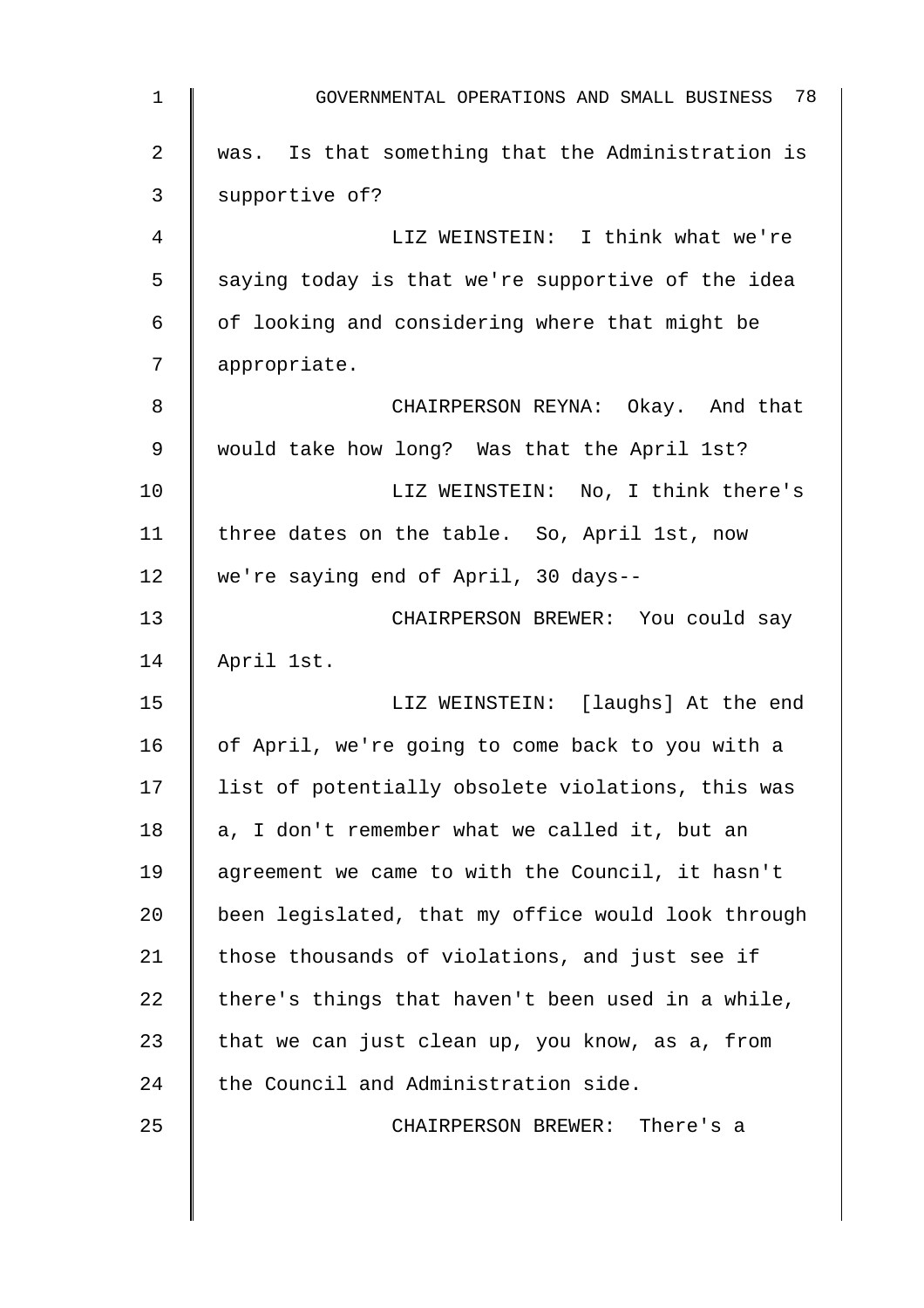| $\mathbf 1$ | GOVERNMENTAL OPERATIONS AND SMALL BUSINESS 79      |
|-------------|----------------------------------------------------|
| 2           | spittoon thing, I think.                           |
| 3           | LIZ WEINSTEIN: Yeah. [laughs]                      |
| 4           | Right, maybe we can get rid of that. So that's     |
| 5           | one piece. Then, we are also talking about the, I  |
| 6           | would like to have a 180 days to do the study that |
| 7           | is being legislated in Intro 949, right now the    |
| 8           | legislation says 90 days. And so if we can come    |
| 9           | to some sort of--                                  |
| 10          | CHAIRPERSON REYNA: In between--                    |
| 11          | LIZ WEINSTEIN: Something.                          |
| 12          | Especially if DOT's included, especially because I |
| 13          | know this is an area that everyone really wants to |
| 14          | see a thorough study on.                           |
| 15          | CHAIRPERSON REYNA: Sure.                           |
| 16          | LIZ WEINSTEIN: Then the more time                  |
| 17          | we have, the better obviously, I know folks, you   |
| 18          | know, want to see results. So, we would be         |
| 19          | looking to you for what that could possibly be.    |
| 20          | And then I had some other date in mind, but now I  |
| 21          | can't remember what it would've been.              |
| 22          | CHAIRPERSON REYNA: As you are                      |
| 23          | thinking of that third date, I want to take an     |
| 24          | opportunity to ask, do the waivers have to be      |
| 25          | applied for by September 30th? Or is the deadline  |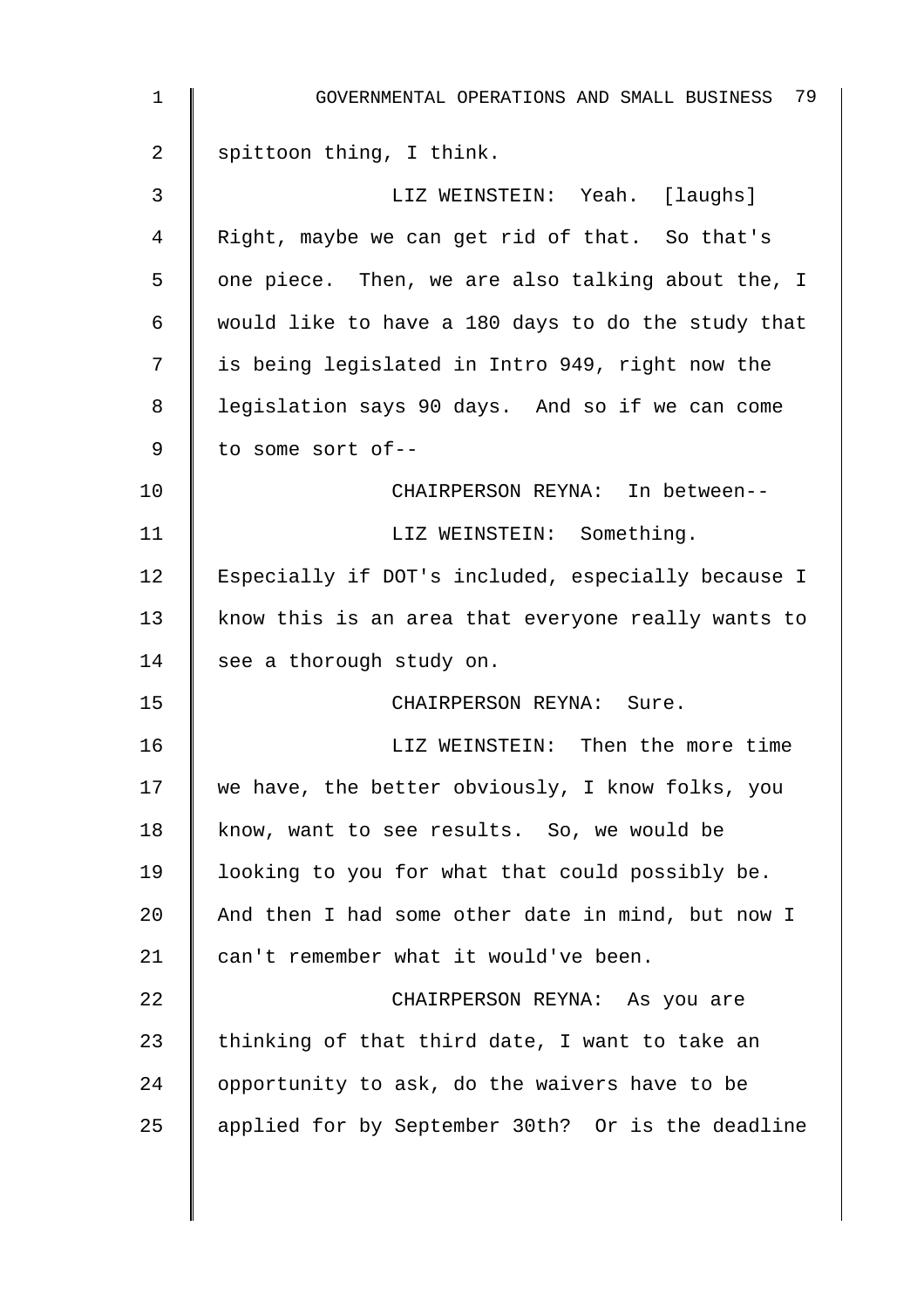1 **COVERNMENTAL OPERATIONS AND SMALL BUSINESS** 80 2 | only for registration with RBAT? Robinson, if you 3 could just introduce yourself. 4 ROBINSON HERNANDEZ: Sure, Robinson 5 Hernandez, Executive Director for RBAT. Right 6  $\parallel$  now, the way that we've outlined the bill is there 7 is a deadline for submissions of applications at 8 | the end of September 30th. We're in discussions 9 | with Council staff on looking to see if that can 10 be extended. 11 | CHAIRPERSON REYNA: Okay. And if  $12$  the extension should happen, what are you looking 13 || to extend it towards? 14 | ROBINSON HERNANDEZ: Well, we're 15 | looking right now to, we're looking at extending 16 | it through the end of October, so October 31st. 17 Which would allow us to show that the program was 18 | in effect for one year past the, past Hurricane  $19$  Sandy. 20 CHAIRPERSON REYNA: Is it the 21  $\parallel$  waiver that has to be--is it the registration for 22  $\parallel$  the waiver that has to be--23 | ROBINSON HERNANDEZ: Right. 24 CHAIRPERSON REYNA: --submitted by 25  $\parallel$  that date? Or is it the waiver--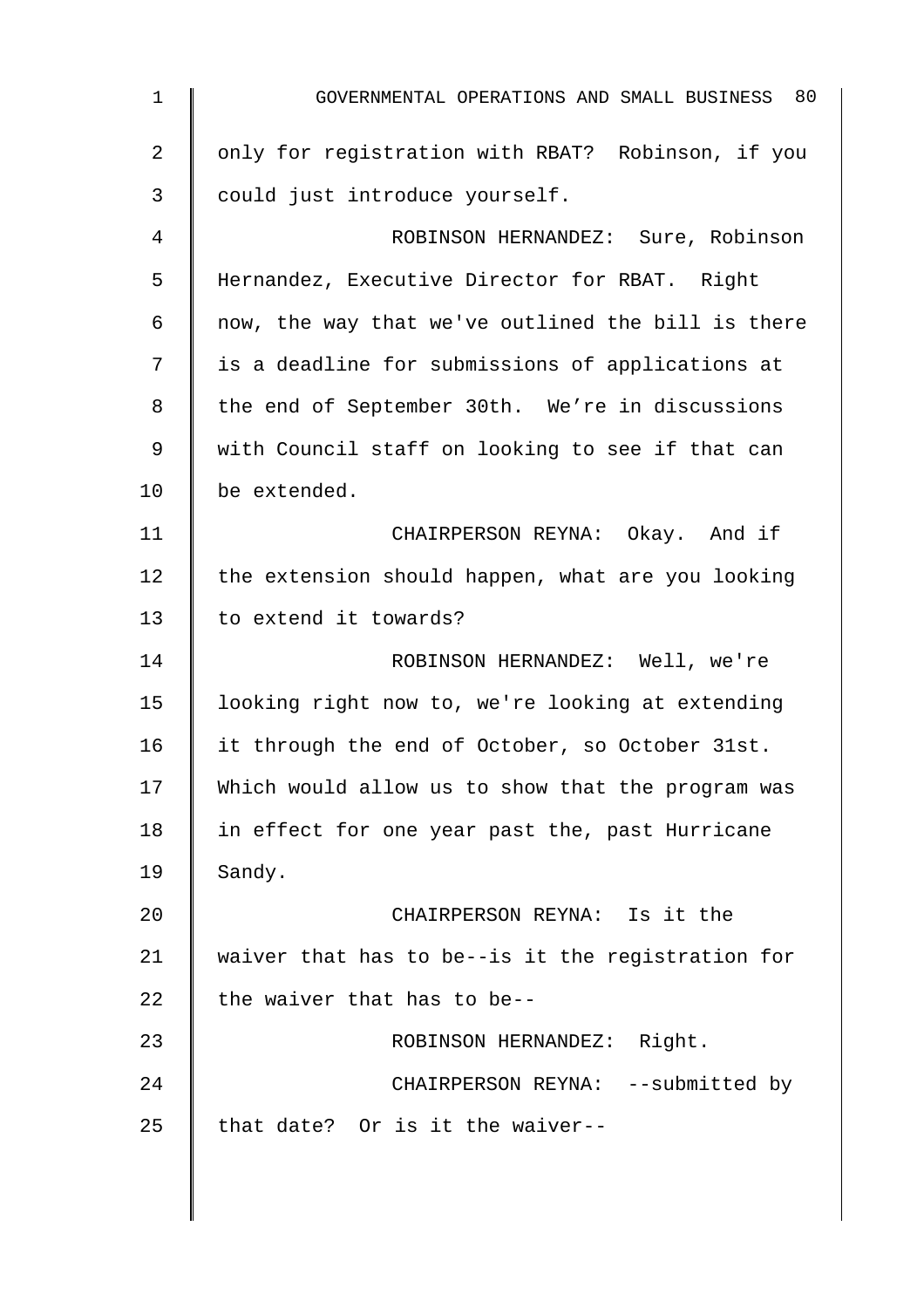| $\mathbf 1$    | GOVERNMENTAL OPERATIONS AND SMALL BUSINESS 81      |
|----------------|----------------------------------------------------|
| $\overline{2}$ | ROBINSON HERNANDEZ: Right, so this                 |
| 3              | is what we're still in discussions about.          |
| 4              | CHAIRPERSON REYNA: Okay.                           |
| 5              | ROBINSON HERNANDEZ: So what we                     |
| 6              | were looking at originally was having all of the   |
| 7              | applications and the submissions for, or the       |
| 8              | requests for refunds, for the fees to be waived,   |
| 9              | by the end of the time period. But what we're now  |
| 10             | looking at is, having the regis--having the        |
| 11             | applications be submitted through the end of       |
| 12             | October 31st, and possibly looking at the end of   |
| 13             | the calendar year, for the fees being reimbursed   |
| 14             | to the businesses. But in, as part of that         |
| 15             | discussion, there's an analysis that we need to    |
| 16             | look at.                                           |
| 17             | CHAIRPERSON REYNA: So. We're just                  |
| 18             | trying to have a conversation around the date, as  |
| 19             | far as registration is concerned, and recognizing  |
| 20             | that tax season is April 15, you are going to have |
| 21             | a soon after May 31st deadline for this            |
| 22             | registration--                                     |
| 23             | ROBINSON HERNANDEZ: Sorry, the May                 |
| 24             | 31st date is for refunds for businesses that have  |
| 25             | already applied and that have already paid fees to |
|                |                                                    |

 $\overline{\phantom{a}}$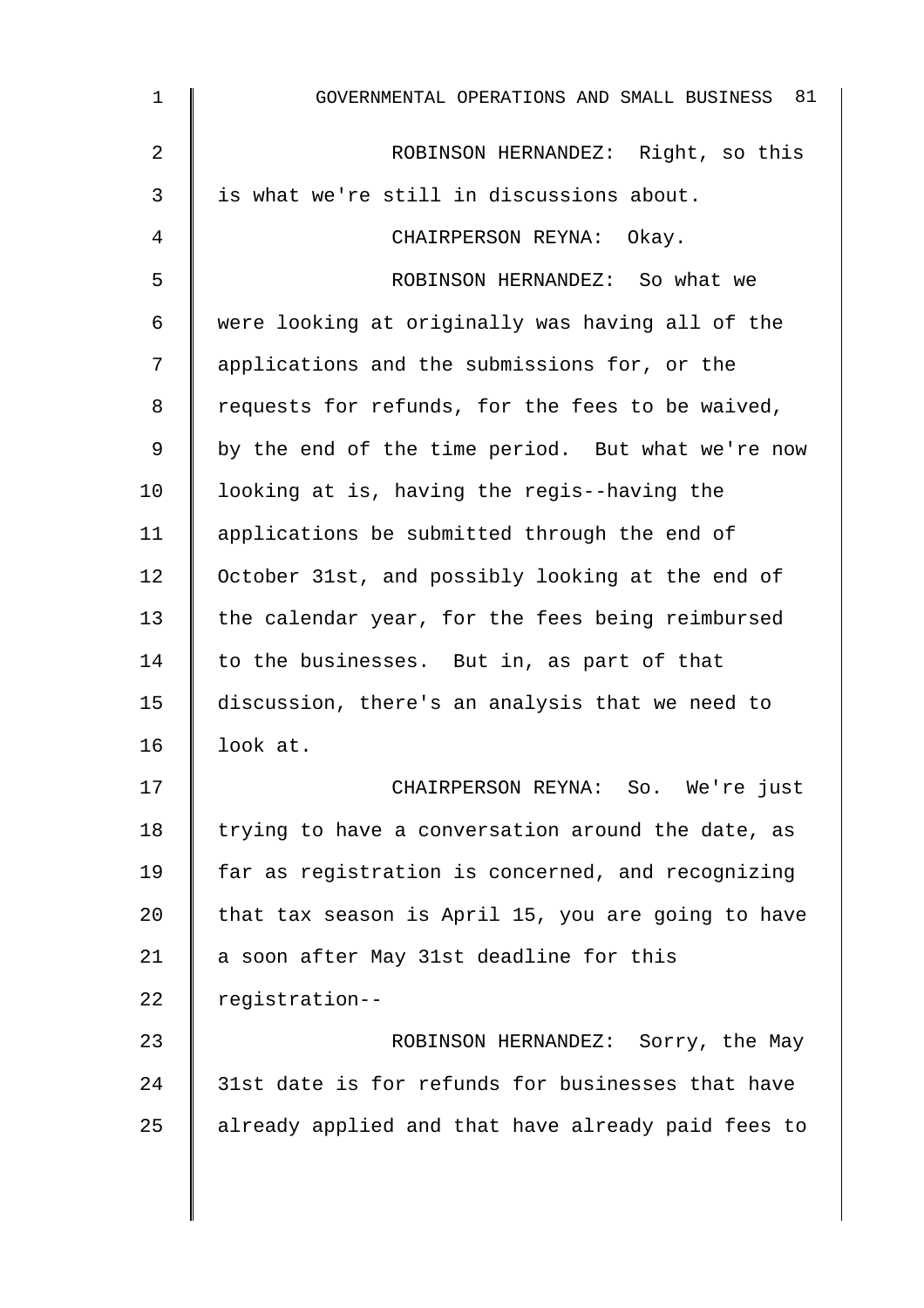| $\mathbf 1$    | GOVERNMENTAL OPERATIONS AND SMALL BUSINESS 82      |
|----------------|----------------------------------------------------|
| $\overline{2}$ | the city. And so there are two deadlines that      |
| 3              | we're looking at. The first one for refunds is     |
| 4              | May 31st. So those apply to businesses that were,  |
| 5              | that had already submitted some sort of fee to the |
| 6              | city. The second deadline is for new applications  |
| 7              | that are being submitted to the city that would    |
| 8              | expire on the 31st of October. And in theory what  |
| 9              | we would then allow is through the end of the      |
| 10             | calendar year, two months for businesses to submit |
| 11             | their receipts or to submit jobs to the separate   |
| 12             | agencies.                                          |
| 13             | CHAIRPERSON REYNA: Robinson, can                   |
| 14             | you just walk me through with a scenario, so if    |
| 15             | I'm a business, got hit, I was open by October     |
| 16             | 29th, the day of the hurricane.                    |
| 17             | ROBINSON HERNANDEZ: Right.                         |
| 18             | CHAIRPERSON REYNA: Now I'm hurt,                   |
| 19             | what deadline applies to me?                       |
| 20             | ROBINSON HERNANDEZ: Okay. So,                      |
| 21             | you're a business and you're a business that was,  |
| 22             | let's use two scenarios. The first business was,   |
| 23             | both businesses were closed. The first one         |
| 24             | immediately thereafter filed with a number of      |
| 25             | different agencies in order to get the necessary   |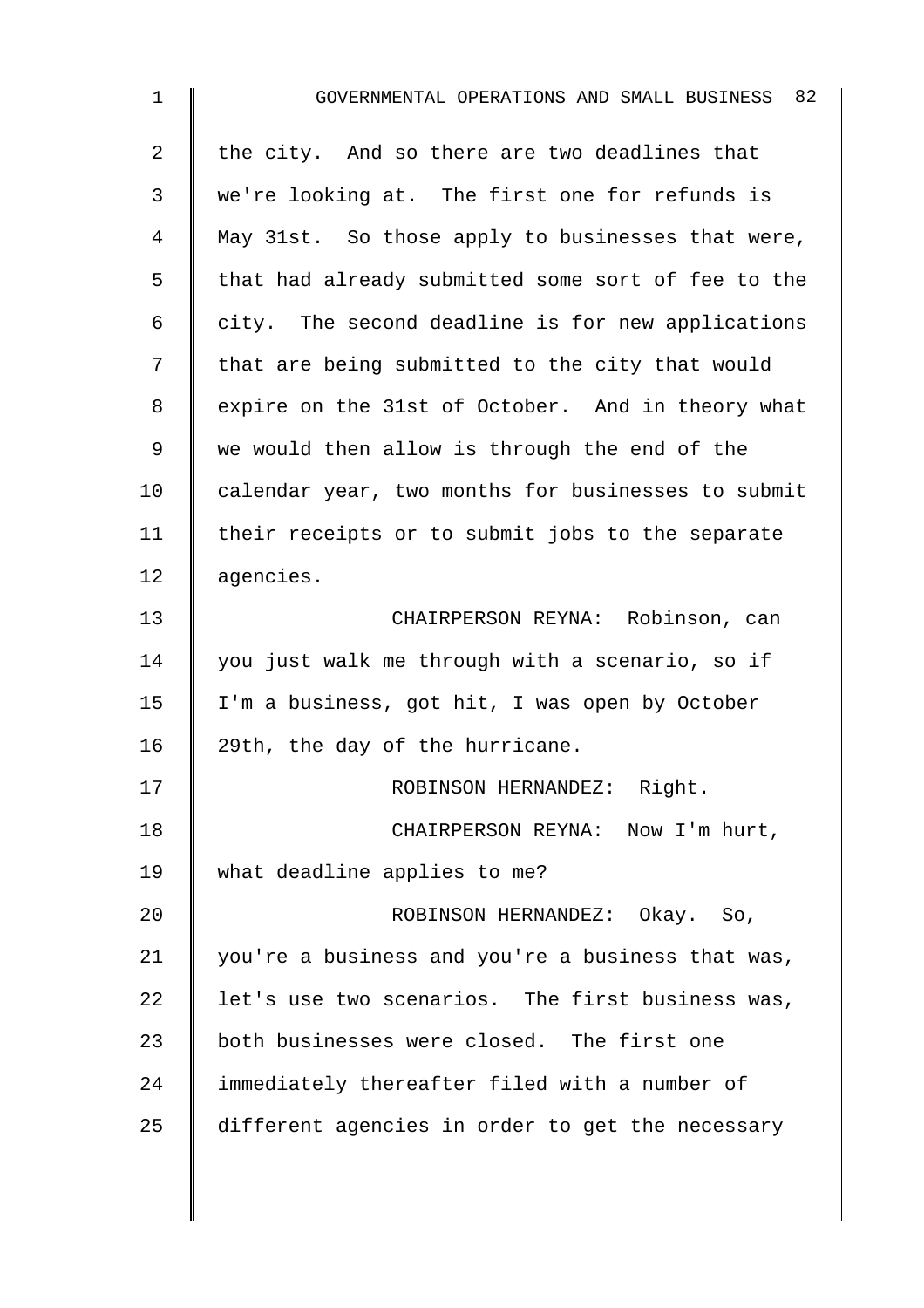| $\mathbf{1}$   | GOVERNMENTAL OPERATIONS AND SMALL BUSINESS 83     |
|----------------|---------------------------------------------------|
| $\overline{a}$ | permits in order to start work to repair. They've |
| 3              | already paid those fees to the city. And so, the  |
| 4              | first deadline of May 31st would apply to that    |
| 5              | business. Because since they've already reopened, |
| 6              | we would then allow them to receive a refund for  |
| 7              | any of those fees that were paid from the end of  |
| 8              | Hurricane--from when Hurricane Sandy occurred to  |
| 9              | the time that they actually submitted their fees. |
| 10             | All right, so those, they would be able to apply  |
| 11             | for that refund.                                  |
| 12             | CHAIRPERSON REYNA: And how are                    |
| 13             | you, how are you reaching out to those particular |
| 14             | businesses?                                       |
| 15             | ROBINSON HERNANDEZ: So we have, so                |
| 16             | there's an outreach campaign that will have to    |
| 17             | launch. And so we've started to reach out. There  |
| 18             | are business recovery zones that have been        |
| 19             | identified throughout the city, five different    |
| 20             | zones.                                            |
| 21             | CHAIRPERSON REYNA: Correct, five                  |
| 22             | of them, yes.                                     |
| 23             | ROBINSON HERNANDEZ: Exactly. And                  |
| 24             | so there are captains that have been assigned to  |
| 25             | each of these different zones.                    |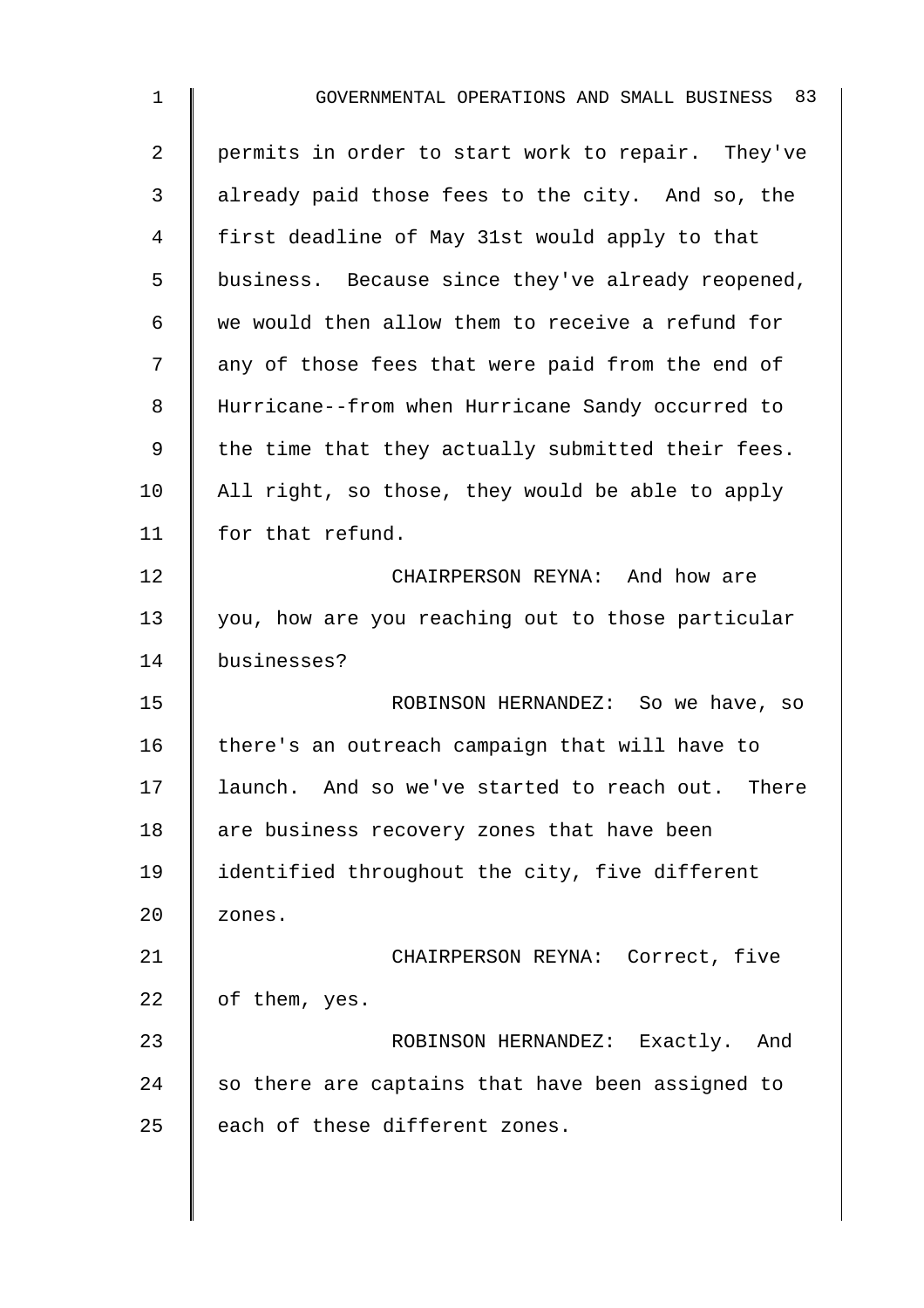| $\mathbf{1}$ | GOVERNMENTAL OPERATIONS AND SMALL BUSINESS 84     |
|--------------|---------------------------------------------------|
| 2            | CHAIRPERSON REYNA: Right.                         |
| 3            | ROBINSON HERNANDEZ: Zones. The                    |
| 4            | captains have already reached out to a number of  |
| 5            | bids, local development corporations, as well as  |
| 6            | major clients that have reached out to them, to   |
| 7            | let them know.                                    |
| 8            | CHAIRPERSON REYNA: Which are the                  |
| 9            | same zones that have identified the 13,290        |
| 10           | businesses.                                       |
| 11           | ROBINSON HERNANDEZ: Right, well                   |
| 12           | SBS did a study using the number of different     |
| 13           | zones, so they looked at business recovery zones  |
| 14           | as well as the evacuation zones, and said they've |
| 15           | come up with that number of over 13,000.          |
| 16           | CHAIRPERSON REYNA: And is that the                |
| 17           | number that you're going to use to capture what   |
| 18           | would be either--                                 |
| 19           | ROBINSON HERNANDEZ: Yes, in fact,                 |
| 20           | yes.                                              |
| 21           | CHAIRPERSON REYNA: --both                         |
| 22           | deadlines.                                        |
| 23           | ROBINSON HERNANDEZ: So, the                       |
| 24           | eligibility or the requirements for location are  |
| 25           | either one of three. So, they can be located in   |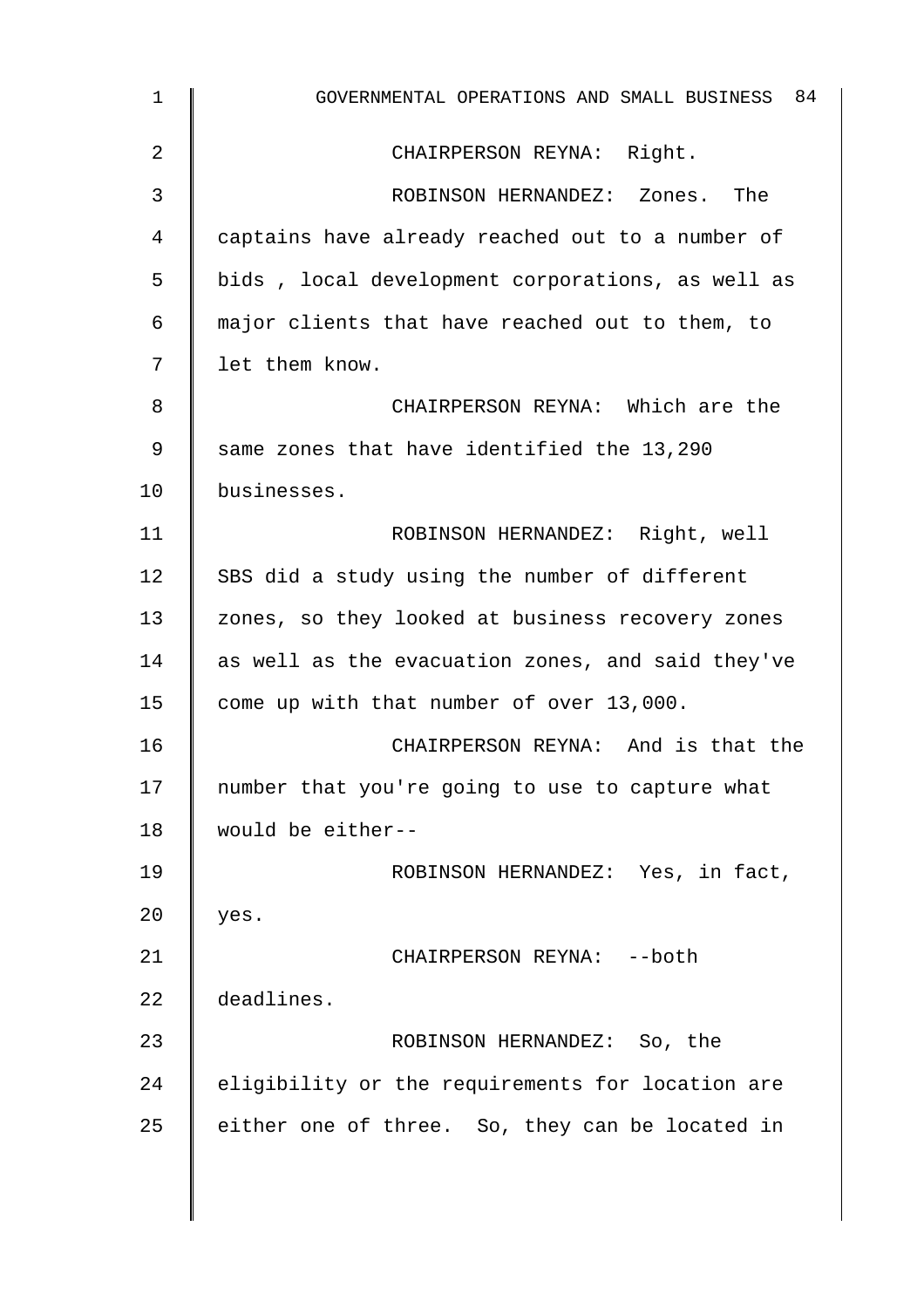| $\mathbf{1}$   | GOVERNMENTAL OPERATIONS AND SMALL BUSINESS 85      |
|----------------|----------------------------------------------------|
| $\overline{2}$ | one of the five different business recovery zones, |
| 3              | they can be located in either evac--hurricane      |
| 4              | evacuation zones, A or B, or they can be a         |
| 5              | property that was inspected by the Department of   |
| 6              | Buildings, and that received a red, green or       |
| 7              | yellow placard. So any of those businesses that    |
| 8              | are located in any of those three geographic       |
| 9              | areas, are eligible for the fee, for the waiver.   |
| 10             | CHAIRPERSON REYNA: And businesses                  |
| 11             | along the Newtown Creek where there was a Zone C,  |
| 12             | they would not qualify?                            |
| 13             | ROBINSON HERNANDEZ: They may                       |
| 14             | qualify because they will probably fall under the  |
| 15             | business recovery zone, or they were probably      |
| 16             | inspected by the Department of Buildings.          |
| 17             | CHAIRPERSON REYNA: So it's or not-                 |
| 18             |                                                    |
| 19             | ROBINSON HERNANDEZ: Right, or, and                 |
| 20             | $SO - -$                                           |
| 21             | CHAIRPERSON REYNA: --just.                         |
| 22             | ROBINSON HERNANDEZ: -- what we did                 |
| 23             | was we tried to cast a wide, the net as wide as    |
| 24             | possible, in order to include as many businesses   |
| 25             | that were impacted.                                |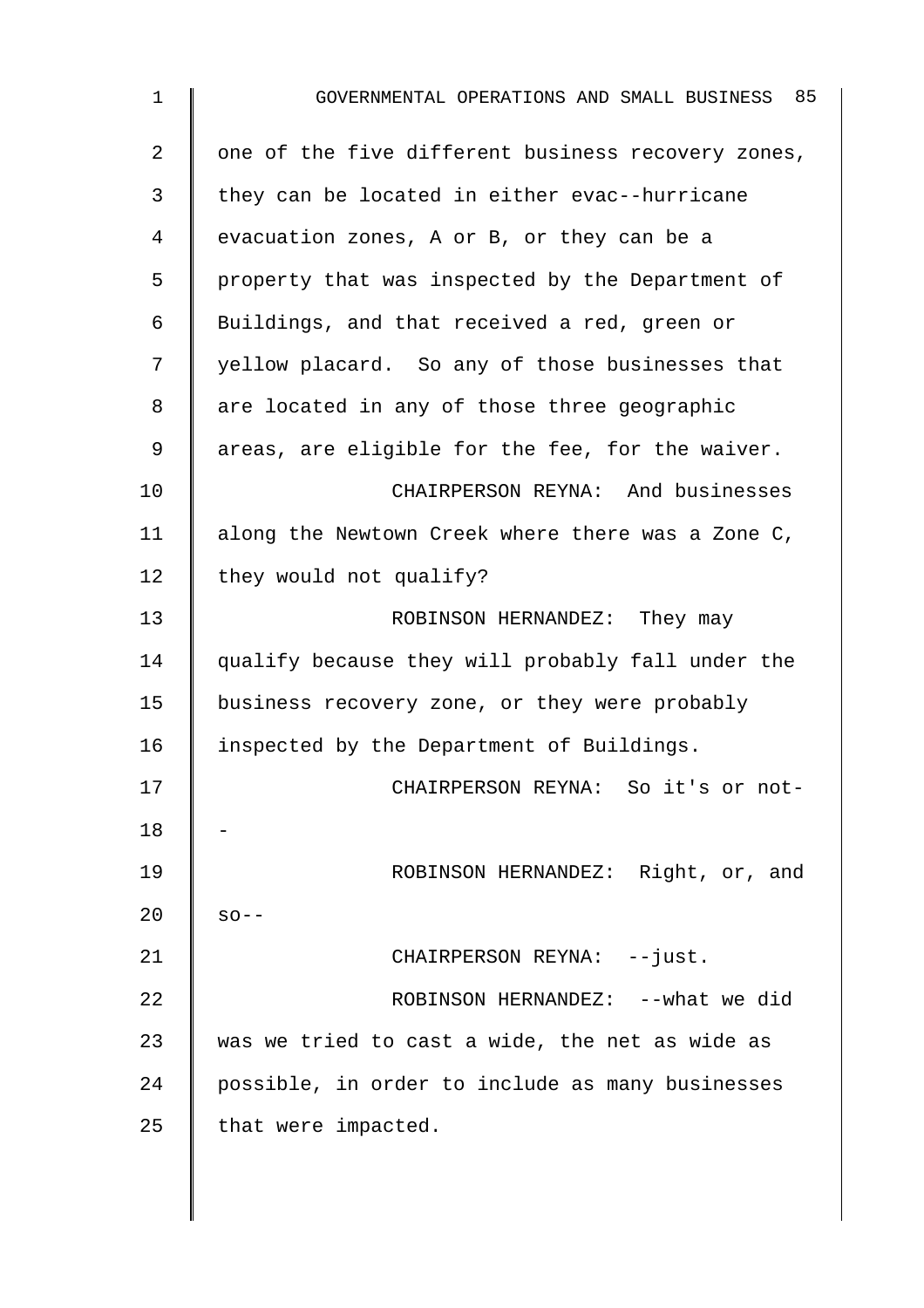| $\mathbf 1$ | 86<br>GOVERNMENTAL OPERATIONS AND SMALL BUSINESS   |
|-------------|----------------------------------------------------|
| 2           | CHAIRPERSON REYNA: And the                         |
| 3           | outreach will be completed in less than two        |
| 4           | months?                                            |
| 5           | ROBINSON HERNANDEZ: The outreach                   |
| 6           | has already started, and so--                      |
| 7           | CHAIRPERSON REYNA: How long ago                    |
| 8           | did it start?                                      |
| 9           | ROBINSON HERNANDEZ: It started on                  |
| 10          | Friday, we started sending emails out to the       |
| 11          | different organizations in order to advise them    |
| 12          | that the fee waiver was available. In addition,    |
| 13          | all of the different agencies are putting links on |
| 14          | their websites and are trying--the Department of   |
| 15          | Small Business Services, as well RBAT are making,  |
| 16          | are reaching out to businesses that we've worked   |
| 17          | with, in order to let them know that these, that   |
| 18          | this program is in place. Because the executive    |
| 19          | order was signed last week.                        |
| 20          | CHAIRPERSON REYNA: So why this                     |
| 21          | particular date, 5/31, as opposed to just having   |
| 22          | one standard date?                                 |
| 23          | ROBINSON HERNANDEZ: Right, well,                   |
| 24          | because we're, there are a couple of reasons why   |
| 25          | we're trying to promote that date. The first one   |
|             |                                                    |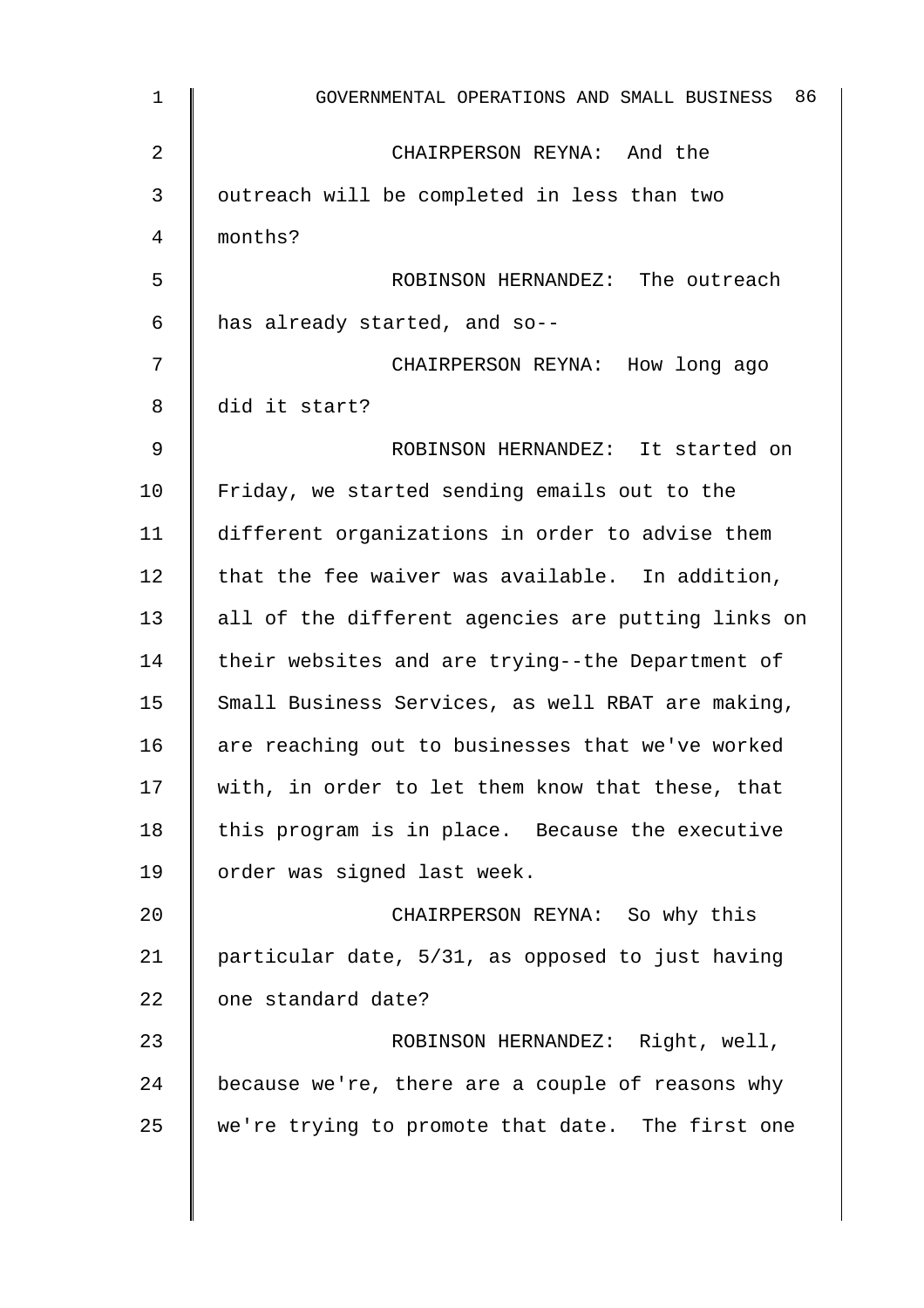| $\mathbf{1}$   | GOVERNMENTAL OPERATIONS AND SMALL BUSINESS 87      |
|----------------|----------------------------------------------------|
| $\overline{2}$ | is, the fiscal year ends June 30th. And so this    |
| 3              | gives us ample time to be able to reconcile the    |
| 4              | submissions that have come into the different      |
| 5              | agencies, so that OMB can do a calculation of what |
| 6              | was exactly expended on this. The second is it     |
| 7              | also provides encouragement to businesses to be    |
| 8              | able to accept--well, it's a refund, so it just it |
| 9              | basically comes down to, it allow--from            |
| 10             | reconciliation purposes, for reconciliation        |
| 11             | purposes with the budget, it allows us to keep     |
| 12             | this clean as--also allows to make this as orderly |
| 13             | as possible with the agencies.                     |
| 14             | TOKUMBO SHOBOWALE: And to that                     |
| 15             | point, since they've already incurred the expense, |
| 16             | as Robinson said, so they already have, they've    |
| 17             | already done the work, they just want their money  |
| 18             | back sooner than later, and rather than draw it    |
| 19             | out. I mean, 'cause these people who would have    |
| 20             | spent the money as of today or whenever the bill   |
| 21             | passes. 'Cause after the bill passes, they can     |
| 22             | not pay the expenses in the first place.           |
| 23             | CHAIRPERSON REYNA: Mm-hmm. And I                   |
| 24             | appreciate the logic behind that, but playing      |
| 25             | devil's advocate, what if the businesses don't     |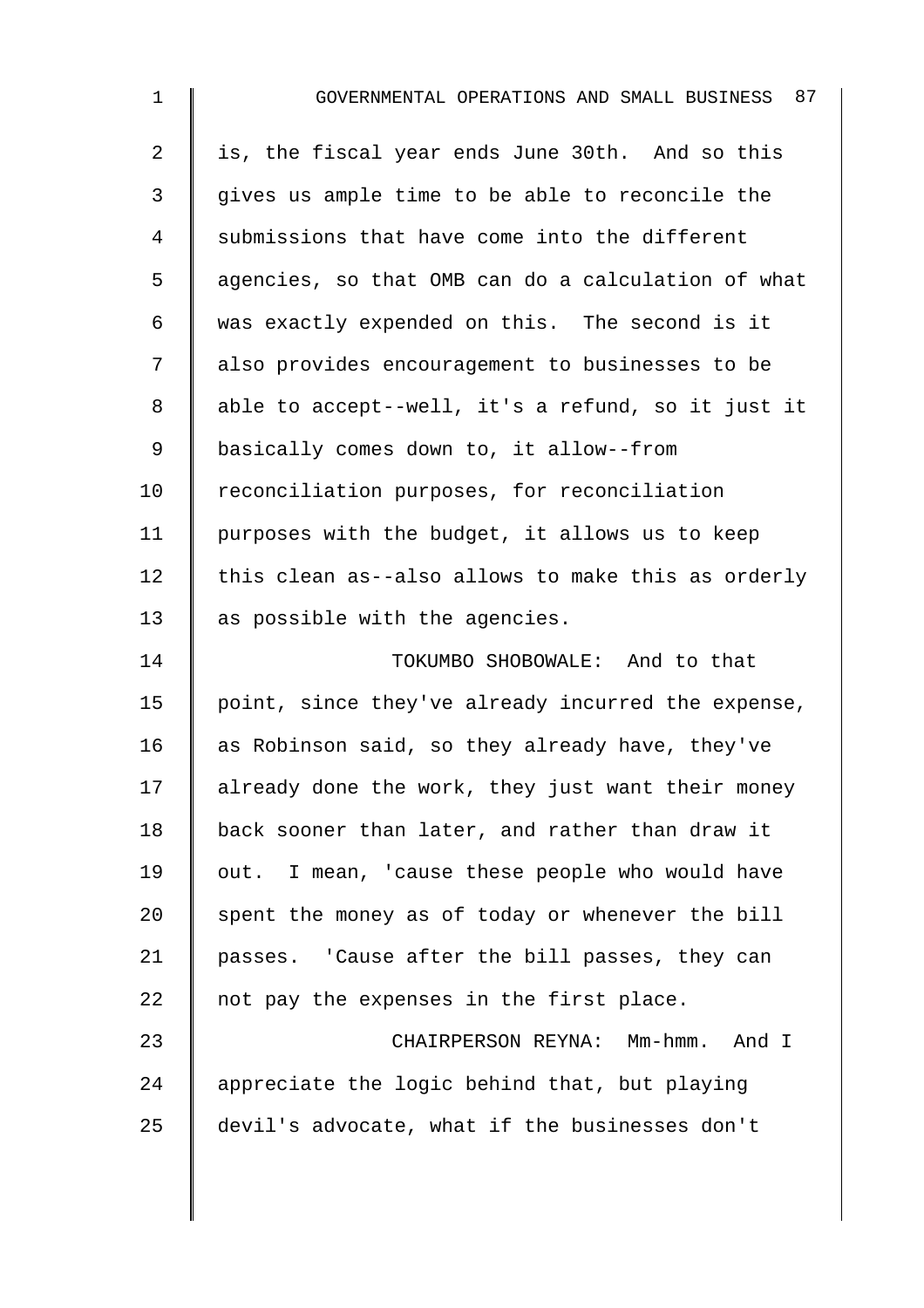| $\mathbf{1}$   | GOVERNMENTAL OPERATIONS AND SMALL BUSINESS 88        |
|----------------|------------------------------------------------------|
| $\overline{2}$ | know in two months and one week worth of outreach    |
| 3              | time, to honor the 5/31 date, and applications       |
| 4              | then come in? Are you going to make an assessment    |
| 5              | if out of 13,000 businesses, you had a universe of   |
| 6              | 15,000, 1,500 that were able to get back online,     |
| 7              | and they want that waiver, but never got to it       |
| 8              | because you only have 100 registered businesses.     |
| 9              | What's going to happen to the majority of them?      |
| 10             | Are you going to make an--create an extension of     |
| 11             | that date?                                           |
| 12             | ROBINSON HERNANDEZ: Right now,                       |
| 13             | we're not looking at an extension. Our hope is       |
| 14             | that true extensive outreach, in conjunction with    |
| 15             | the City Council, with all of our partner            |
| 16             | organizations, that we're able to reach out to all   |
| 17             | businesses that were impacted. We're working with    |
| 18             | the agencies to be able to identify those            |
| 19             | businesses that have already paid fees, to advise    |
| 20             | them that this program is available for them.<br>The |
| 21             | Department of Buildings for example has buildings    |
| 22             | news, which reaches out to not only businesses but   |
| 23             | to contractors, as well as licensed professionals,   |
| 24             | and so if the business itself has not realized       |
| 25             | that the program is there, our hope is that the      |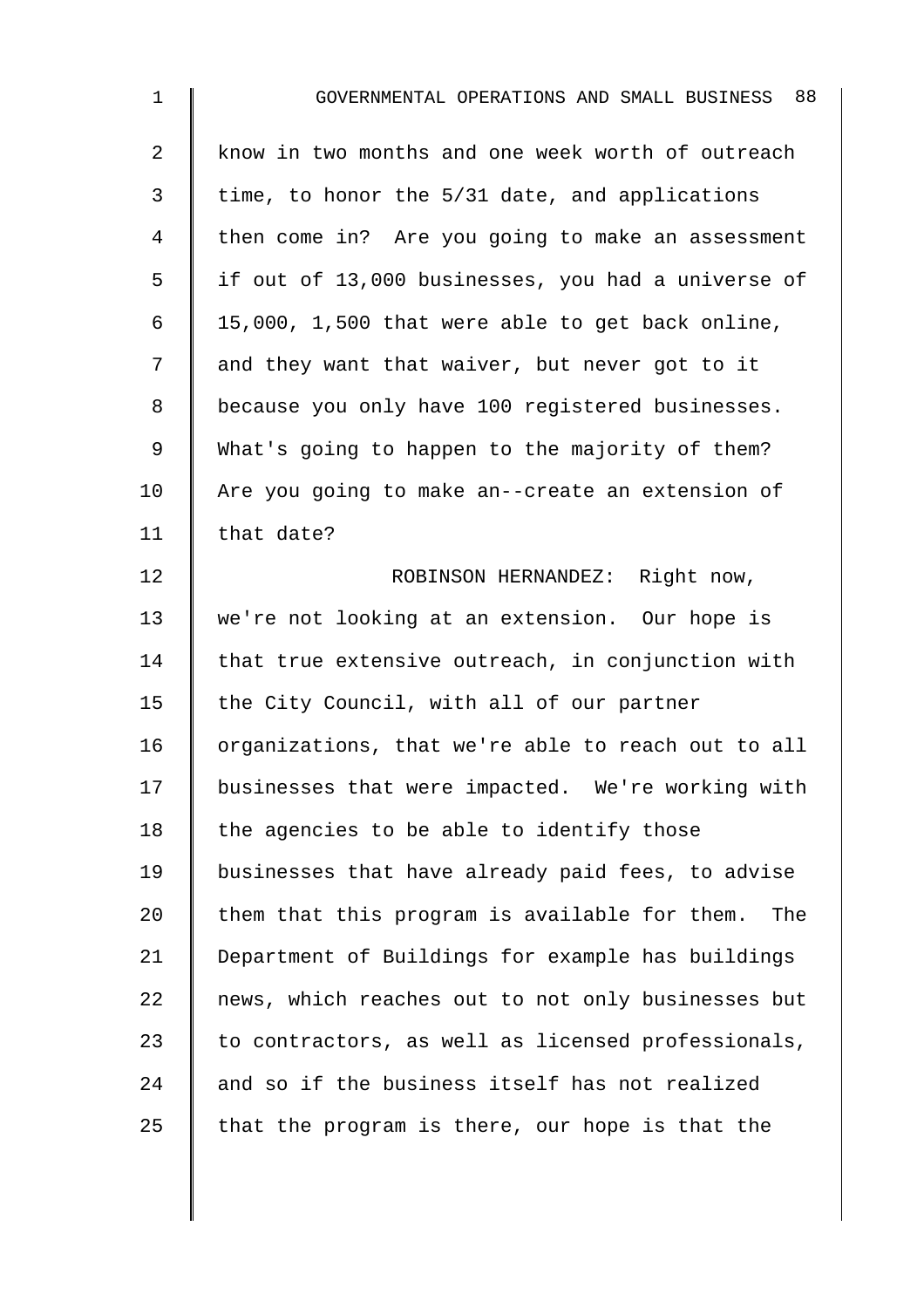| GOVERNMENTAL OPERATIONS AND SMALL BUSINESS 89      |
|----------------------------------------------------|
| contractors or the licensed professional that they |
| work with, will advise them that there is an       |
| opportunity for them to have some fee relief.      |
| CHAIRPERSON REYNA: And when you                    |
| say working with the agency, what do you mean by   |
| that?                                              |
| ROBINSON HERNANDEZ: So the                         |
| agencies, as, you know, pivotal partners of this   |
| effort, are doing outreach in addition to what     |
| we're doing, so we're working very closely with    |
| the Department of Small Business Services, and     |
| making sure that businesses throughout the city    |
| are aware of the program. The agencies themselves  |
| will also make an effort. In certain cases they    |
| may pre--as I mentioned with the Department of     |
| Buildings, they may post us in their buildings     |
| news newsletter that reaches a large number of     |
| folks in industry. And so, through similar         |
| efforts like those, the agencies will be reaching  |
| out to make it as known as possible, as wide known |
| as possible.                                       |
| CHAIRPERSON REYNA: Have you                        |
| created a preliminary assessment as to how big the |
| value dollar of refund will be?                    |
|                                                    |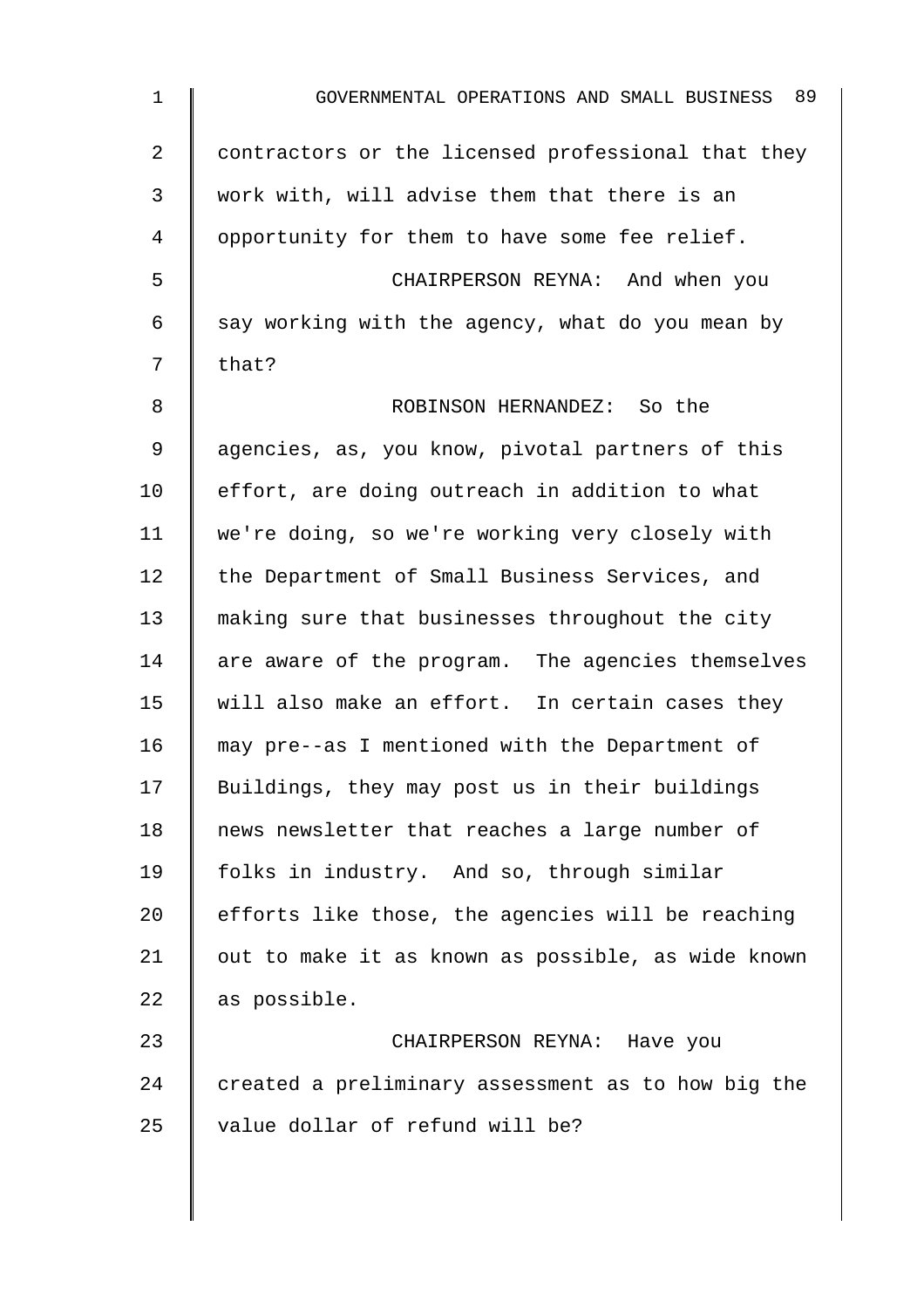| $\mathbf{1}$ | GOVERNMENTAL OPERATIONS AND SMALL BUSINESS 90      |
|--------------|----------------------------------------------------|
| 2            | ROBINSON HERNANDEZ: We haven't--                   |
| 3            | Oh, well, looking at refunds as well as going      |
| 4            | forward, we're still in the process of doing that  |
| 5            | analysis, but it's a little complex. And so, you   |
| 6            | had mentioned a number of 13,000.                  |
| 7            | CHAIRPERSON REYNA: Right.                          |
| 8            | ROBINSON HERNANDEZ: The 13,000 are                 |
| 9            | businesses--                                       |
| 10           | CHAIRPERSON REYNA: Well, I didn't                  |
| 11           | mention it, the Administration did, okay.          |
| 12           | ROBINSON HERNANDEZ: Right, sorry,                  |
| 13           | my bad, sorry. So of the 13,000 businesses that    |
| 14           | were affected, not all of them will require, will  |
| 15           | have to get addit--new permits, or to repermit.    |
| 16           | And so, our assessment looked at a couple of       |
| 17           | different variables. What we looked at was the     |
| 18           | number of businesses that were canvassed by the    |
| 19           | Department of Small Businesses recently, we looked |
| 20           | at FEMA information that showed us how much water  |
| 21           | damage each of these businesses suffered. We also  |
| 22           | looked at the probability that a certain fee would |
| 23           | apply. And then we also looked at the average fee  |
| 24           | for these different, the average fee that each of  |
| 25           | these different fees that are available to         |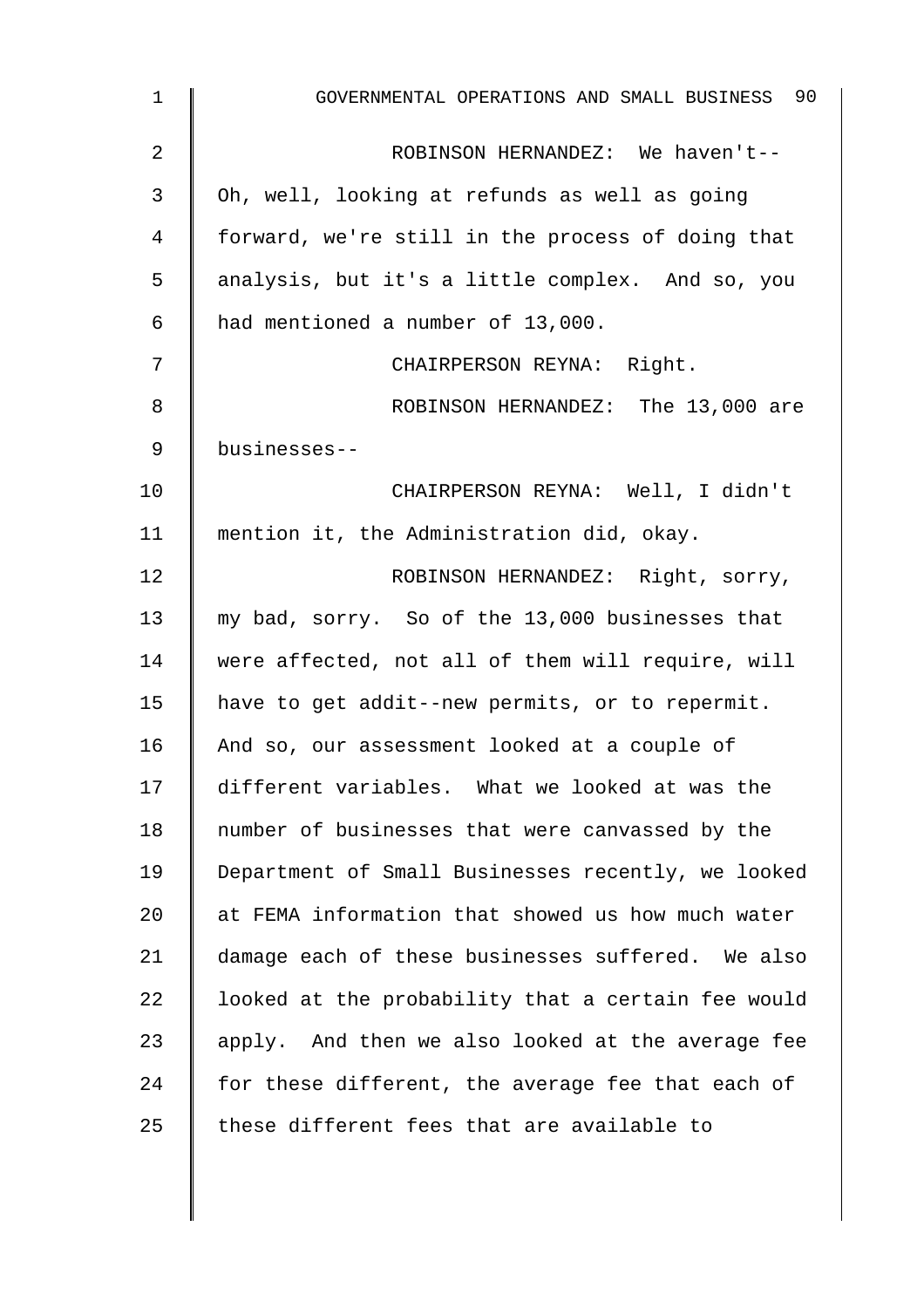1 GOVERNMENTAL OPERATIONS AND SMALL BUSINESS 91 2 businesses would have to pay. And so, based on 3 that number, our estimate is that roughly  $1,800$ 4 businesses may quality, may be eligible for a 5 program. And so, our next assessment is in 6  $\parallel$  looking at the financial--not looking so much at  $7 \parallel$  the impact, looking at the savings that these 8 | businesses would incur, or would have. 9 || CHAIRPERSON REYNA: And that number 10 | is not final. 11 | ROBINSON HERNANDEZ: That number is 12 | not final. We're still working that number. 13 **CHAIRPERSON REYNA:** So it, how soon 14 | would we be able to, in the Council, receive an 15 answer to that question? 16 | ROBINSON HERNANDEZ: Relatively  $17$  soon. 18 **TOKUMBO SHOBOWALE:** The day after 19 | the announcement, maybe? 20 | CHAIRPERSON REYNA: [laughs] I want  $21 \parallel to \ldots$ 22 Southern CHAIRPERSON BREWER: Council Member 23 | Dickens is here, too, thank you. 24 **CHAIRPERSON REYNA:** Thank you. 25 What if, and I'm just trying to play devil's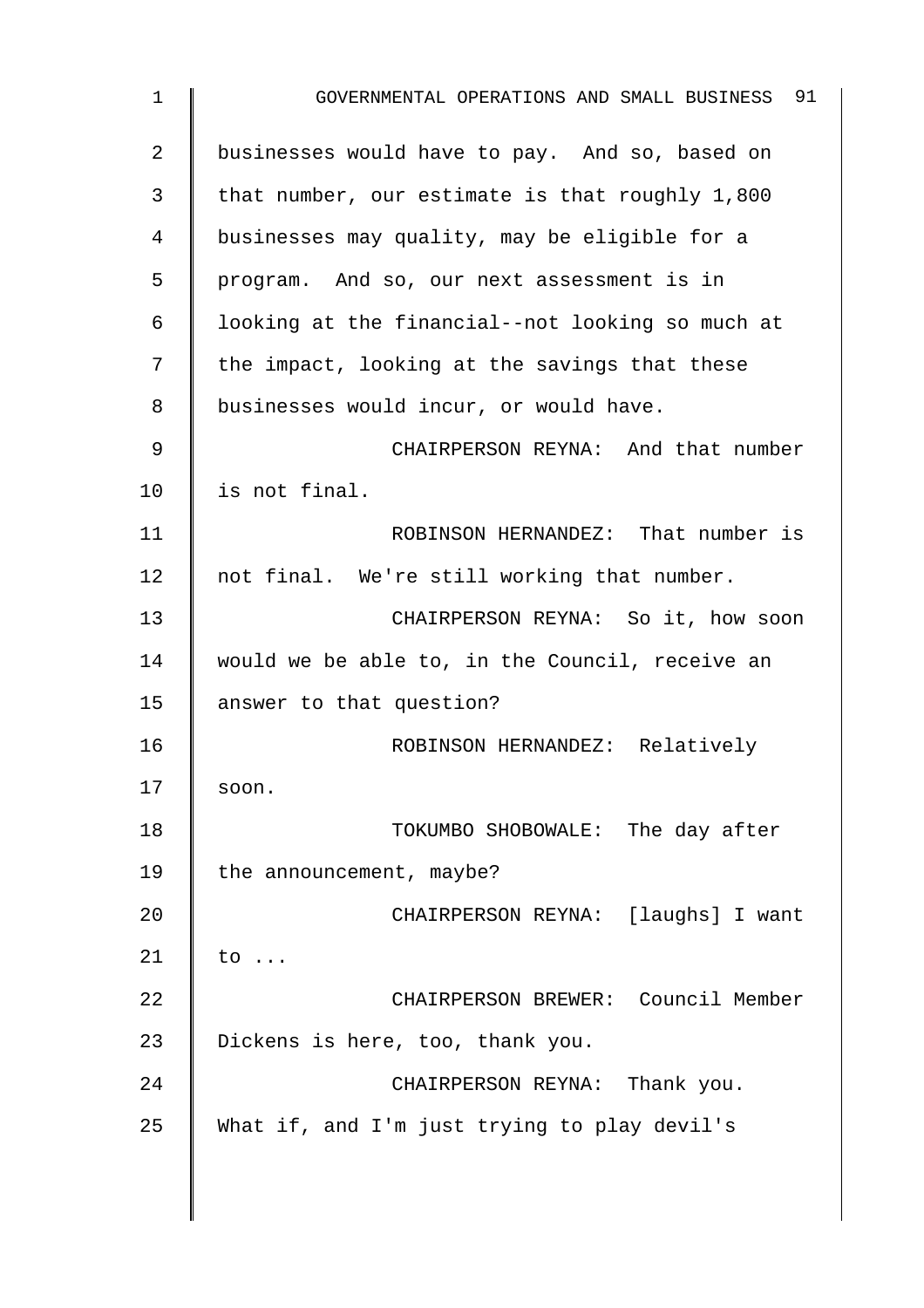| $\mathbf 1$ | GOVERNMENTAL OPERATIONS AND SMALL BUSINESS 92      |
|-------------|----------------------------------------------------|
| 2           | advocate as best as possible here, what if they    |
| 3           | register and they never rebuild? And this is       |
| 4           | relevant to the September 30th--[pause] Oh, the    |
| 5           | reverse, sorry. What if they start rebuilding      |
| 6           | September 29th, and the, they don't meet the       |
| 7           | deadline registration?                             |
| 8           | ROBINSON HERNANDEZ: Our hope is                    |
| 9           | that they would have applied by then, as a result  |
| 10          | of the extensive outreach that we would have done. |
| 11          | TOKUMBO SHOBOWALE: I think I would                 |
| 12          | add, I mean, we understand that we're not trying   |
| 13          | to exclude people, but I think administratively    |
| 14          | it's hard to have these things go on forever. And  |
| 15          | the agencies have been really, as Robinson said,   |
| 16          | exquisite partners in thinking through how to make |
| 17          | this happen. But there is an administrative        |
| 18          | burden to doing this. And the second is just from  |
| 19          | an economic development point of view, and a job   |
| 20          | creation point of view, we want this to happen     |
| 21          | sooner rather than later.                          |
| 22          | CHAIRPERSON REYNA: I agree.                        |
| 23          | TOKUMBO SHOBOWALE: And so, I think                 |
| 24          | at a certain point, it's sad to say it, but I      |
| 25          | think if businesses aren't sort of, you know, as   |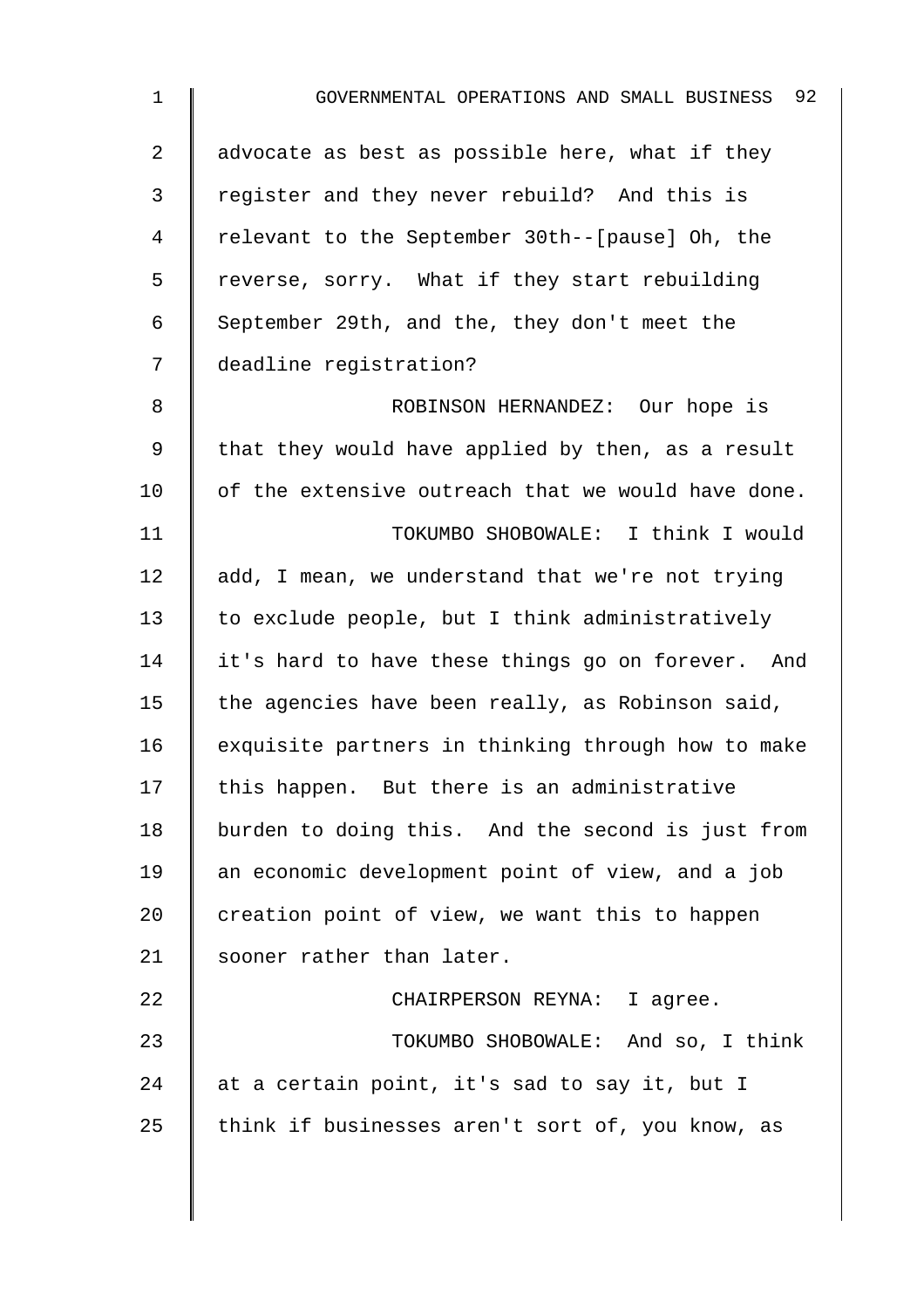2 | you said, we haven't yet seen the kind of early 3 days of many businesses rebuilding, it takes just 4 | there's--in speaking to our colleagues at FEMA,  $5 \parallel$  there's a natural cycle which the businesses 6 | almost inherently lack, lag behind the homeowners 7 | because they're kind of assessing what happened 8 and still cleaning up and so on. And only then do 9 | they begin to rebuild. But I think for their own  $10$  | health, especially if they have leases, I mean, 11  $\parallel$  all these things they, and they're, we want the 12 | jobs to come back sooner rather than later, so I 13 think we want to encourage them to move sooner 14  $\parallel$  rather than later. So I think having a deadline, 15 just we're all human beings, so it's human nature 16 | of deadlines kind of helps encourage things, we 17 want to have a deadline, not an unreasonable 18 deadline, one that's unattainable, we want to have  $19$  a deadline that we think people can actually hit. 20 | CHAIRPERSON REYNA: Right. 21 **Network** TOKUMBO SHOBOWALE: But we don't 22 want to have this go on forever, both because 23 | administratively it's burdensome, but also because  $24$  we want the businesses to start rebuilding, which

25 doesn't even mean they're open.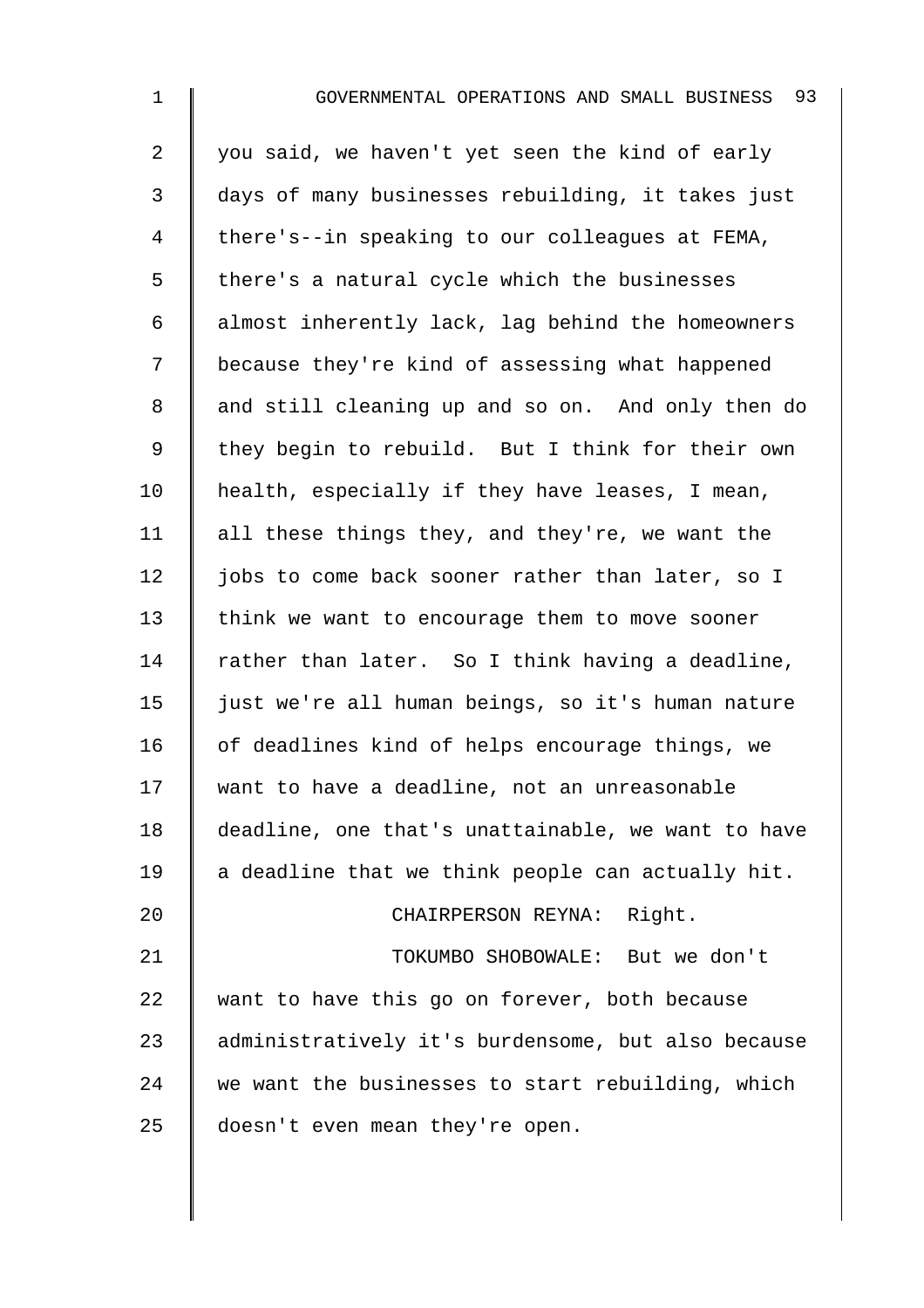| $\mathbf 1$ | GOVERNMENTAL OPERATIONS AND SMALL BUSINESS 94      |
|-------------|----------------------------------------------------|
| 2           | CHAIRPERSON REYNA: Right.                          |
| 3           | TOKUMBO SHOBOWALE: Sooner rather                   |
| 4           | than the later, and I think it's actually better   |
| 5           | for their own financial advisability, because they |
| 6           | need the revenues coming in.                       |
| 7           | CHAIRPERSON REYNA: Right.                          |
| 8           | TOKUMBO SHOBOWALE: So, I                           |
| 9           | understand what you're saying, and it not, you     |
| 10          | know, I think to have one which, to say that there |
| 11          | would be nothing, no business which might be cut   |
| 12          | out, is, would be unrealistic, but I think we want |
| 13          | to encourage, and as Robinson said, there's going  |
| 14          | to be a heavy push. And always having deadlines    |
| 15          | and kind of momentum will get actually more        |
| 16          | attention than if we spread this out over an       |
| 17          | exceedingly long period of time.                   |
| 18          | CHAIRPERSON REYNA: I appreciate,                   |
| 19          | I'm not trying to say that this is by no means an  |
| 20          | easy task. But what I do know is that our hearing  |
| 21          | dedicated to Hurricane Sandy and small businesses  |
| 22          | that came, their point of, "I can't take out       |
| 23          | another loan, I don't know if I'm going to be      |
| 24          | rebuilding, I need money," and grants are not      |
| 25          | being issued sufficient amount to be able to       |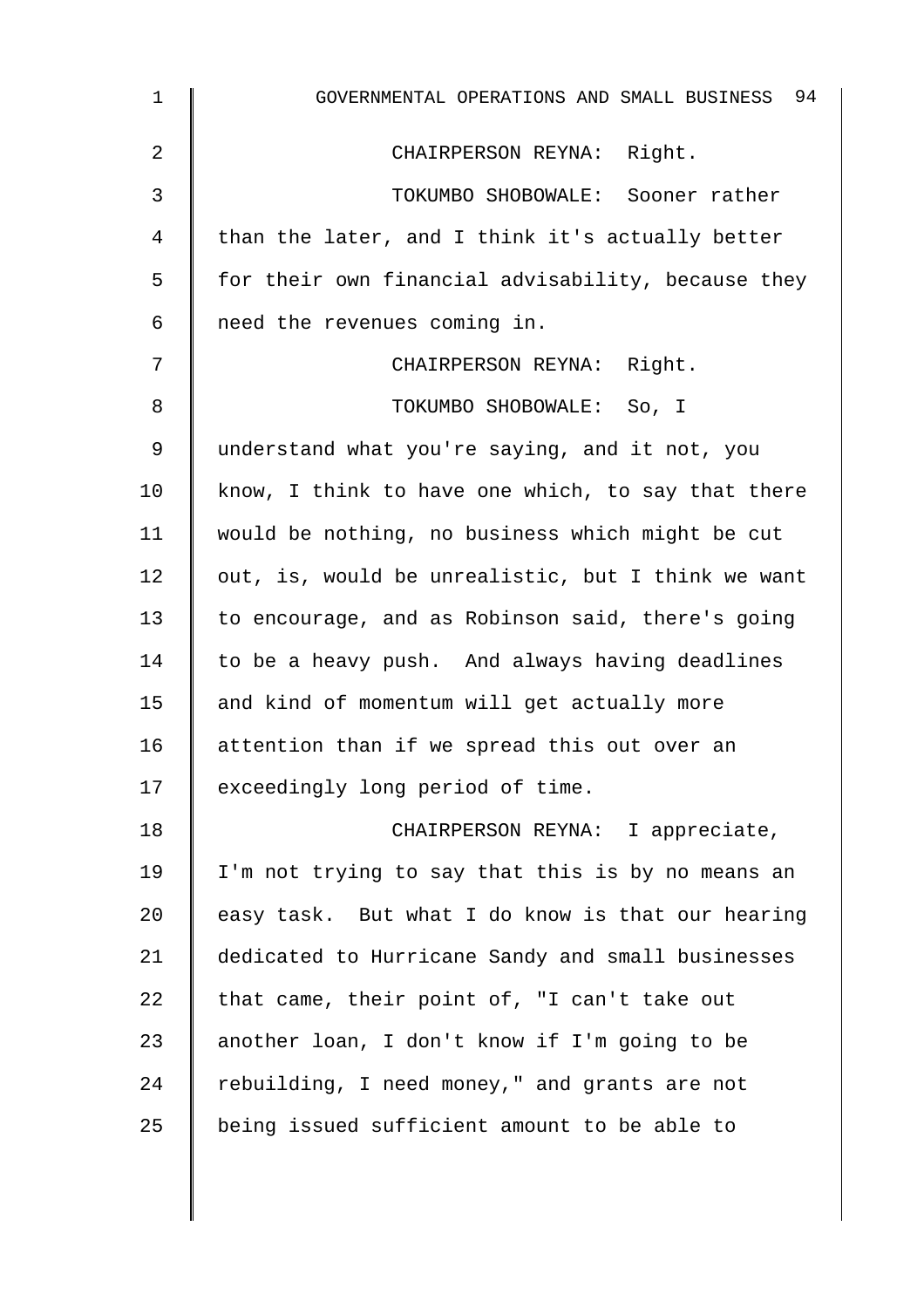| $\mathbf 1$    | 95<br>GOVERNMENTAL OPERATIONS AND SMALL BUSINESS   |
|----------------|----------------------------------------------------|
| $\overline{2}$ | rebuild. And so, it's almost like everyone's       |
| 3              | waiting to hear what the Administration's going to |
| 4              | roll out, as far as grants are concerned. So, I    |
| 5              | just wanted to understand how does that play into  |
| 6              | these deadlines and is there going to be an        |
| 7              | opportunity to extend these deadlines due to a lot |
| 8              | of the funding that people are waiting to assign   |
| 9              | for further grants, that the small business        |
| 10             | community is trying it push for? So, you know,     |
| 11             | that's logical, right? So what do we do with       |
| 12             | that? And how do you respond to the small          |
| 13             | business community, if they're just waiting to see |
| 14             | what, how everything else is going to roll out?    |
| 15             | TOKUMBO SHOBOWALE: Right. I think                  |
| 16             | in terms of the grant program, and we now have our |
| 17             | first CDD allocation--                             |
| 18             | CHAIRPERSON REYNA: Which is in the                 |
| 19             | $amount of --?$                                    |
| 20             | TOKUMBO SHOBOWALE: The whole                       |
| 21             | allocation is roughly \$1.8 billion. This is       |
| 22             | presequester, so that may--                        |
| 23             | CHAIRPERSON REYNA: Right.                          |
| 24             | TOKUMBO SHOBOWALE: --drop. But                     |
| 25             | not, but you know, it would drop by a moderate     |
|                |                                                    |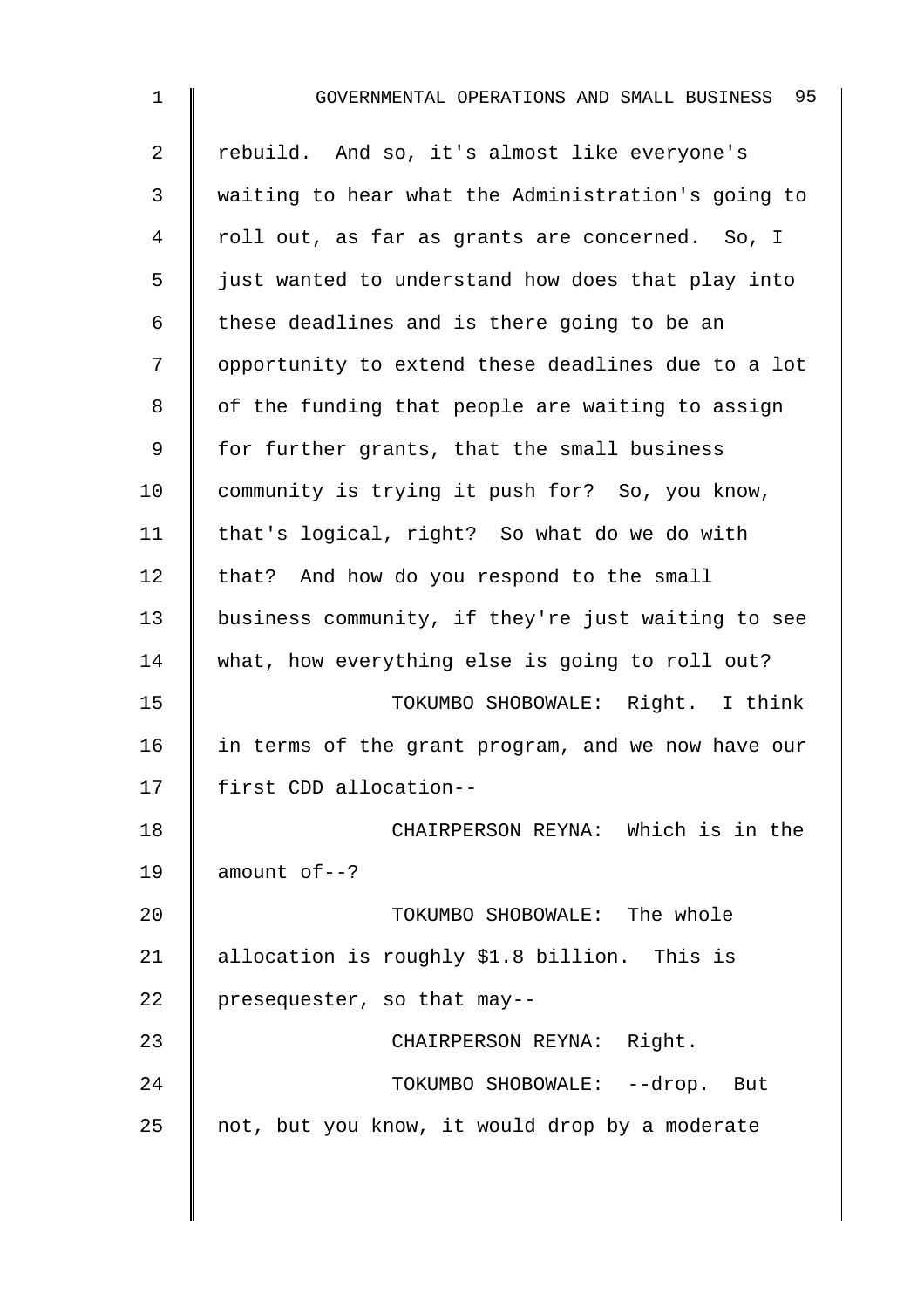| $\mathbf{1}$   | GOVERNMENTAL OPERATIONS AND SMALL BUSINESS 96      |
|----------------|----------------------------------------------------|
| $\overline{a}$ | amount not a massive amount.                       |
| 3              | CHAIRPERSON REYNA: Right.                          |
| 4              | TOKUMBO SHOBOWALE: And we have, we                 |
| 5              | submitted to Secretary Donovan and his taskforce,  |
| 6              | our ideas for what, how we would like to spend the |
| 7              | money. We now are drafting specific programs       |
| 8              | which--and they gave us the initial nod, those     |
| 9              | programs made sense then, but then the devil's in  |
| 10             | the details. So we are now drafting, on a very     |
| 11             | expedited basis, and - - are actually doing this   |
| 12             | as we speak, to define the specific parameters     |
| 13             | which will then be submitted to HUD, to diff--and  |
| 14             | then they check or say "No, you have to tweak X, Y |
| 15             | or Z." But our commitment and their commitment to  |
| 16             | us has been that this is going to happen on a very |
| 17             | expedited basis.                                   |
| 18             | CHAIRPERSON REYNA: And so, how                     |
| 19             | soon is expedited? Right, like, so, if we're       |
| 20             | talking about a May 31st deadline, or a September- |
| 21             |                                                    |
| 22             | TOKUMBO SHOBOWALE: Well, so, as                    |
| 23             | Robinson--the May 31st deadline is for people      |
| 24             | who've already spent money.                        |
| 25             | CHAIRPERSON REYNA: Already spent                   |
|                |                                                    |
|                |                                                    |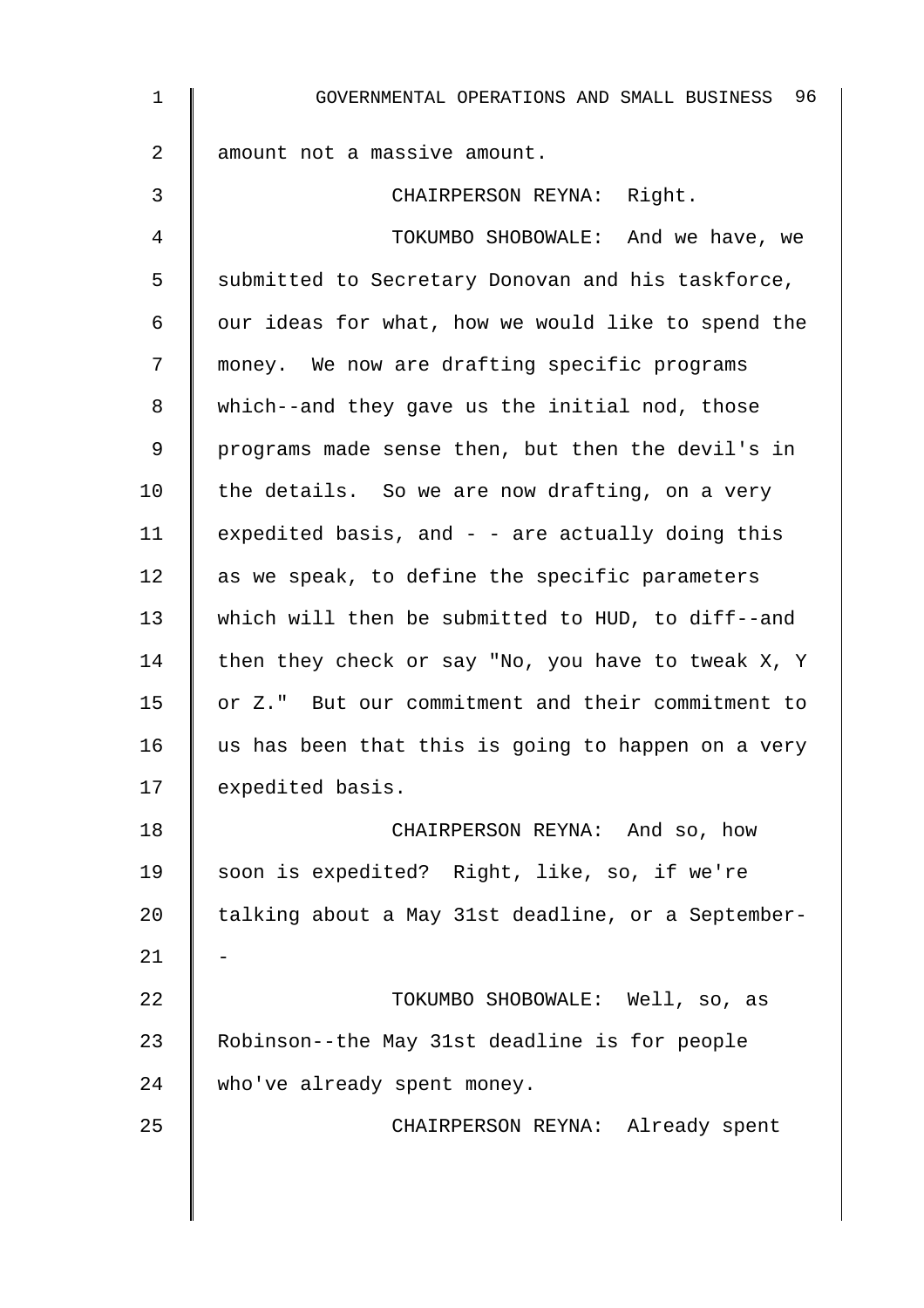| $\mathbf 1$    | 97<br>GOVERNMENTAL OPERATIONS AND SMALL BUSINESS  |
|----------------|---------------------------------------------------|
| $\overline{2}$ | money. Right.                                     |
| 3              | TOKUMBO SHOBOWALE: So we agree                    |
| 4              | with you completely that we want to push out the  |
| 5              | deadline to later in the year for folks who have  |
| 6              | not yet spent the money. So just to kind of       |
| 7              | disaggregate those issues. So, for the folks who  |
| 8              | have not yet spent the money and are waiting to   |
| 9              | see what kind of assistance they can have, those  |
| 10             | programs should be finalized in April, if not     |
| 11             | earlier.                                          |
| 12             | CHAIRPERSON REYNA: Right.                         |
| 13             | TOKUMBO SHOBOWALE: Which doesn't                  |
| 14             | mean that money is like paid instantaneously, but |
| 15             | it should happen relatively quickly, but people   |
| 16             | know what the programs are and be able to plan    |
| 17             | accordingly.                                      |
| 18             | CHAIRPERSON REYNA: Right.                         |
| 19             | TOKUMBO SHOBOWALE: So, again, I                   |
| 20             | think our real intense desire is to move this as  |
| 21             | quickly as possible, because people need the      |
| 22             | money, they need to begin to rebuilding. Our      |
| 23             | communities need these businesses and we need the |
| 24             | jobs they create.                                 |
| 25             | CHAIRPERSON REYNA: I don't                        |
|                |                                                   |
|                |                                                   |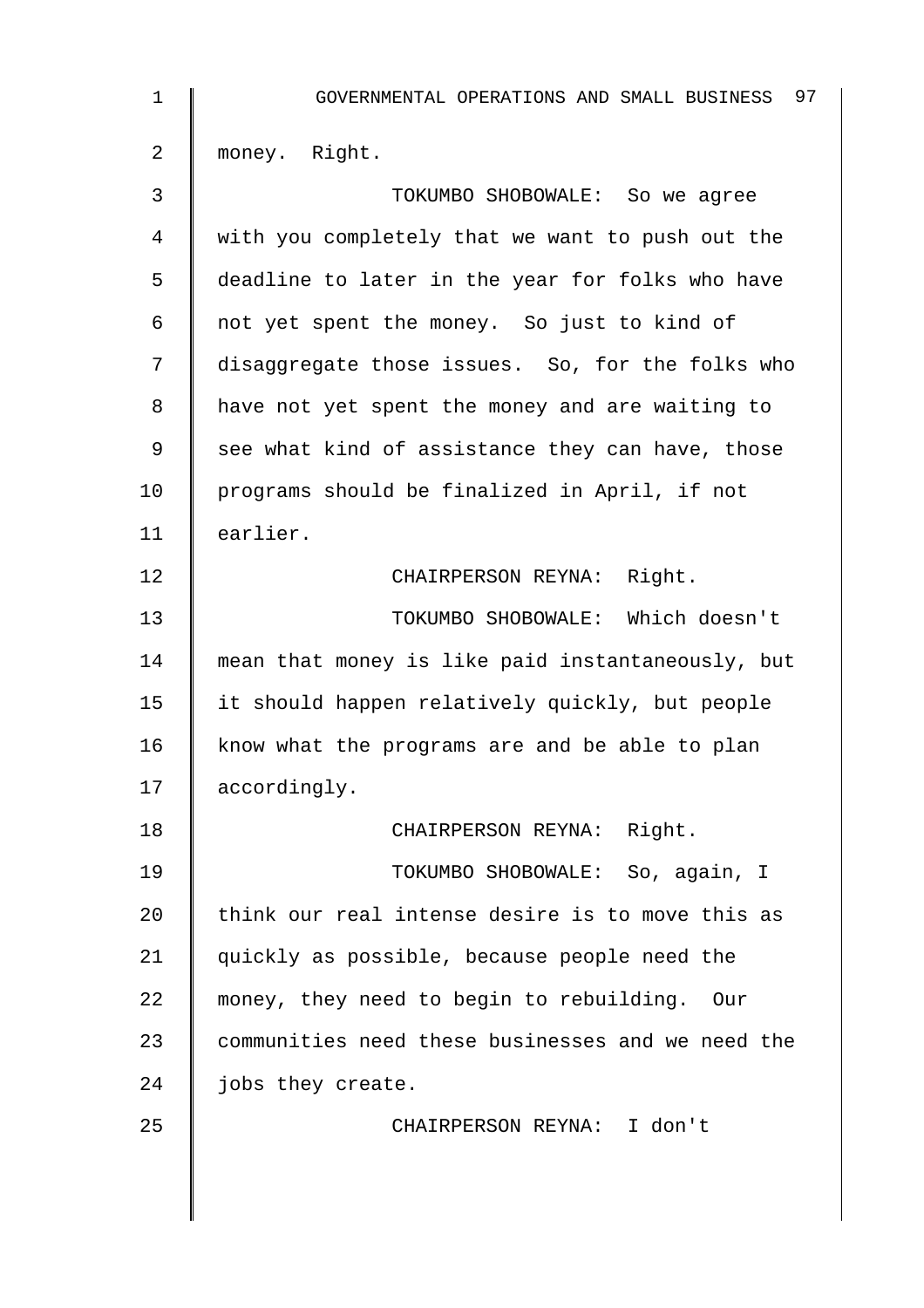1 GOVERNMENTAL OPERATIONS AND SMALL BUSINESS 98 2 disagree-- 3 TOKUMBO SHOBOWALE: --sooner rather 4 | than later. 5 CHAIRPERSON REYNA: I think what 6 I'm just concerned about is-- 7 TOKUMBO SHOBOWALE: So to your  $8 \parallel$  other point, though--9 || CHAIRPERSON REYNA: --the two 10 different dates, it could just be one date, later 11 as opposed to earlier, or perhaps both, right, for 12  $\parallel$  those that have already spent it and need the 13 money right away, that's great; if they're very 14 well informed and are very quick on their feet, 15 they're going to get it. If they're not quick on 16  $\parallel$  their feet, and they lag because they're just 17  $\parallel$  trying to operate after they've already spent the 18 money, maybe they'll think about it later on. 19  $\parallel$  Perhaps we should have that date already in mind, 20  $\parallel$  to be concurrent with the one that's for those who 21 didn't spend the money, and are looking to seek 22  $\parallel$  the waiver. 23 **Number 23** Number of TOKUMBO SHOBOWALE: What I would  $24$  | suggest is that we want to encourage rapid 25 behavior, we want to encourage people to get their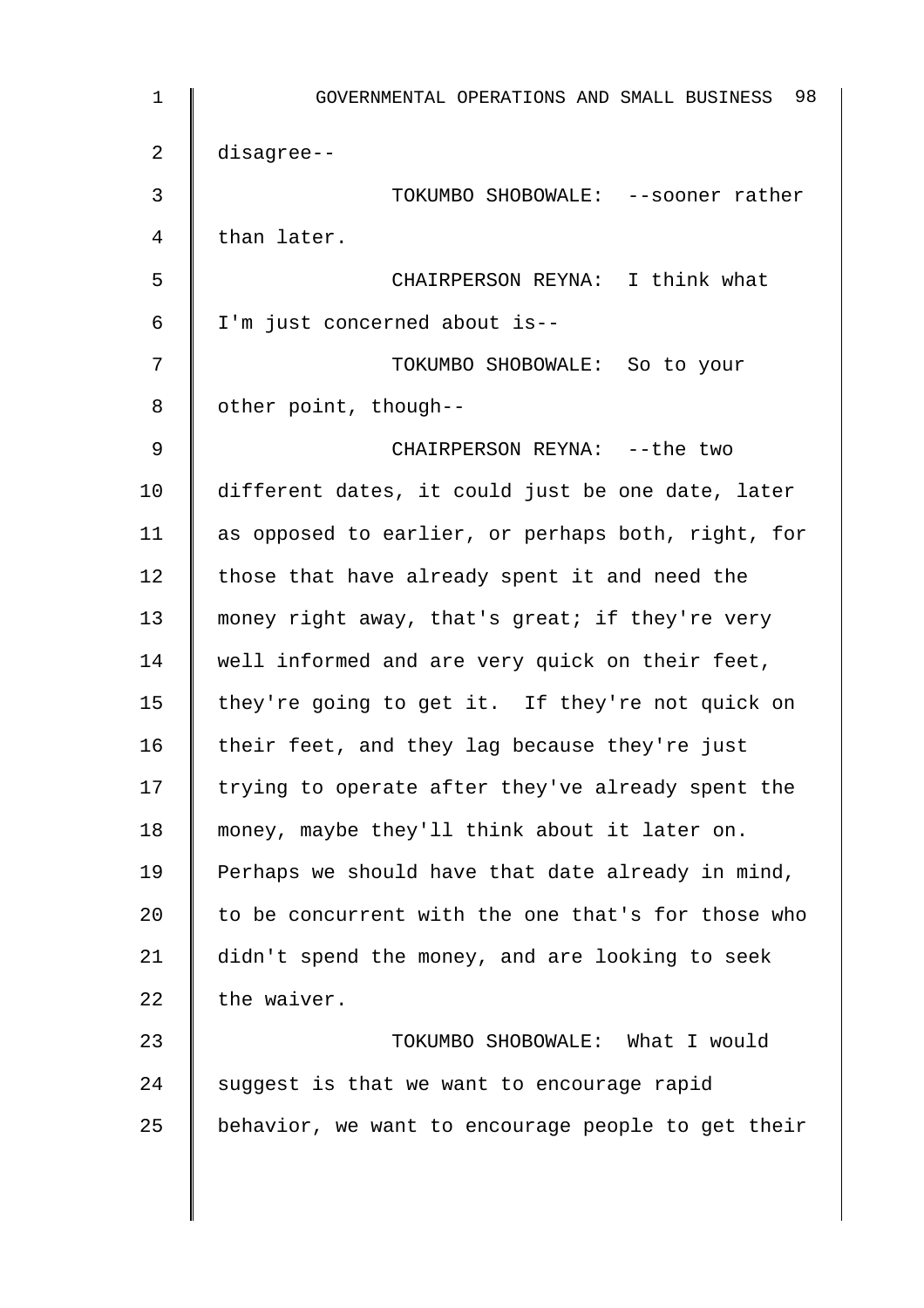| $\mathbf 1$    | 99<br>GOVERNMENTAL OPERATIONS AND SMALL BUSINESS   |
|----------------|----------------------------------------------------|
| $\overline{2}$ | money back sooner rather than later, we want to    |
| 3              | encourage that we balance our budget, we know what |
| 4              | our real liability is. Doesn't mean we close the   |
| 5              | door to changing it later if there turns out to be |
| 6              | a number of businesses which were left out.        |
| 7              | CHAIRPERSON REYNA: Right. And I                    |
| 8              | just wanted to, going back to the \$1.8 million    |
| 9              | that the CDBG money is going to be delineated for  |
| 10             | specific programs. What is the role of the small   |
| 11             | business and nonprofit  in formulating the         |
| 12             | plans? For example, Zachson [phonetic] and         |
| 13             | Project Enterprise, as partners.                   |
| 14             | TOKUMBO SHOBOWALE: Right now,                      |
| 15             | again, in the interest of moving as quickly as     |
| 16             | possible, we already submitted to--this happened,  |
| 17             | this is what was announced with the secretary and  |
| 18             | the Mayor, two weeks ago what the plans were. Now  |
| 19             | it's just the sort of detail of filling out the    |
| 20             | forms so we actually can get the approval. So, in  |
| 21             | the interest of having folks involved, but the     |
| 22             | more people we involve the longer it takes and the |
| 23             | longer we have money. So right now we're           |
| 24             | basically just, we defined the programs, we're not |
| 25             | just sort of doing the kind of specific            |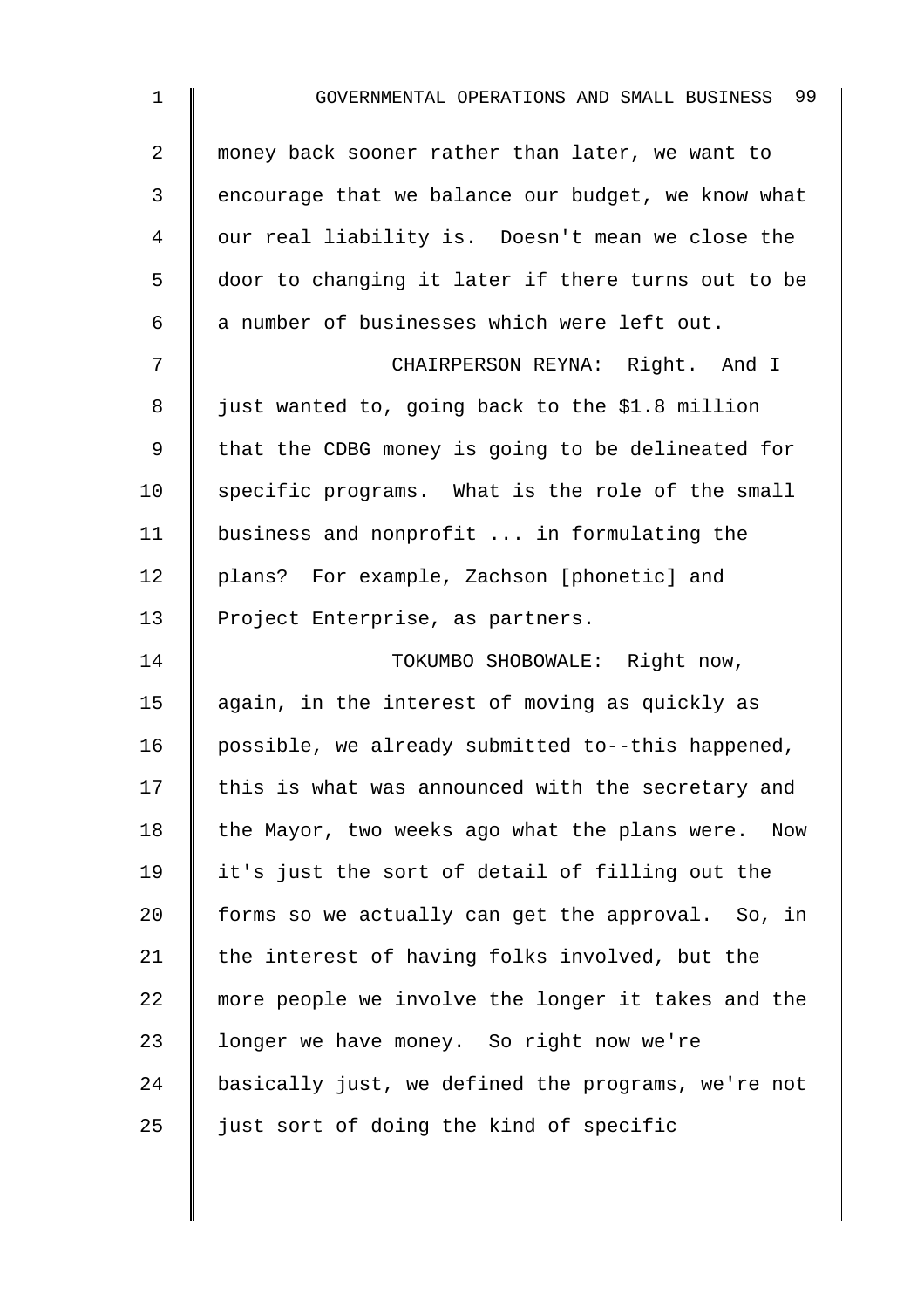| $\mathbf{1}$   | GOVERNMENTAL OPERATIONS AND SMALL BUSINESS 100     |
|----------------|----------------------------------------------------|
| $\overline{2}$ | formulation. So at that point, it's already done   |
| 3              | because we went ahead, we want to have the money   |
| 4              | out as soon as possible.                           |
| 5              | CHAIRPERSON REYNA: Sure. I will                    |
| 6              | continue to reach out and I'll try to find out     |
| 7              | exactly what those programs are, and what the      |
| 8              | dollar value is behind each program, and what      |
| 9              | portion of that is really going to be assisting    |
| 10             | the small business community. But I understand     |
| 11             | that--I don't know, Inez, did you have any         |
| 12             | questions? I don't, I wanted to just thank the     |
| 13             | panel for coming in and we have, it's a very heavy |
| 14             | hearing with a lot of laws that we're trying to    |
| 15             | hear from the public on, and I don't want to delay |
| 16             | you any further. But thank you for your            |
| 17             | cooperation.                                       |
| 18             | CHAIRPERSON BREWER: Thank you.                     |
| 19             | TOKUMBO SHOBOWALE: Thank you very                  |
| 20             | much.                                              |
| 21             | CHAIRPERSON BREWER: The next panel                 |
| 22             | is Robert Bookman, New York City Hospitality       |
| 23             | Alliance; Andrew Mosel, New York Restaurant        |
| 24             | Association; and Jack Friedman, Queens Chamber of  |
| 25             | Commerce. [pause, background noise] Go ahead,      |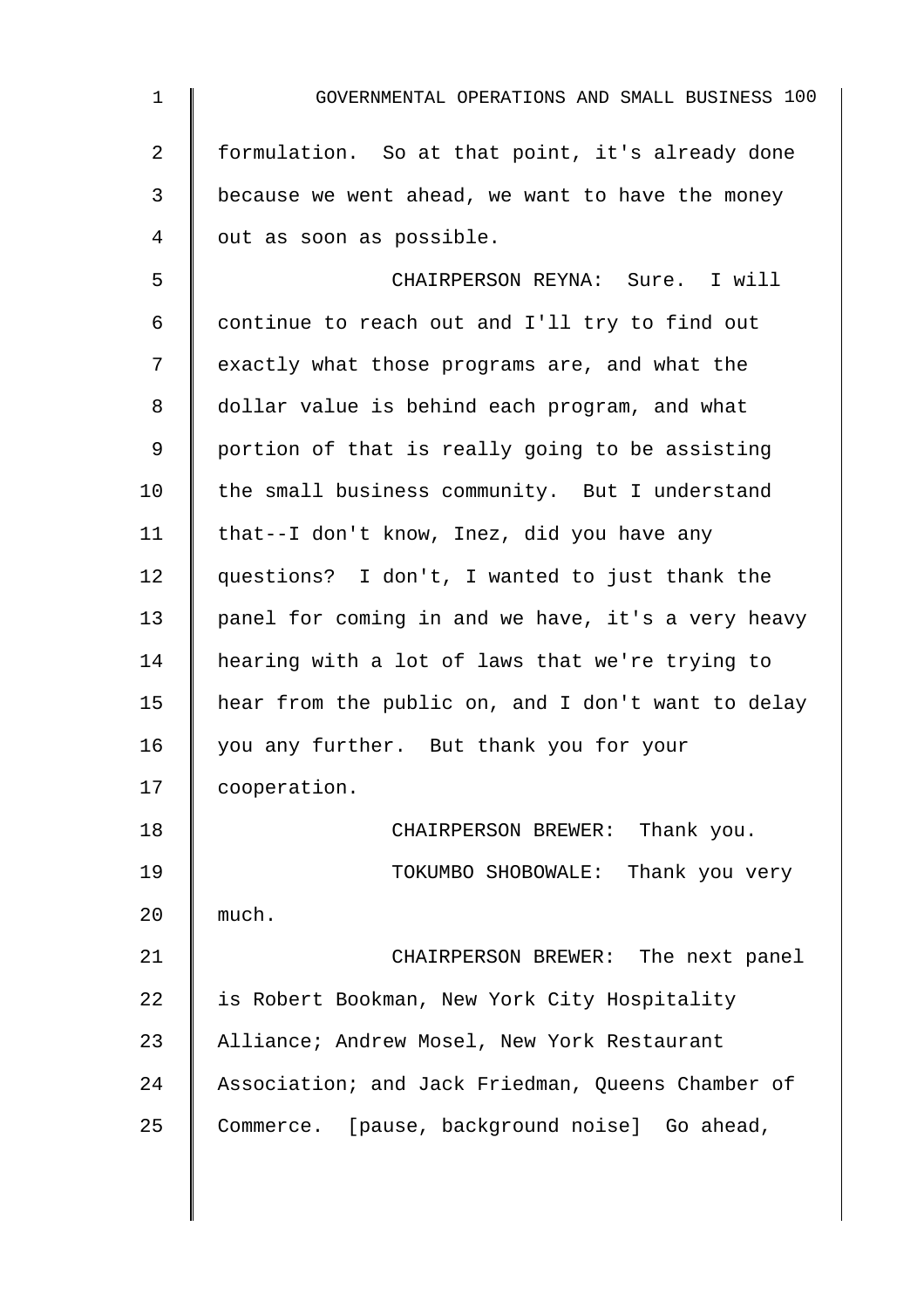| $\mathbf 1$ | GOVERNMENTAL OPERATIONS AND SMALL BUSINESS 101     |
|-------------|----------------------------------------------------|
| 2           | whomever would like to begin. [pause, background   |
| 3           | noise] You talk the most, so maybe you should go   |
| 4           | first. [laughter]                                  |
| 5           | JACK FRIEDMAN: The Queens Chamber                  |
| 6           | of Commerce joins the Manhattan Chamber of         |
| 7           | Commerce to support all of the Intros being        |
| 8           | discussed at today's meeting. My name is Jack      |
| 9           | Friedman, I'm the Executive Director of the Queens |
| 10          | Chamber of Commerce. I'd like to thank Council     |
| 11          | Member Diana Reyna, the great Chair of our         |
| 12          | Committee on Small Business; Council Member Gale   |
| 13          | Brewer, our fantastic Chair of Government Ops;     |
| 14          | Speaker Quinn and the leadership on these very     |
| 15          | important issues vital to the small business       |
| 16          | community. Following up on the regulatory reform   |
| 17          | panel established by the Speaker and the Mayor in  |
| 18          | 2010, it's nice to see that many of these          |
| 19          | recommendations are finally being turned into      |
| 20          | meaningful legislation. It should also be noted    |
| 21          | here that the Queens Chamber of Commerce proudly   |
| 22          | stands with Make the Road and Small Business       |
| 23          | United, proving that while we may disagree on      |
| 24          | certain pieces of legislation, our ultimate        |
| 25          | missions are aligned in the pursuit of making life |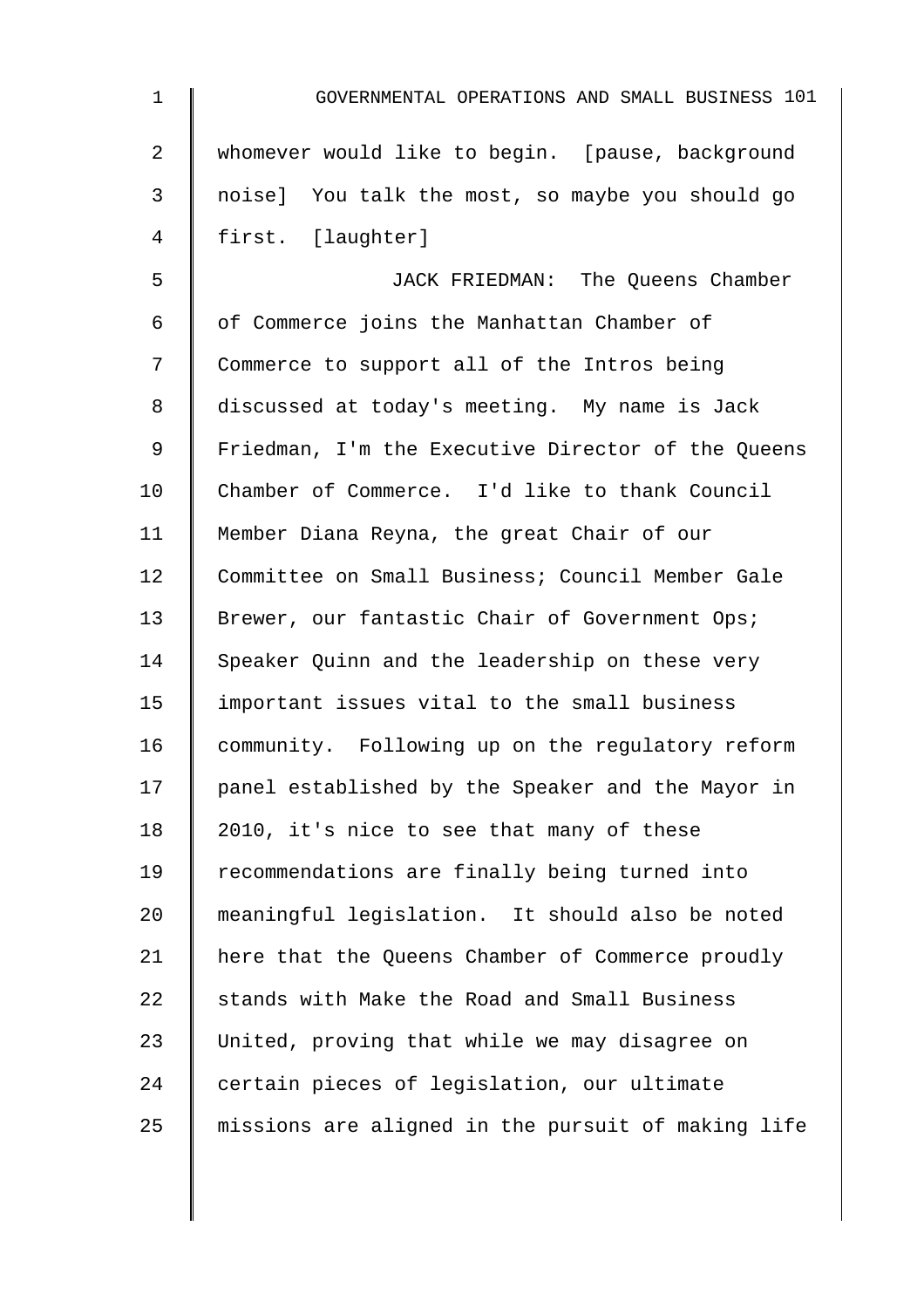| 1              | GOVERNMENTAL OPERATIONS AND SMALL BUSINESS 102     |
|----------------|----------------------------------------------------|
| $\overline{2}$ | better for small businesses, and the life blood of |
| 3              | our community; despite sometimes having opposing   |
| 4              | positions, our organizations respect each other    |
| 5              | and look for synergies to work together. And I'm   |
| 6              | sure Gale is happy to hear that.                   |
| 7              | CHAIRPERSON BREWER: Thank you.                     |
| 8              | JACK FRIEDMAN: Times continue to                   |
| 9              | be rough for us at these small businesses, and     |
| 10             | nuisance fines don't make things any easier.       |
| 11             | Small businesses are repeatedly violated with      |
| 12             | large fines for minor, curable offenses. When a    |
| 13             | violation does not impact public health or safety, |
| 14             | first time violators should be educated not        |
| 15             | penalized. I hear stories constantly about         |
| 16             | inconsistent enforcement, revenue grabbing         |
| 17             | nuisance fines, and the difficulty to be heard or  |
| 18             | appeal your violations short of losing a day from  |
| 19             | your business. These practices must stop. Intro    |
| 20             | 949 best addresses these situations allowing for a |
| 21             | cure period and time to correct the problem before |
| 22             | giving out a fine. While this Intro only requires  |
| 23             | departments to report, we think it's a good step   |
| 24             | towards our ultimate goal of seeing actual changes |
| 25             | made to these punitive regulations themselves.     |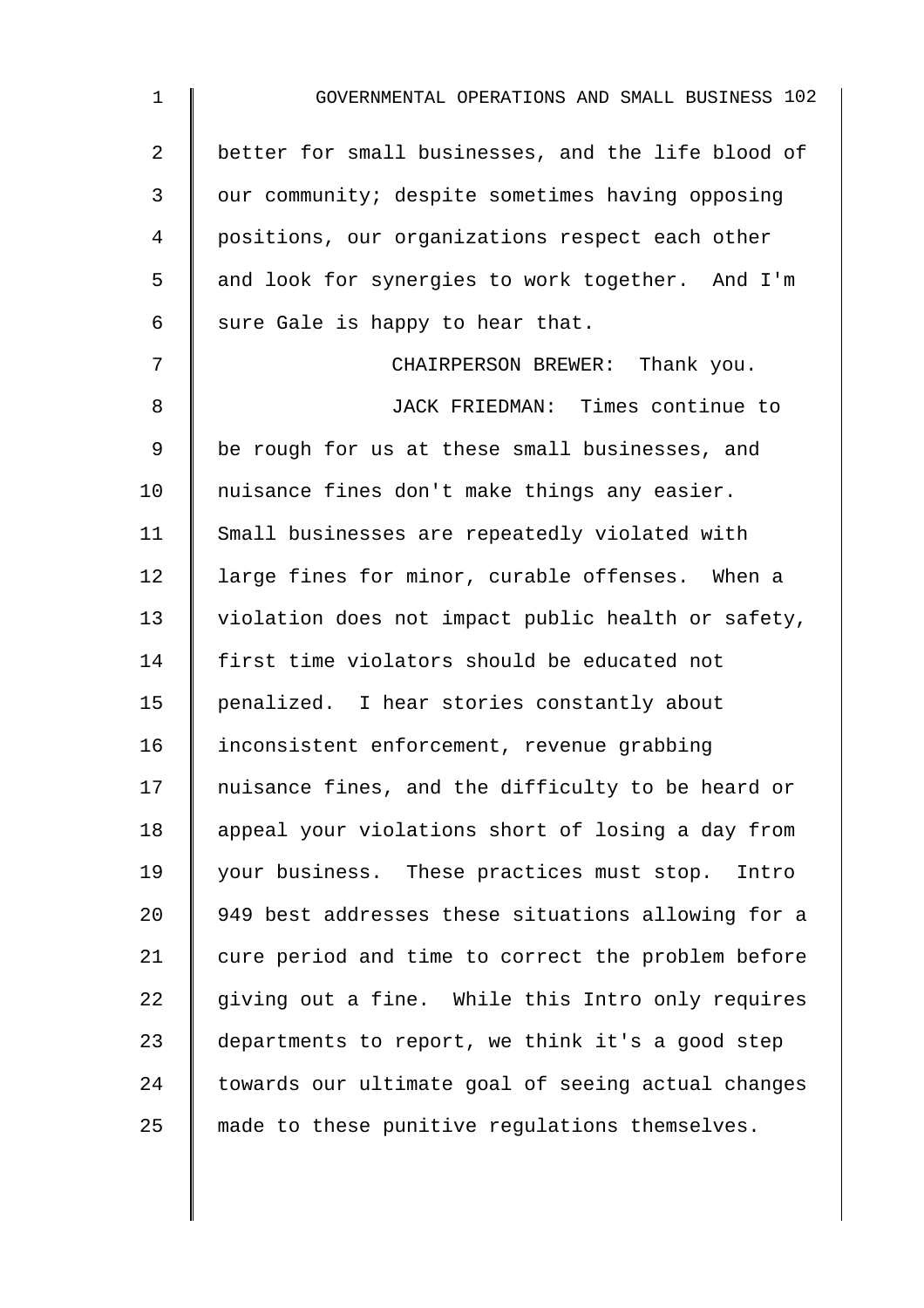1 GOVERNMENTAL OPERATIONS AND SMALL BUSINESS 103 2 | Intro 941 addresses a problem we continue to hear 3 about from our members, regarding inconsistent 4 enforcement or rules by inspectors. A lack of 5 | language access and a lack of cultural 6 understanding, a major problem in Queens County. 7 | Business owners often feel threatened, feel that 8 | they lack recourse or have to spend days away from 9 | their businesses to appeal fines and violations. 10 There is also a fear of retribution if they go 11 | over the head of the inspector. This is not the 12 | climate we want to have, business owners need a 13 forum to give feedback and inspectors must be held 14 accountable. As a chamber of commerce, we 15  $\parallel$  especially like Intro 942, that would create 16 department liaisons with organizations like ours. 17 We think it's important to have a consistent 18 dialogue with chambers, so our members' interests 19 can be represented a little bit more anonymously 20  $\parallel$  and in an effort to creating a more business 21 | friendly legislation that still protects the 22  $\parallel$  public health, safety and welfare. Finally, Intro 23 946, finally puts to law the recommendation from  $24$  the regulatory reform panel of establishing and 25 distributing business owners bill of rights. It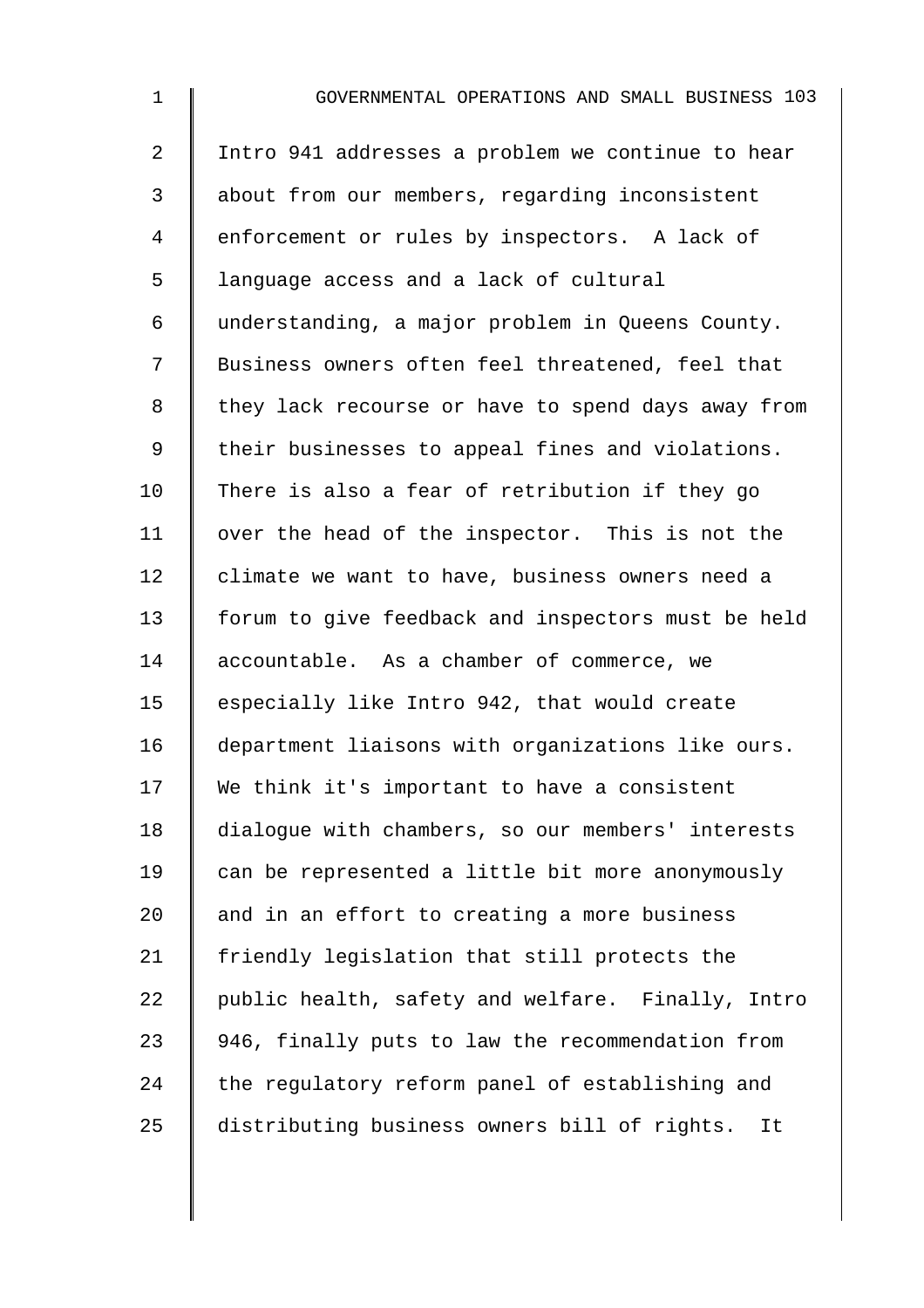| $\mathbf 1$ | GOVERNMENTAL OPERATIONS AND SMALL BUSINESS 104     |
|-------------|----------------------------------------------------|
| 2           | is essential that our entrepreneurs know their     |
| 3           | rights, understand the appeals process, and feel   |
| 4           | that their voices have meaning. We again thank     |
| 5           | the Chairs, their Committees, the Speaker and the  |
| 6           | Council, for turning these recommendations into    |
| 7           | law.                                               |
| 8           | CHAIRPERSON BREWER: Thank you, who                 |
| $\mathsf 9$ | wants to go next.                                  |
| 10          | ANDREW MOSEL: Good afternoon,                      |
| 11          | Chairmans, Chairs, and Council Members. My name    |
| 12          | is Andrew Mosel, I'm the Government Relations      |
| 13          | Council for the New York State Restaurant          |
| 14          | Association. Thanks again to everyone for          |
| 15          | convening this hearing on these very important     |
| 16          | issues. Just a minute, I have a long testimony,    |
| 17          | I'll just actually just paraphrase it in the       |
| 18          | interests of time. A little bit about our          |
| 19          | organization, we represent 5,000 food service      |
| 20          | establishments here in New York City and 10,000 in |
| 21          | the State. We are the largest hospitality          |
| 22          | organization in the State, and we've been around   |
| 23          | for about 70 years, fighting for the interests of  |
| 24          | restaurants and our allied members. We're          |
| 25          | obviously in favor of all the bills today. And we  |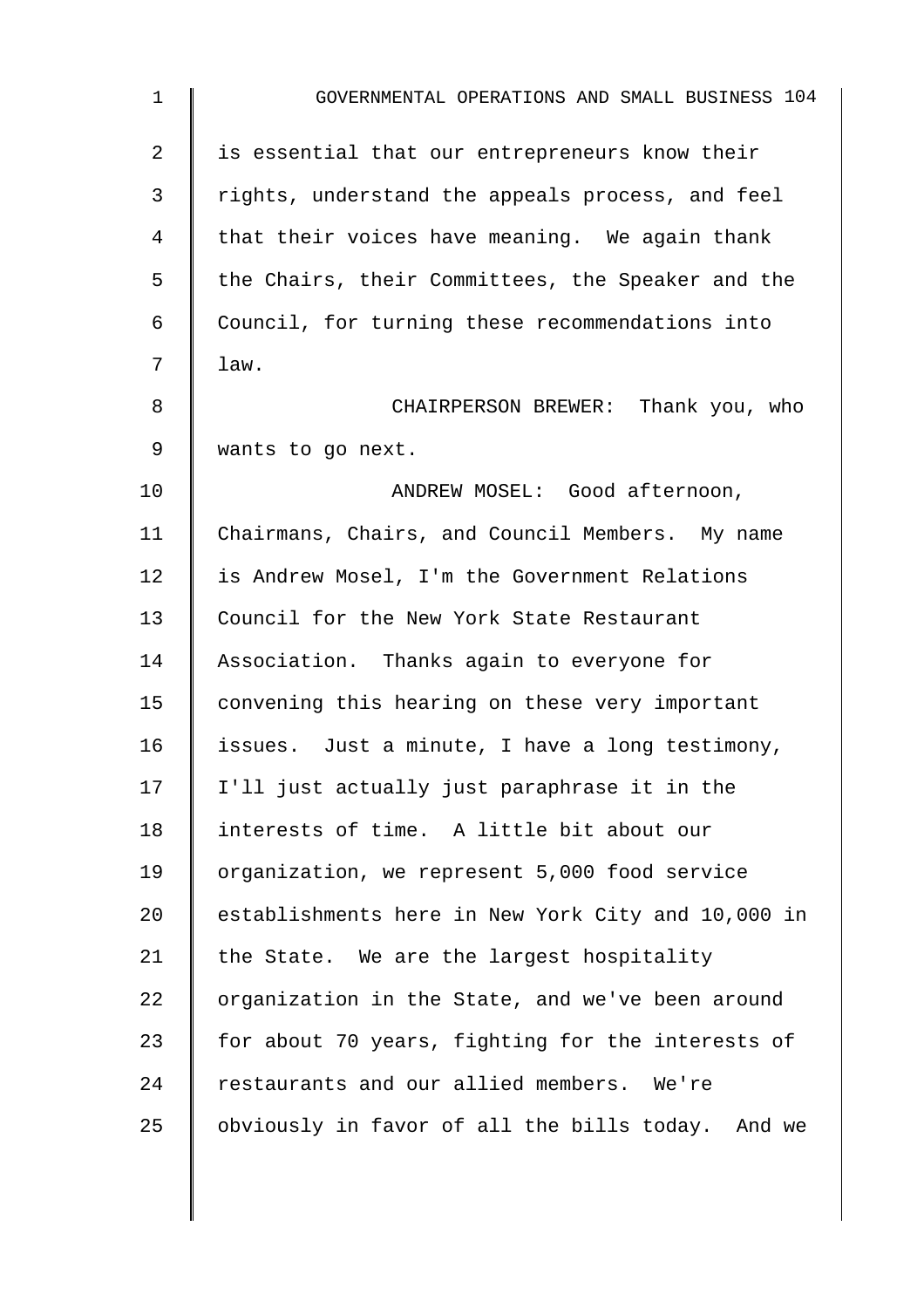| $\mathbf{1}$   | GOVERNMENTAL OPERATIONS AND SMALL BUSINESS 105     |
|----------------|----------------------------------------------------|
| $\overline{a}$ | are very happy that in addition to this hearing    |
| $\mathsf{3}$   | and others we've had, that this very important     |
| 4              | issue of regulations of small businesses and the   |
| 5              | burdens that are put upon them are being addressed |
| 6              | both by the Council and now apparently from the    |
| 7              | testimony today by the Administration, which is    |
| 8              | very encouraging. Going through the bills, Intro   |
| 9              | 941 is very important because it addresses         |
| 10             | probably the most common complaint that we hear    |
| 11             | from our restaurant members, which is the          |
| 12             | inconsistency of violations, as you all know. One  |
| 13             | day, someone comes in and it's, you know, it's a   |
| 14             | leaky faucet that gets them the fine; the next     |
| 15             | day, nobody cares. So, it's great that we can      |
| 16             | standardize, not only the violations themselves,   |
| 17             | but how the inspectors interact with the business  |
| 18             | owners in a courteous manner, which again is a     |
| 19             | major complaint from many of our members. 942 is   |
| 20             | also important in the same vein, in the sense that |
| 21             | a lot of times members of the restaurant industry  |
| 22             | will have a complaint, a very valid one, and they  |
| 23             | try to get, you know, either themselves or through |
| 24             | us and other groups, try to get to someone         |
| 25             | receptive at City Hall and are met with deaf ears. |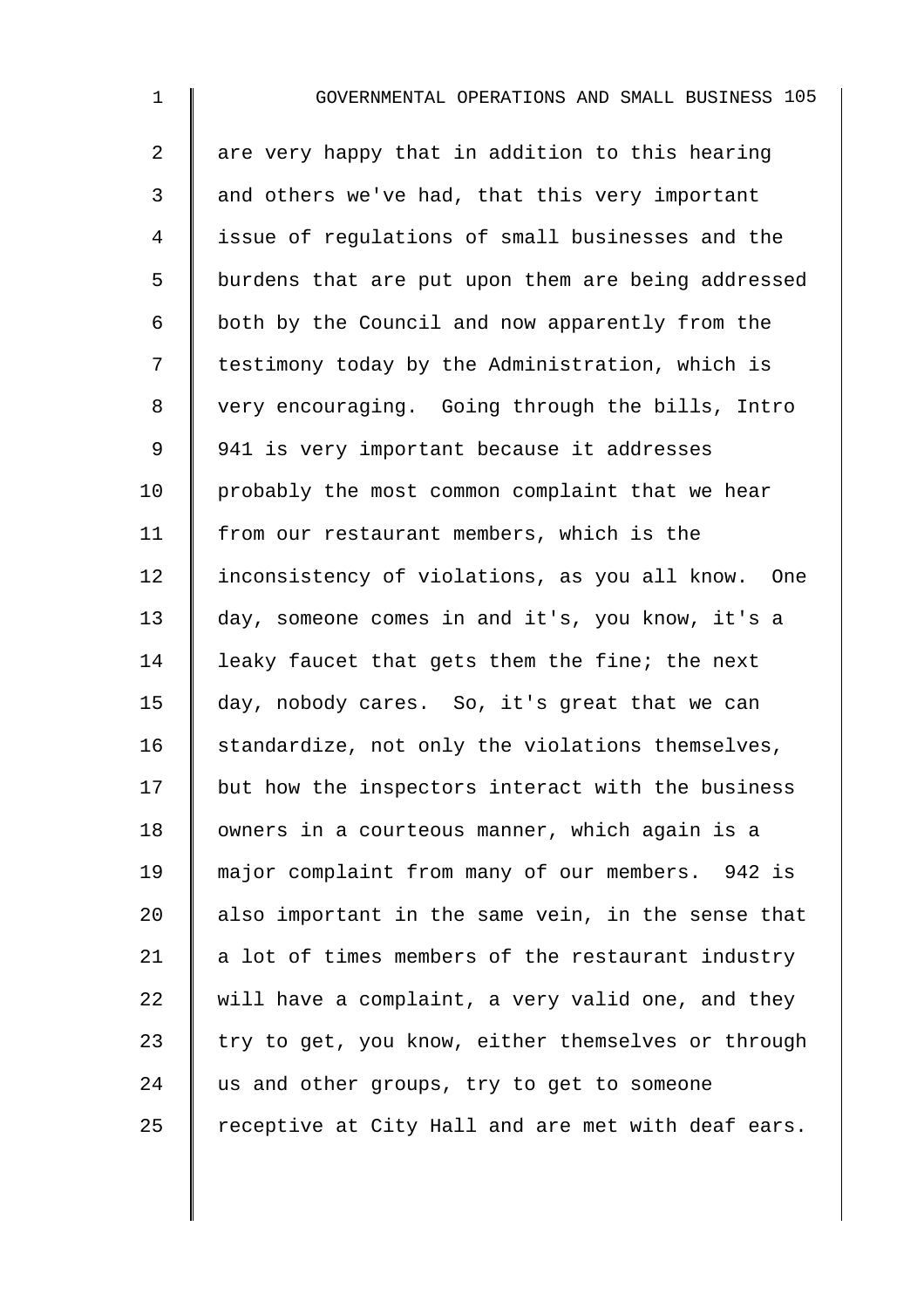| $\mathbf 1$    | GOVERNMENTAL OPERATIONS AND SMALL BUSINESS 106     |
|----------------|----------------------------------------------------|
| $\overline{a}$ | So it's incredibly important to have someone at    |
| 3              | each agency that can field these kind of           |
| $\overline{4}$ | complaints, 'cause sometimes just finding the      |
| 5              | right person to talk to can be extremely time      |
| 6              | consuming. The 949, that's, it was extremely       |
| 7              | encouraging, some of the things that we heard from |
| $\,8\,$        | the Administration today. We talked a lot about    |
| $\mathsf 9$    | cure periods, so I don't need to go into it, but   |
| 10             | that would be extremely helpful because as we all  |
| 11             | I think agree here, the idea is to have clean,     |
| 12             | safe restaurants and not to gain revenue from      |
| 13             | those operations. We actually worked very closely  |
| 14             | with Council Member Karen Koslowitz' office on the |
| 15             | bill of rights, and that's important not only      |
| 16             | because I think it holds the Administration        |
| 17             | accountable, but I would be lying if some of our   |
| 18             | members didn't come in, whether the inspector is   |
| 19             | courteous or not, I would say that some of our     |
| 20             | members don't do a good job helping themselves     |
| 21             | during the inspections, and that's also a product  |
| 22             | of I don't think they know how to handle that      |
| 23             | process, and having a piece of paper in their hand |
| 24             | which tells them what their rights are and how to  |
| 25             | handle those situations, is going to reduce a lot  |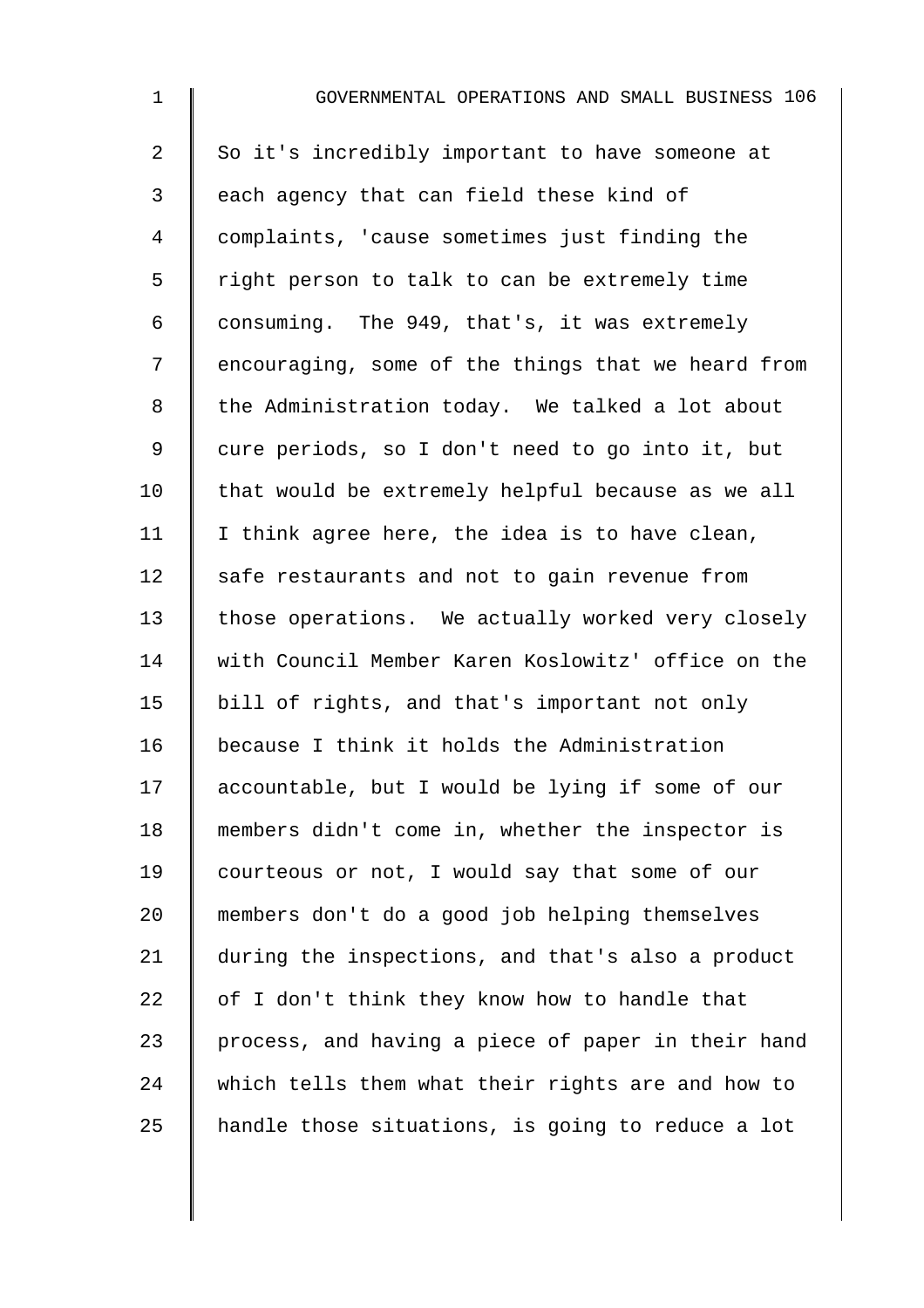| $\mathbf{1}$   | GOVERNMENTAL OPERATIONS AND SMALL BUSINESS 107     |
|----------------|----------------------------------------------------|
| $\overline{2}$ | of complaints and a lot of conflicts. And so I     |
| 3              | think it's a good piece of legislation. Finally,   |
| 4              | anything we can do to help victims of Hurricane    |
| 5              | Sandy I think is fantastic. We still have a lot    |
| 6              | of members that are out of business or just        |
| 7              | getting back into business. So, in conclusion,     |
| 8              | the New York State Restaurant Association supports |
| $\mathsf 9$    | the proposed legislation and looks forward to      |
| 10             | continuing our ongoing efforts with both the       |
| 11             | Council and the Mayor to improve the climate of    |
| 12             | business in New York City. A vital part of         |
| 13             | NYSRA's mission is to seek the development of a    |
| 14             | fair and equitable regulatory environment,         |
| 15             | encourage the success and growth of New York       |
| 16             | City's world famous restaurant industry--I think   |
| 17             | that's so important. New York City, it's part of   |
| 18             | what makes New York City New York City, these      |
| 19             | incredible restaurants we have here. I talk to     |
| 20             | restaurateurs every day that don't want to open    |
| 21             | here anymore because it's so difficult. I thank    |
| 22             | you for the opportunity to come here on behalf of  |
| 23             | NYSRA and the entire food service industry. We're  |
| 24             | encouraged by your efforts and we hope you keep    |
| 25             | going. Thank you very much.                        |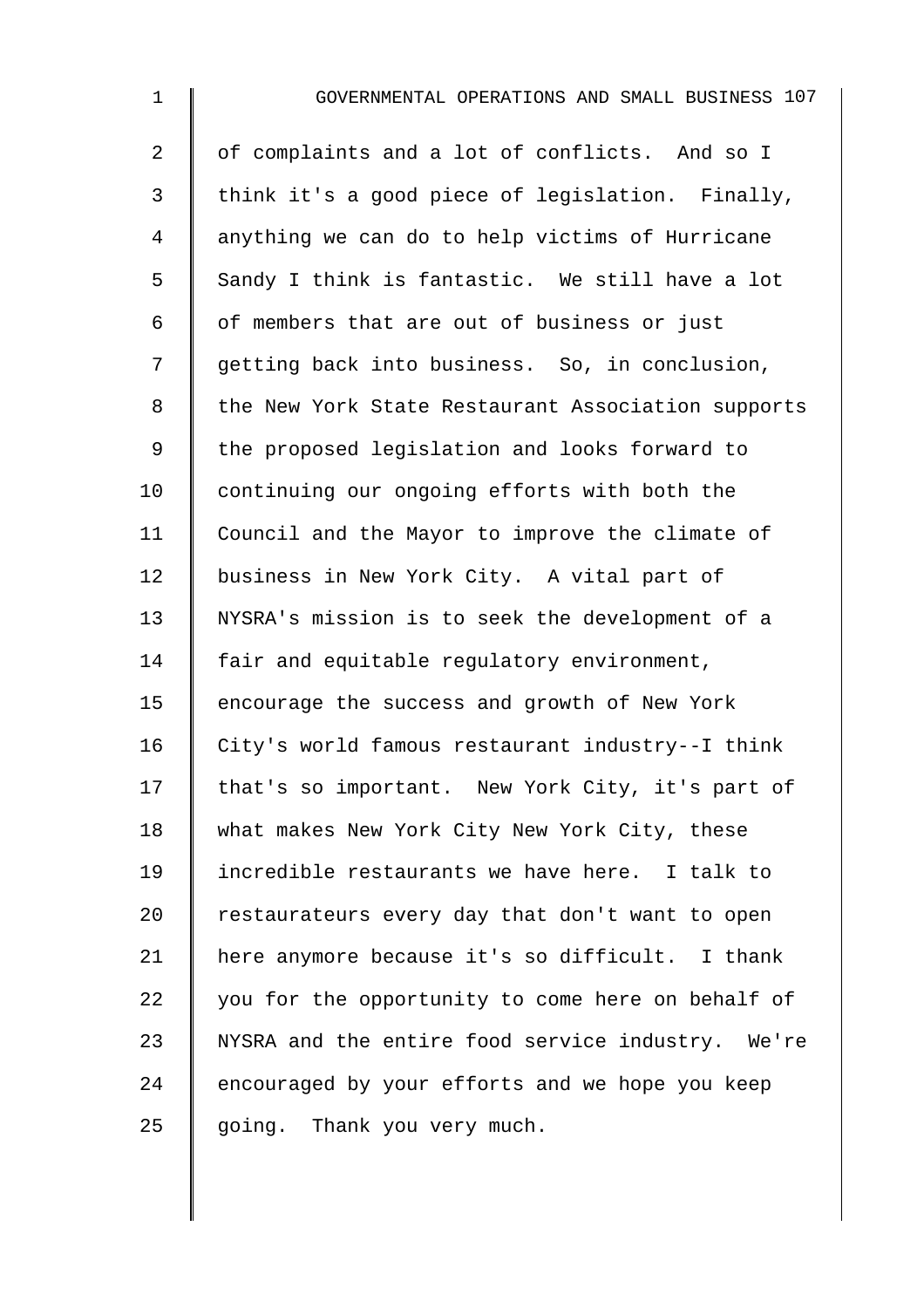| $\mathbf 1$    | GOVERNMENTAL OPERATIONS AND SMALL BUSINESS 108     |
|----------------|----------------------------------------------------|
| $\overline{2}$ | ROBERT BOOKMAN: Good afternoon, my                 |
| 3              | name is Robert Bookman. I am counsel the New York  |
| 4              | City Hospitality Alliance, which is a new trade    |
| 5              | association here in the City, representing all     |
| 6              | aspects of the hospitality industry, used to be    |
| 7              | just the Nightlife Association. Also, in my        |
| 8              | private practice of 26 years, we represent small   |
| 9              | businesses of all types and appear before many of  |
| 10             | the administrative agencies. Very encouraged to    |
| 11             | be here today on these bills. We worked with the   |
| 12             | Speaker's staff in the drafting of them, and we    |
| 13             | worked with Tokumbo Shobowale's office in a        |
| 14             | discussion of them. And frankly, over the years,   |
| 15             | the press conference we had in October to announce |
| 16             | these bills which was then delayed because of      |
| 17             | Sandy, was actually the third time over the years  |
| 18             | that I've been to the same press conference where  |
| 19             | there were Council Members that I was standing     |
| 20             | with announcing that we're going to, you know,     |
| 21             | review all the laws and look where we can have     |
| 22             | fines. What was different in the October press     |
| 23             | conference was that the Administration for the     |
| 24             | first time was actually there. And they were       |
| 25             | talking about joining it. And I think that's       |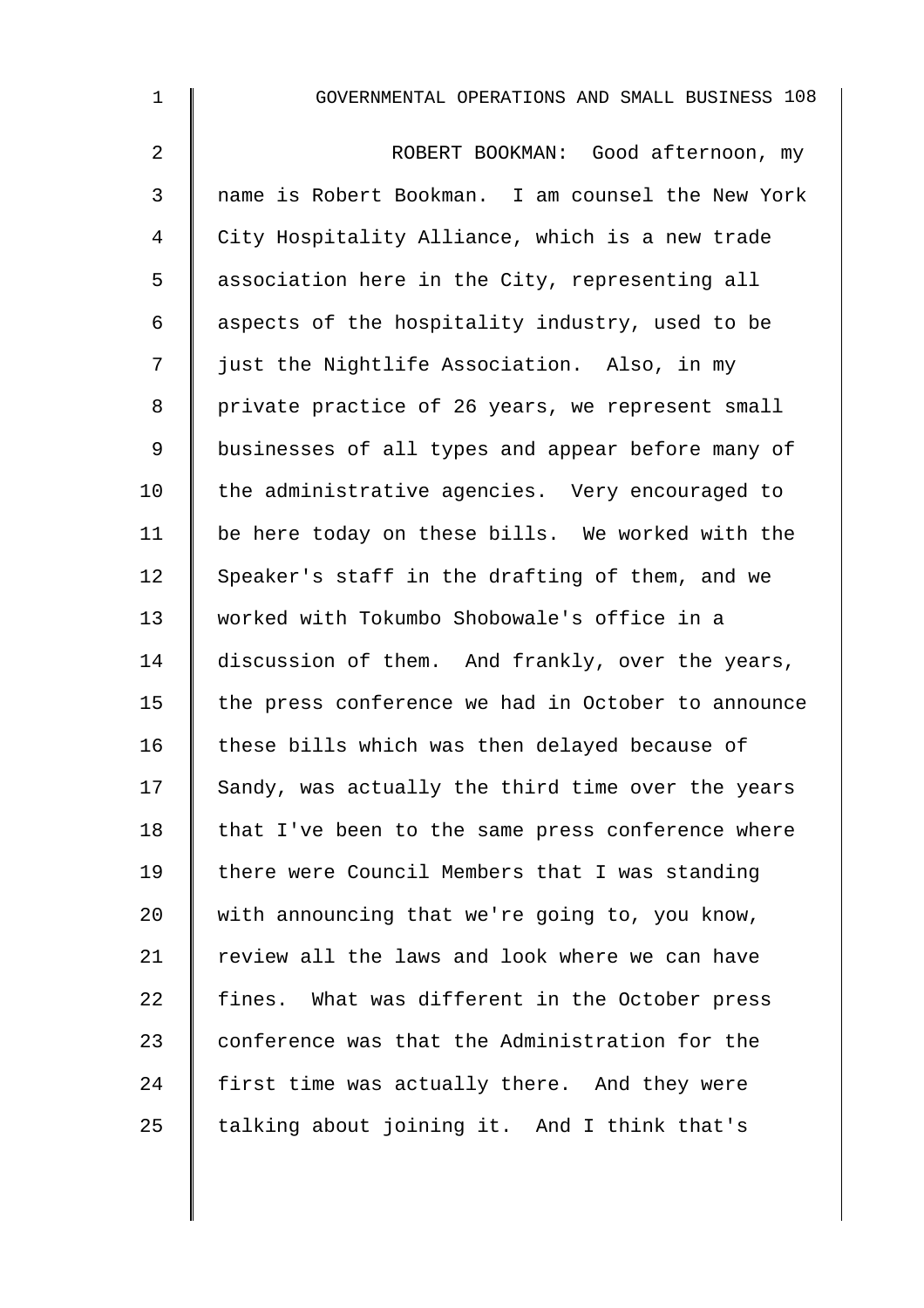1 GOVERNMENTAL OPERATIONS AND SMALL BUSINESS 109  $2 \parallel$  really key, because there needs to be a cultural 3 change at the agencies. The one thing that Liz 4 Weinstein said which concerned me was when she 5 | asked the agencies about the unnecessary laws. We 6 haven't even gotten to the reducing of the fines 7 | yet and she goes, "And nobody raised their hands." 8 That indicates to me that there hasn't been an 9 | important enough cultural discussion with these 10 agencies that they're not going to be punished or  $11$  | in trouble for cooperating with this process. It 12  $\parallel$  should be quite the opposite. If nobody's raising 13  $\parallel$  their hands, then they're not getting the message. 14 And the message needs to be that in the last 15 decade, small business fines have simply gotten  $16$  out of control. Health Department particularly, 17 which we all have been focusing in on since the 18 | letter grade hearing especially, fines have gone 19 | from \$8 million a year to over \$50 million a year, 20  $\parallel$  to the same industry in a decade. Now, either 21  $\parallel$  there is--either ten years ago there was huge 22 disregard for the law that was not being noticed, 23  $\parallel$  and now we're noticing it, and so we're fining \$50 24 million; or the other way around, there was huge  $25$  compliance ten years ago and now there's huge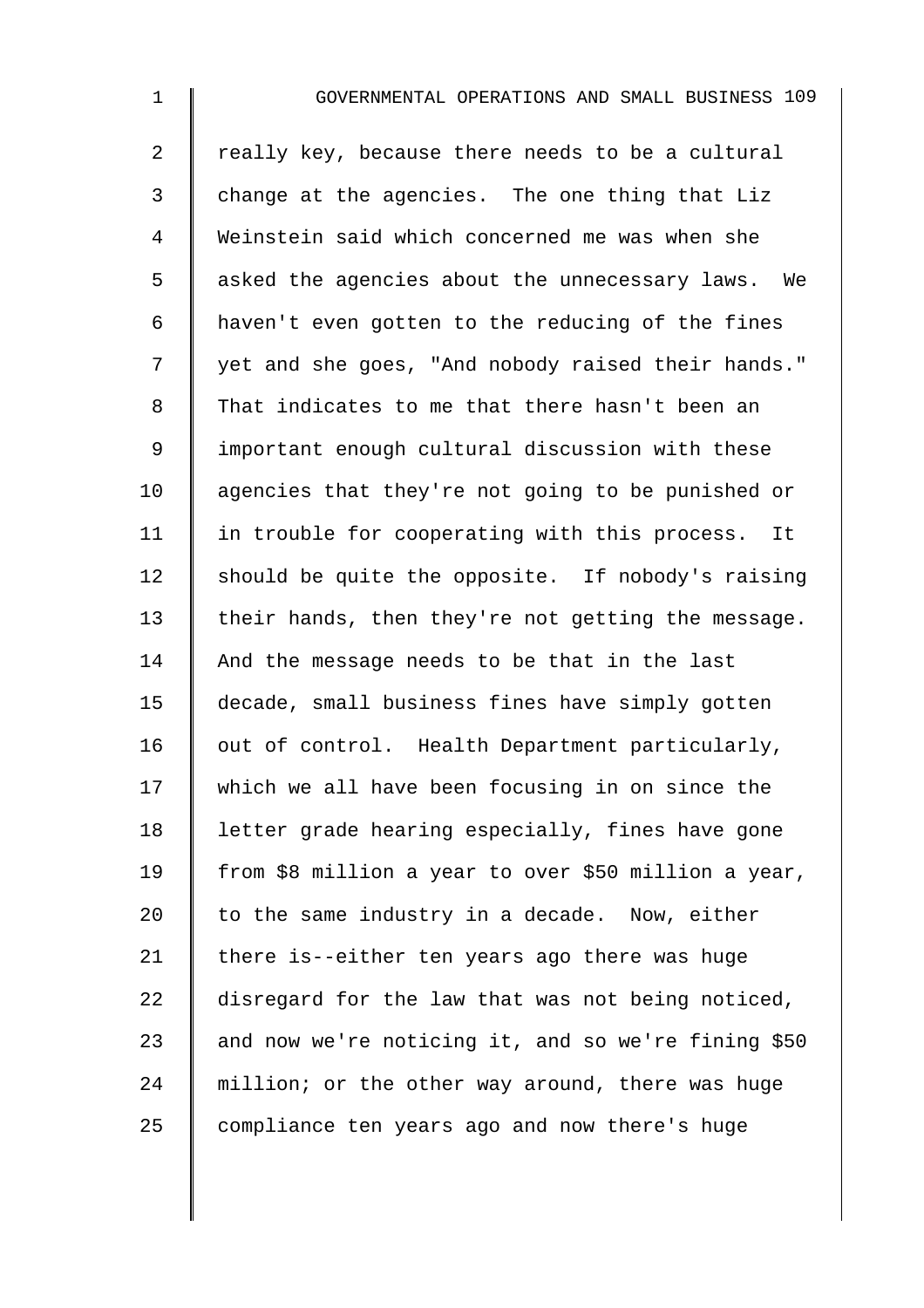| $\mathbf 1$    | GOVERNMENTAL OPERATIONS AND SMALL BUSINESS 110       |
|----------------|------------------------------------------------------|
| $\overline{2}$ | noncompliance, although why they keep putting more   |
| 3              | As on doors if there's more compliance.<br>So        |
| $\overline{4}$ | there's clearly something out of whack. And it       |
| 5              | seems to me that what's out of whack, which is a     |
| 6              | legal term, by the way [laughter] is that the        |
| 7              | agencies have lost sight of what the purpose and     |
| $\,8\,$        | the public policy are of the laws that you pass      |
| $\mathsf 9$    | and the rules that they adopt, pursuant to those     |
| 10             | laws. When I was a staff attorney and then           |
| 11             | general counsel and then director of adjudication    |
| 12             | at the Department of Consumer Affairs, all those     |
| 13             | many years ago, we considered it a victory when a    |
| 14             | business owner complied with the law. If we          |
| 15             | caught them noncompliance, and we brought it to      |
| 16             | their attention, and they complied, that went into   |
| 17             | my monthly management report. Now, it seems to be    |
| 18             | how much money have we collected? So they've         |
| 19             | lost--the public policy is not collecting money,     |
| 20             | the public policy is compliance with the law.<br>And |
| 21             | that's what goes to Councilwoman Reyna's             |
| 22             | discussion, and yours, Councilwoman Brewer, about    |
| 23             | education. They've lost track that the goal here     |
| 24             | is to work with businesses to educate them, and to   |
| 25             | use the cudgel of law is if you don't comply, and    |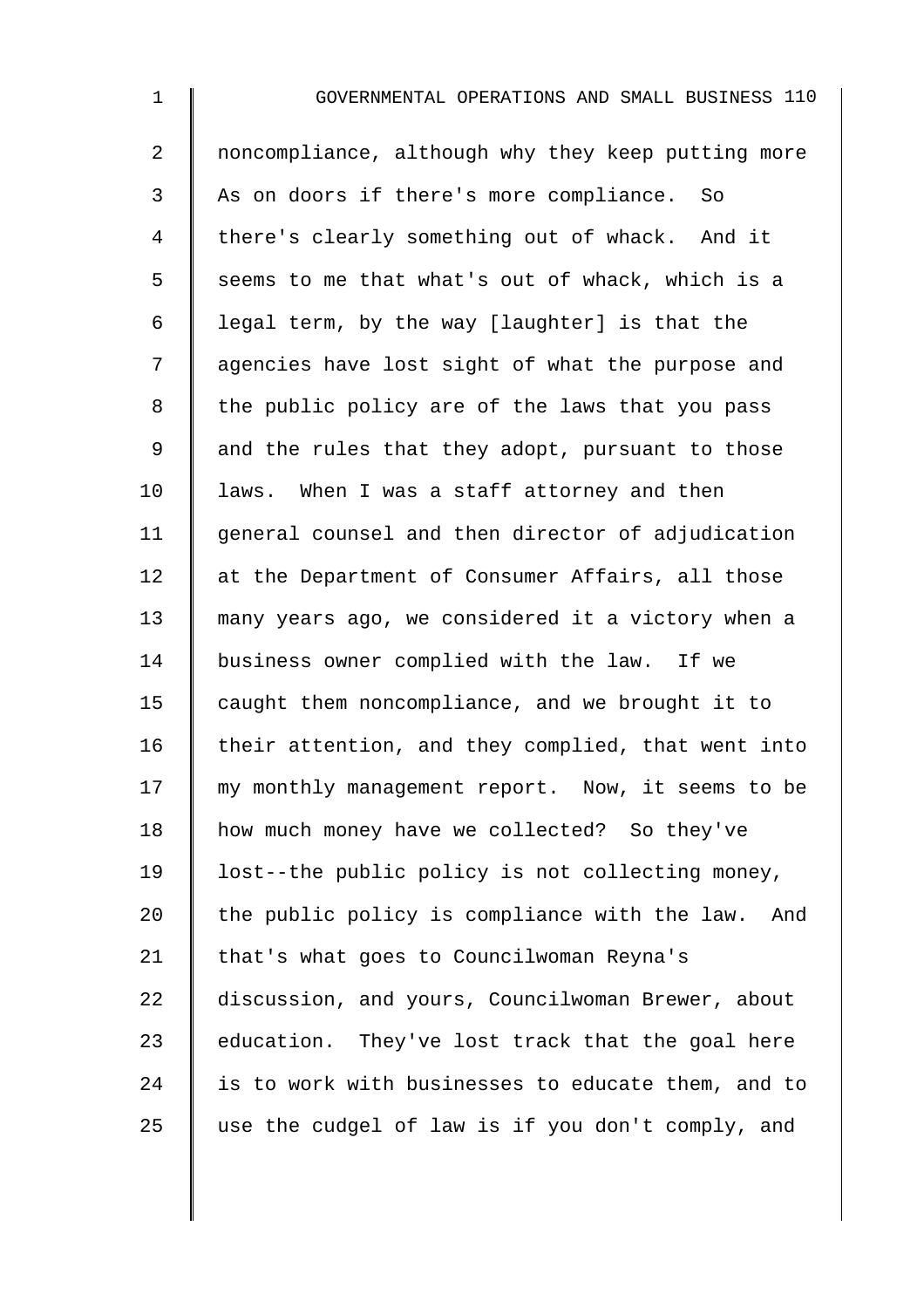| $\mathbf 1$    | GOVERNMENTAL OPERATIONS AND SMALL BUSINESS 111       |
|----------------|------------------------------------------------------|
| $\overline{2}$ | fines as the last step, not the first step. Now      |
| 3              | the Fire Department, which is an agency that I       |
| $\overline{4}$ | think we can all concede deals in public safety      |
| 5              | almost exclusively, for years has been the leading   |
| 6              | agency in having a list of rules and regulations     |
| 7              | that they offer 30 day compliance for. And if you    |
| $\,8\,$        | establish compliance within 30 days, there's no      |
| $\mathsf 9$    | fine. Well, it seems to me if the Fire Department    |
| 10             | can do it, so with all due respect to the            |
| 11             | Department of Consumer Affairs that visited that     |
| 12             | 99 cent store three times in one year, god knows     |
| 13             | for what reasons, three times in one year, they      |
| 14             | could kind of figure it out as well. And it's not    |
| 15             | always, Council Member, it's not always that it's    |
| 16             | a lack of understanding. I was listening             |
| 17             | carefully to your exchange, as well of what the      |
| 18             | law is, it's that they keep moving the goalpost.     |
| 19             | They keep expanding their interpretations and the    |
| 20             | way they view old laws, and apply it in new ways,    |
| 21             | without informing the industries that they're        |
| 22             | applying it in new ways. So, it may be a law         |
| 23             | that's been on the books for a long time, such as    |
| 24             | item pricing, but a 99 cent store probably           |
| 25             | calculated that the prices are 99 cents, duh.<br>You |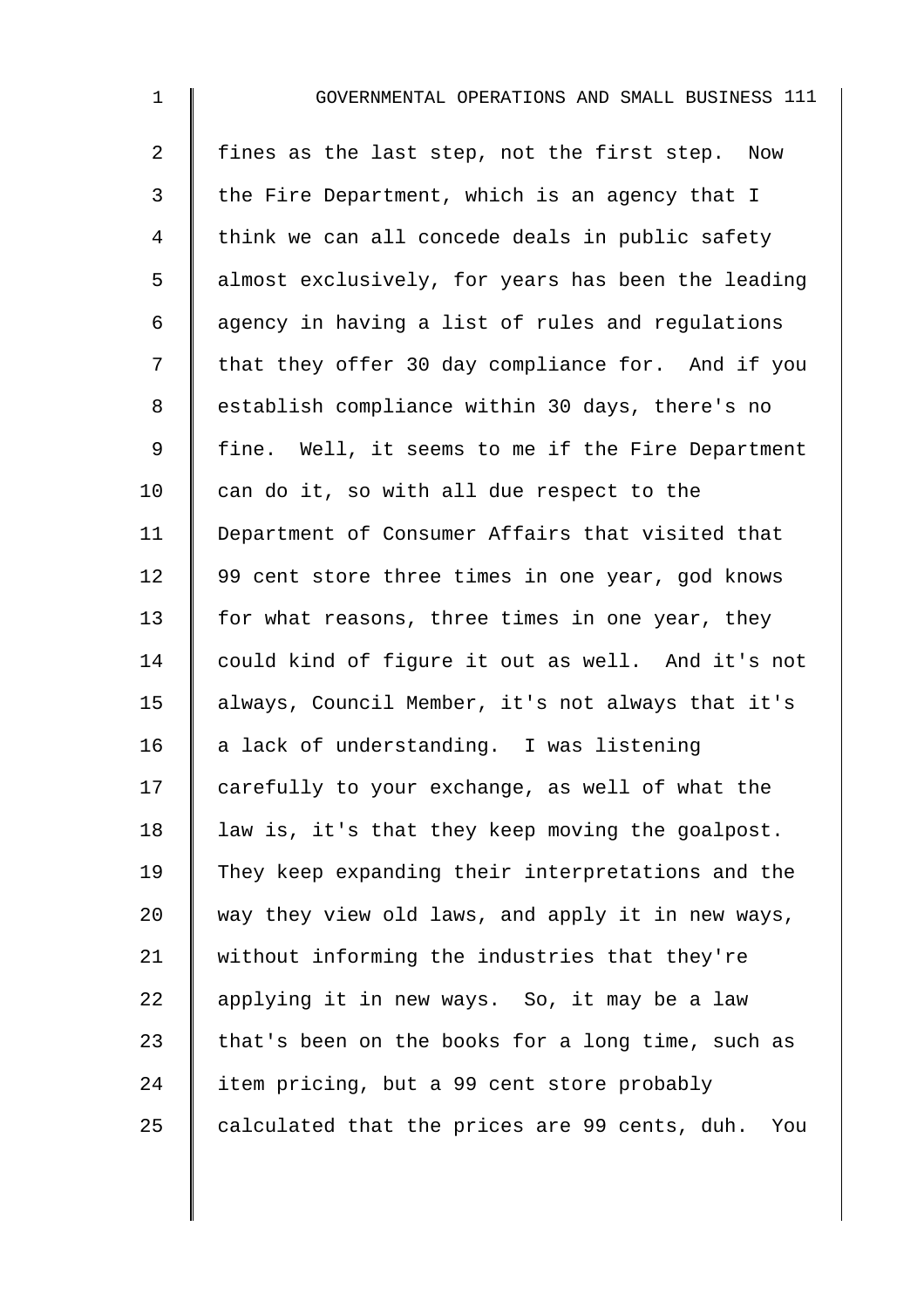| $\mathbf 1$    | GOVERNMENTAL OPERATIONS AND SMALL BUSINESS 112     |
|----------------|----------------------------------------------------|
| $\overline{a}$ | know? And we don't need to label everything 99     |
| 3              | cents. I mean, I've represented the smallest of    |
| 4              | small business owners ever since I left consumer   |
| 5              | affairs, the sidewalk newsstand operators, all,    |
| 6              | you know, all recent immigrants. They've recently  |
| 7              | started to get violations because there aren't     |
| 8              | item pricing on the candy. You know, now, I        |
| $\mathsf 9$    | suppose technically they fall under the item       |
| 10             | pricing law, though in 30 years of no one's ever   |
| 11             | really looked at it that way. But if the City      |
| 12             | wants to start looking for new sources of revenue, |
| 13             | our opinion, or insuring consumer safety, 'cause   |
| 14             | you know how many thousands of consumers are       |
| 15             | complaining that they got ripped off with their    |
| 16             | pack of gum, at the newsstand, they should at      |
| 17             | least have a mechanism to put people on notice.    |
| 18             | And a warning is the best way to put people on     |
| 19             | notice. We now decided, Mr. Newsstand Operator,    |
| 20             | that you must have a sign that says either, "All   |
| 21             | Candy a buck and a quarter," or you have to label  |
| 22             | each piece of candy. And you got 30 days to        |
| 23             | comply. Very simple. I don't see why, given that   |
| 24             | we've been discussing this since 2010, quite       |
| 25             | frankly, you need to change the timeframe in Intro |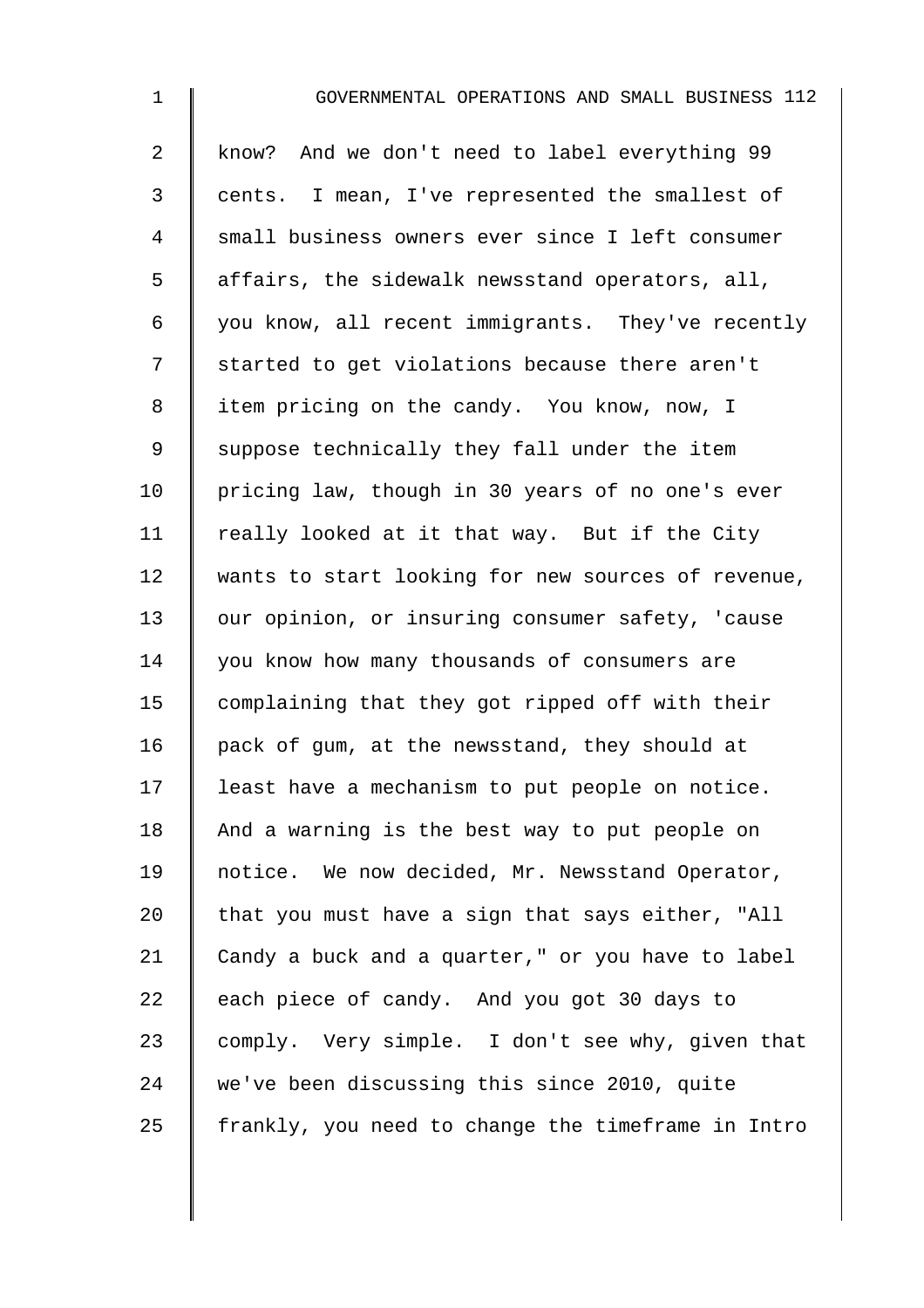| $\mathbf 1$    | GOVERNMENTAL OPERATIONS AND SMALL BUSINESS 113     |
|----------------|----------------------------------------------------|
| $\overline{a}$ | 949 from 90 days to 180 days. This is not new. I   |
| 3              | was at the press conference with the Mayor in the  |
| 4              | Brooklyn Navy Yard, you were there, Jack, I think  |
| 5              | it was about two-and-a-half years ago, when we     |
| 6              | announced all together, the results of the         |
| 7              | regulatory review committee, and what the          |
| 8              | recommendations are. This was one of the           |
| 9              | recommendations. So they knew two-and-a-half       |
| 10             | years ago they had to do this. October, we stood   |
| 11             | up there at the press conference, you were there,  |
| 12             | I was there, the lights were hot, we were          |
| 13             | committing then to do it. 90 days from now is      |
| 14             | enough time, if they're serious about it. And we   |
| 15             | got to be realistic. It's almost March, Friday is  |
| 16             | March of 2013. At the end of this Council and      |
| 17             | this mayoralty. If you do 180 days, from the time  |
| 18             | this legislation passes, what we're saying is      |
| 19             | nothing is going to happen this year, because all  |
| 20             | they'll have to do is issue a report around        |
| 21             | November. And if the report is disappointing,      |
| 22             | where there's dozens rather than hundreds of rules |
| 23             | and regulations listed, that's the end of it for   |
| 24             | most of this Council and we have to start all over |
| 25             | again. So we got to stick with that 90 days,       |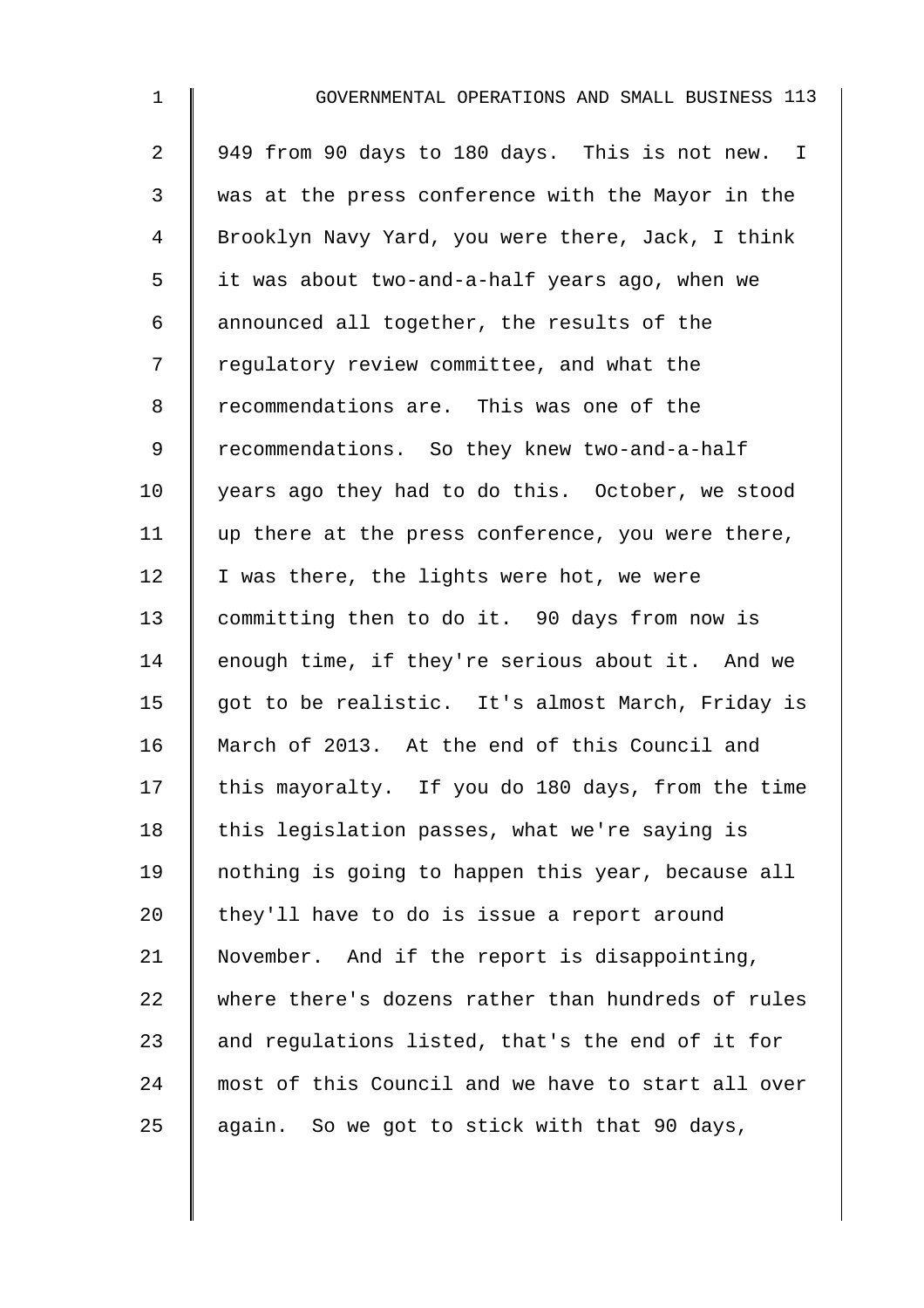| 1  | GOVERNMENTAL OPERATIONS AND SMALL BUSINESS 114     |
|----|----------------------------------------------------|
| 2  | they're aware of it, they've known about it for a  |
| 3  | long time. Let--they're very bright people, let's  |
| 4  | do it. And Gale, I'm sorry, Council Member Brewer  |
| 5  | $[$ laughter]--                                    |
| 6  | CHAIRPERSON BREWER: I prefer Gale.                 |
| 7  | ROBERT BOOKMAN: Okay, I prefer                     |
| 8  | calling you Gale, as well. We've got to include    |
| 9  | the statutes here in this review. Most violations  |
| 10 | are not issued under the rules, they're issued     |
| 11 | under the statutes, which with all due respect,    |
| 12 | you guys have passed. I mean, you've been          |
| 13 | enablers of the addiction of these agencies for    |
| 14 | fines, by keep passing lots and lots of laws with  |
| 15 | lots and lots of fines in it. Some of, you know,   |
| 16 | and the agencies are very vigorous in, you know,   |
| 17 | in doing those, in enforcing those laws. So I      |
| 18 | think we need a statutory analysis, as well, not   |
| 19 | just a regulatory analysis, because that's where a |
| 20 | lot of the problems come. The Health Code. Well,   |
| 21 | I've been studying this stuff for decades, I'm not |
| 22 | sure, since the weirdness of the Health Department |
| 23 | with the Board of Health and the Health Code, is   |
| 24 | it, are the Health Codes rules? Or are they        |
| 25 | statutes? Are they even going to be reviewed       |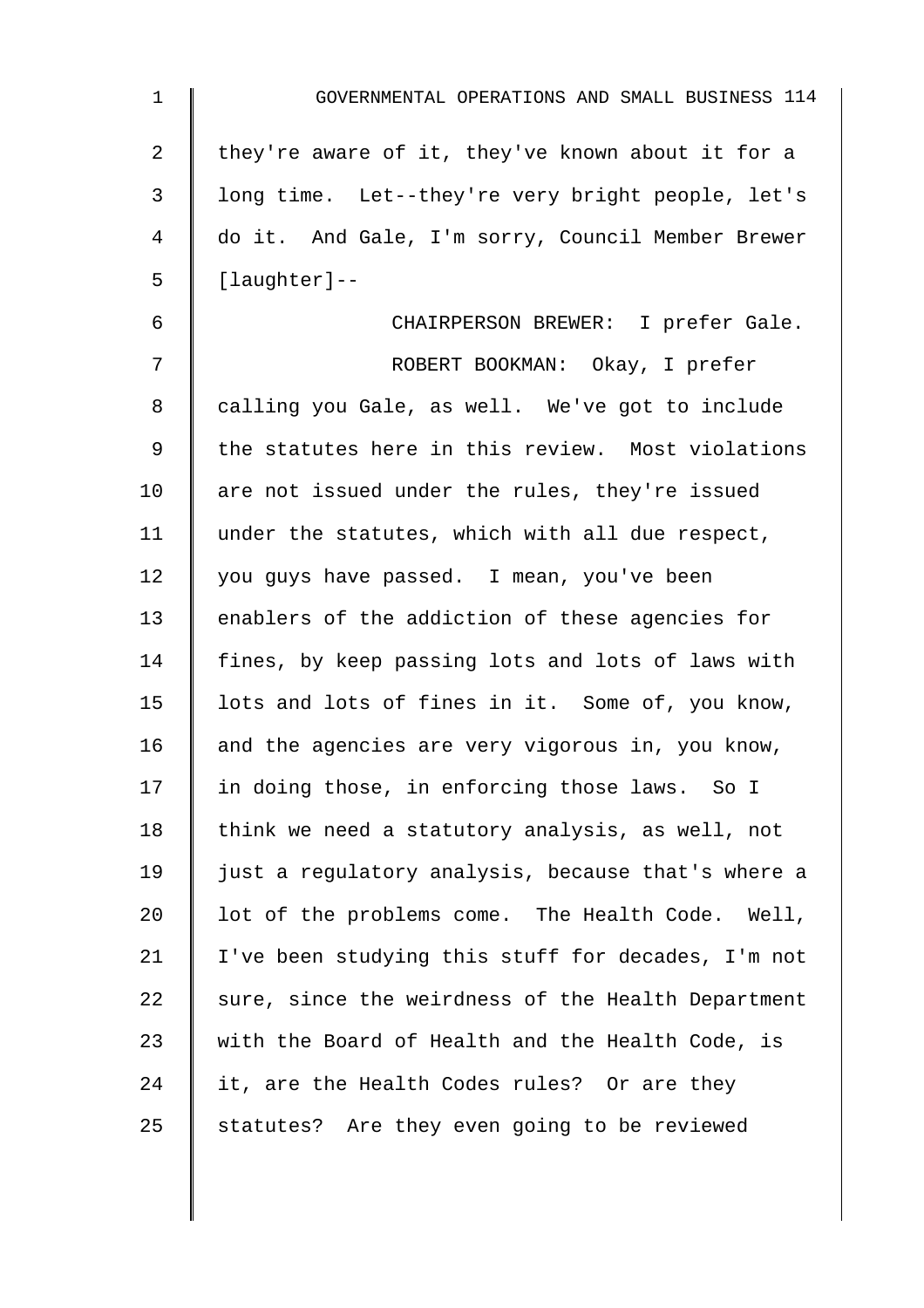| $\mathbf 1$     | GOVERNMENTAL OPERATIONS AND SMALL BUSINESS 115     |
|-----------------|----------------------------------------------------|
| 2               | under this piece of law? He's shaking his head     |
| 3               | no, they're not going to be. Well--                |
| 4               | CHAIRPERSON BREWER: Definitely ask                 |
| 5               | the question.                                      |
| 6               | ROBERT BOOKMAN: --if they're not                   |
| 7               | going to be, then we really need to modify this to |
| 8               | ensure that the Health Code specifically gets      |
| 9               | mentioned, 'cause that's the one that every        |
| 10 <sub>1</sub> | Council Member's hearing the most complaints       |
| 11              | about. And I guarantee you, there can warnings     |
| 12              | for a cracked tile, or on a hot day when a worker  |
| 13              | who works very hard in a kitchen, has the temerity |
| 14              | to actually take a drink of water and get caught   |
| 15              | by a Health Department inspector 'cause they       |
| 16              | consider that a violation of the law, 'cause he's  |
| 17              | not drinking from a closed container. I think we-  |
| 18              | -yeah--I think we can get a warning on that one,   |
| 19              | you know, "Sir, madam, next time you take a drink  |
| 20              | when you're thirsty, make sure it's in a closed    |
| 21              | container, not an open cup, 'cause that's a        |
| 22              | violation of the Health Code." I think there are   |
| 23              | a number of things that aren't public safety       |
| 24              | hazards, probably hundreds if not thousands. So,   |
| 25              | I think this is great, I think we really got to    |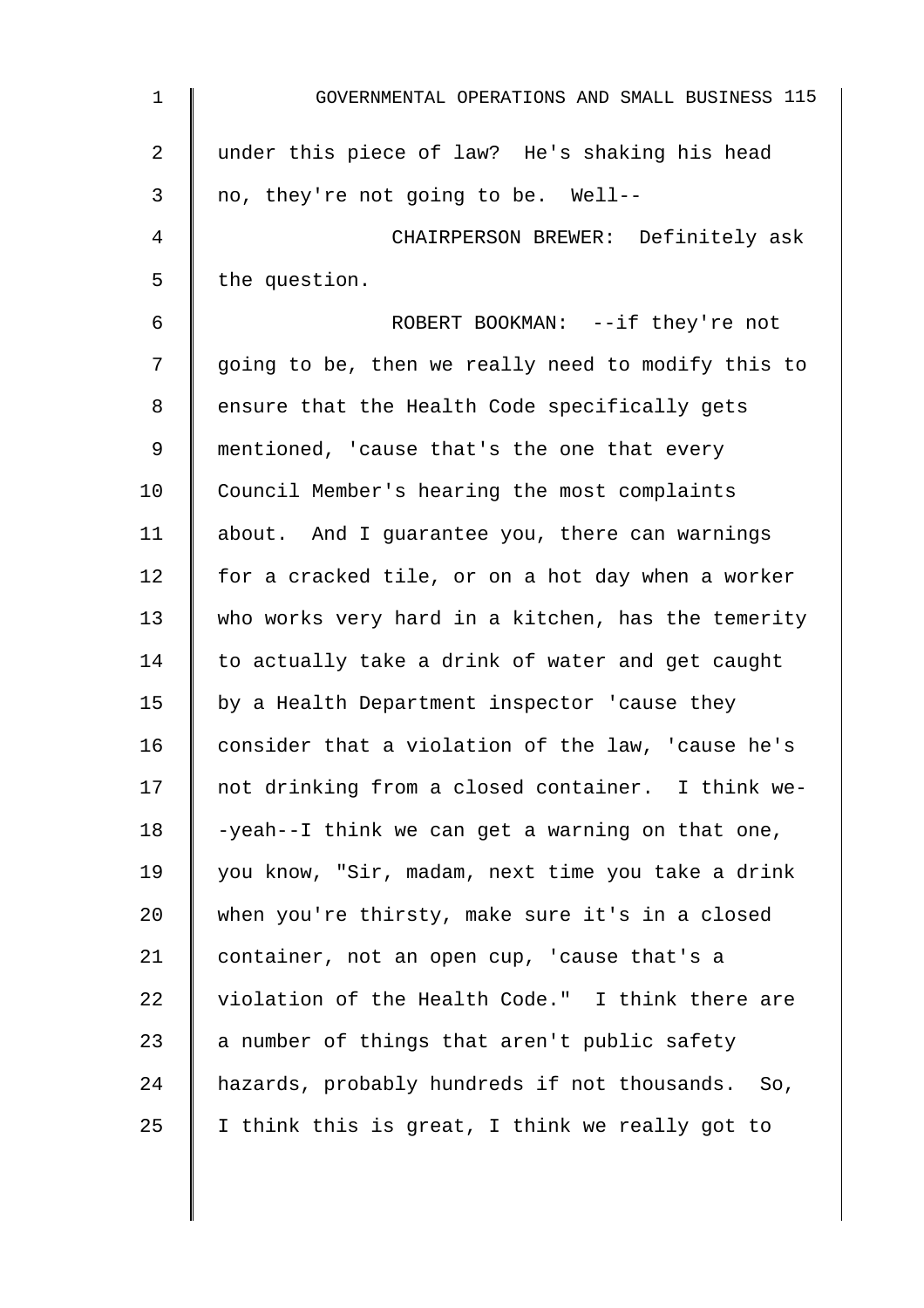| $\mathbf{1}$   | GOVERNMENTAL OPERATIONS AND SMALL BUSINESS 116     |
|----------------|----------------------------------------------------|
| $\overline{2}$ | keep everybody's feet to the fire, I think it's    |
| 3              | unique because both sides are on it. And the       |
| 4              | other bill that is of particular interest to us is |
| 5              | the agency liaison bill. I think that's really     |
| 6              | important and I think it's also really important   |
| 7              | that the person that the agency liaison reports to |
| 8              | is not the commissioner of their agencies.         |
| 9              | Because there is a, there is a fear of retaliation |
| 10             | out there that, you know, whether that's real or   |
| 11             | not, there is a, the fear is real. And I remember  |
| 12             | when I was in government, Commissioner Aponte at   |
| 13             | the time, taught me that the appearance of         |
| 14             | impropriety can be just as damaging to the         |
| 15             | public's confidence in government as actual        |
| 16             | impropriety. Well, there's an appearance of        |
| 17             | retaliation and fear and worrying about speaking   |
| 18             | to power by small businesses, of all communities,  |
| 19             | but especially of immigrant communities, in this   |
| 20             | City. And so to these liaisons are important, but  |
| 21             | we also have to know that the person that liaison  |
| 22             | is going to report to about all of our complaints  |
| 23             | is not their direct boss, the commissioner, but    |
| 24             | somebody at the Mayor's Office. So, I think        |
| 25             | that's great that that was put in that piece of    |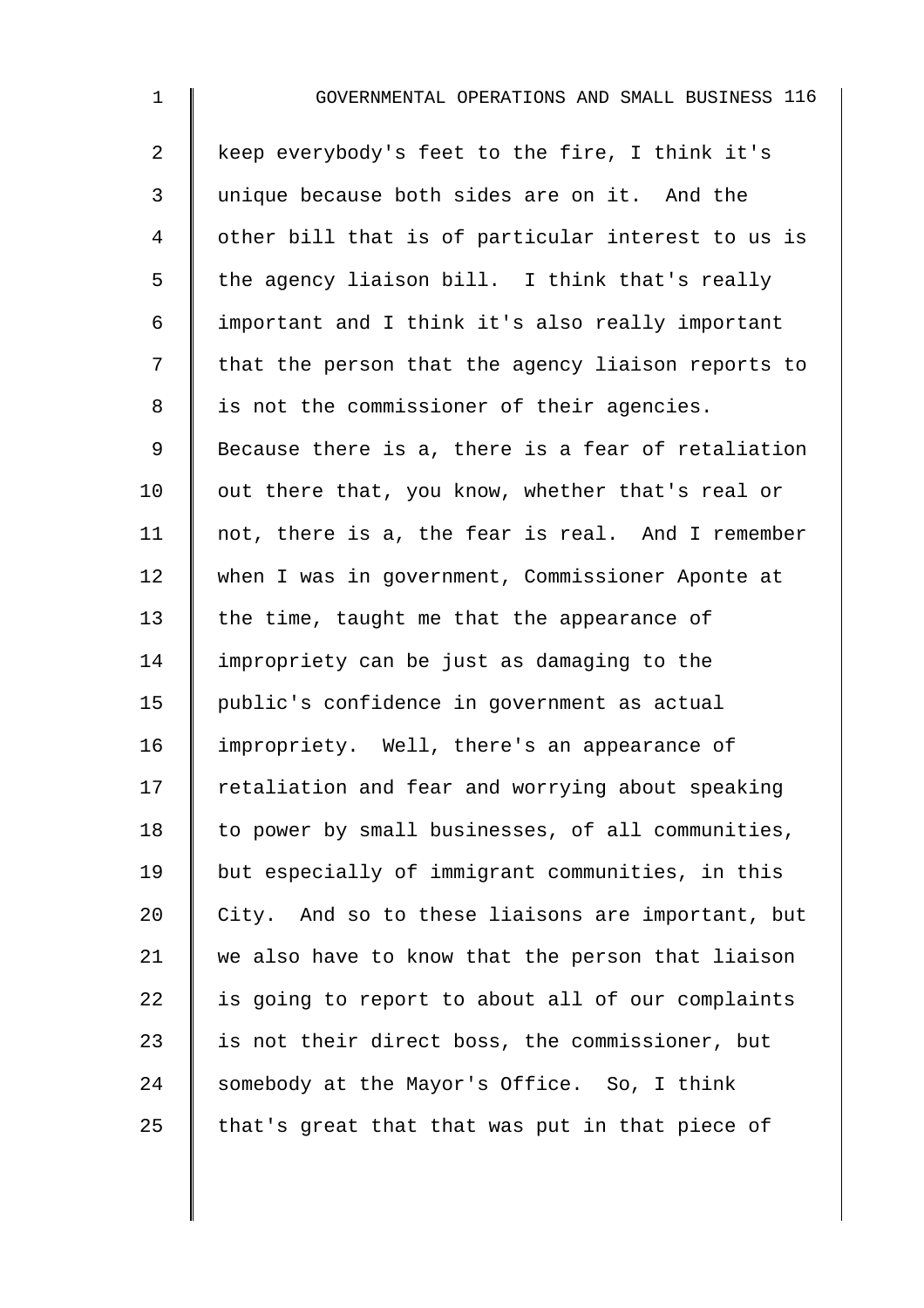| $\mathbf 1$    | GOVERNMENTAL OPERATIONS AND SMALL BUSINESS 117    |
|----------------|---------------------------------------------------|
| $\overline{2}$ | legislation, and I think that is going to be very |
| 3              | helpful as well. Thank you.                       |
| 4              | CHAIRPERSON BREWER: Thank you very                |
| 5              | much. I have one overall question, which is that  |
| 6              | these are all good bills, and I appreciate your   |
| 7              | input. Do you think this would be enough to       |
| 8              | change the culture that we all feel is one of     |
| $\mathsf 9$    | punitive and revenue enhancing as opposed to the  |
| 10             | education and the collaboration, that we all are  |
| 11             | trying to engender? Do you think there's more     |
| 12             | that's needed? And I mean, what I'm trying to say |
| 13             | about Sandy is there might be something good that |
| 14             | comes out of it, because there is such focus on   |
| 15             | trying to make things better. I'm hoping that     |
| 16             | there might be some suggestions that come out of  |
| 17             | this horrible situation. So I've got two          |
| 18             | questions, I guess.                               |
| 19             | ROBERT BOOKMAN: I don't think                     |
| 20             | there's any law you can pass which could change   |
| 21             | culture. I think that has to be an attitude, an   |
| 22             | approach, both at the top, from the top of the    |
| 23             | Council and the leadership, as well as the        |
| 24             | Administration. And then it has to filter down to |
| 25             | the agency heads. But you do play a role in this. |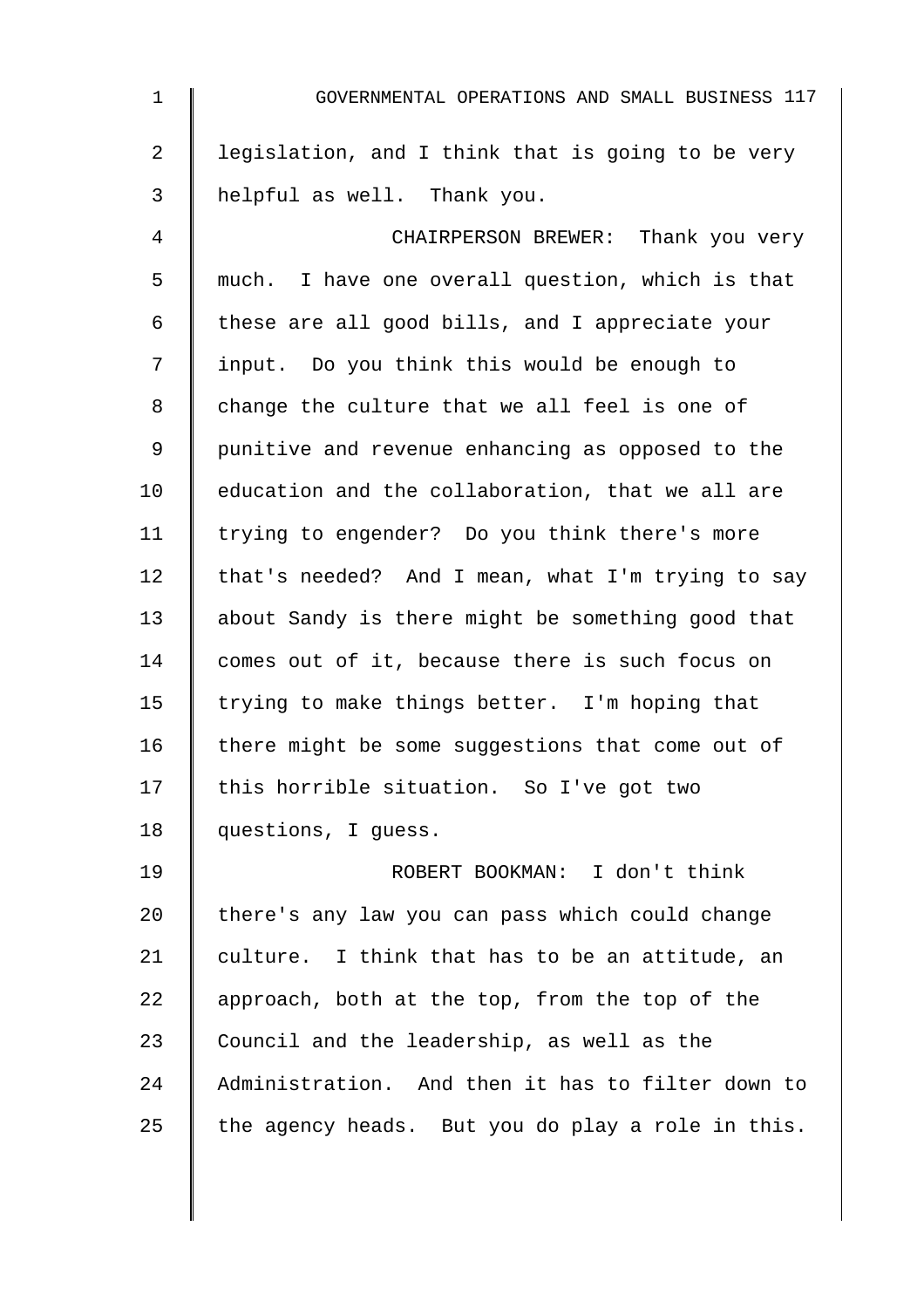| $\mathbf{1}$ | GOVERNMENTAL OPERATIONS AND SMALL BUSINESS 118     |
|--------------|----------------------------------------------------|
| 2            | I mean, I've gone to many budget hearings where    |
| 3            | agencies come and they tell you, "We fined \$50    |
| 4            | million this year, we're budgeting \$58 million    |
| 5            | next year," and I don't see any of you, with all   |
| 6            | due respect, standing up there and say, "That's    |
| 7            | outrageous. What do you mean you're budgeting and  |
| 8            | \$8 million increase in fines next year? I want to |
| 9            | see you budget a \$10 million decrease in fines    |
| 10           | next year." So--                                   |
| 11           | CHAIRPERSON REYNA: Mr. Bookman.                    |
| 12           | ROBERT BOOKMAN: That's part of the                 |
| 13           | culture, hey, I'm speaking honestly to power now.  |
| 14           | CHAIRPERSON REYNA: You also stood                  |
| 15           | and supported this regulatory review and never     |
| 16           | brought up the issue of statutory.                 |
| 17           | ROBERT BOOKMAN: Well, no, no--                     |
| 18           | CHAIRPERSON REYNA: And so--                        |
| 19           | ROBERT BOOKMAN: I checked, I                       |
| 20           | checked the--                                      |
| 21           | CHAIRPERSON REYNA: --it's okay as                  |
| 22           | far as I'm concerned, so we have to be careful     |
| 23           | how, in what direction we want this hearing to go. |
| 24           | Because again--                                    |
| 25           | ROBERT BOOKMAN: I checked the                      |
|              |                                                    |
|              |                                                    |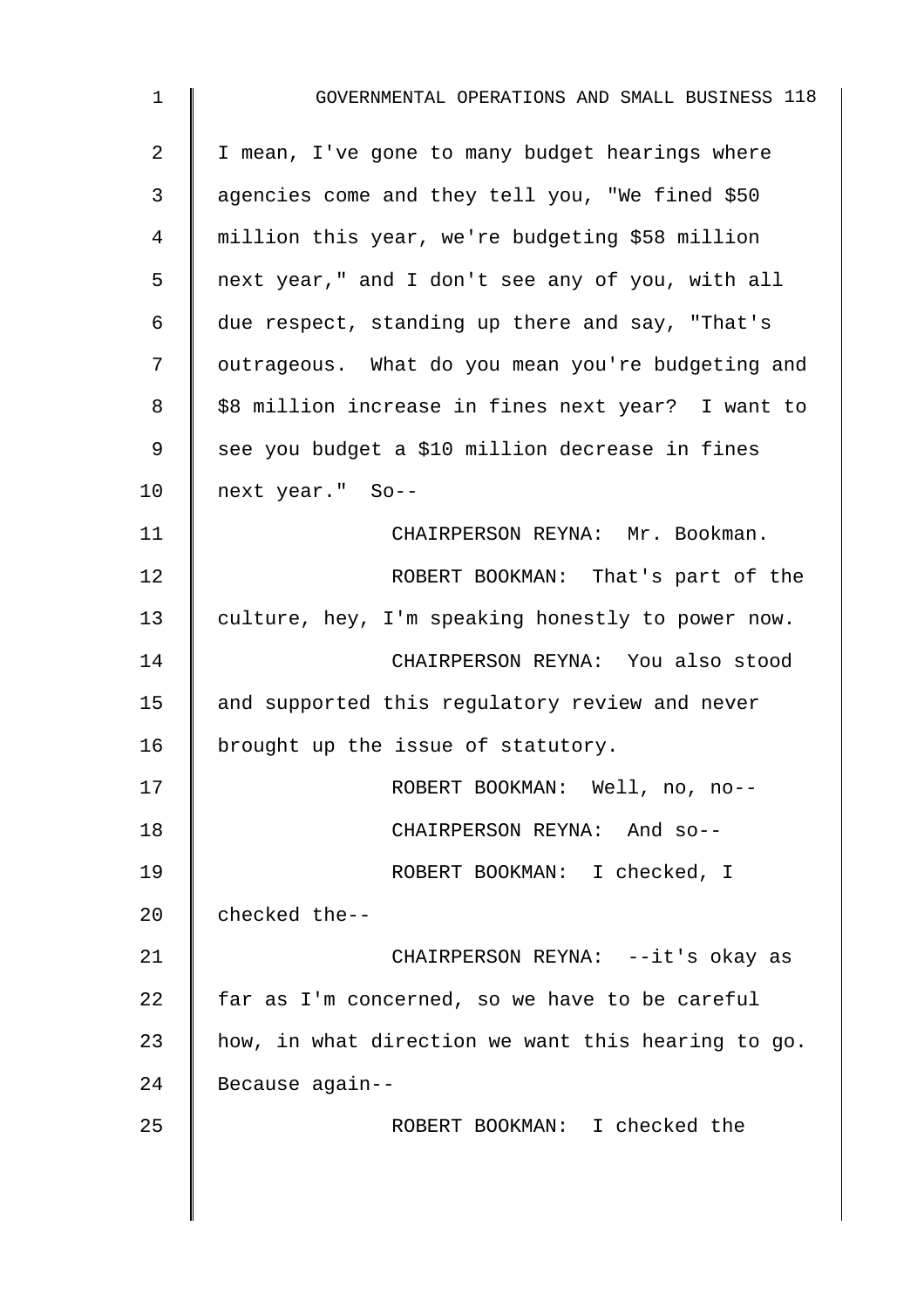| 1  | GOVERNMENTAL OPERATIONS AND SMALL BUSINESS 119     |
|----|----------------------------------------------------|
| 2  | press release that we were all quoted in--         |
| 3  | CHAIRPERSON REYNA: -- there's the                  |
| 4  | only thing we've been wanting to do--              |
| 5  | ROBERT BOOKMAN: No, it's                           |
| 6  | important--                                        |
| 7  | CHAIRPERSON REYNA: --is create a                   |
| 8  | climate that is conducive for small business. And  |
| 9  | it's very difficult to deal with the small         |
| 10 | business community, they're not knocking down my   |
| 11 | door, by no means.                                 |
| 12 | ROBERT BOOKMAN: That's 'cause your                 |
| 13 | door is always open.                               |
| 14 | CHAIRPERSON REYNA: Well, let's                     |
| 15 | not--go back and forth here, I want to share with  |
| 16 | you that I have asked both agency and the small    |
| 17 | business community to come up with a list, and     |
| 18 | everybody's waiting for the Administration to do   |
| 19 | it, and the Administration wants to wait for their |
| 20 | term to end, and then we get nothing done. And so  |
| 21 | that brings us to the, our last and final year,    |
| 22 | right, as far as I'm concerned, and the            |
| 23 | Administration, to be able to get something done.  |
| 24 | CHAIRPERSON BREWER: April 30th is                  |
| 25 | what they said. The last whatever they're doing.   |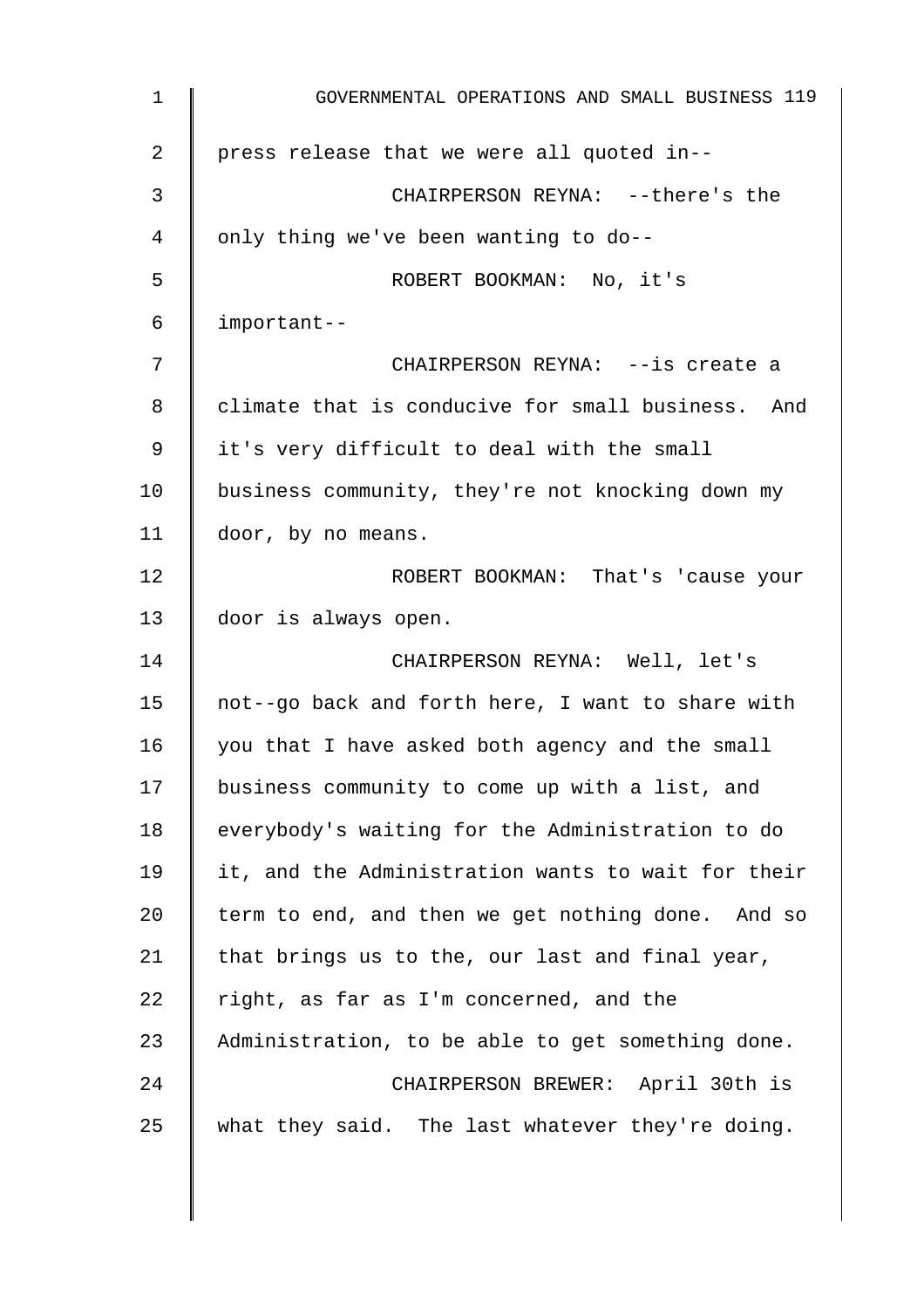| $\mathbf{1}$   | GOVERNMENTAL OPERATIONS AND SMALL BUSINESS 120     |
|----------------|----------------------------------------------------|
| $\overline{2}$ | ROBERT BOOKMAN: And something is                   |
| 3              | way better than nothing.                           |
| 4              | CHAIRPERSON BREWER: Okay.                          |
| 5              | ROBERT BOOKMAN: No question about                  |
| 6              | it. But I did check the press release from--       |
| 7              | CHAIRPERSON REYNA: Did you submit                  |
| 8              | every a list of laws that you wanted eliminated?   |
| 9              | Whether that was the previous chair to the small   |
| 10             | business committee, yourself, because I know I've  |
| 11             | never seen one.                                    |
| 12             | ROBERT BOOKMAN: I, I have been                     |
| 13             | asked by Speakers Office many times over the years |
| 14             | for a list of outdated laws and I have provided a  |
| 15             | small list.                                        |
| 16             | CHAIRPERSON REYNA: I've never seen                 |
| 17             | it.                                                |
| 18             | ROBERT BOOKMAN: A small list. A                    |
| 19             | much--I don't think that's the big, I don't think  |
| 20             | that's the big list, quite frankly, I think what   |
| 21             | we're doing here today is the big list, the        |
| 22             | warnings ones. And I'd be happy in the next 90     |
| 23             | days to do the same thing.                         |
| 24             | CHAIRPERSON REYNA: And a bill of                   |
| 25             | rights is not going to do the job--                |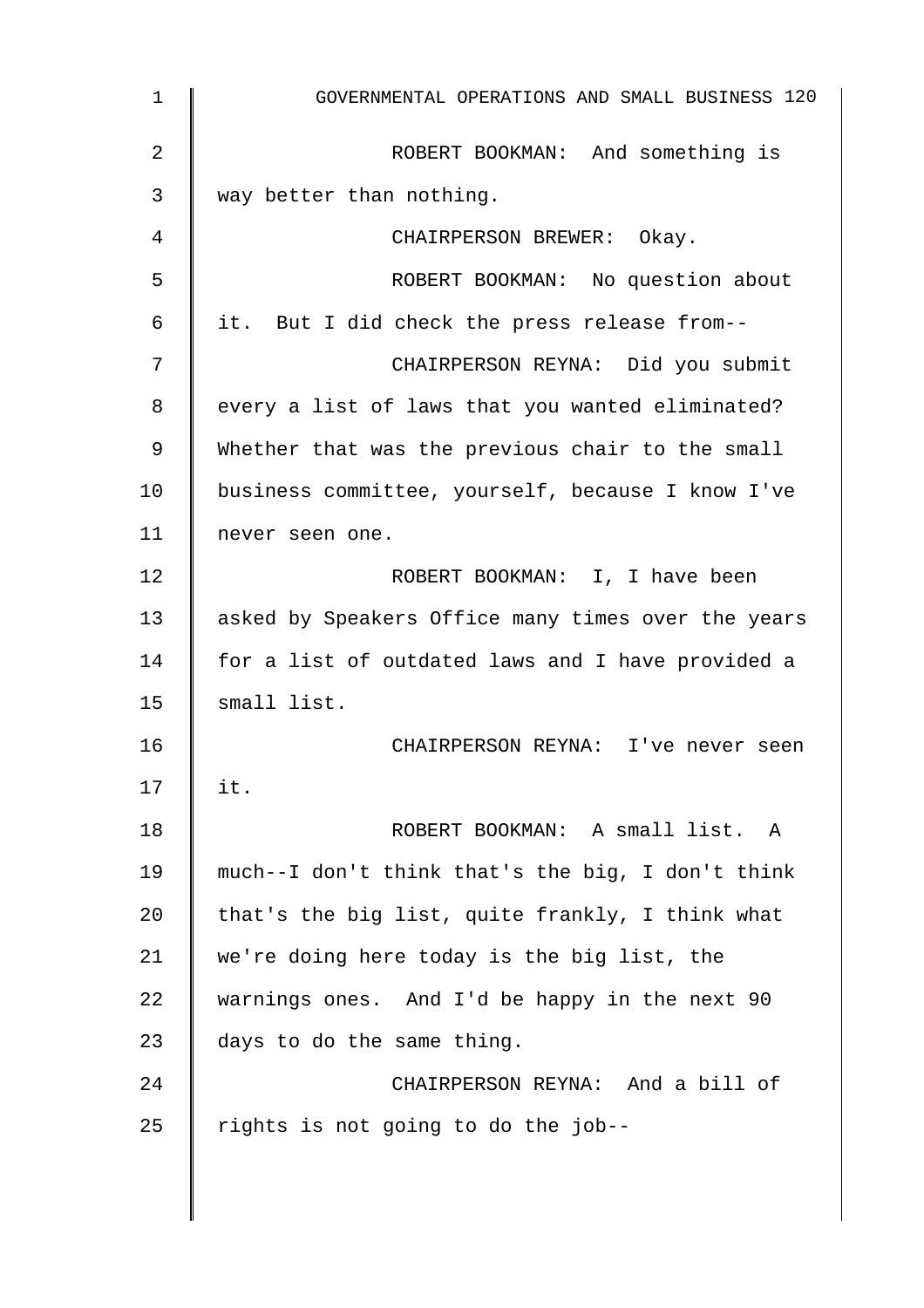| $\mathbf 1$ | GOVERNMENTAL OPERATIONS AND SMALL BUSINESS 121    |
|-------------|---------------------------------------------------|
| 2           | ROBERT BOOKMAN: No.                               |
| 3           | CHAIRPERSON REYNA: --as far as I'm                |
| 4           | concerned.                                        |
| 5           | ROBERT BOOKMAN: Of course not.                    |
| 6           | CHAIRPERSON REYNA: For anyone.                    |
| 7           | ROBERT BOOKMAN: Of course not.                    |
| 8           | CHAIRPERSON BREWER: Others, go                    |
| 9           | ahead Jack.                                       |
| 10          | JACK FRIEDMAN: So just, I think                   |
| 11          | these are all good steps forward, but as I said,  |
| 12          | rather than just have an agency report what is    |
| 13          | curable, I'd like to actually see, you know,      |
| 14          | legislation changing these things. I think that a |
| 15          | Bill of Rights is not really a great tool, there  |
| 16          | needs to be some sort of appeal process which a   |
| 17          | business owner can understand, which doesn't take |
| 18          | him out of their business, but it has to be one   |
| 19          | that's dealt with sensitively because I think     |
| 20          | there's a lot of fear of retribution. I think     |
| 21          | that there's more that needs to be done, but I    |
| 22          | also agree with Councilman Reyna, it's very, very |
| 23          | difficult to get small business people out of the |
| 24          | insular confines of their four walls. And no      |
| 25          | matter how hard we want to try and make an effort |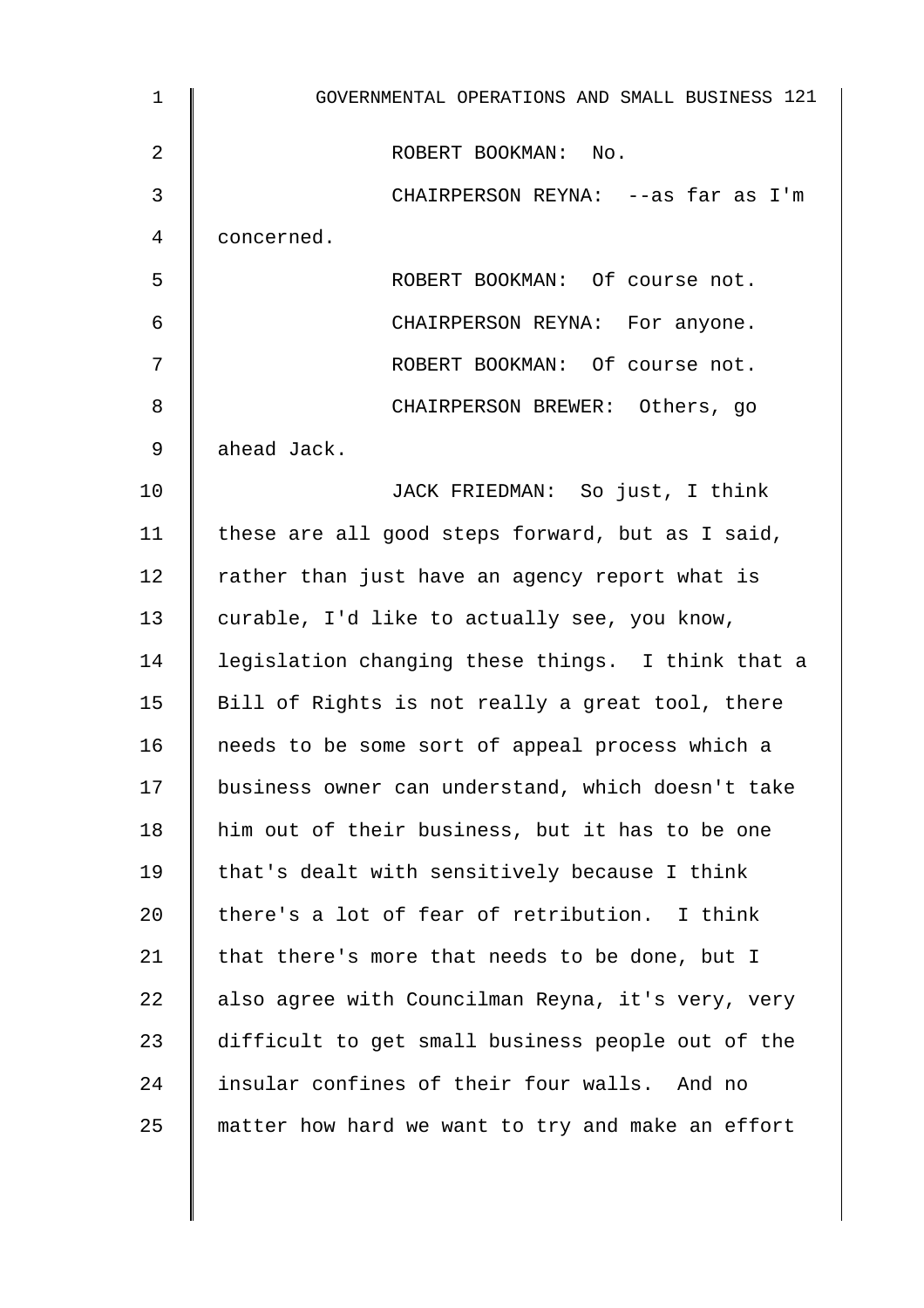| $\mathbf{1}$   | GOVERNMENTAL OPERATIONS AND SMALL BUSINESS 122     |
|----------------|----------------------------------------------------|
| $\overline{2}$ | here, it really is going to be incumbent upon the  |
| 3              | business owners to step forward, and they have to  |
| 4              | have the confidence that if they do step forward,  |
| 5              | it's not going to impact them negatively, the next |
| 6              | inspector isn't going to come and hammer them, the |
| 7              | inspector's not going to think, "You're going over |
| 8              | my head to my boss." So, Rob's right, also.        |
| 9              | Culture has to change. Given the time parameters,  |
| 10             | given the fact that we're losing some Council      |
| 11             | Members this year, that the Administration is      |

12  $\parallel$  changing this year, I think it's important to get 13 some of these things on the books. I think it's 14 Shame that we have not been able to get things 15 | from three years ago passed, so I'm very, very 16 encouraged that it's being done now, but I don't 17 | think this work stops with this administration or 18  $\parallel$  this Council, I think we stay vigilant to make 19  $\parallel$  sure that these steps are just first steps.

20 | ANDREW MOSEL: I agree with what a 21 | lot of people are saying, it's very difficult to 22 change the culture. I'm really here to speak to,  $23$  | I can really only speak intelligently towards the 24 DOH inspections, we're representing restaurants, 25 but we have a list of I think about ten actually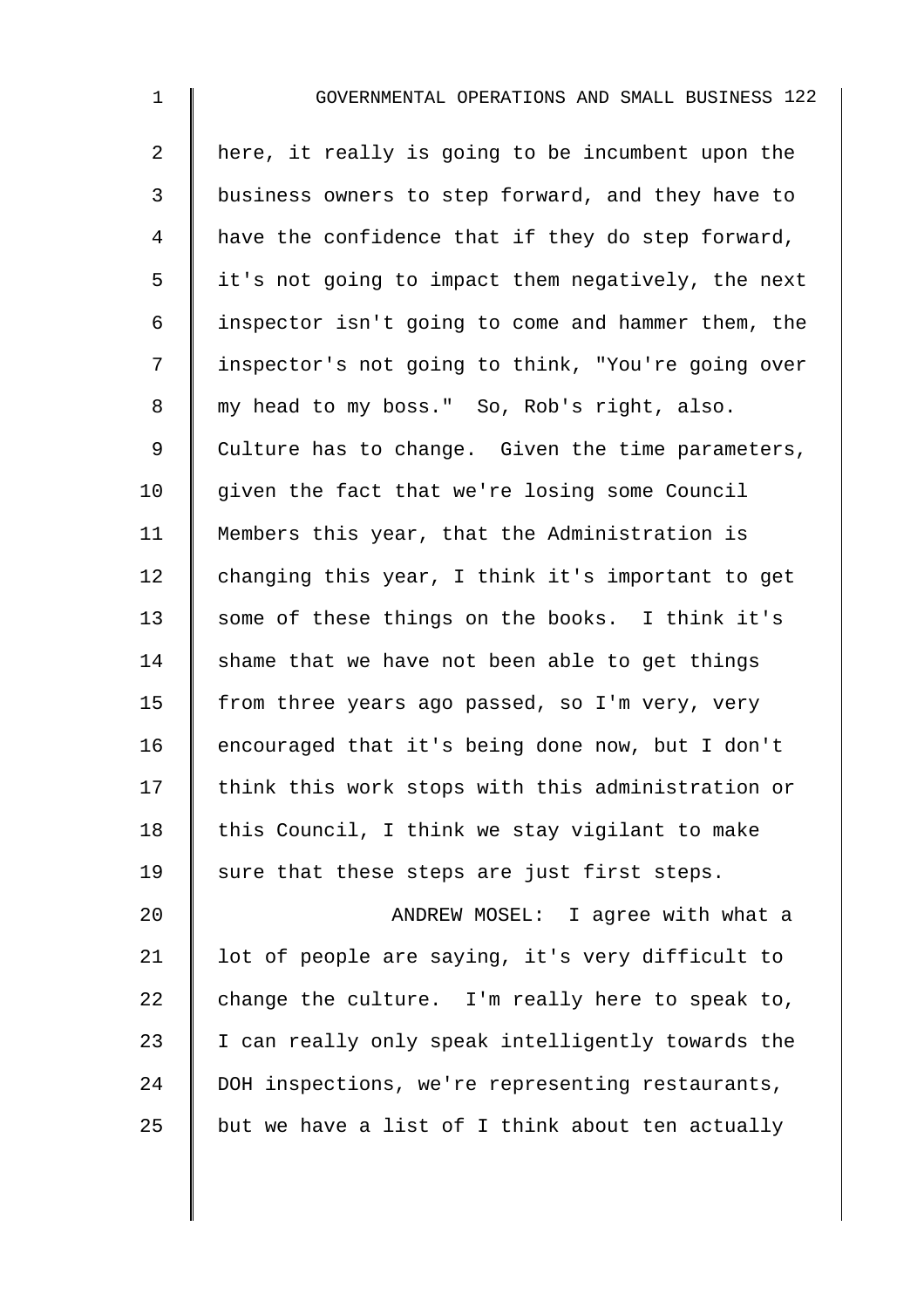| $\mathbf 1$    | GOVERNMENTAL OPERATIONS AND SMALL BUSINESS 123    |
|----------------|---------------------------------------------------|
| $\overline{2}$ | suggestions that we think can improve the letter  |
| 3              | grading inspection system, that we submitted in   |
| 4              | the past hearing that I'm happy to share with     |
| 5              | everybody.                                        |
| 6              | CHAIRPERSON BREWER: Those are, I                  |
| 7              | think those are being dealt with $-$              |
| 8              | ANDREW MOSEL: [interposing] And                   |
| 9              | yes, and I believe the Speaker is, I know working |
| 10             | on specific letter grade legislation. So--        |
| 11             | CHAIRPERSON BREWER: Yes, they're                  |
| 12             | definitely working on it, yes, they are, just so  |
| 13             | you know.                                         |
| 14             | CHAIRPERSON REYNA: And it would be                |
| 15             | helpful if you stay in touch with our committee.  |
| 16             | ANDREW MOSEL: We will.                            |
| 17             | CHAIRPERSON REYNA: You know, like                 |
| 18             | I don't hear from you guys.                       |
| 19             | ROBERT BOOKMAN: I'm going to call                 |
| 20             | you all the time now.                             |
| 21             | CHAIRPERSON REYNA: No, you're not,                |
| 22             | no, you're not, you all said that the last time.  |
| 23             | [laughter]                                        |
| 24             | ANDREW MOSEL: And Council Member                  |
| 25             | Chin I believe said that there, it's true that    |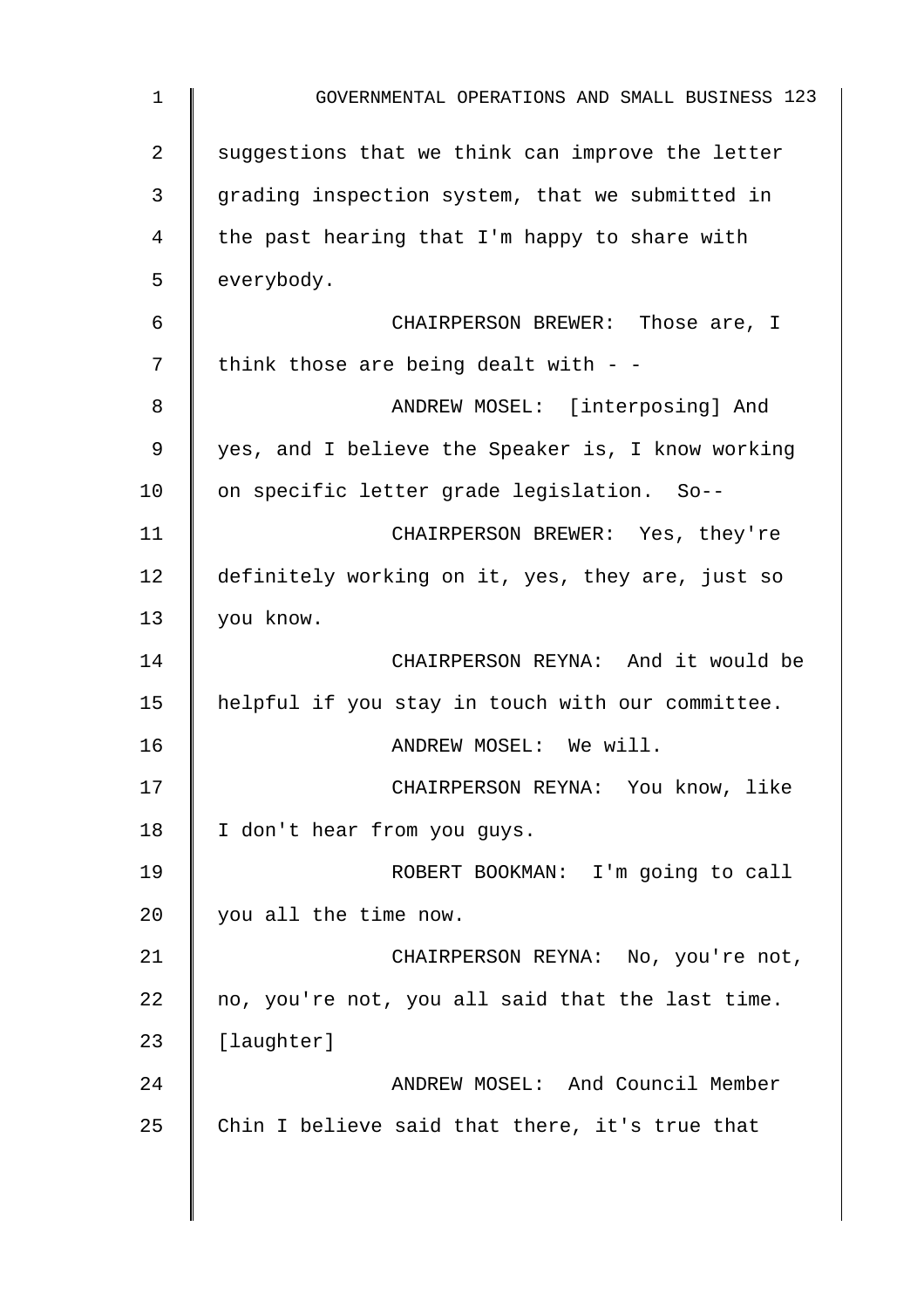| $\mathbf 1$    | GOVERNMENTAL OPERATIONS AND SMALL BUSINESS 124     |
|----------------|----------------------------------------------------|
| $\overline{a}$ | letter grades are tremendously popular amongst the |
| 3              | public, I mean, I would argue that's 'cause they   |
| 4              | don't fully understand them, but I won't get into- |
| 5              |                                                    |
| 6              | ROBERT BOOKMAN: Right, [laughs]                    |
| 7              | yeah. That's right.                                |
| 8              | ANDREW MOSEL: -- I won't get into                  |
| 9              | that 'cause I know that we all want to go. But I   |
| 10             | think there's a lot of ways we can make them more  |
| 11             | equitable and a lot easier on restaurant owners    |
| 12             | without completely dismantling the system.         |
| 13             | ROBERT BOOKMAN: And I always did                   |
| 14             | think we were talking about both, and you know,    |
| 15             | when it came, when I read the first draft of this  |
| 16             | and I saw rules, I got, oh my god, we're only      |
| 17             | doing rules. So, I looked at, I--I know, I looked  |
| 18             | at the press release with all our quotes, and we   |
| 19             | were all, what everything was said in that press   |
| 20             | conference, and in the press release was "We're    |
| 21             | going to review violations. I'm perhaps            |
| 22             | mistakenly undertook violations to mean as a       |
| 23             | lawyer both the statute and rules. But listen, if  |
| 24             | we get rules done, good step.                      |
| 25             | CHAIRPERSON BREWER: We're going to                 |
|                |                                                    |
|                |                                                    |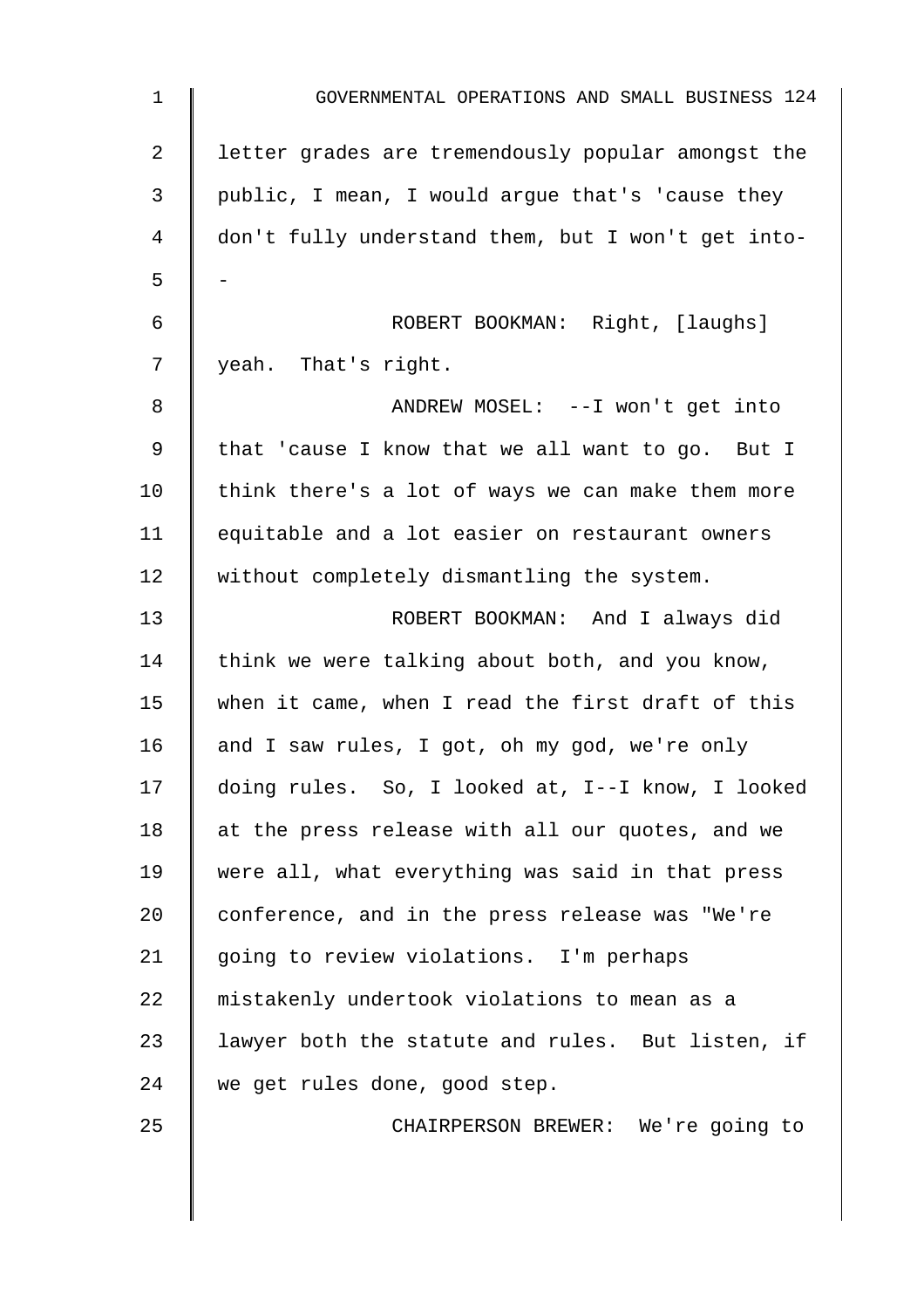| 1               | GOVERNMENTAL OPERATIONS AND SMALL BUSINESS 125    |
|-----------------|---------------------------------------------------|
| 2               | try to do both.                                   |
| 3               | ROBERT BOOKMAN: Good step.                        |
| 4               | CHAIRPERSON BREWER: That was the                  |
| 5               | question. We're going to try and do both.         |
| 6               | CHAIRPERSON REYNA: Do want to                     |
| 7               | understand, what is your expectation of this bill |
| 8               | of rights? You, the small business community is   |
| 9               | very excited about this, but I'm not quite        |
| 10 <sub>1</sub> | understanding it.                                 |
| 11              | ROBERT BOOKMAN: It is?                            |
| 12              | ANDREW MOSEL: I mean, I think--                   |
| 13              | CHAIRPERSON REYNA: The                            |
| 14              | Administration is, okay.                          |
| 15              | ROBERT BOOKMAN: Oh, the                           |
| 16              | Administration is, yeah.                          |
| 17              | ANDREW MOSEL: I don't think it's                  |
| 18              | a, I don't think it's going to be a cure all, by  |
| 19              | any means, but I think it gives--some people have |
| 20              | no idea what to expect when they are, when they   |
| 21              | get inspected. I actually, I mentioned this in my |
| 22              | prepared remarks, I actually think it'll not only |
| 23              | keep the inspector accountable for what he does,  |
| 24              | but I mean, and I'm here representing restaurant  |
| 25              | owners, but a lot of restaurant owners don't      |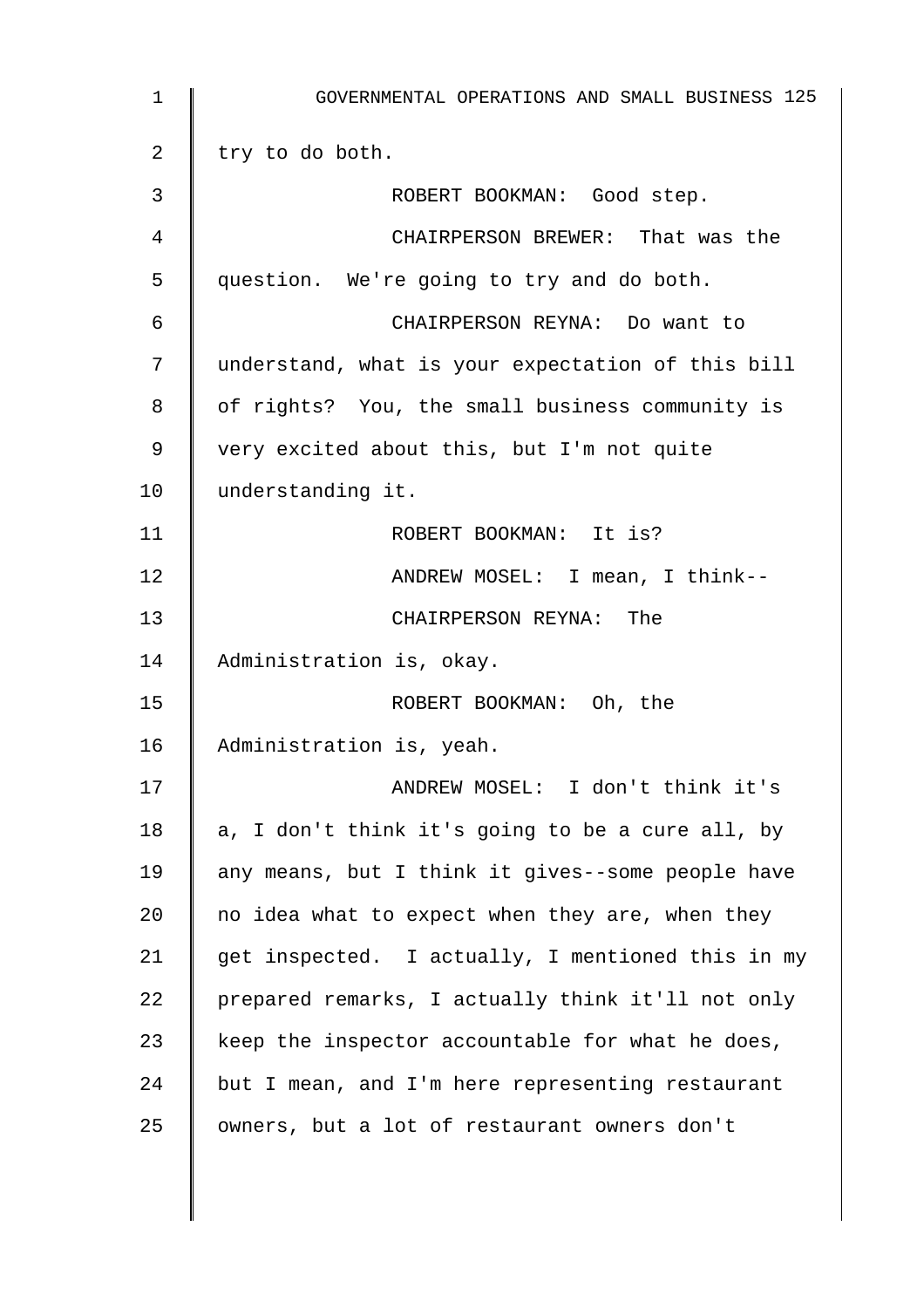1 **6** GOVERNMENTAL OPERATIONS AND SMALL BUSINESS 126 2 behave themselves as well as they should, whether  $3 \parallel$  they're being treat--you know, they claim that the 4 I inspectors come in and start kicking over their 5 | like, you know, stove and stuff. I'm not quite, 6 | you know, that could be true, it might not be  $7 \parallel$  true. I think actually having this piece of paper 8 || and reviewing it will kind of allow both, everyone 9  $\parallel$  to approach this in a sort of like much, having 10  $\parallel$  calmer heads prevail type of attitude. Or the 11 very least, it'll like both sides will understand  $12$  exactly what their rights are. I mean, maybe some 13 people won't even look at it, maybe not, but at 14 | least the fact that you're handing something 15 Someone to read, and they can look it over, and at 16 | least have a basis for trying to complain about  $17$  something, as opposed to just going off the wall, 18 I think hopefully it will be helpful in some  $19 \parallel \text{cases}.$ 

20 CHAIRPERSON REYNA: There's a 21 Triage issue that I have, you know, this doesn't 22  $\parallel$  end in the hands that it needs to go in order to 23 address the culture. Right? So, Small Business 24 Services is not getting this survey. Right? It's  $25$  not going to go to the Chief Operating Business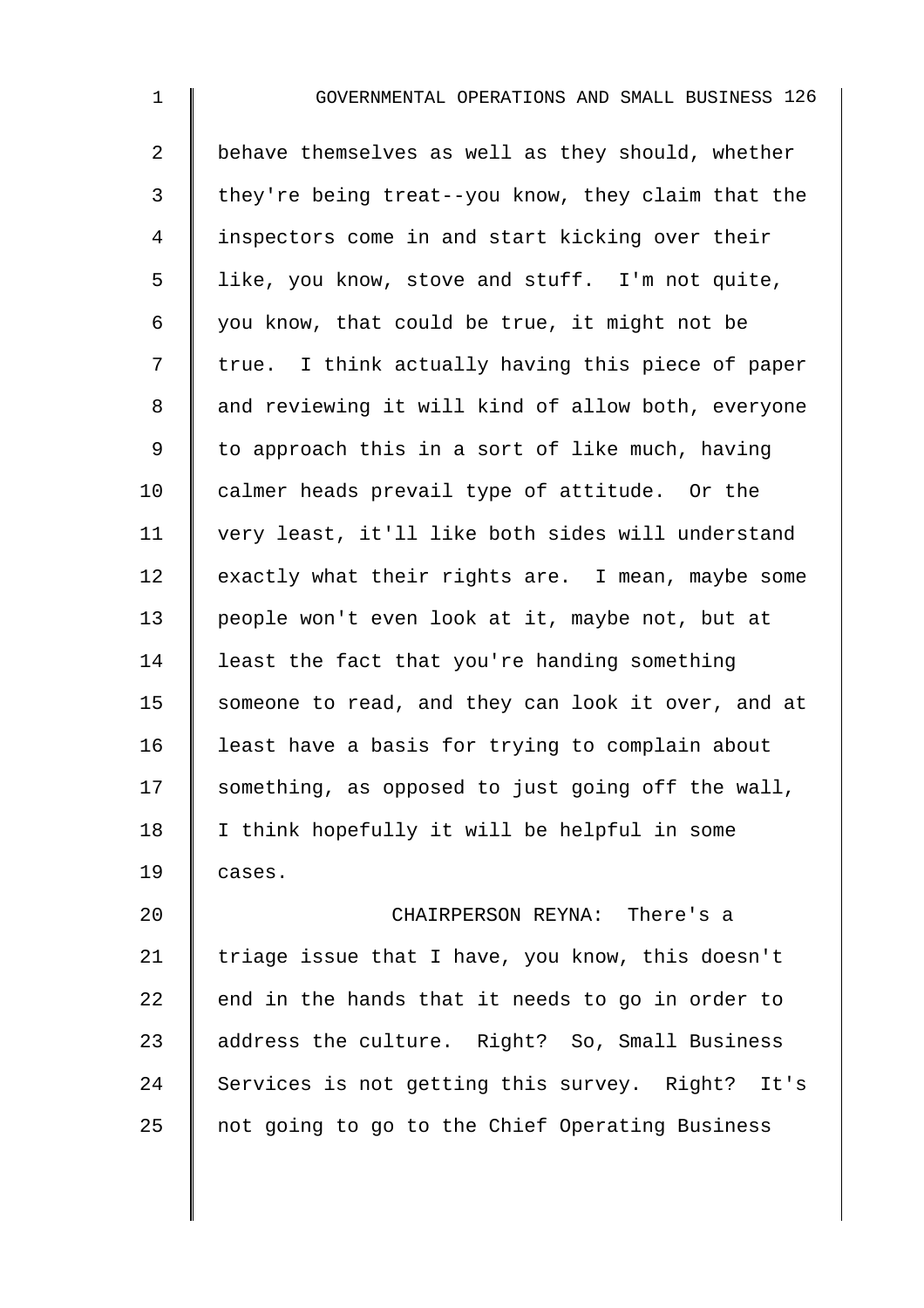| $\mathbf 1$ | GOVERNMENTAL OPERATIONS AND SMALL BUSINESS 127     |
|-------------|----------------------------------------------------|
| 2           | Operator or Officer. We don't know if that         |
| 3           | particular position's going to continue to remain  |
| 4           | in the Administration, right, so--                 |
| 5           | ROBERT BOOKMAN: That's right.                      |
| 6           | CHAIRPERSON REYNA: -- the director                 |
| 7           | of op--Mayor's Operation, should be handling what  |
| 8           | would be this particular survey, not anyone else,  |
| 9           | in order to then trickle down what would be        |
| 10          | changes so that there's an applied tone across the |
| 11          | board as far as I'm concerned, with whomever or    |
| 12          | whatever agency there is, that oversees statute or |
| 13          | rules governing the small business community. But  |
| 14          | that doesn't do that.                              |
| 15          | ROBERT BOOKMAN: No, it doesn't.                    |
| 16          | If you remember when you passed that, when we had  |
| 17          | the bill creating that, I testified saying, you    |
| 18          | know, rights without any remedies when those       |
| 19          | rights are violated is kind of silly. I remember   |
| 20          | at the time we had a conversation about it, and I  |
| 21          | still think it's kind of silly. It's really not a  |
| 22          | bill of rights, if the city violates those rights  |
| 23          | and there's nothing you can do about it. It's a    |
| 24          | bill of suggestions.                               |
| 25          | CHAIRPERSON BREWER: Regarding the                  |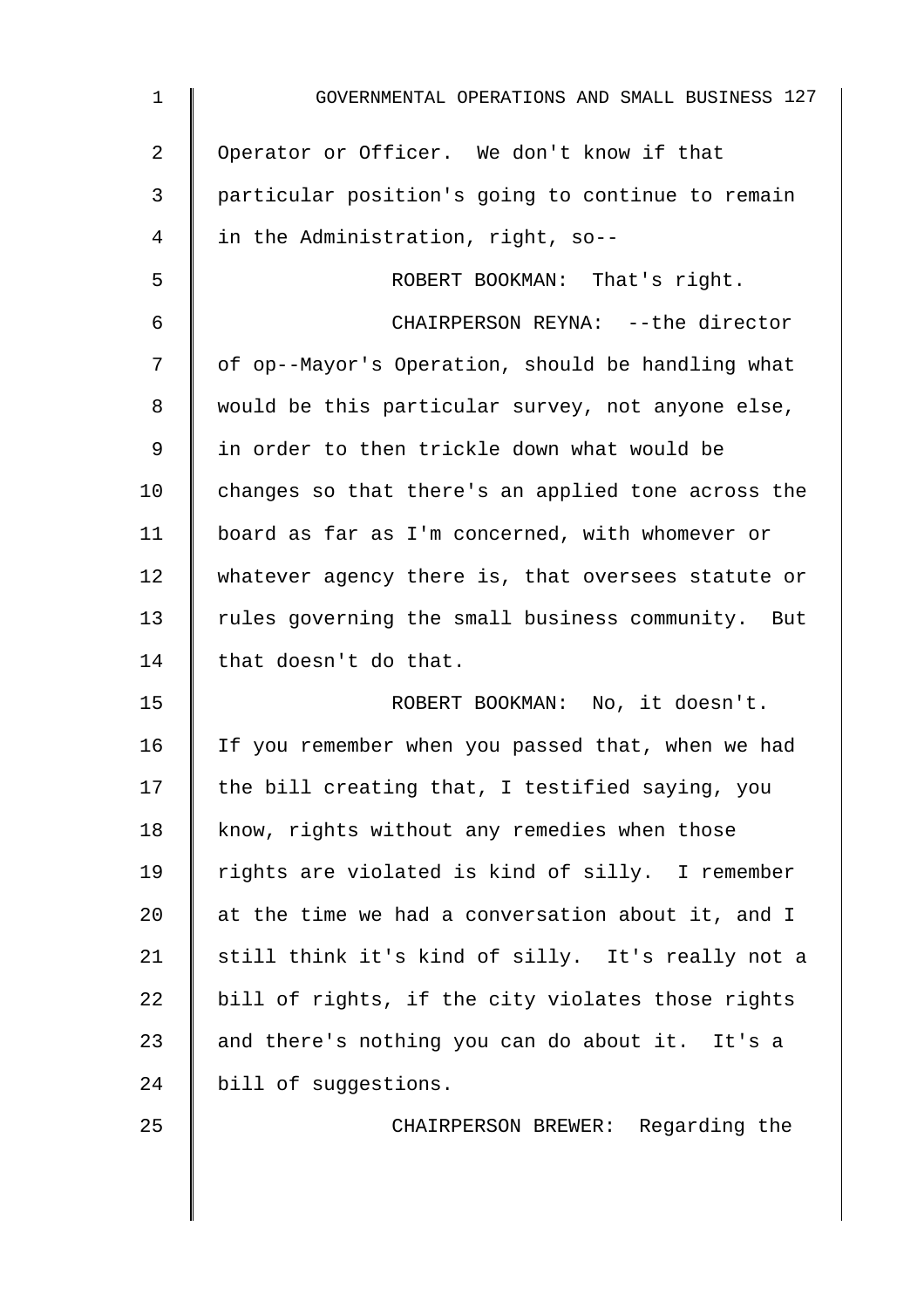| $\mathbf{1}$ | GOVERNMENTAL OPERATIONS AND SMALL BUSINESS 128      |
|--------------|-----------------------------------------------------|
| 2            | Sandy, not just this legislation, but all of you    |
| 3            | I'm sure, I know Jack does, others too have a lot   |
| 4            | of restaurants, and other businesses still out.     |
| 5            | Do you think that after the discussion today, do    |
| 6            | you see any changes to their supporting those       |
| 7            | businesses, either through legislation or just      |
| 8            | from the dialogue? And again, my bigger question,   |
| $\mathsf 9$  | is there anything coming out of the Sandy business  |
| 10           | discussions in general that bodes well for the      |
| 11           | business community, small business as a whole?      |
| 12           | JACK FRIEDMAN: So, our biggest                      |
| 13           | problem with Sandy and businesses, FEMA as you      |
| 14           | know does nothing for businesses. The only thing    |
| 15           | available for small businesses are loans, and when  |
| 16           | we look at the Rockaways, we have problems with     |
| 17           | people who live on the Rockaways, people who have   |
| 18           | businesses on the Rockaways, and even the people    |
| 19           | who are going to remain there and stay in           |
| 20           | business, they're losing a lot of their neighbors,  |
| 21           | they're losing a lot of their customer base.<br>The |
| 22           | tiny amount of grant money that's available for     |
| 23           | the Mayor's Fund, the \$10,000, is all tied to      |
| 24           | loans. The \$5,000 is all tied to loans.<br>So      |
| 25           | there's nothing out there for the businessperson    |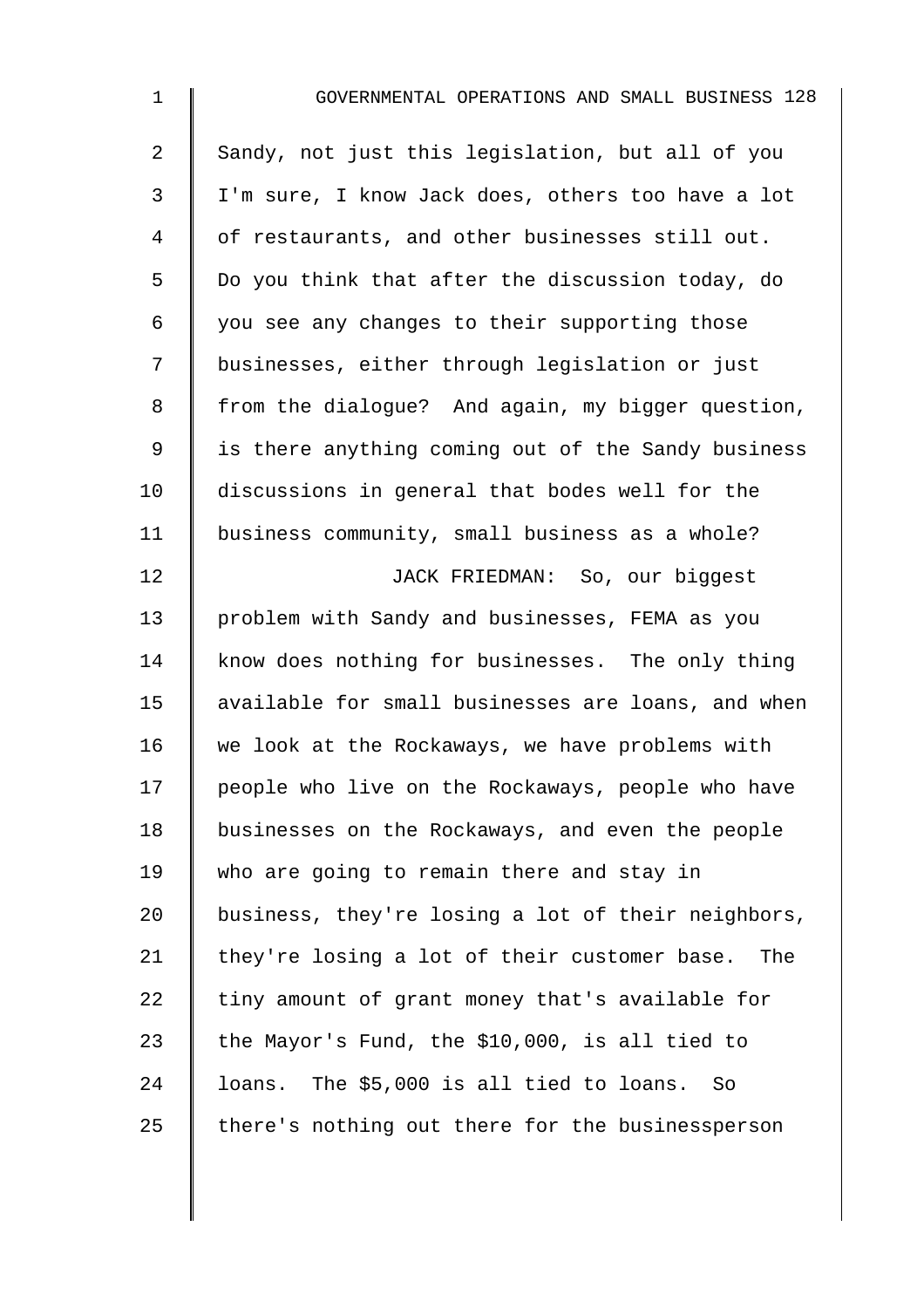| $\mathbf 1$ | GOVERNMENTAL OPERATIONS AND SMALL BUSINESS 129     |
|-------------|----------------------------------------------------|
| 2           | that's struggling, who may not qualify for the     |
| 3           | loan. The IRS does not give out gold stars to mom  |
| 4           | and pop businesses for being profitable. And       |
| 5           | maybe go into business understanding that. I       |
| 6           | think that things like fee waivers are great, any  |
| 7           | dollar a business can save on reconstruction and   |
| 8           | rebuilding, whether it's a sales tax on building   |
| $\mathsf 9$ | materials or fee waivers, is great. We're going    |
| 10          | to lose almost 40 to 50 percent of the businesses  |
| 11          | in the Rockaways. 40 to 50 percent. And there's    |
| 12          | no getting around that because people who are in   |
| 13          | these businesses, shouldn't be taking out loans.   |
| 14          | Their businesses were tenuous before Sandy, it's   |
| 15          | going to be worse afterwards. They're personally   |
| 16          | guaranteed to surety bonds, and I want my business |
| 17          | owners to be thinking with their heads and not     |
| 18          | with their hearts, so I don't want them going      |
| 19          | deeper in debt, a quarter of a million dollars, a  |
| 20          | half million dollars, 'cause then it's going to    |
| 21          | make them personally bankrupt, as well. I'm        |
| 22          | encouraged by some of the things the               |
| 23          | administration is doing for small business         |
| 24          | solution centers, who are working in Queens,       |
| 25          | closer to Bob Walsh's office, on specific areas,   |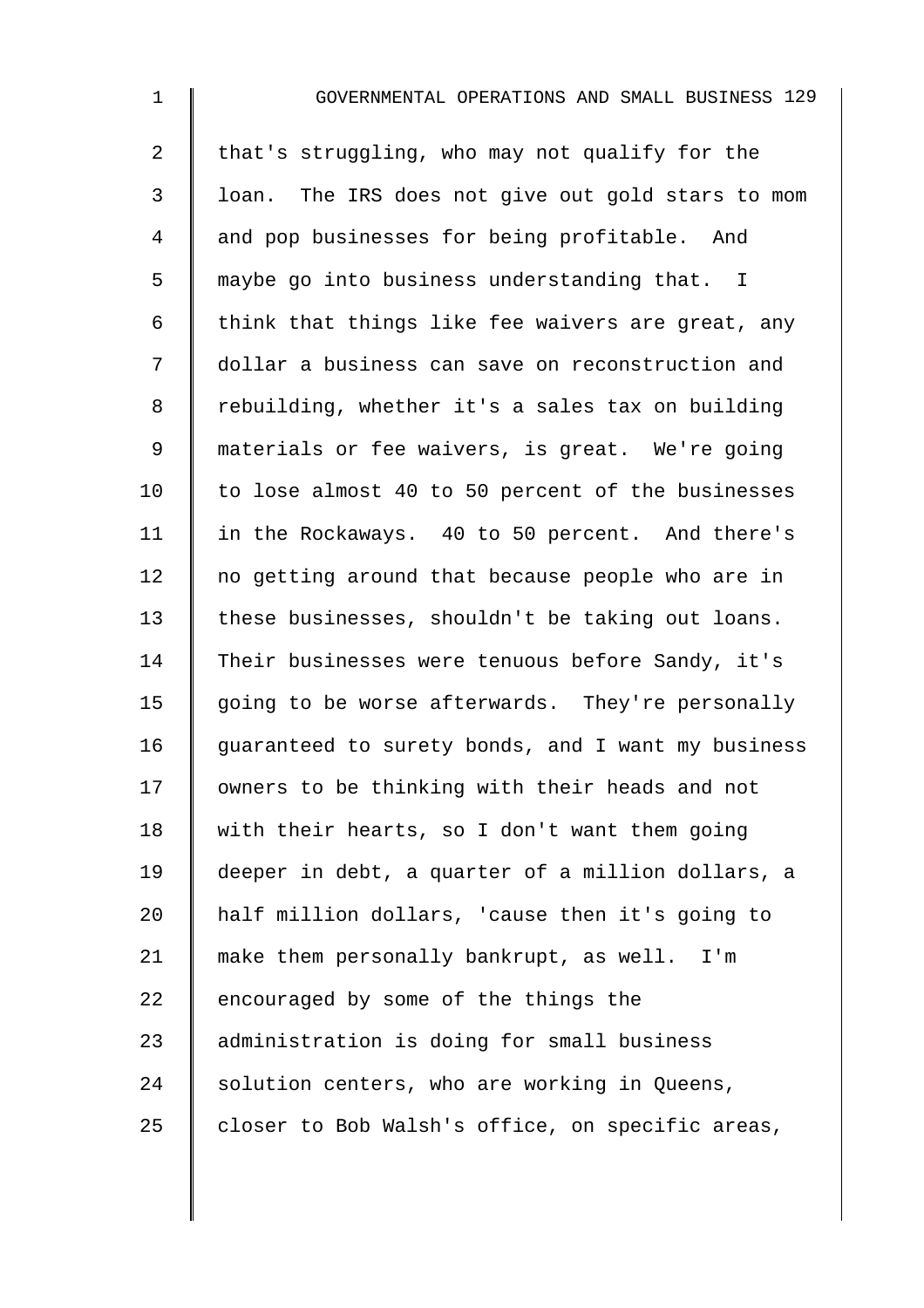1 GOVERNMENTAL OPERATIONS AND SMALL BUSINESS 130 2 I like Beach and 116th Street in the Rockaways. But  $3 \parallel$  there's a long term planning that has to be done, 4 I it's going to cost billions of dollars and the 5 | only way it's going to happen is through 6 incentivizing private investment. We've been in 7 | touch with the people in Joplin, Missouri and 8 | people in Missouri, in Mississippi, and we've 9 | found plans and things that have been done in  $10$  | other states, that give tax credits to individuals 11 | and businesses that want to contribute to a 12 revolving business fund. It worked in lower 13 Manhattan after 9/11 and most of those people paid 14 back those loans, and the money that was used to 15  $\parallel$  pay back those loans was used gain this time, to 16 | help support it. So I think government has to be 17 I innovative, we brought legislation to the state to 18 Bill Scarborough, the Small Business Committee 19 Chair, and to Tom De Napoli. If there needs to be 20 something done on the city side, we will bring it 21  $\parallel$  to you as well, but that's why we're trying to be 22 proactive. 23 CHAIRPERSON REYNA: Could I just 24 ask, have you requested from Assemblyman

25 Scarborough as the Small Business Chair, the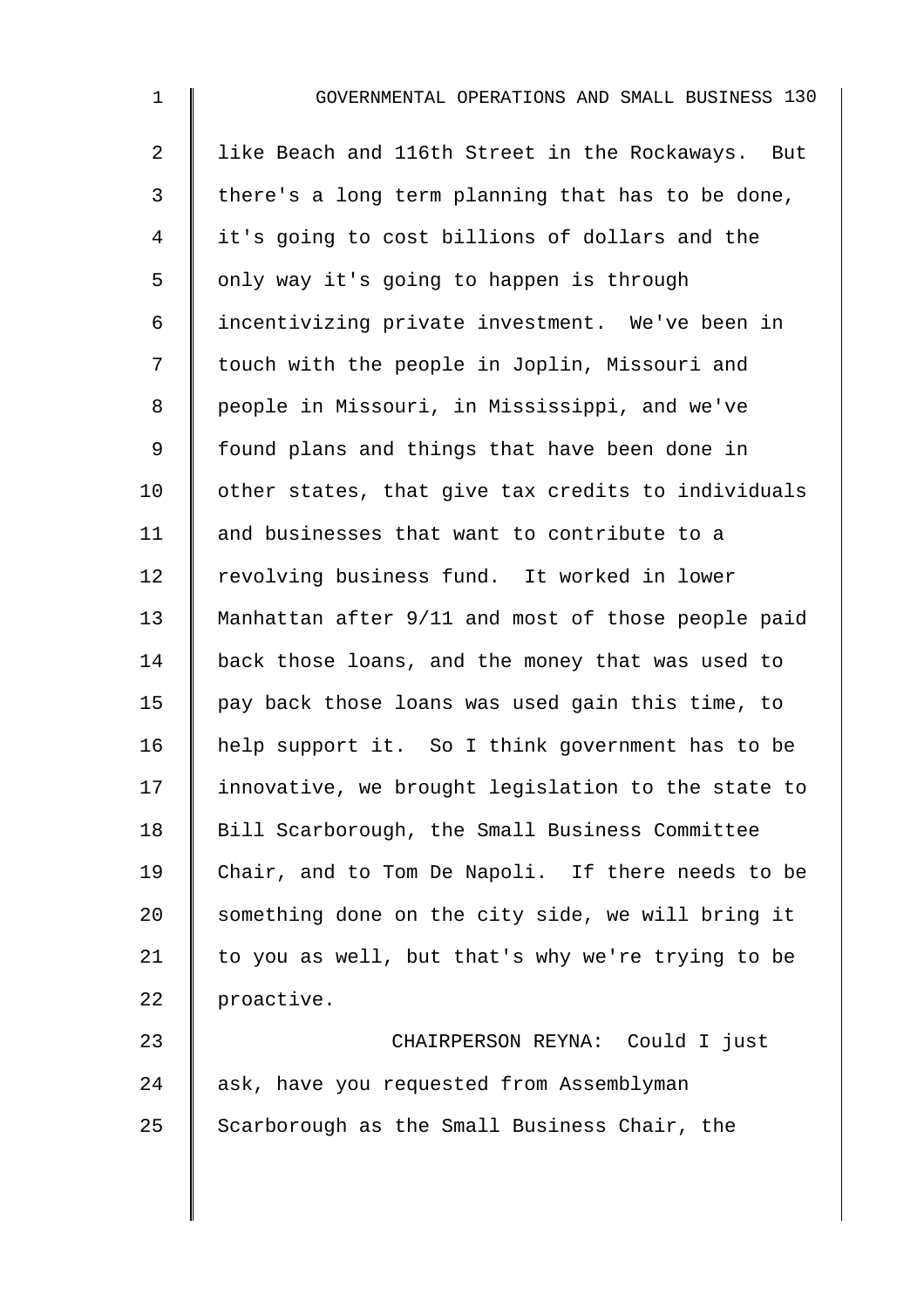1 | GOVERNMENTAL OPERATIONS AND SMALL BUSINESS 131 2  $\parallel$  request to waive what would be the liquor license 3 fee, which is \$10,000? 4 JACK FRIEDMAN: We have not  $5 \parallel$  specifically asked that. 6 CHAIRPERSON REYNA: And that has 7 not come up? 8 || JACK FRIEDMAN: Has not come up at 9 all. 10 | CHAIRPERSON REYNA: Have you 11 requested--? 12 | ROBERT BOOKMAN: No, it's \$5,000, 13 | I'm sorry. 14 | CHAIRPERSON REYNA: It's \$10,000. 15 ROBERT BOOKMAN: Liquor license in 16 the City of New York is  $$5,000--$ 17 || CHAIRPERSON REYNA: I spoke to the 18 | specific small business--19 ROBERT BOOKMAN: I'm a liquor 20  $\parallel$  attorney, I do it for a living. 21 || CHAIRPERSON REYNA: I--22 | ROBERT BOOKMAN: Unless you have 23  $\parallel$  two bars. 24 | CHAIRPERSON REYNA: I spoke to a 25 business owner.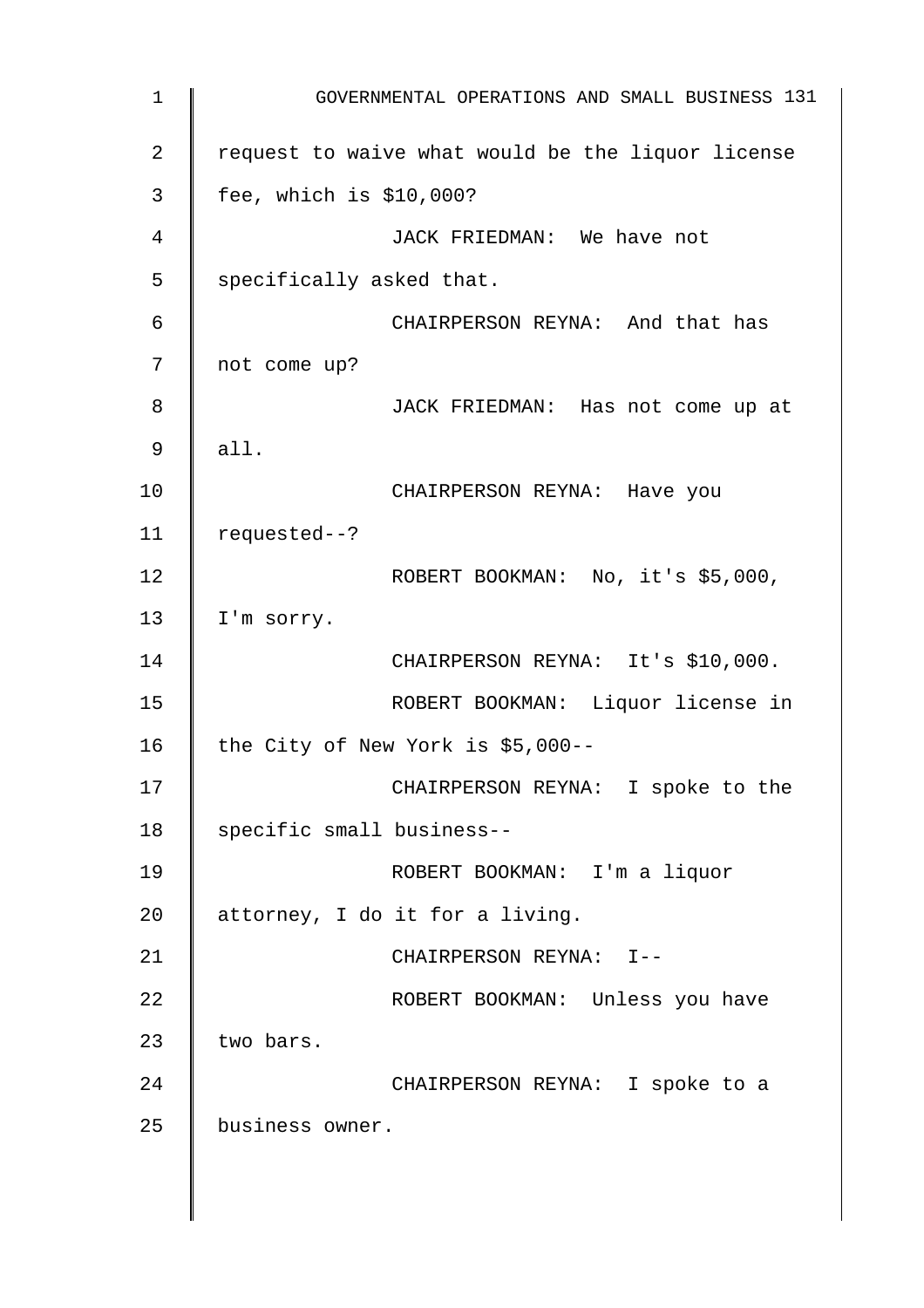1 GOVERNMENTAL OPERATIONS AND SMALL BUSINESS 132 2 **CORT BOOKMAN:** He has two bars  $3 \parallel$  then. 4 CHAIRPERSON REYNA: Okay, so  $5 \parallel$  \$10,000. 6 ROBERT BOOKMAN: He has two 7 | licensed bars, then. 8 CHAIRPERSON REYNA: Okay, so, the 9 | issue of requesting this from the state, you know,  $10$  | I'd be happy to pass a resolution, which we're 11 | working on, but it should be something that is 12 | looked at. I don't know if you guys are going to 13 begin those conversations, and if you haven't 14 already, I encourage you to. 15 | ROBERT BOOKMAN: How about just the 16  $\parallel$  city waiving the extra--17 | CHAIRPERSON REYNA: We're talking 18  $\parallel$  about the --19 | ROBERT BOOKMAN: [interposing] tax, 20  $\parallel$  10 know, so the city, only the city, the only five 21 | counties in the State of New York has an extra tax 22 | on liquor licenses. 23 || CHAIRPERSON REYNA: Can we start 24 with the state liquor license first? [laughter] 25 | JACK FRIEDMAN: Councilman, I think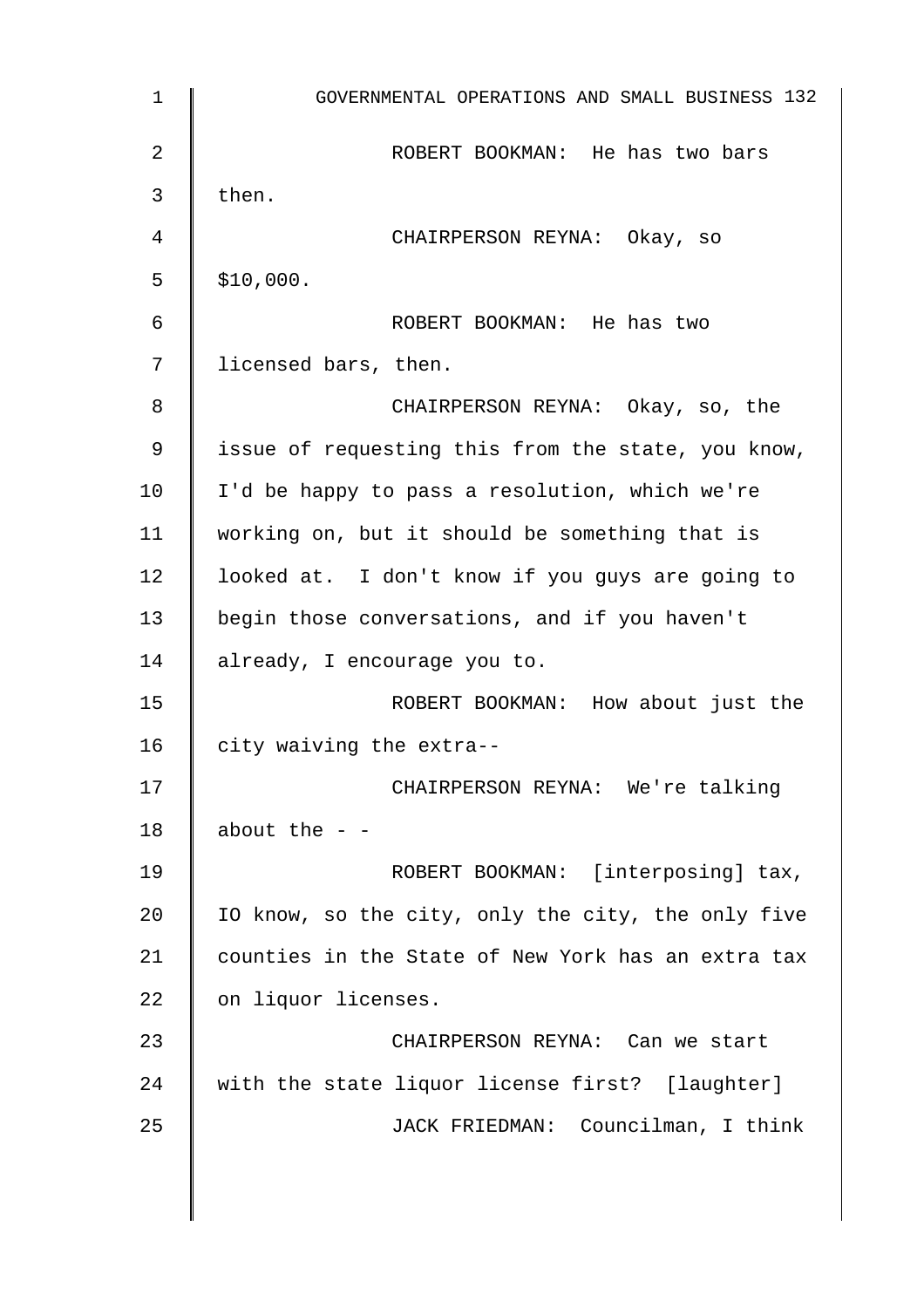| $\mathbf 1$    | GOVERNMENTAL OPERATIONS AND SMALL BUSINESS 133    |
|----------------|---------------------------------------------------|
| $\overline{2}$ | we've been concentrating more on getting          |
| 3              | established businesses reopened.                  |
| 4              | CHAIRPERSON REYNA: And I'm only                   |
| 5              | referring to Hurricane Sandy victims, right?      |
| 6              | JACK FRIEDMAN: Right, so--                        |
| 7              | CHAIRPERSON REYNA: Just to be                     |
| 8              | clear.                                            |
| 9              | JACK FRIEDMAN: I'm not sure it has                |
| 10             | an effect on the businesses like Ty Rock          |
| 11             | [phonetic] you know, which has been open, had a   |
| 12             | liquor license, and it just needs to reopen. I    |
| 13             | think it has more to do with new businesses that  |
| 14             | want to open up in these areas. So we really      |
| 15             | haven't heard much from people who are investing  |
| 16             | in new businesses this time, we're just trying to |
| 17             | get guys who are closed down to reopen. So, I'm   |
| 18             | not sure--if there's something, and issue there,  |
| 19             | I'd more than happy to look at it.                |
| 20             | CHAIRPERSON REYNA: Specifically                   |
| 21             | businesses that have not been able to open, and   |
| 22             | are already being called by the state to open, to |
| 23             | pay for their license--                           |
| 24             | ROBERT BOOKMAN: Their renewal?                    |
| 25             | CHAIRPERSON REYNA: And if they                    |
|                |                                                   |
|                |                                                   |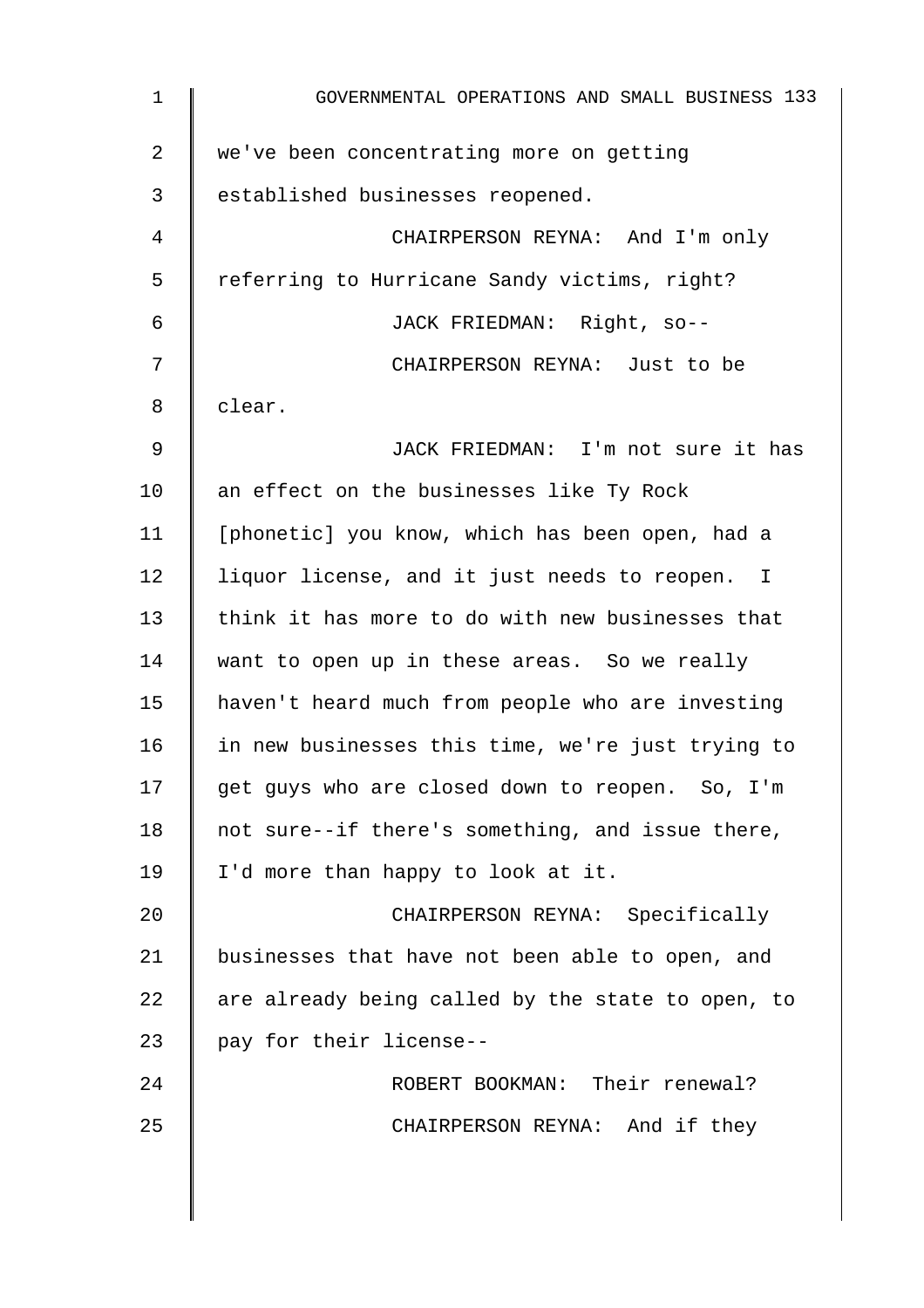| $\mathbf{1}$ | GOVERNMENTAL OPERATIONS AND SMALL BUSINESS 134     |
|--------------|----------------------------------------------------|
| 2            | don't open, then they don't open, and they'll get  |
| 3            | their refund--                                     |
| 4            | JACK FRIEDMAN: But these are                       |
| 5            | businesses that never had a liquor licenses        |
| 6            | before.                                            |
| 7            | CHAIRPERSON REYNA: This is the                     |
| 8            | renewal, right.                                    |
| 9            | ROBERT BOOKMAN: No, it's got to be                 |
| 10           | a renewal, right. 'Cause any businesses, as soon   |
| 11           | as they, as soon as they were closed because of    |
| 12           | Sandy, if you had a liquor license, what you do is |
| 13           | you put the physical document if you had it, if    |
| 14           | not an affidavit, into safekeeping, and your       |
| 15           | license gets frozen.                               |
| 16           | CHAIRPERSON REYNA: They didn't,                    |
| 17           | they refused it.                                   |
| 18           | ROBERT BOOKMAN: The license gets                   |
| 19           | frozen at that point, so you're not losing any     |
| 20           | time on your license. But if it's renewal time,    |
| 21           | yeah, they want the renewal money.                 |
| 22           | JACK FRIEDMAN: If you have                         |
| 23           | specific instances of businesses, please share     |
| 24           | them with me, I'll share with my colleagues, too.  |
| 25           | CHAIRPERSON REYNA: Absolutely.                     |
|              |                                                    |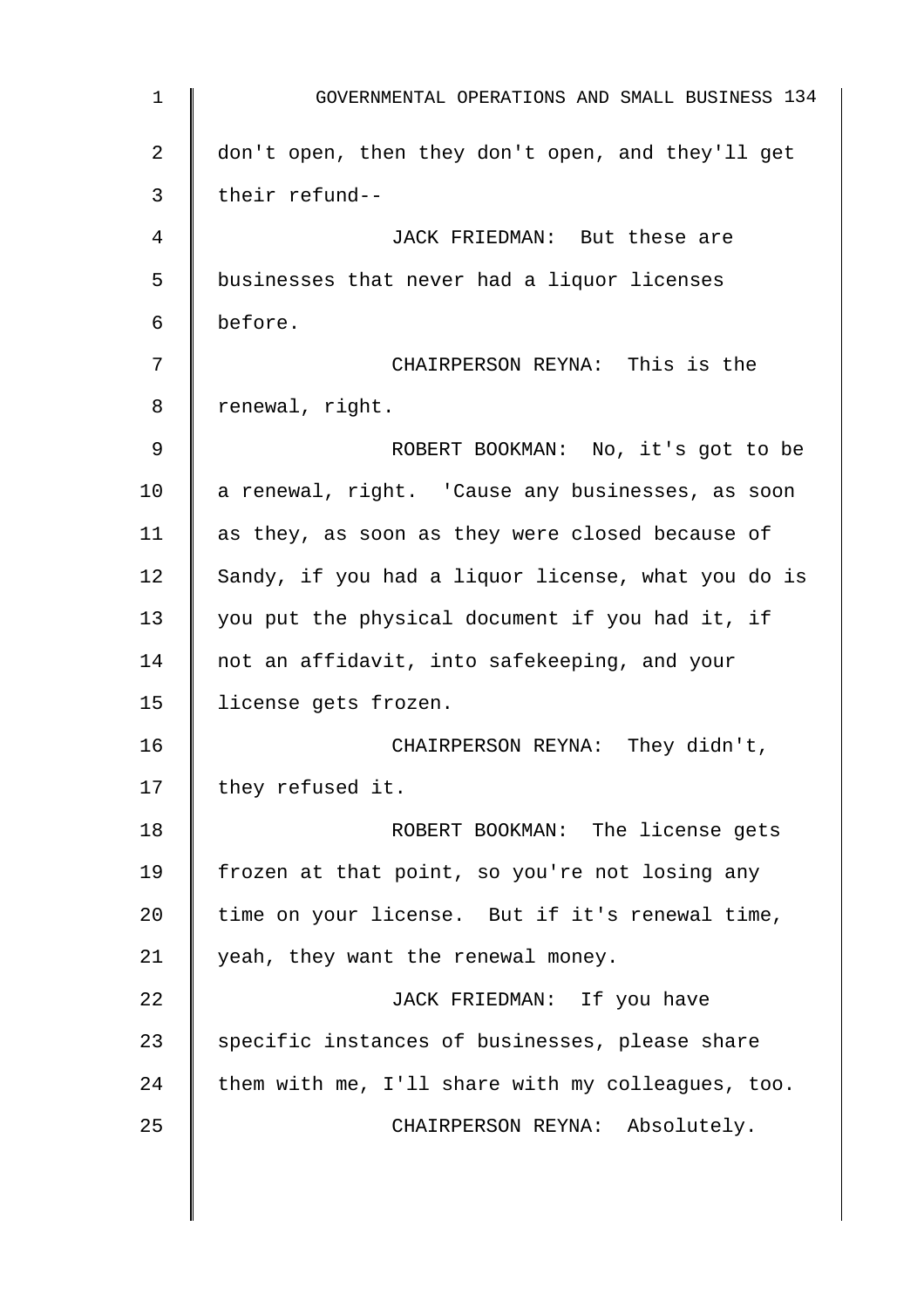| $\mathbf 1$     | GOVERNMENTAL OPERATIONS AND SMALL BUSINESS 135     |
|-----------------|----------------------------------------------------|
| 2               | JACK FRIEDMAN: Help them.                          |
| 3               | CHAIRPERSON REYNA: Yeah.                           |
| 4               | ROBERT BOOKMAN: Yeah.                              |
| 5               | CHAIRPERSON REYNA: And I wanted to                 |
| 6               | just ask a very specific legal question. The       |
| 7               | story that I had shared as far as Edgar the        |
| 8               | business owner for the Wyckoff 99 Cent Store, the, |
| 9               | at the end, the sentiment of what would be a       |
| 10 <sub>1</sub> | process that finds you guilty no matter what, and  |
| 11              | at the end you have to pay, doesn't that rise to   |
| 12              | the level of a violation for due process?          |
| 13              | ROBERT BOOKMAN: Here's my problem                  |
| 14              | with it, and again, my last job in the city        |
| 15              | government was director of adjudication of that    |
| 16              | division at the Department of Consumer Affairs.    |
| 17              | And it's changed dramatically since then. What     |
| 18              | they do, frankly, is shocking with small business  |
| 19              | owners who cannot afford and attorney, and in most |
| 20              | cases, most of the violations there don't rise to  |
| 21              | the level where they're going to be able to pay    |
| 22              | somebody like me, quite frankly. You know, I tell  |
| 23              | them you're going to be found guilty anyway, you   |
| 24              | might as well give the money to them than give the |
| 25              | money to me to fight it because it's hard to win,  |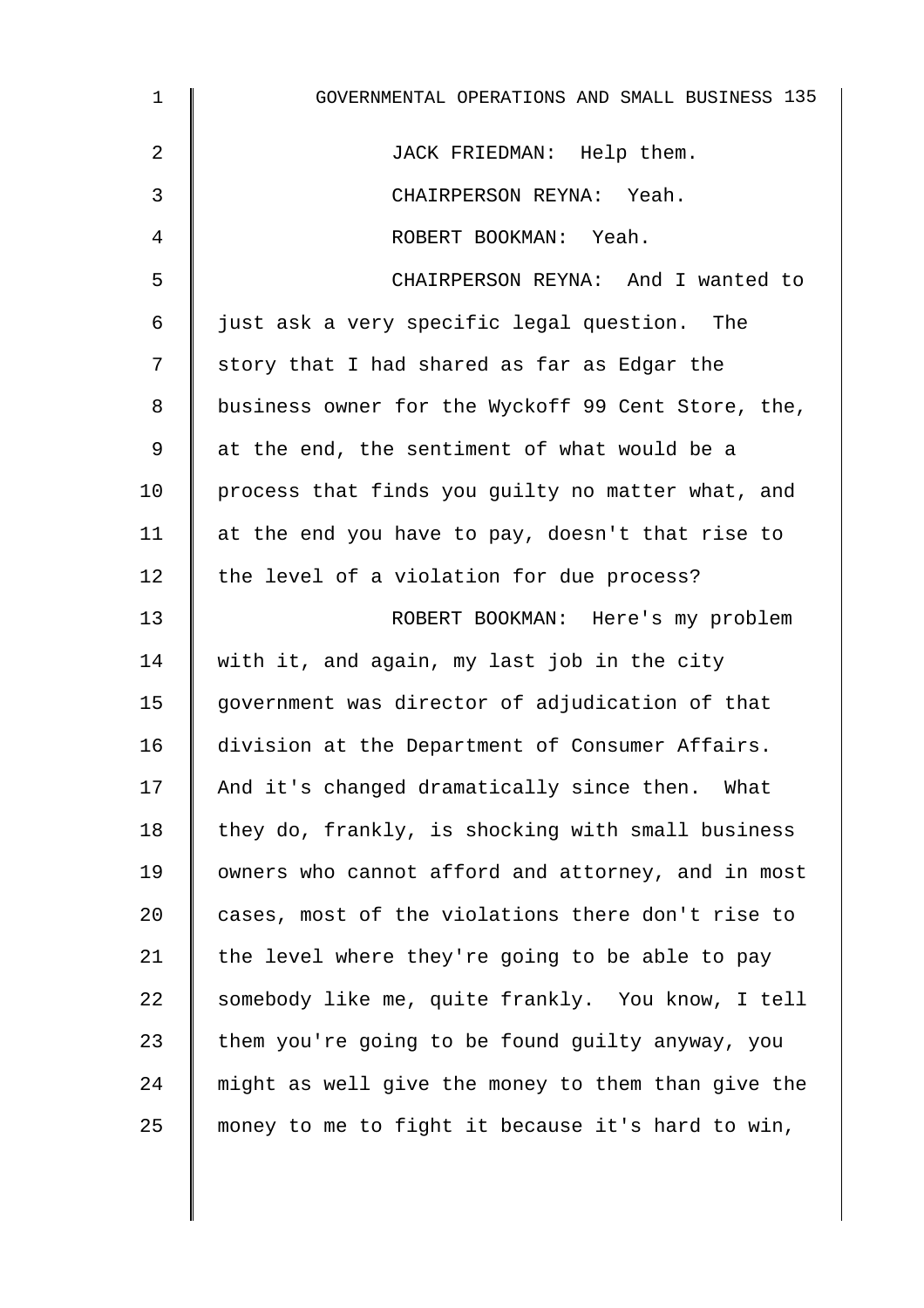| $\mathbf{1}$   | GOVERNMENTAL OPERATIONS AND SMALL BUSINESS 136     |
|----------------|----------------------------------------------------|
| $\overline{a}$ | for that very reason. But they, when you go        |
| $\mathfrak{Z}$ | there, they encourage you to see what they call "a |
| 4              | settlement officer." To the average layperson, a   |
| 5              | settlement officer means somebody you sit down     |
| 6              | with and you work out a settlement. You know,      |
| 7              | I'll pay you, okay, my maximum exposure here is    |
| 8              | \$500, we'll pay \$200, and we're done. Most, what |
| 9              | they don't understand is, it's not a settlement,   |
| 10             | it's a guilty plea officer. And they're being      |
| 11             | told to, and then the paperwork they sign, they're |
| 12             | pleading guilty. They're just being offered a      |
| 13             | lower fine in exchange for pleading guilty, as     |
| 14             | opposed to taking their chances at a hearing where |
| 15             | they might be able to win, or more often not, and  |
| 16             | get potentially hit for a higher fine. But they    |
| 17             | basically imply, if not out and out say it to the  |
| 18             | people, "Oh, if you don't pay me, and you go to    |
| 19             | the hearing, you're going to pay more." Rather     |
| 20             | than say, "Well, you know, you have a due process  |
| 21             | hearing you can have, and you can wind up zero, or |
| 22             | you could be found guilty but the judge may find   |
| 23             | that a \$200 fine is more than sufficient under    |
| 24             | your circumstances." I've said to them that for a  |
| 25             | consumer protection agency, it's particularly      |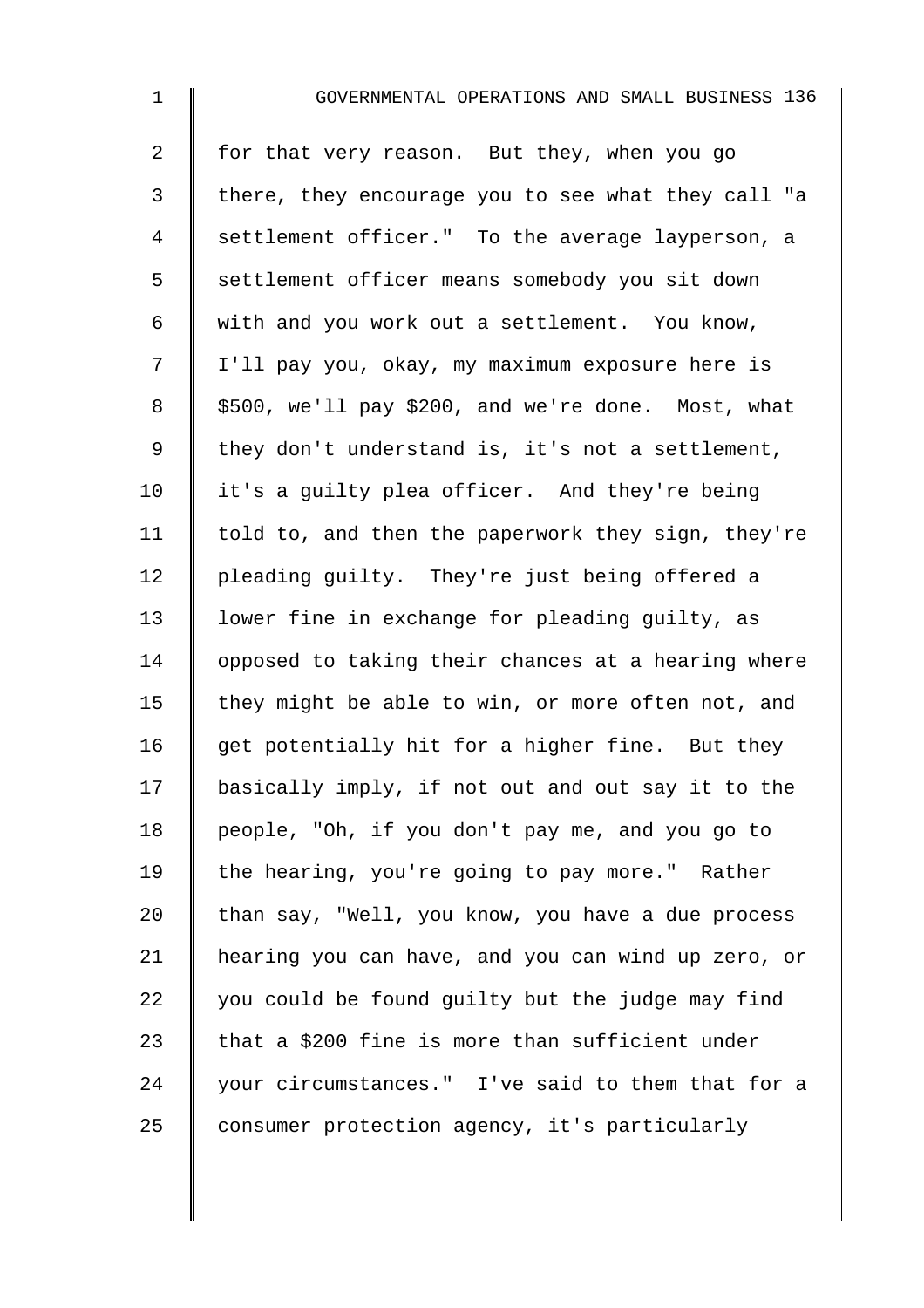| $\mathbf 1$    | GOVERNMENTAL OPERATIONS AND SMALL BUSINESS 137     |
|----------------|----------------------------------------------------|
| $\overline{2}$ | offensive because if private businesses were doing |
| 3              | what you do, you'd issue 'em a summons for         |
| $\overline{4}$ | deceptive trade practice. But that's what they     |
| 5              | do. So I'm not surprised that a lay person went    |
| 6              | in there, kind of heard all of that, most of which |
| 7              | was accurate, some of which is not, you know, as   |
| 8              | far as the actual process. But walked out of the   |
| $\mathsf 9$    | hearing that "I got to pay now or I got to pay     |
| 10             | later, and I might as well plead guilty and pay    |
| 11             | now." And it's really a shame, it's really a       |
| 12             | shame. I've even been in that room, which also     |
| 13             | it's the waiting room, it's instructive, you       |
| 14             | should spend some time in these waiting rooms.     |
| 15             | They share it with the Health Department tribunal, |
| 16             | where a Health Department, you know, somebody      |
| 17             | comes up there and says--this is before they had   |
| 18             | the translation services that you guys passed--    |
| 19             | "Anybody speaks Chinese, you know, you can get out |
| 20             | of here faster," you know, "and we'll take you out |
| 21             | of turn," or, "If you want to plead guilty, if you |
| 22             | want to get up here and get out fast, come with    |
| 23             | me." And what they really mean is plead guilty     |
| 24             | and we'll get you out of here faster. But you      |
| 25             | want your day in court, well, you're going to sit  |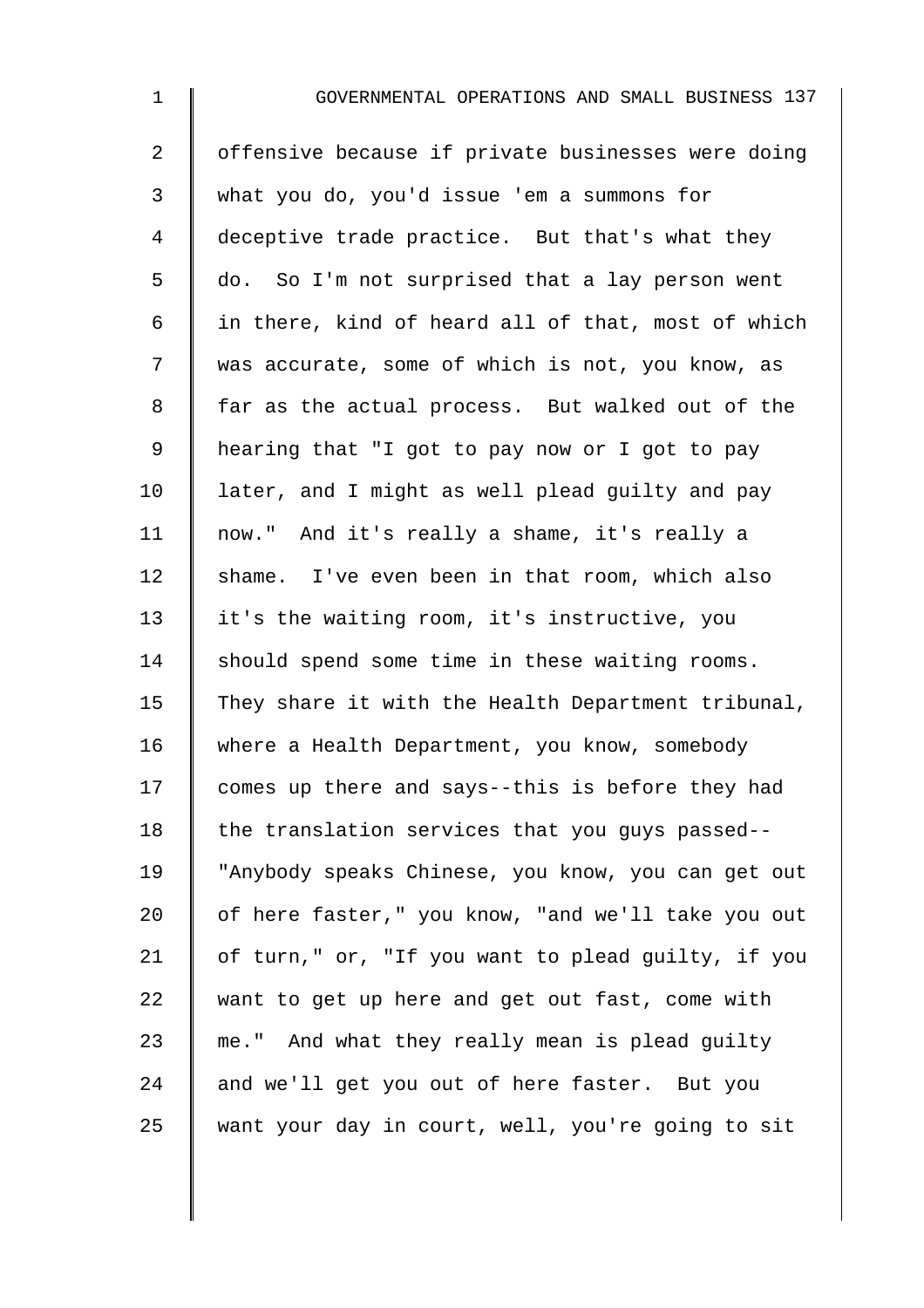| $\mathbf 1$ | GOVERNMENTAL OPERATIONS AND SMALL BUSINESS 138    |
|-------------|---------------------------------------------------|
| 2           | around. And it's bad, it's bad.                   |
| 3           | CHAIRPERSON REYNA: I've spent my                  |
| 4           | days in TLC. So.                                  |
| 5           | ROBERT BOOKMAN: Yeah, I've never                  |
| 6           | been there, thank god.                            |
| 7           | CHAIRPERSON REYNA: Yeah, you don't                |
| 8           | want to go.                                       |
| 9           | ROBERT BOOKMAN: I heard it's                      |
| 10          | really a zoo.                                     |
| 11          | ANDREW MOSEL: Can I make one                      |
| 12          | point? And I guess wrap it up.                    |
| 13          | CHAIRPERSON REYNA: Of course, and                 |
| 14          | after you're done--                               |
| 15          | ANDREW MOSEL: Oh, sure.                           |
| 16          | CHAIRPERSON REYNA: --Council                      |
| 17          | Member Dickens has a question.                    |
| 18          | ANDREW MOSEL: This is a corollary                 |
| 19          | point, it particularly applies to letter grades,  |
| 20          | but I think it applies to a lot of different      |
| 21          | agencies, especially if we're talking about cure  |
| 22          | periods. What happens with letter grades is let's |
| 23          | say you get a B on your initial inspection, and   |
| 24          | then you have a reinspection in two weeks. And    |
| 25          | presumably, whether it's letter grade legislation |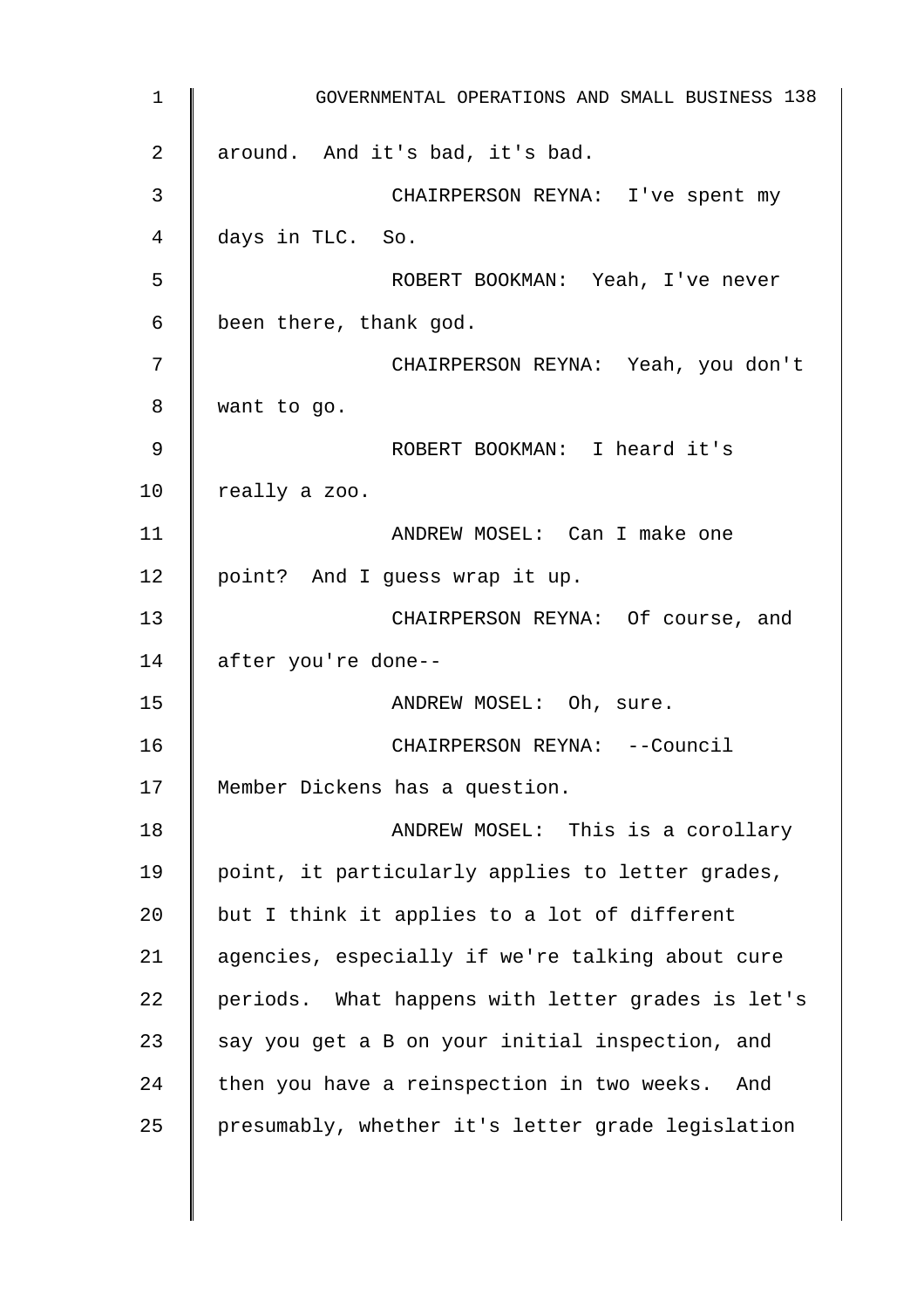| $\mathbf 1$ | GOVERNMENTAL OPERATIONS AND SMALL BUSINESS 139     |
|-------------|----------------------------------------------------|
| 2           | or legislation we're considering today, some of    |
| 3           | those, if some of those violations they got in     |
| 4           | your first one could be cured in the second one, a |
| 5           | lot of times the inspector comes back and he gives |
| 6           | you a whole nother set of violations in your       |
| 7           | second inspection. I mean, this could presumably   |
| 8           | happen with anything like your gentleman at the 99 |
| 9           | cent store, if we pass a lot of--I'm sorry, you    |
| 10          | pass a law saying that someone has to come back    |
| 11          | and see if it's been fixed, but then he gets four  |
| 12          | more violations. It's not going to make a          |
| 13          | difference. So that's something we have to be      |
| 14          | mindful of.                                        |
| 15          | [background comment]                               |
| 16          | COUNCIL MEMBER DICKENS:<br>Thank you,              |
| 17          | Madam Chair, Chairs. And I want to apologize to    |
| 18          | my Chairs for my lateness, but because of their    |
| 19          | being several committee hearings at the same time, |
| 20          | I had to run to two different locations for two    |
| 21          | different hearings all at the same time. But I     |
| 22          | wanted to say that I'm glad to see that the        |
| 23          | industry is supporting this legislation. I signed  |
| 24          | on to three of them, the business owners bill of   |
| 25          | rights I don't know if I sing--I did not sign on,  |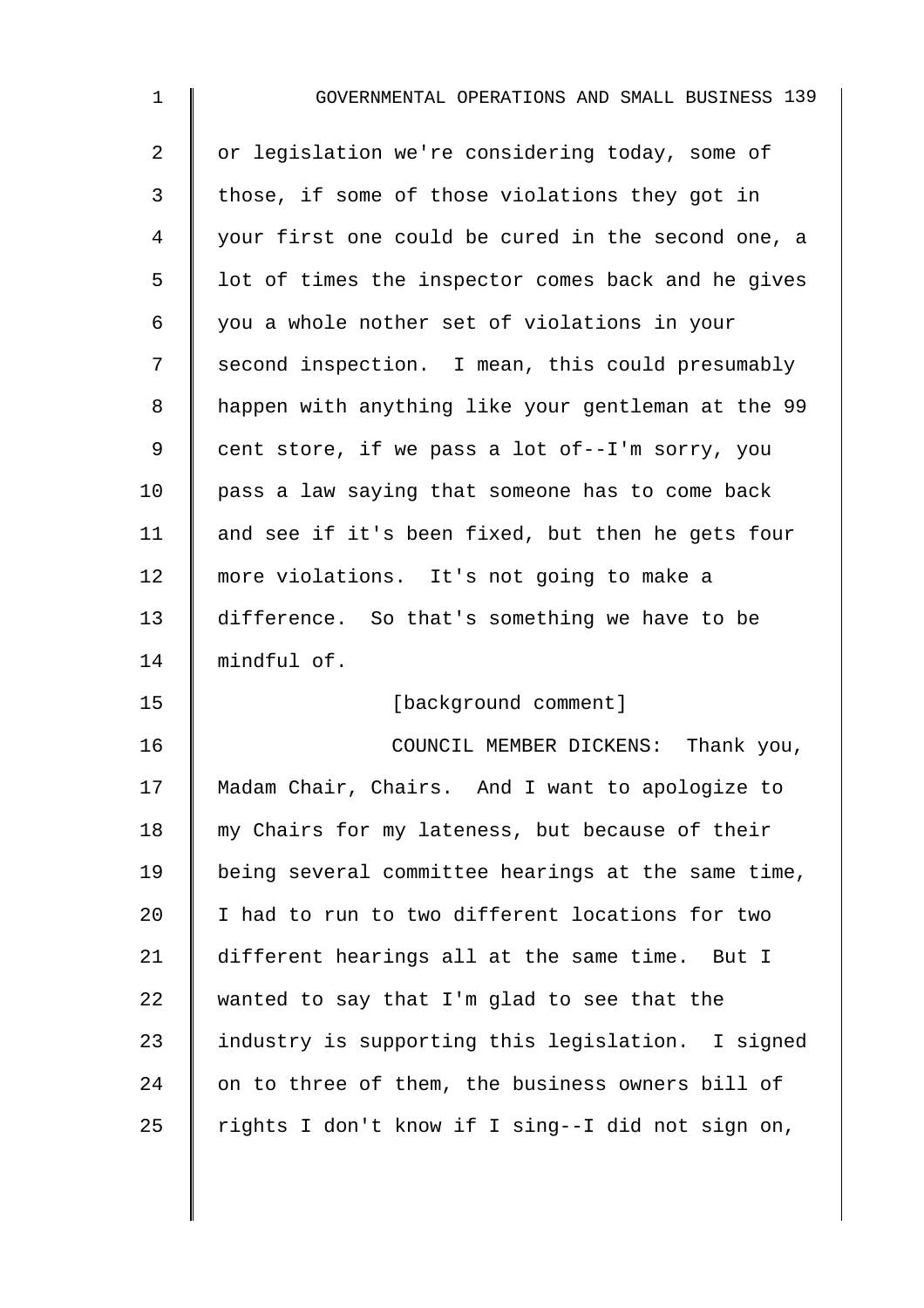| $\mathbf 1$ | GOVERNMENTAL OPERATIONS AND SMALL BUSINESS 140     |
|-------------|----------------------------------------------------|
| 2           | I don't need to say I know, I didn't. And that's   |
| 3           | not because I don't support it, but it's because I |
| 4           | come from a small business background, and I did   |
| 5           | not see any teeth in it, to be honest. It didn't   |
| 6           | really address, and Mr. Bookman I know you asked   |
| 7           | that we be in the, some of the waiting rooms,      |
| 8           | well, I have. [laughter] I have been in many of    |
| 9           | the waiting rooms for ECB, for DEP, for Board of   |
| 10          | Health, you name it, and I've been in the waiting  |
| 11          | room.                                              |
| 12          | ROBERT BOOKMAN: Good for you.                      |
| 13          | COUNCIL MEMBER DICKENS: Waiting                    |
| 14          | for hours, regardless of the time they give you.   |
| 15          | And also, the fact that the violations frequently, |
| 16          | and that's something we have not yet addressed,    |
| 17          | violations frequently are, they give us duplicate  |
| 18          | violations. In other words, it's really the same   |
| 19          | violation, but they'll assign it a new number, and |
| 20          | then when you check it's the exact same thing.     |
| 21          | And those are things that we have not cleaned up.  |
| 22          | If we really want to protect and enhance small     |
| 23          | business, which are the ones that create           |
| 24          | employment opportunities. It's the small           |
| 25          | businesses that do that, and not big business.     |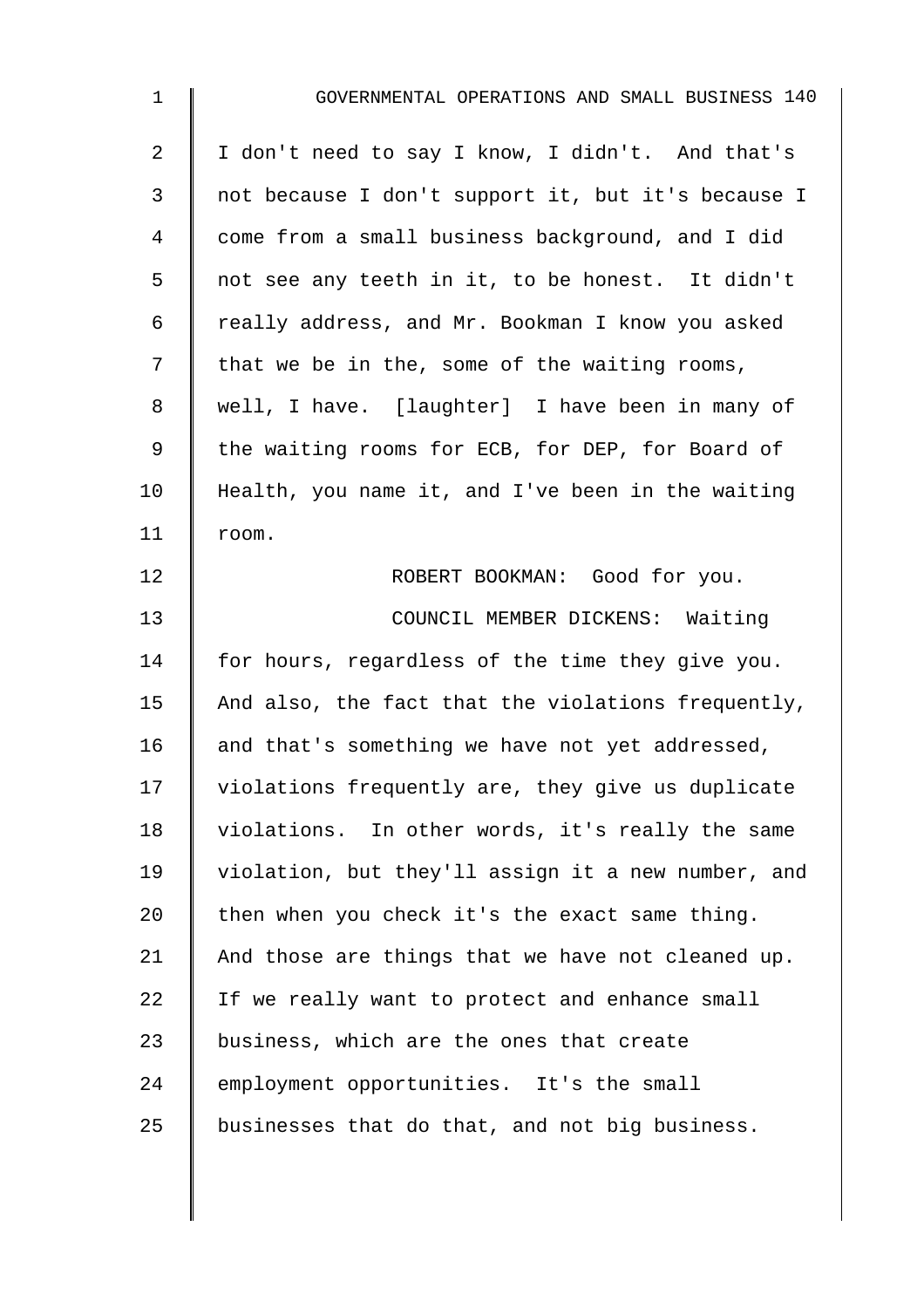| $\mathbf{1}$ | GOVERNMENTAL OPERATIONS AND SMALL BUSINESS 141     |
|--------------|----------------------------------------------------|
| 2            | And it's maybe because it's a very zealous thing   |
| 3            | we would have to do to make these changes, it      |
| 4            | would require an awful lot and of work and         |
| 5            | investigation and proof to make changes to laws    |
| 6            | that we did enact. And so, do you have any         |
| 7            | suggestions of how we could do something like      |
| 8            | that, because that was what your suggestion was.   |
| 9            | ROBERT BOOKMAN: I mean, I agree,                   |
| 10           | it's a huge project, it's a huge project, and it's |
| 11           | going to finish up with this Council--             |
| 12           | COUNCIL MEMBER DICKENS: No.                        |
| 13           | ROBERT BOOKMAN: --and this                         |
| 14           | Administration. But the fact that we're talking    |
| 15           | pro-small business issues for the first time in    |
| 16           | the last year or two, is substantially different.  |
| 17           | You talk about how do you change a culture? Well,  |
| 18           | I think you change it slowly, and I think the      |
| 19           | culture is being, has been changed, and is being   |
| 20           | changed, where we're at least having serious       |
| 21           | conversations and hearings now about how do we     |
| 22           | protect small businesses? That didn't--Jack, that  |
| 23           | was, ten years ago nobody was even talking about   |
| 24           | how to protect small businesses. So, on the        |
| 25           | statutes, you have excellent Council staff, I      |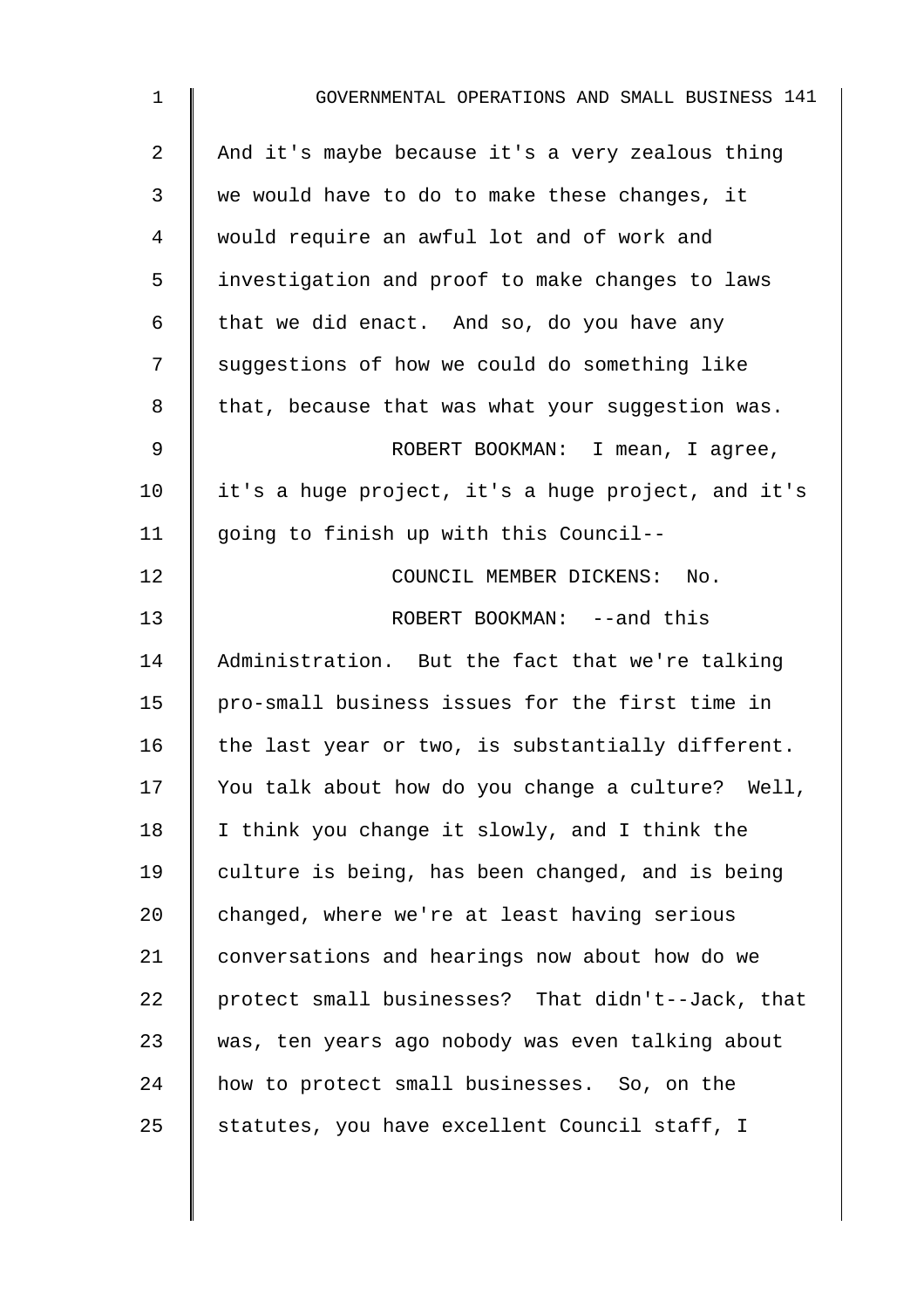| $\mathbf 1$    | GOVERNMENTAL OPERATIONS AND SMALL BUSINESS 142     |
|----------------|----------------------------------------------------|
| $\overline{a}$ | mean, they're all young and bright and eager and   |
| 3              | they, I've been very impressed with all of 'em.    |
| 4              | You know, I don't think we need to go through      |
| 5              | every law right away, but we know which agencies   |
| 6              | statutory laws deal mostly with small businesses,  |
| 7              | so there's really four or five administrative code |
| 8              | sections that are probably 90 percent--[background |
| 9              | comment] Yeah, well, yeah. There's a 1,000 DCA     |
| 10             | laws, not 1,000 laws that relate to 99 cent        |
| 11             | stores.                                            |
| 12             | COUNCIL MEMBER DICKENS: And give                   |
| 13             | this Council some credit, you know.                |
| 14             | ROBERT BOOKMAN: But we can do it,                  |
| 15             | it's doable.                                       |
| 16             | COUNCIL MEMBER DICKENS: Give this                  |
| 17             | Council some credit because yesterday, if you had  |
| 18             | been in - - yesterday, you would've seen Council   |
| 19             | Member after Council Member jump up in support of  |
| 20             | small businesses.                                  |
| 21             | ROBERT BOOKMAN: Right. So I think                  |
| 22             | there's a mindset there for it now, and I think    |
| 23             | staff could work with industry, in starting with   |
| 24             | the Health Department, Consumer Affairs            |
| 25             | Department, the ones that get a lot of attention,  |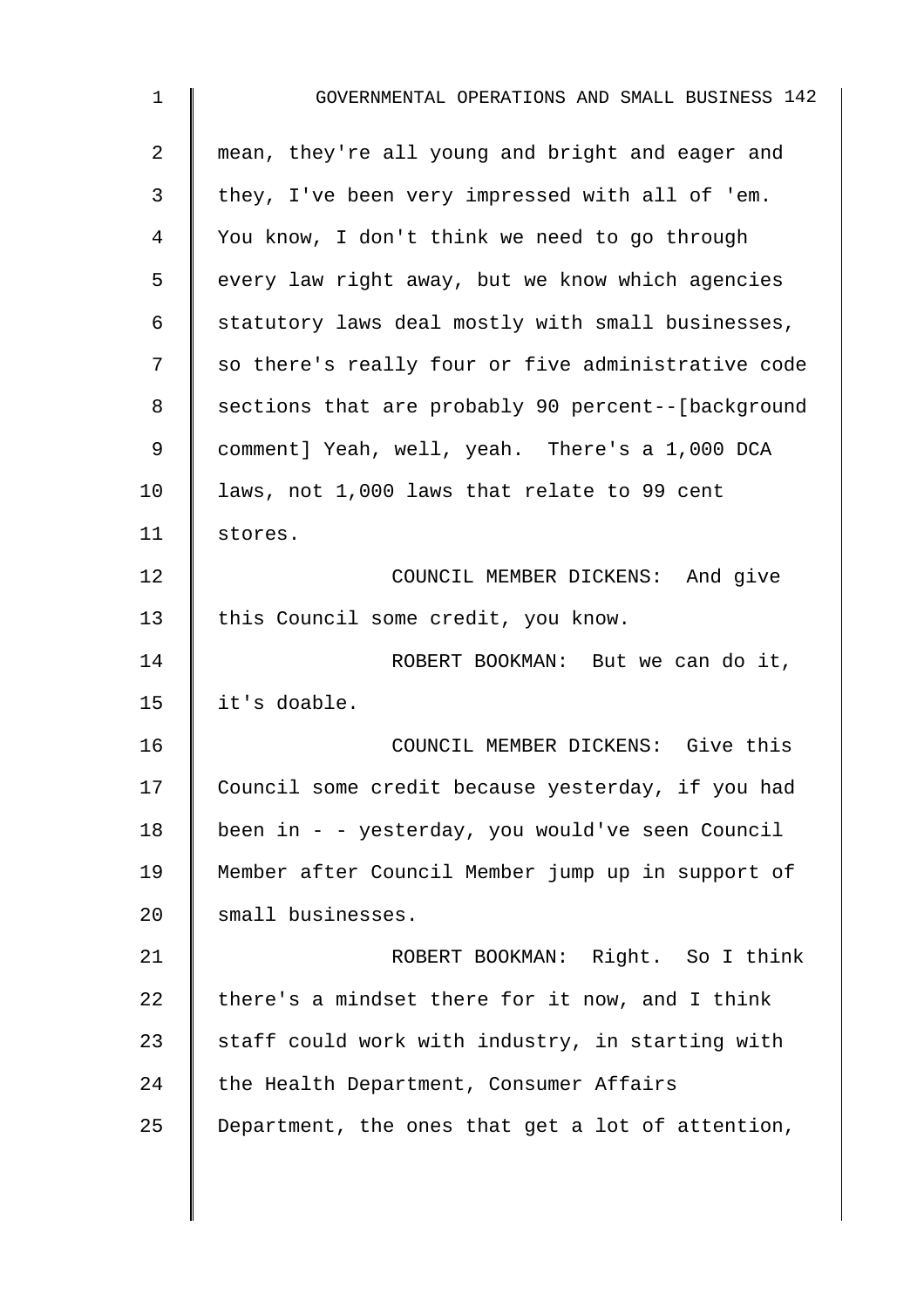| $\mathbf 1$    | GOVERNMENTAL OPERATIONS AND SMALL BUSINESS 143      |
|----------------|-----------------------------------------------------|
| $\overline{2}$ | and there's probably a couple of others, couple     |
| 3              | other codes. And we could start going through       |
| 4              | those and seeing which of those can have warnings.  |
| 5              | And I got to say, most of the time that you pass    |
| 6              | laws with fines, you give a range. But what's       |
| 7              | happening at the agencies, is they are              |
| 8              | administratively ignoring the range and telling     |
| $\mathsf 9$    | their judges, "If you find guilty, then you, I      |
| 10             | want the minimum fine to be \$250." Even though     |
| 11             | you may have passed something and said, "Not ex--   |
| 12             | up to \$500," well that means zero to \$500. But    |
| 13             | when they tell their administrative law judges,     |
| 14             | "If you find guilty, I want the minimum to be       |
| 15             | \$250," they've really changed your law to be \$250 |
| 16             | to \$500. So, a lot of what you might need to do    |
| 17             | in statutory is not necessarily demand warnings on  |
| 18             | some of the statutes, but maybe a solution in many  |
| 19             | cases to simply make it clear in the law that when  |
| 20             | you provide a full range, that that full range      |
| 21             | must be available when you go to the hearing. And   |
| 22             | they can't over--they can't supersede your law      |
| 23             | with their rule.                                    |
| 24             | COUNCIL MEMBER DICKENS: All right,                  |
| 25             | well thank you, because I don't think that we're    |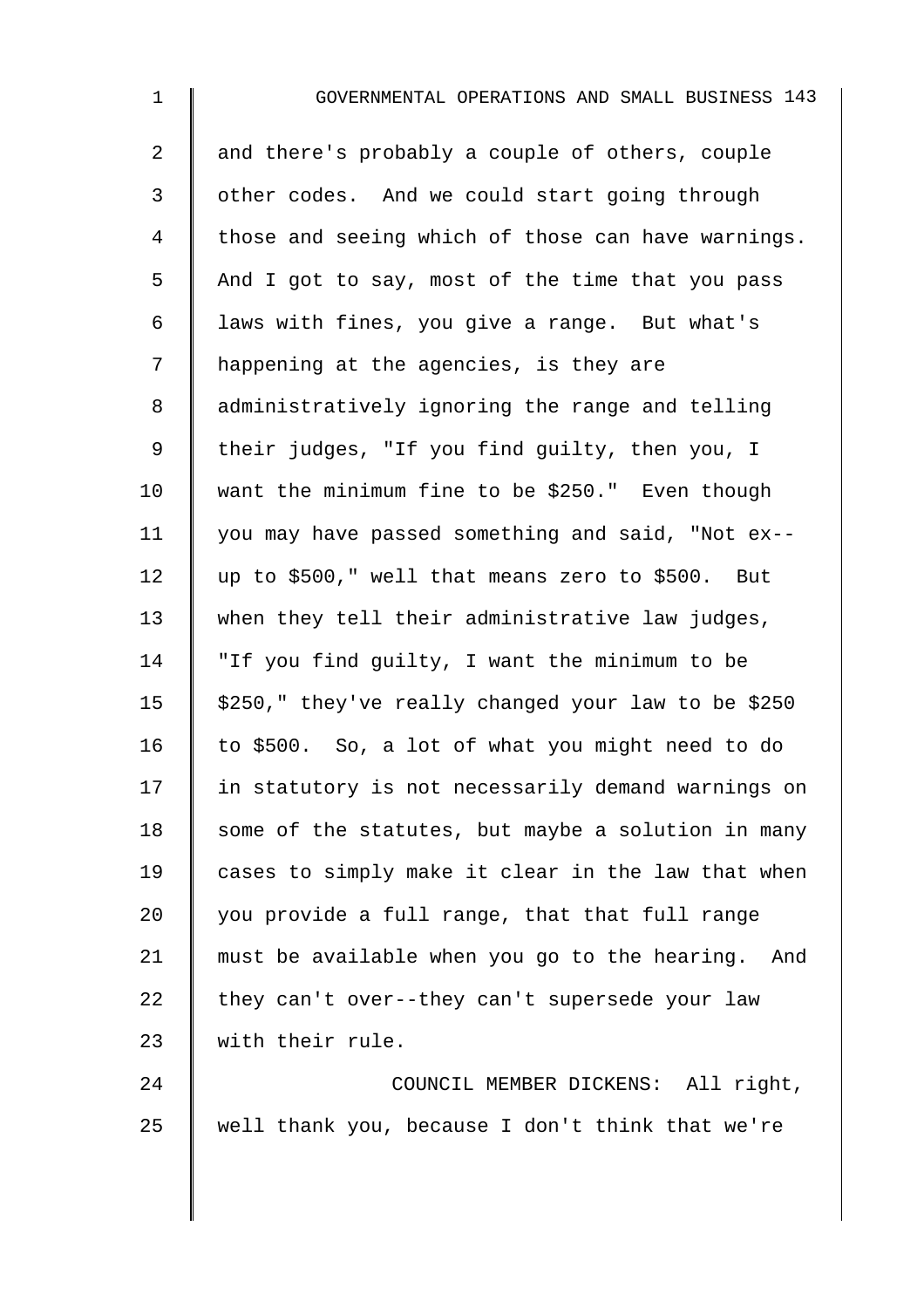1 GOVERNMENTAL OPERATIONS AND SMALL BUSINESS 144 2 against making the changes, it's just that it's 3 overwhelming. 4 | ROBERT BOOKMAN: No, I understand. 5 | [background comment] 6 COUNCIL MEMBER DICKENS: All right,  $7 \parallel$  thank you. 8 **8** ROBERT BOOKMAN: Thank you. 9 || CHAIRPERSON BREWER: Thank this 10 | panel very much, for all your years of service, 11 and we look forward to cures and education. 12 | ROBERT BOOKMAN: Absolutely. 13 **CHAIRPERSON BREWER:** Thank you very  $14 \parallel$  much. 15 | ROBERT BOOKMAN: Thank you. 16 CHAIRPERSON BREWER: Our next 17 | panel, and I so appreciate your waiting, is Mr. 18 | DeJesus, Ms. Tarulli and Mr. Petrie. [pause, 19 background noise] Whomever would like to begin,  $20$   $qo$  ahead. 21 MAUREEN TARULLI: I guess I'll  $22$  begin, if you don't mind. My name is Maureen 23  $\parallel$  Tarulli. 24 **CHAIRPERSON BREWER:** Got to pull it  $25$  towards you and I don't know if it's on.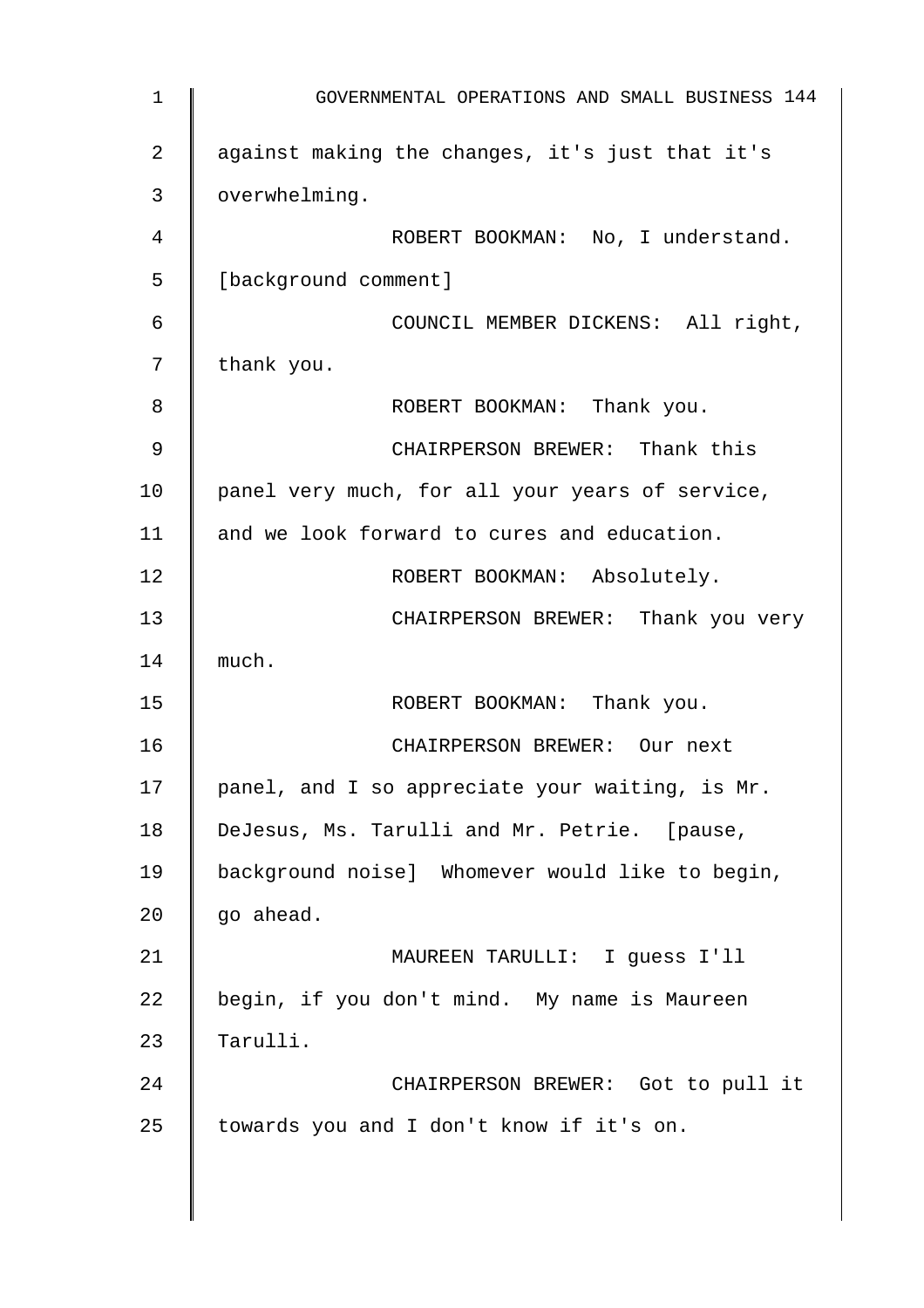| $\mathbf{1}$ | GOVERNMENTAL OPERATIONS AND SMALL BUSINESS 145     |
|--------------|----------------------------------------------------|
| 2            | MAUREEN TARULLI: Okay. Hello?                      |
| 3            | Okay. I want to thank you for hearing me. I want   |
| 4            | to thank Christine Quinn's office for putting me   |
| 5            | in touch with you. I am a small business owner     |
| 6            | that got so frustrated, and after reading the      |
| 7            | paper and seeing that Christine Quinn was trying   |
| 8            | to help small businesses, I contacted them. And    |
| 9            | they put me in touch with you. Again, my name is   |
| 10           | Maureen Tarulli, I am the owner of a small carting |
| 11           | business in New York City, named Mo's Carting.     |
| 12           | Here are some of the agencies I'm regulated by:    |
| 13           | I'm regulated by the NYPD, I'm regulated by the    |
| 14           | New York Fire Department, I'm regulated by the New |
| 15           | York City Department of Transportation, the New    |
| 16           | York State Department of Transportation, the New   |
| 17           | York City Department of Environmental Protection,  |
| 18           | the Business Integrity Commission, the New York    |
| 19           | City Sanitation, and the list goes on. Okay? I'm   |
| 20           | happy to hear that this City Council wants to      |
| 21           | create a liaison between small businesses and the  |
| 22           | city. At this time, I do not know one small        |
| 23           | business owner who is happy doing business in this |
| 24           | city. We are overregulated and fined excessively.  |
| 25           | Small business owners do not want to break the     |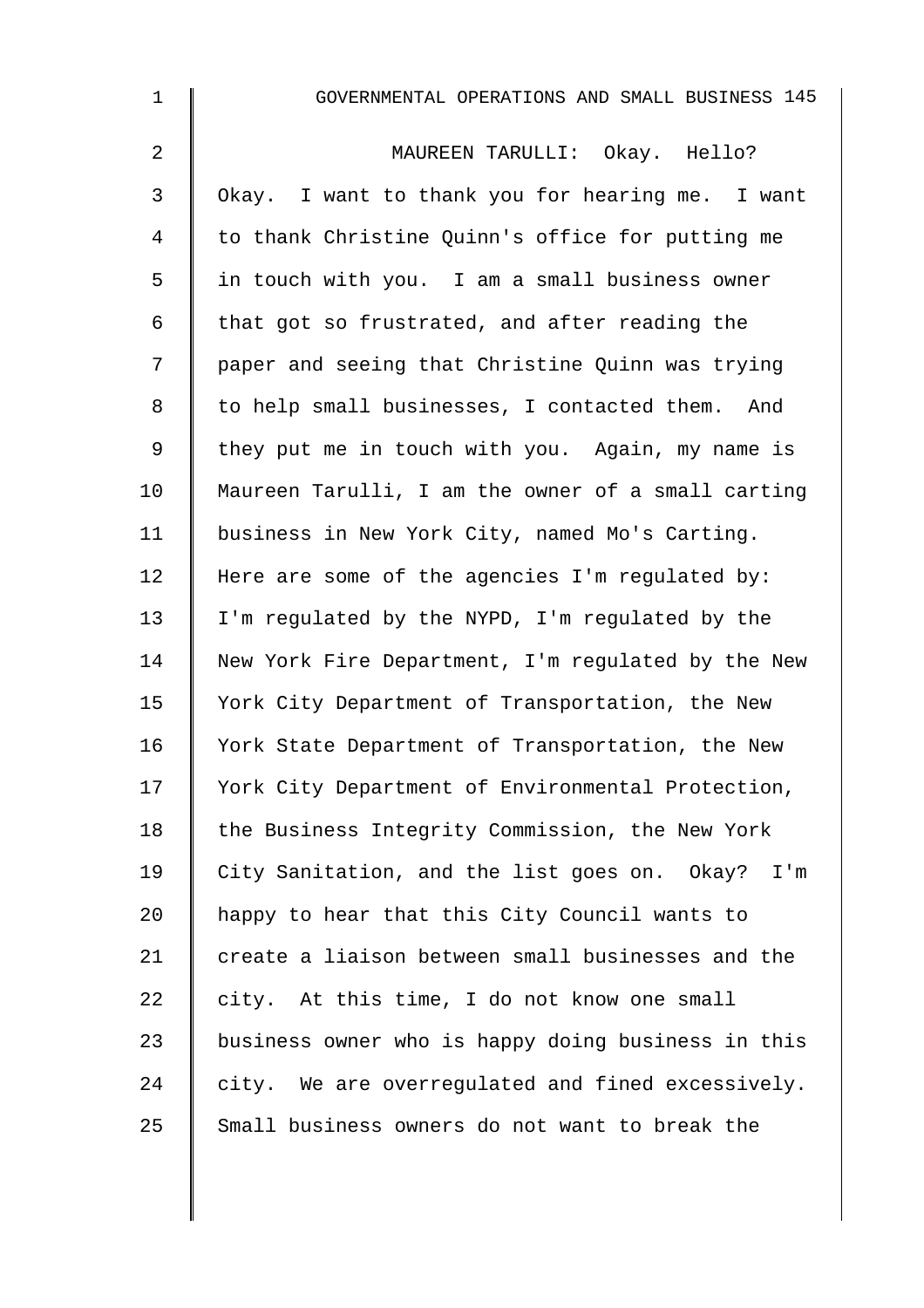| $\mathbf{1}$ | GOVERNMENTAL OPERATIONS AND SMALL BUSINESS 146     |
|--------------|----------------------------------------------------|
| 2            | laws, we want to know the laws. The problem        |
| 3            | starts with not knowing who regulates us, and what |
| 4            | the regulations are. The only set of regulations   |
| 5            | I received when I started my business, was from    |
| 6            | the Business Integrity Commission. Not only do I   |
| 7            | not know who regulates me, or where to find the    |
| 8            | regulations, I do not even know when I'm getting   |
| 9            | fined. I'm sorry, I handwrote all this also,       |
| 10           | because I was in the environmental control board   |
| 11           | this morning. Okay, I didn't know I was going to   |
| 12           | be here. So, I didn't have time to prepare like I  |
| 13           | would've liked to. But because I was able to get   |
| 14           | out of court today, and come here, I was able to   |
| 15           | write this and, so--                               |
| 16           | CHAIRPERSON BREWER: Thank you very                 |
| 17           | much.                                              |
| 18           | MAUREEN TARULLI: I've had tickets                  |
| 19           | mailed to me a year after the ticket was written.  |
| 20           | I was told there are no statute of limitations on  |
| 21           | these tickets. Also, these tickets can be written  |
| 22           | by more than one agency. Tickets are being         |
| 23           | properly served to the Department of State in      |
| 24           | Albany, even though all my trucks and containers   |
| 25           | have my name, address, telephone numbers, and      |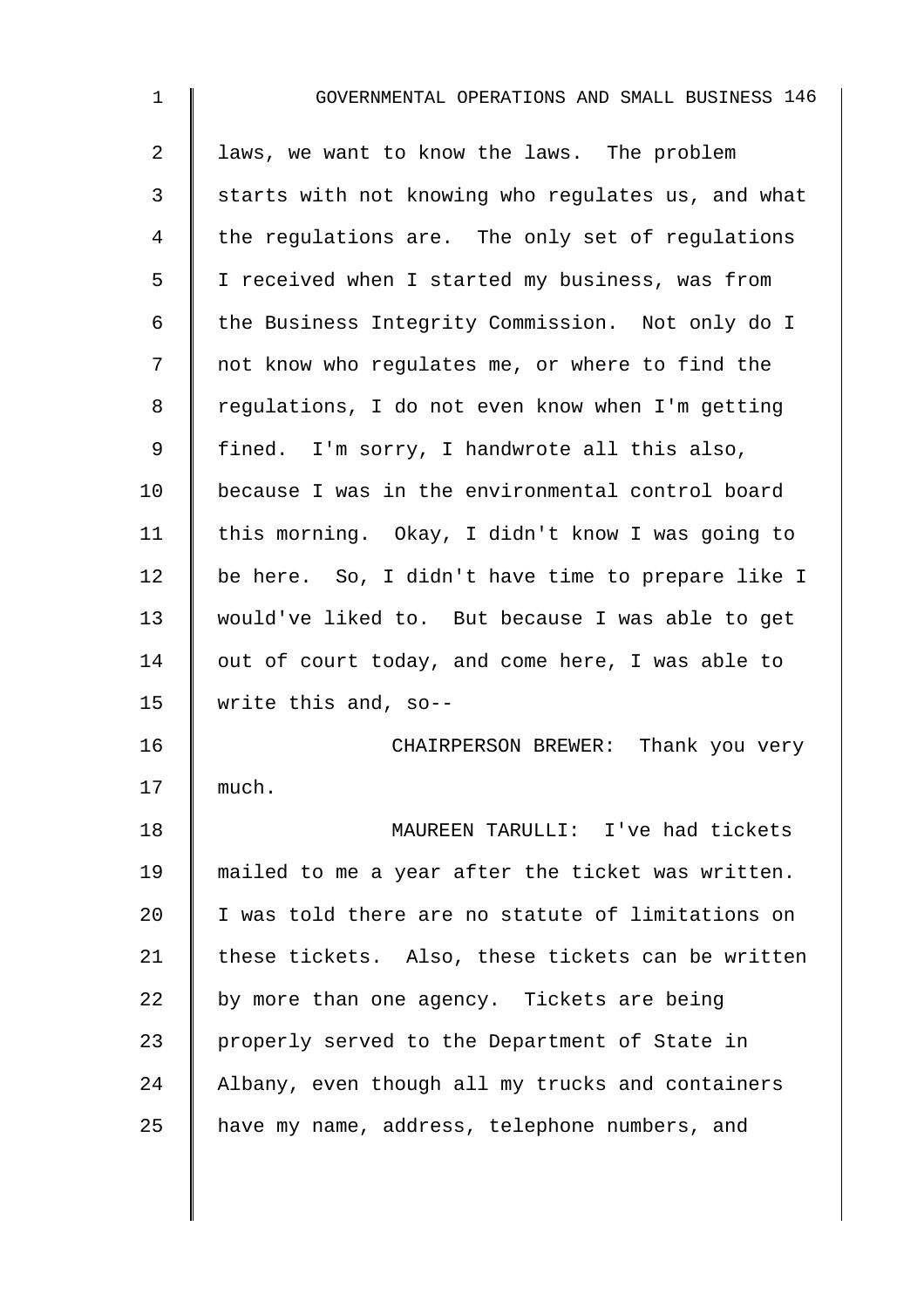| $\mathbf 1$    | GOVERNMENTAL OPERATIONS AND SMALL BUSINESS 147     |
|----------------|----------------------------------------------------|
| $\overline{2}$ | license number, on all my equipment. These         |
| 3              | tickets served to Albany almost never get mailed   |
| 4              | to me. I find out that I was fined when I get a    |
| 5              | default letter from the ECB office. I asked to     |
| 6              | postpone a hearing at the ECB court, and the judge |
| 7              | wanted me to plead guilty, pay the \$750 fine, and |
| 8              | then appeal it. I spent over an hour with this     |
| $\mathsf 9$    | judge, trying to convince him that the default     |
| 10             | letter I got did not give me enough information to |
| 11             | defend myself. He couldn't understand that I       |
| 12             | didn't want to pay the \$750 fine and appeal it. I |
| 13             | had to ask him, "Aren't we innocent before being   |
| 14             | proven guilty? Why should I have to plead guilty   |
| 15             | and pay \$750 and then appeal? I just wanted to    |
| 16             | adjourn it." That \$750 is a salary. When I was    |
| 17             | fined by the Fire Department, I was able to cure   |
| 18             | all my violations. I appeared before the ECB and   |
| 19             | was happy that I was able to cure them all. But I  |
| 20             | found out that I did not serve the Fire Department |
| 21             | with my cures, and because I didn't serve the Fire |
| 22             | Department, I still had to pay the fine. I had no  |
| 23             | idea you had to serve the city agencies. The DOT   |
| 24             | is now requiring that carters obtain permits for   |
| 25             | our containers on the street. I've never received  |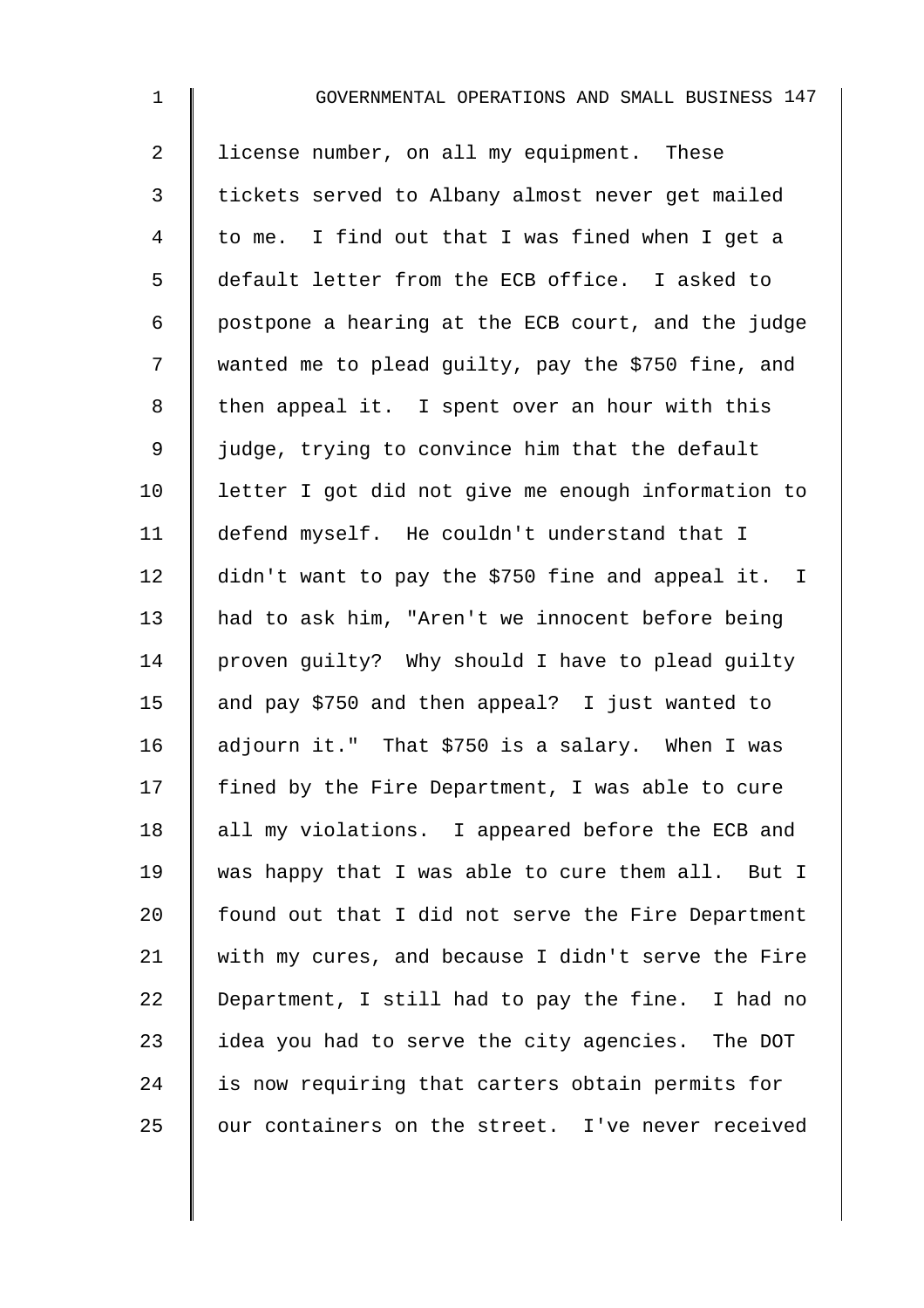| $\mathbf 1$ | GOVERNMENTAL OPERATIONS AND SMALL BUSINESS 148      |
|-------------|-----------------------------------------------------|
| 2           | any regulations from the DOT when I became a        |
| 3           | permittee, but yet I was in the DOT's office and    |
| 4           | had to get bonded for the DOT, to get, to become a  |
| 5           | permittee. But they never handed me their           |
| 6           | regulations. Never. I have no idea, I find out      |
| 7           | when I go along. Recently, I was given a            |
| $\,8\,$     | violation from the Business Integrity Commission,   |
| $\mathsf 9$ | not providing the Business Integrity Commission     |
| 10          | with a one sentence letter. When I went to court,   |
| 11          | the BIC lawyer met me in the waiting area at 66     |
| 12          | John Street, and then told me he was willing to     |
| 13          | settle for \$500. He said, he then said if I        |
| 14          | didn't settle for the \$500, he was certain I would |
| 15          | be found guilty, and he would demand a \$20,000     |
| 16          | fine. For a one sentence letter. I agreed to pay    |
| 17          | the \$500 fine and left feeling like I was just     |
| 18          | extorted. I was afraid to go in front of the        |
| 19          | judge, even though I knew I was right, I just       |
| 20          | couldn't afford to gamble with a \$20,000 fine. I   |
| 21          | can go on for hours with stories of how I've been   |
| 22          | fined. And to add insult to injury, these fines     |
| 23          | are not tax deductible. They show up as profits     |
| 24          | on our taxes. So, we are paying taxes on these      |
| 25          | When I applied for financial aid for my<br>fines.   |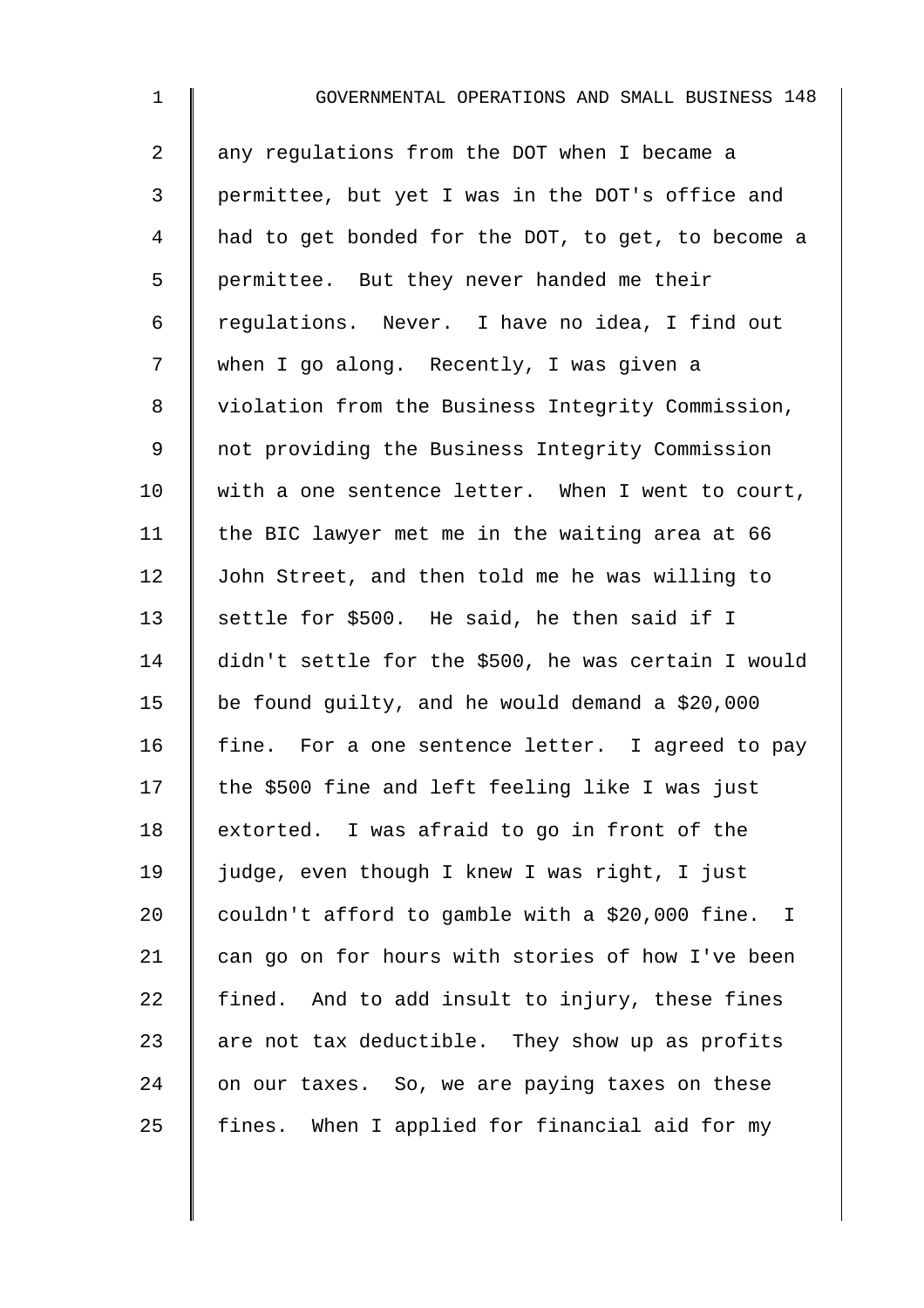| $\mathbf 1$    | GOVERNMENTAL OPERATIONS AND SMALL BUSINESS 149     |
|----------------|----------------------------------------------------|
| $\overline{a}$ | children's college education, these fines          |
| 3              | prevented me from getting any aid. When I          |
| $\overline{4}$ | explained to the school that these moneys weren't  |
| 5              | paid out to--these moneys were paid out to New     |
| 6              | York City for fines, and that they were not in my  |
| 7              | checkbook, they didn't believe me. The             |
| 8              | environment of fining and regulating excessively   |
| $\mathsf 9$    | is pushing businesses out of New York City. Many   |
| 10             | business owners learn how to open and close up     |
| 11             | corporations to avoid paying fines. Hurting small  |
| 12             | business is hurting the backbone of the city. No   |
| 13             | one works as hard as a small business owner,       |
| 14             | usually 24 hours a day, seven days a week on-call. |
| 15             | New York City is the center of the world because   |
| 16             | of our diversity. Once we lose that, New York      |
| 17             | City will be like any other big city. You cannot   |
| 18             | expect small business owners to be able to run     |
| 19             | their businesses and fight City Hall at the same   |
| 20             | time. If we can work together, we can still be     |
| 21             | the greatest city in this world and be an example  |
| 22             | of how small business and big business can work    |
| 23             | together. There's a place for all of us, we love   |
| 24             | our delis on the corner, but we love Subway, and   |
| 25             | we love our Dunkin' Donuts next door.<br>Small     |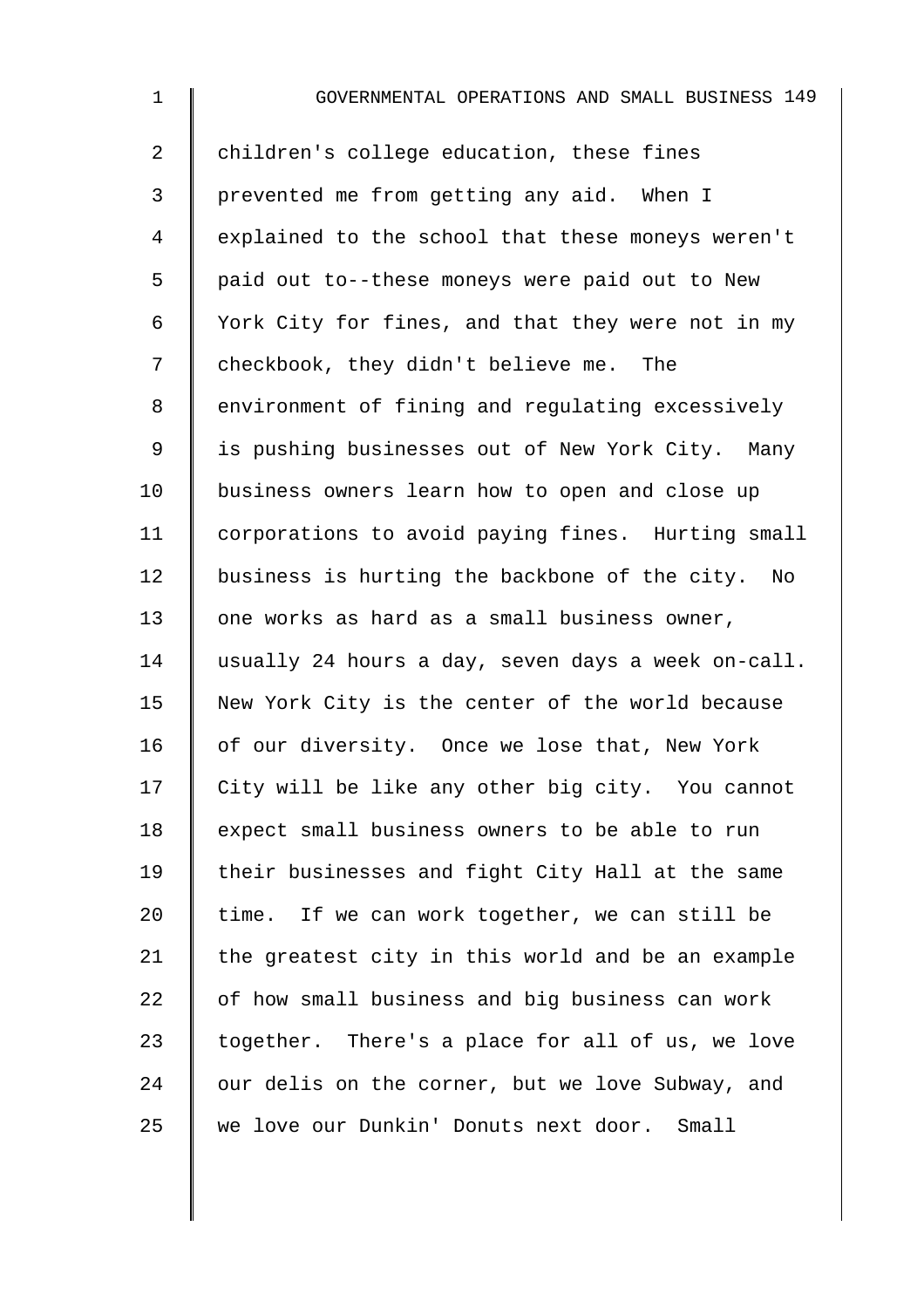2 businesses need education and opportunity. We 3 | need warnings, we need cure periods, and physical 4 | copies of our bill of rights, regulations and the 5 amendments. I once went to a ECB violation, and I 6  $\parallel$  was told that this, I gave him the law, and showed 7 | it to him, and he said, "Well, this has been 8 amended." And I said, "Well, I never got the 9 amendment in the mail, how am I supposed to know 10 | it was amended." We don't have any liaison going 11 | on telling us what, when a law gets passed and 12 when it's getting amended. So, I'm looking at a 13 law that was from two years ago, and in the 14 meantime, it's gotten amended, I have no way of 15 | knowing that. I right now, feel like I have to be 16  $\parallel$  a lawyer to run my business. And that I should be  $17$  sitting in front of all these different agencies 18  $\parallel$  every day, and going through them and saying, 19 "What's new today, what's new today?" It's 20 I impossible. It's impossible. We will not survive 21 with more regulations and excessive fines. When  $22$  there is no more competition left, the consumer 23  $\parallel$  and the city will suffer. When the private sector 24  $\parallel$  flourishes, so does the public sector. Small 25 businesses are what makes New York City the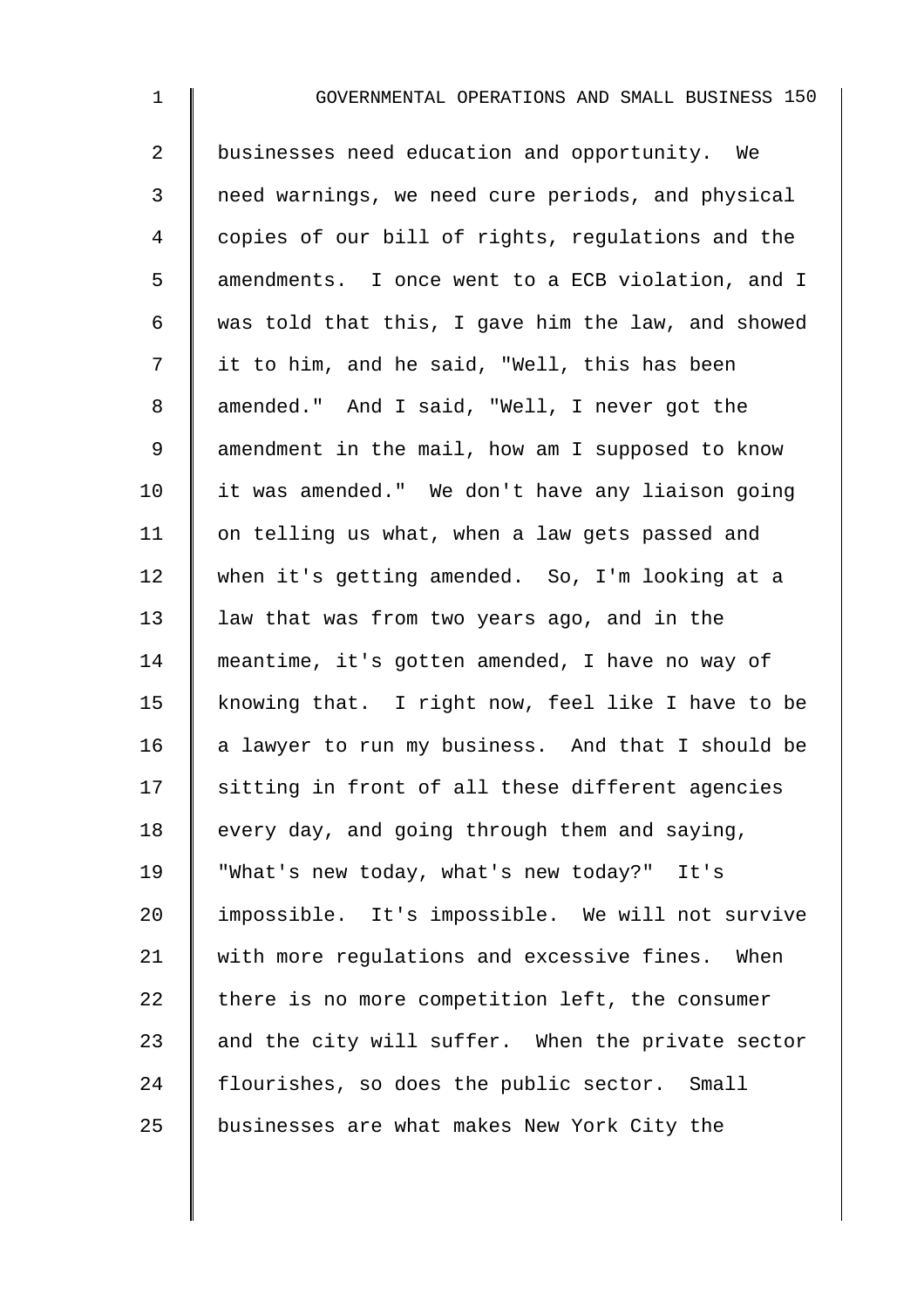$2 \parallel$  greatest city in the world. Let's see if we can  $3 \parallel$  bring a partnership together, so that we can be 4 Example for the 21st Century, not only a place to  $5 \parallel$  love to do business in, but a place that we love  $6 \parallel$  to raise our families in. Setting an example for 7 | future businesses to not only want to start up 8 | here, but to grow here in New York City. It is so 9 | hard to want to be a small business person here 10  $\parallel$  and to think about growing. I think I would want 11 | to put a bullet in my head first. It's so hard to  $12$  regulate and to navigate everything that goes on 13 here. That to want to grow and that's what we 14 Should be encouraging, too, is also something 15 | that's mindboggling. So, you know, this is a 16  $\parallel$  starting point, but there's a lot of work to be 17 done. And I do think one of the reasons small 18 | businesses do not speak in front of you, is 19 because of afraid of being retaliated from. 20 Because now I know, I just mentioned all these 21  $\parallel$  agencies, and I know what will happen, I went--22 **CHAIRPERSON BREWER:** You're fine. 23 | I promise you. 24 MAUREEN TARULLI: [laughs] Well,  $25$  | I'm telling you, I went with that \$500 fine and I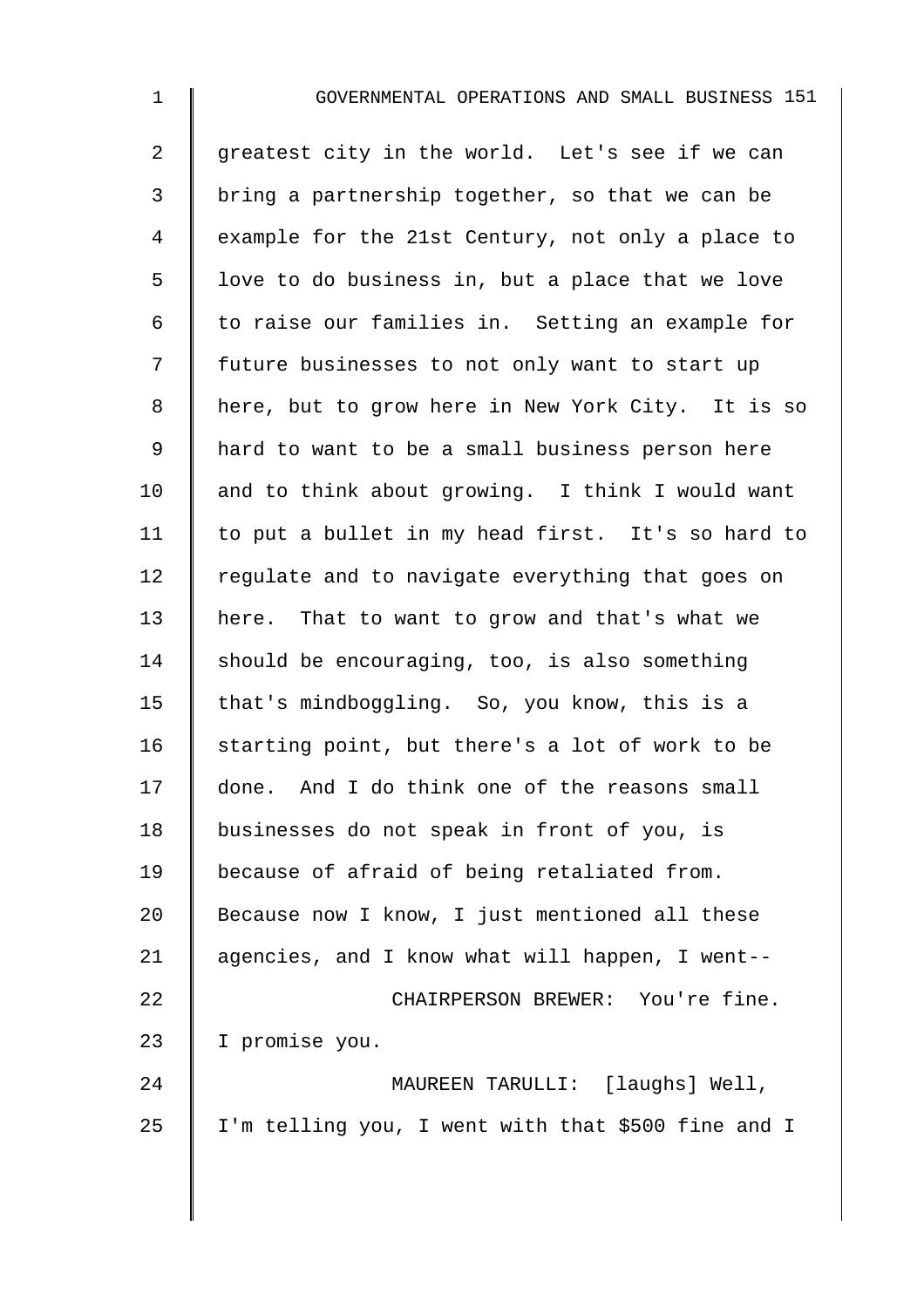| $\mathbf 1$    | GOVERNMENTAL OPERATIONS AND SMALL BUSINESS 152     |
|----------------|----------------------------------------------------|
| $\overline{a}$ | told them exactly why I shouldn't be fined, and    |
| 3              | the next week, I got another fine in the mail. I   |
| 4              | said, "I opened my mouth, and the next week, I got |
| 5              | another fine in the mail." So, it is an            |
| 6              | environment and it is a culture that has to        |
| 7              | change. It has to feel like we want to do          |
| 8              | business here, and we want to feel good about our  |
| 9              | businesses. We feel like we're criminals. When     |
| 10             | we get the inspectors come, they take their badges |
| 11             | out, I have my workers get stopped. And they       |
| 12             | think, they don't know what's going on, if they're |
| 13             | getting arrested or not. It's a terrible feeling.  |
| 14             | CHAIRPERSON BREWER: Thank you very                 |
| 15             | much.                                              |
| 16             | MAUREEN TARULLI: You know.                         |
| 17             | CHAIRPERSON BREWER: I really                       |
| 18             | appreciate it.                                     |
| 19             | MAUREEN TARULLI: All right, I'm                    |
| 20             | sorry.                                             |
| 21             | CHAIRPERSON BREWER: That's okay.                   |
| 22             | Thank you.                                         |
| 23             | MAUREEN TARULLI: [laughs]                          |
| 24             | CHAIRPERSON BREWER: Next, and                      |
| 25             | thank you for waiting, everybody.                  |
|                |                                                    |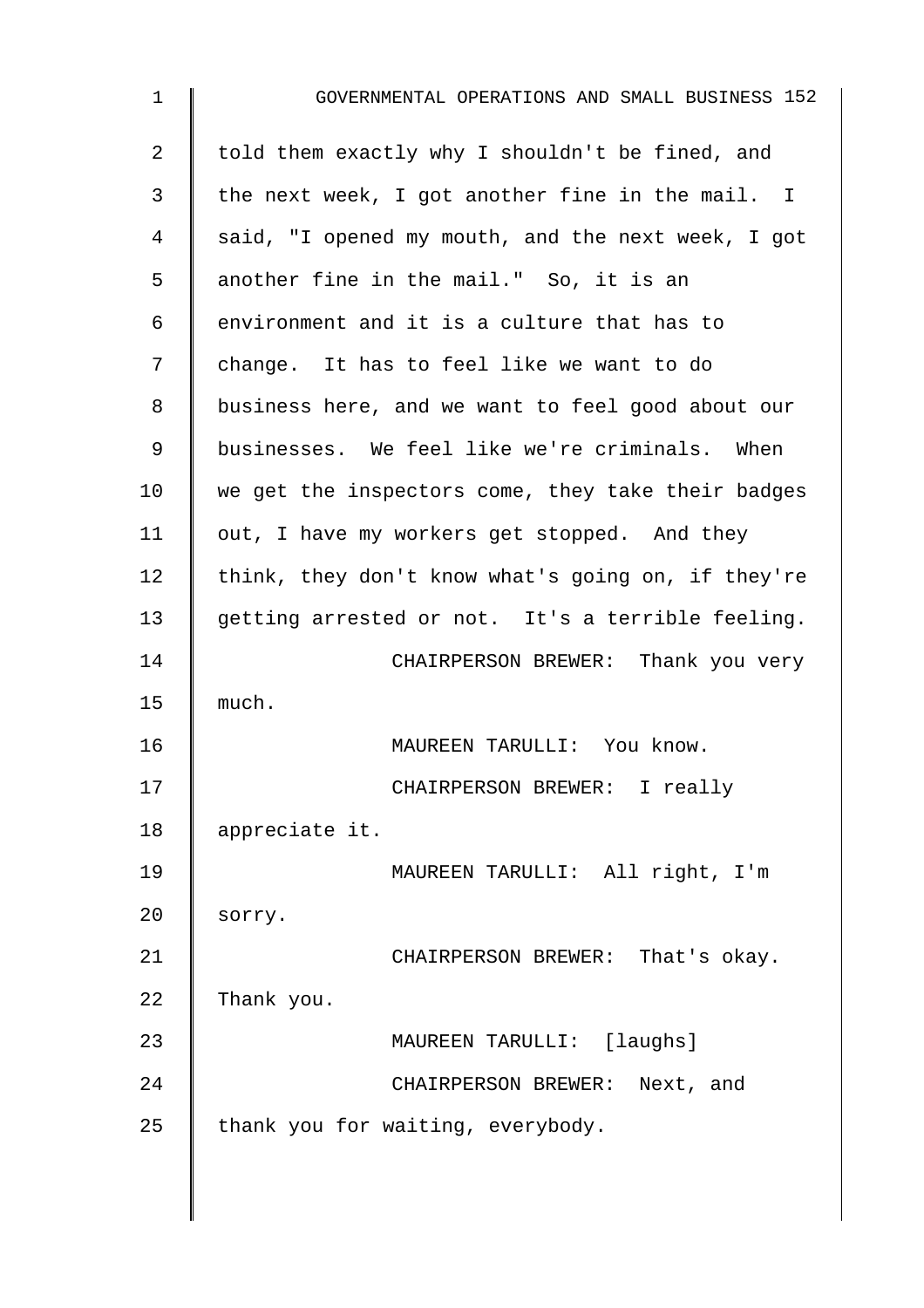| $\mathbf 1$    | GOVERNMENTAL OPERATIONS AND SMALL BUSINESS 153     |
|----------------|----------------------------------------------------|
| 2              | NICK PETRIE: Good afternoon, my                    |
| $\mathfrak{Z}$ | name is Nick Petrie, I'm the Small Business        |
| 4              | Organizer with Make the Road New York. I - -       |
| 5              | Jesus. Just really quickly to do an intro, so      |
| 6              | what we've given is the prepared statements, and   |
| 7              | they're both in English and Spanish. If it         |
| 8              | pleases the Chairs, we'd love, so Juan is a        |
| 9              | monolingual Spanish speaker. If he can read his    |
| 10             | statement and then I'll be translating as we go.   |
| 11             | We'd also just really like to thank Chair Diana    |
| 12             | Reyna, Chair Gale Brewer, Speaker Christine Quinn. |
| 13             | we can open for questions afterward and we're      |
| 14             | looking forward to that dialogue. And then also,   |
| 15             | Council Member Reyna was already kind enough to    |
| 16             | speak some of Edgar's story. I mentioned to him    |
| 17             | and he's really excited that that happened. I in   |
| 18             | the interest of time will maybe just add a couple  |
| 19             | tiny details to that, but the major points of that |
| 20             | I think were made, which is I'm really glad that   |
| 21             | that happened, and his voice was already in the    |
| 22             | conversation.                                      |
| 23             | JUAN DEJESUS: [Spanish, translated                 |
| 24             | by Nick Petrie] First, please permit me to greet   |
| 25             | everyone. Thank you so much for being here for     |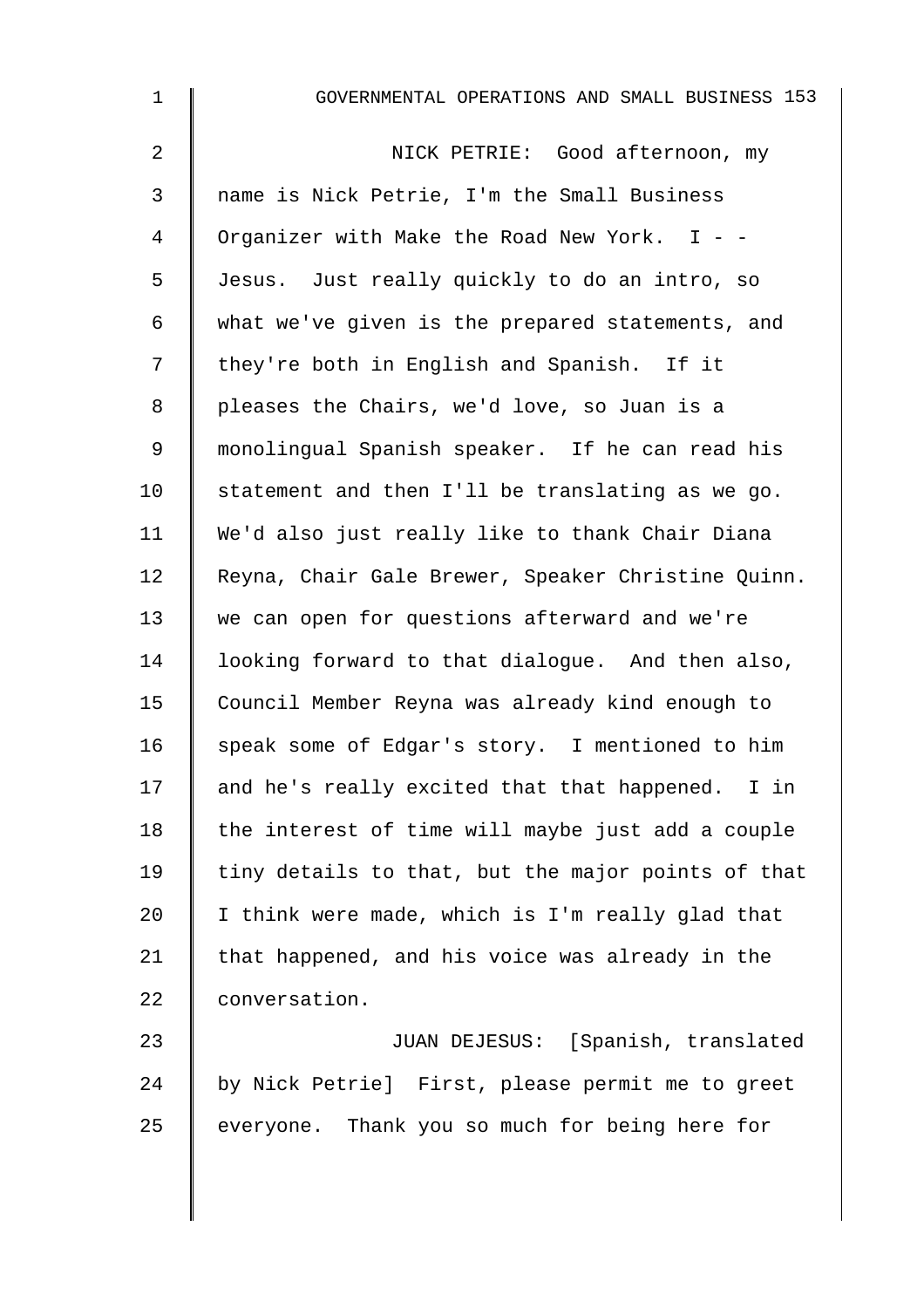| $\mathbf 1$    | GOVERNMENTAL OPERATIONS AND SMALL BUSINESS 154     |
|----------------|----------------------------------------------------|
| $\overline{a}$ | this marvelous day. My name is Juan DeJesus. I'm   |
| 3              | the owner of a cellular store. I am originally     |
| 4              | from the Dominican Republic. When I came to this   |
| 5              | country, I came with a dream. I sold my store in   |
| 6              | the Dominican Republic and brought that money and  |
| 7              | those resources to invest in this country. I am    |
| 8              | very proud to be the owner of my own business and  |
| 9              | with the help of God, I hope to expand my          |
| 10             | business. But it seems that often the City of New  |
| 11             | York doesn't want to work together with the small  |
| 12             | businesses. The small businesses are dedicated to  |
| 13             | the health of our communities, and the development |
| 14             | of our communities, and to succeed together. But   |
| 15             | often, the enforcement of the regulation is very   |
| 16             | arbitrary. There are many, many regulations and    |
| 17             | they are always changing. So without               |
| 18             | communication between us, the small businesses,    |
| 19             | and the Departments, for us the small business     |
| 20             | owners, it is impossible for us to follow all the  |
| 21             | regulations without clear communication. In some   |
| 22             | cases, it seems that the Departments are more      |
| 23             | interested in fining the businesses than they are  |
| 24             | in working together with the businesses. My story  |
| 25             | is indicative. For my business, I had to renew a   |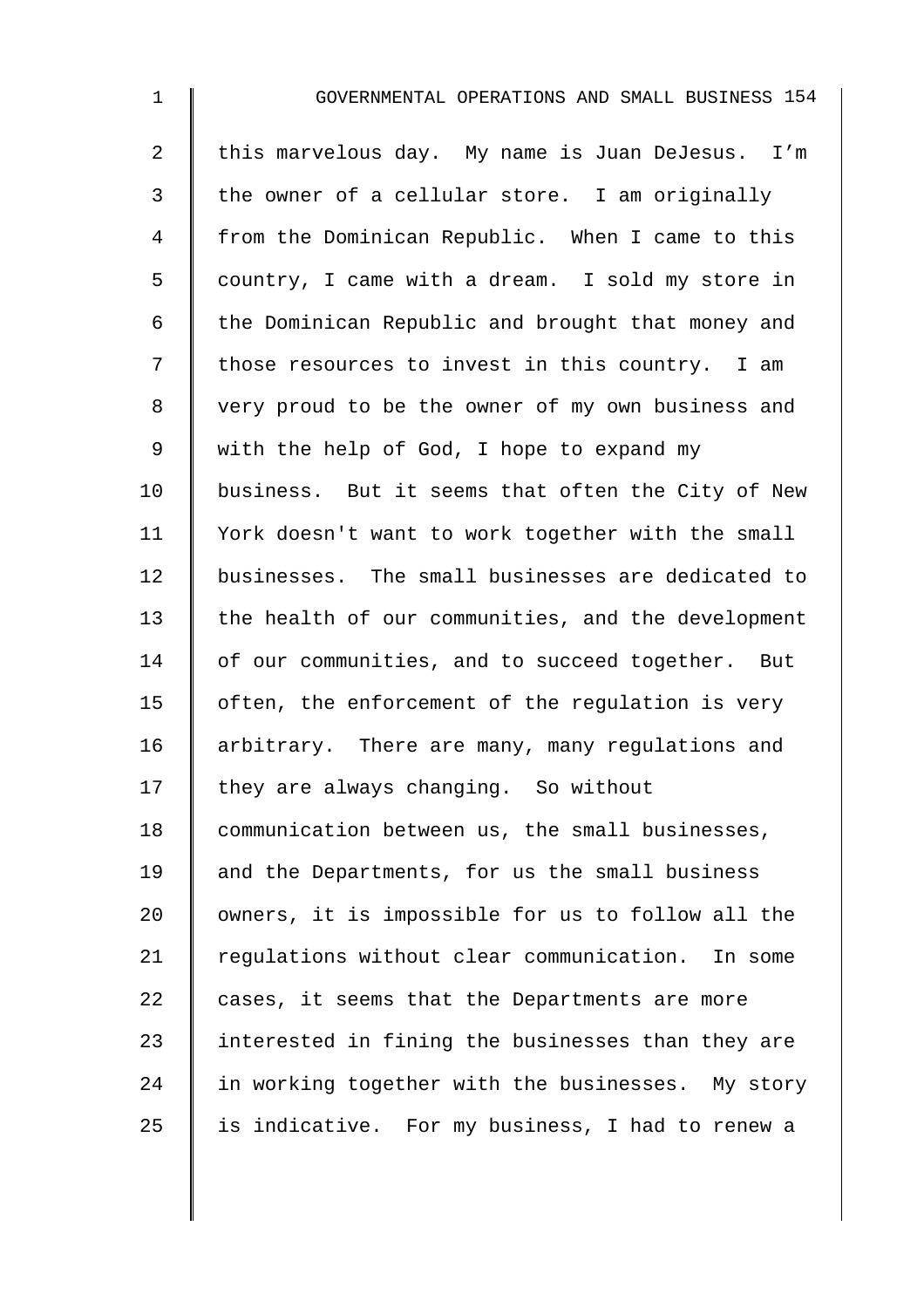| $\mathbf{1}$   | GOVERNMENTAL OPERATIONS AND SMALL BUSINESS 155     |
|----------------|----------------------------------------------------|
| $\overline{2}$ | license. So I did it by way of the internet,       |
| 3              | because I didn't have time to leave my business    |
| 4              | and go to this, so I did it through the computer.  |
| 5              | So, afterward I received a receipt that said,      |
| 6              | "You've paid for your license." So it seems that   |
| 7              | the Department of Consumer Affairs had sent the    |
| 8              | license to the wrong address, I don't know what    |
| 9              | happened, but I never received a copy. The         |
| 10             | Department did not communicate with me, that I,    |
| 11             | that the license had not arrived and been returned |
| 12             | back to the Department a long time passed, and I   |
| 13             | didn't receive my license. So an inspector came    |
| 14             | to my business and saw that I had an expired       |
| 15             | license. I showed him the receipt that I had,      |
| 16             | that was showing that I had already paid for the   |
| 17             | license fee. We couldn't communicate, I didn't     |
| 18             | receive any translation services. It seemed        |
| 19             | everyone was a little bit bothered, and then we    |
| 20             | couldn't talk about what was actually happening.   |
| 21             | So, finally, after trying to communicate, he said, |
| 22             | "You have to sign this document," and so I signed  |
| 23             | it. So, a month later I received an email that I   |
| 24             | had missed a date, the date to appeal, or to fight |
| 25             | the charge originally, and that I was going to be  |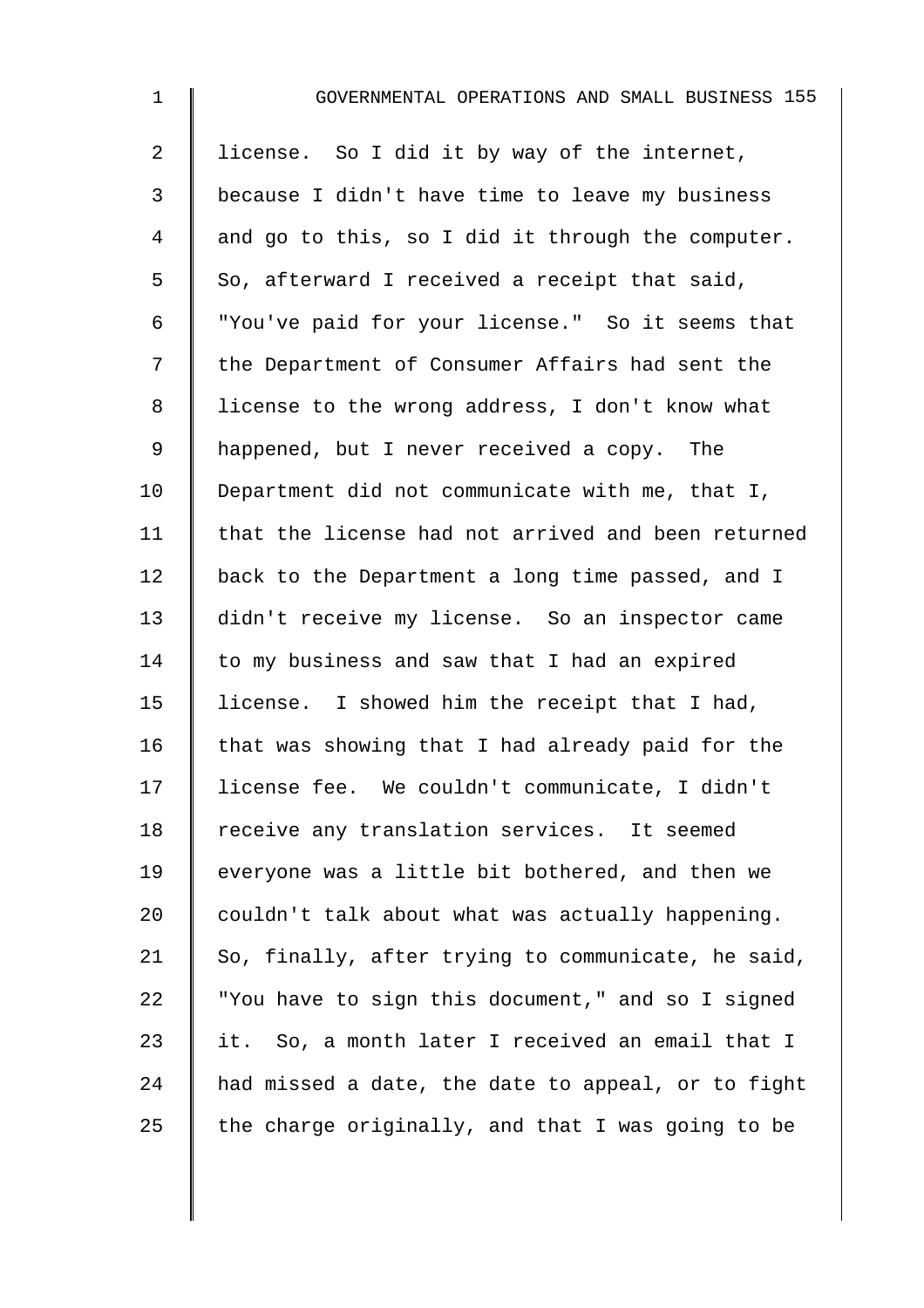| $\mathbf{1}$   | GOVERNMENTAL OPERATIONS AND SMALL BUSINESS 156     |
|----------------|----------------------------------------------------|
| $\overline{2}$ | fined \$1,000. I feel the inspector was a little   |
| 3              | bit abusive. So my license was paid, he could see  |
| 4              | that it was paid with the receipt, but still, he   |
| 5              | fined me. The other thing is I don't understand    |
| 6              | why I couldn't receive translation services by     |
| 7              | phone. The inspector understood that we couldn't   |
| 8              | communicate correctly. So the inspector never      |
| $\mathsf 9$    | told me in a language that I understand when I was |
| 10             | supposed to go to my court date. And then he       |
| 11             | never told me and then he just left. Therefore, I  |
| 12             | believe that this fine is unjust, with my heart I  |
| 13             | believe that this fine is unjust. I always try to  |
| 14             | follow all of the regulations that I need to for   |
| 15             | my store. I followed with paying for the license,  |
| 16             | I paid for the license on time, because I believe  |
| 17             | that's my responsibility. When I received the      |
| 18             | message that I was being fined by DCA, I went      |
| 19             | there, I had to lose an entire day of work and     |
| 20             | close my business. And I went there to see what I  |
| 21             | could do, talk to them, to talk to them. So I      |
| 22             | went there to ask him "What could I do?" And when  |
| 23             | I went, I found that they had my license in a file |
| 24             | for returned documents. So, just as like I had     |
| 25             | the responsibility to pay for my license, I        |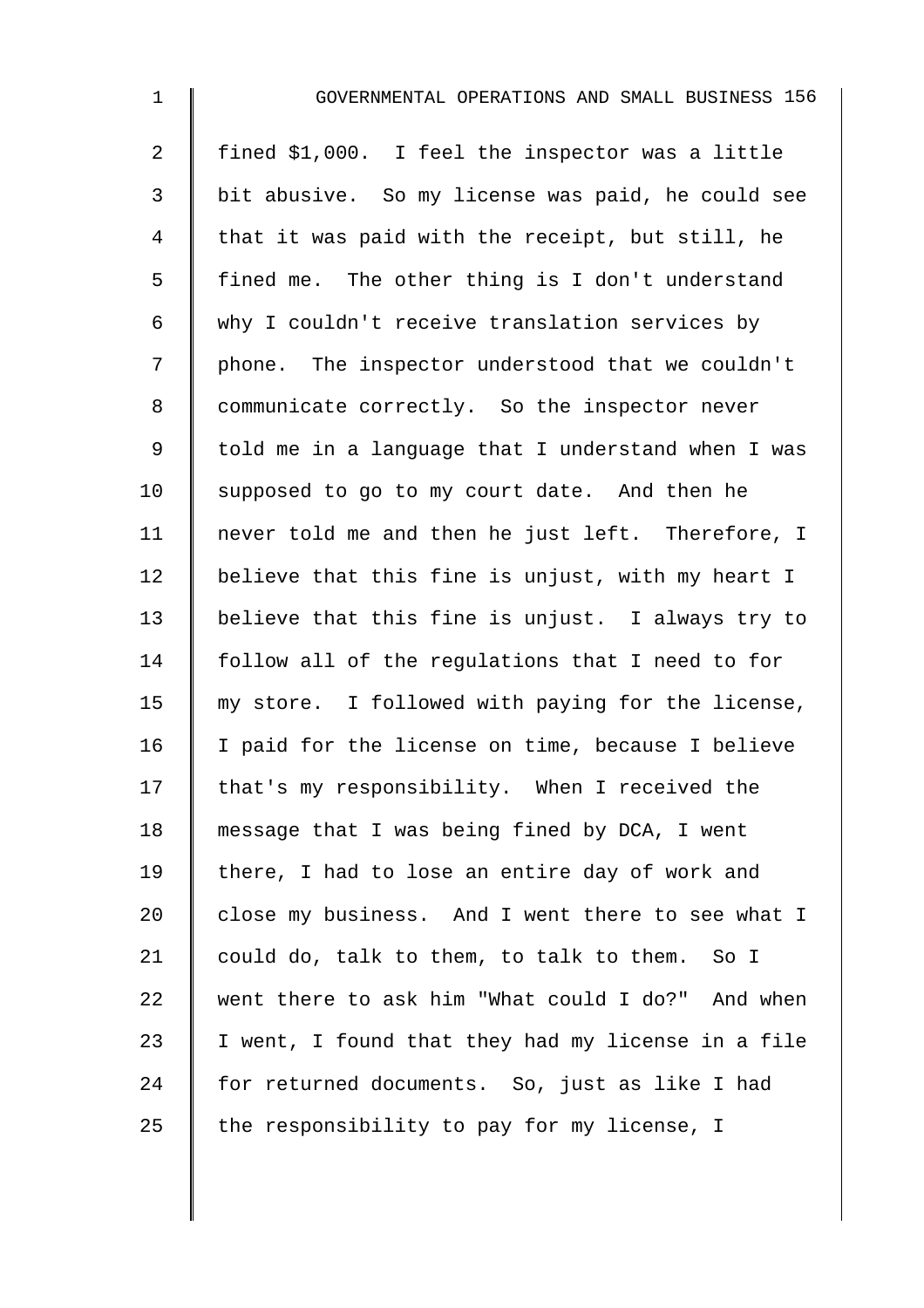| $\mathbf 1$    | GOVERNMENTAL OPERATIONS AND SMALL BUSINESS 157     |
|----------------|----------------------------------------------------|
| $\overline{2}$ | believe that they have the responsibility to send  |
| 3              | me my license if when they send me the license and |
| 4              | it returned, they should have tried to communicate |
| 5              | with me, tell me that the license had been         |
| 6              | returned, and sent it to the right address, resend |
| 7              | it to my business address, because they had        |
| 8              | different addresses, and they sent to the wrong    |
| $\mathsf 9$    | place. Yeah, so I think that they should have      |
| 10             | tried to communicate with me to tell me what was   |
| 11             | going on. So, it's a joke, what is funny about     |
| 12             | the situation is that when they needed to inform   |
| 13             | me about the situation with my license, they       |
| 14             | couldn't find me and couldn't communicate with me, |
| 15             | but when they needed to inform me that I was being |
| 16             | fined, they called me, sent me a text message,     |
| 17             | emailed me, sent a letter to my home and to my     |
| 18             | business. Yeah. I believe that my story shows      |
| 19             | that it's necessary to support regulatory reform.  |
| 20             | The proposals with Intro 949, 941, and 942 would   |
| 21             | support small businesses, these proposals would    |
| 22             | begin the process. Also, my story shows that it's  |
| 23             | necessary to have language access, to have         |
| 24             | translation. These proposals are the first steps   |
| 25             | or actions in order to change the relationship     |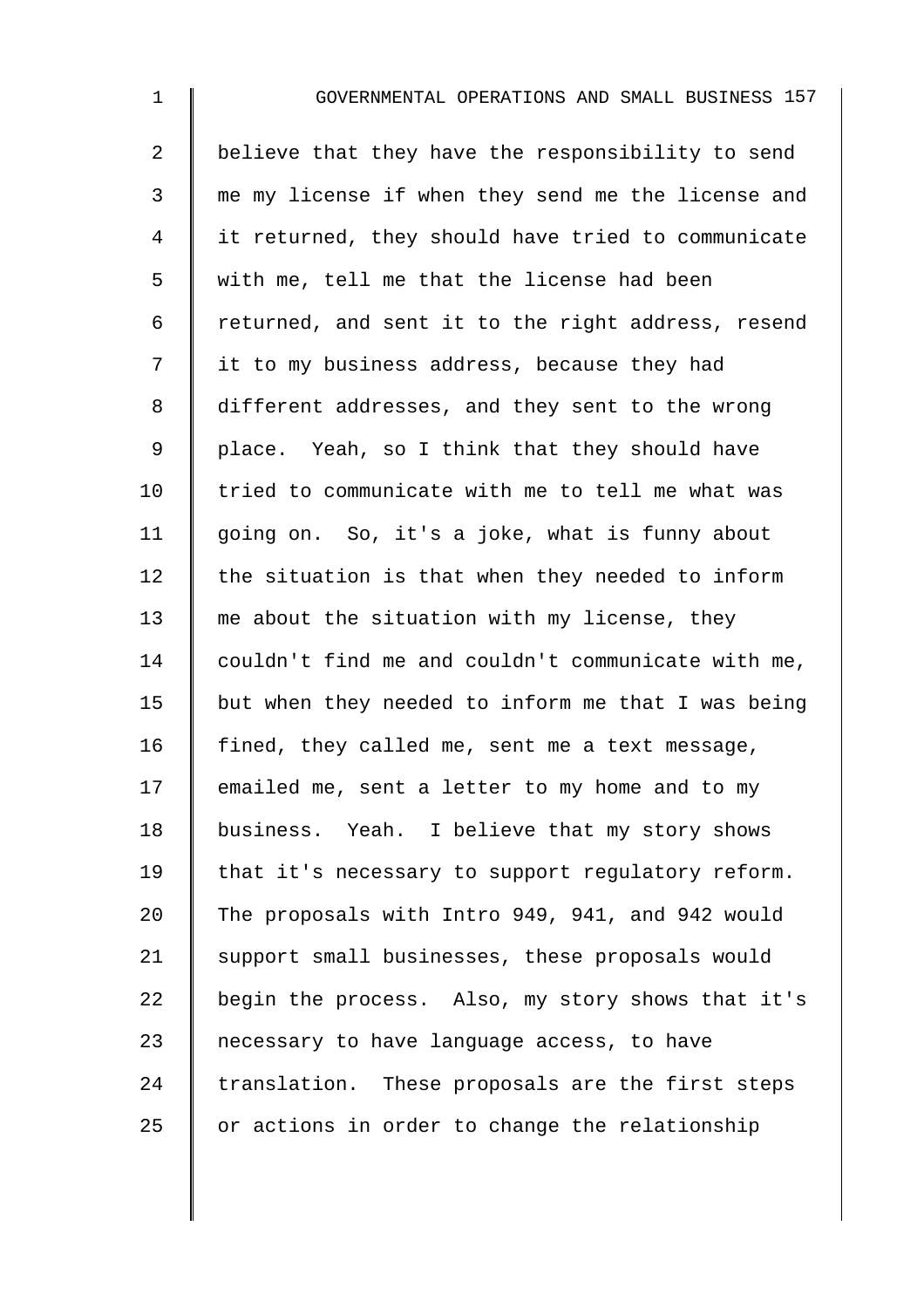| $\mathbf{1}$   | GOVERNMENTAL OPERATIONS AND SMALL BUSINESS 158       |
|----------------|------------------------------------------------------|
| $\overline{a}$ | between the City and the small businesses. We the    |
| 3              | small businesses want to work together with the      |
| 4              | City in order to be successful. I had the vision     |
| 5              | to expand my business, but now like many other       |
| 6              | businesspeople in New York, I have a lot of fear,    |
| 7              | I'm very afraid that I could lose my business and    |
| 8              | my investment in a single inspection, if I were to   |
| 9              | receive two more fines like the one that I           |
| 10             | received, I would have to close my business. So,     |
| 11             | only we the small businesses, we want to overcome    |
| 12             | and we want to grow together in this great nation.   |
| 13             | Thank you so much for helping.                       |
| 14             | CHAIRPERSON BREWER: A couple                         |
| 15             | questions. Ms. Torulli, you must be one of the       |
| 16             | few women owned carting companies, right?            |
| 17             | Congratulations. Is there an association? And if     |
| 18             | there is or isn't, do you meet with Ms. Hymen        |
| 19             | [phonetic] and the BIC, or do they ever ask for      |
| 20             | your input? Do they ever say, "Are there some        |
| 21             | issues we could do to work on the roots or agency    |
| 22             | coordination?" or anything at all at the BIC?<br>No. |
| 23             | You need the microphone, I'm sorry.                  |
| 24             | MAUREEN TARULLI: There is a                          |
| 25             | national solid waste association. In '98, or         |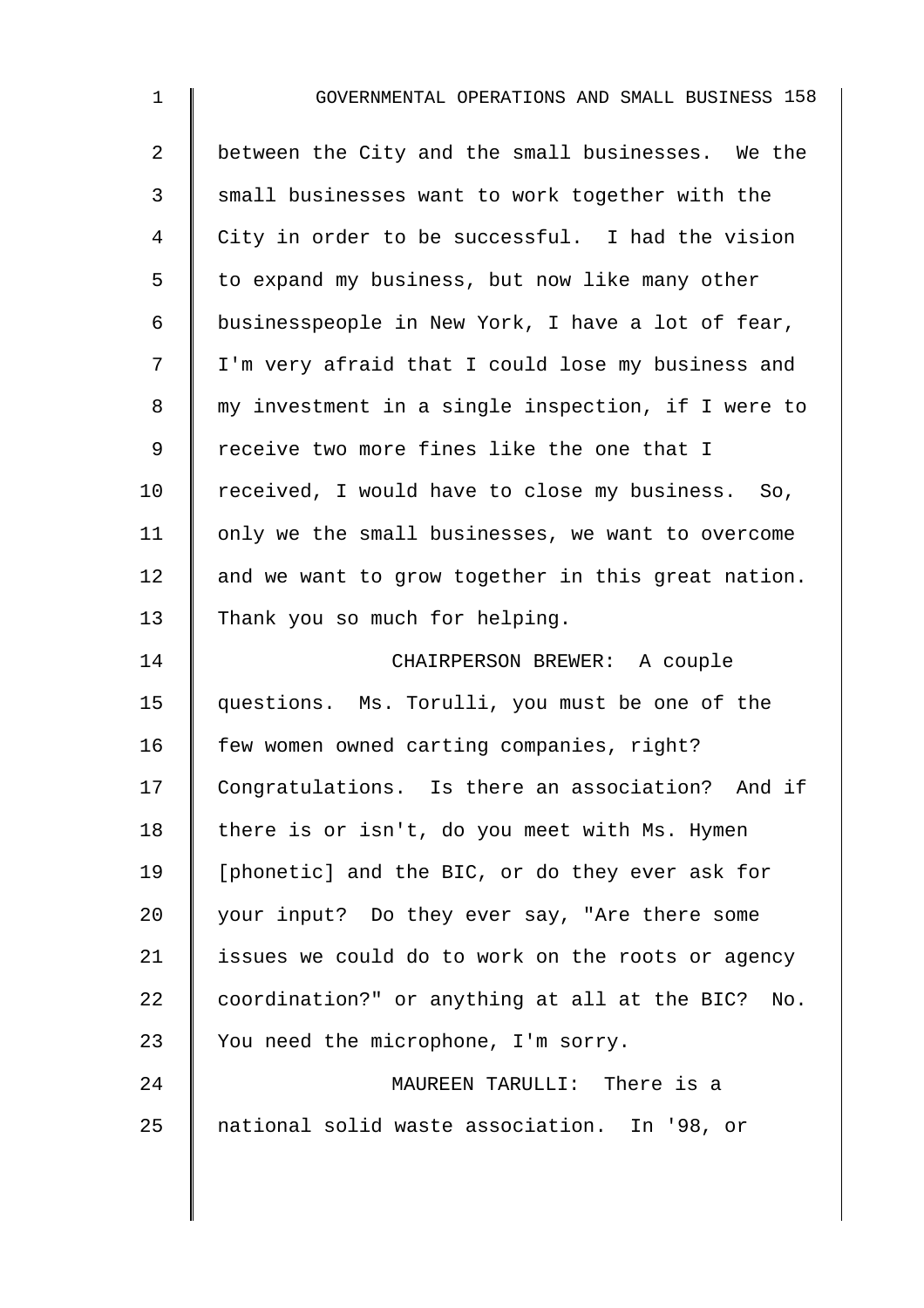| 1              | GOVERNMENTAL OPERATIONS AND SMALL BUSINESS 159     |
|----------------|----------------------------------------------------|
| $\overline{2}$ | maybe even earlier, when Giuliani was Mayor, the   |
| 3              | Local Law 42 made it where you were not allowed to |
| 4              | belong to an association unless they, the business |
| 5              | at the time was the Treadways [phonetic]           |
| 6              | Commission--                                       |
| 7              | CHAIRPERSON BREWER: Right.                         |
| 8              | MAUREEN TARULLI: --approved the                    |
| 9              | association.                                       |
| 10             | CHAIRPERSON BREWER: Right.                         |
| 11             | MAUREEN TARULLI: So, a lot of the                  |
| 12             | business owners became part of the national solid  |
| 13             | waste organization.                                |
| 14             | CHAIRPERSON BREWER: I see, yeah.                   |
| 15             | MAUREEN TARULLI: But the national                  |
| 16             | solid waste association--                          |
| 17             | CHAIRPERSON BREWER: Good guys,                     |
| 18             | really good guys.                                  |
| 19             | MAUREEN TARULLI: Yeah.<br>And                      |
| 20             | everyone knows here, New York is a different       |
| 21             | animal. New York City is totally different doing   |
| 22             | business here, than anywhere else in this country, |
| 23             | just picking up garbage is different, never mind,  |
| 24             | you know--                                         |
| 25             | CHAIRPERSON BREWER: Right, no, I'm                 |
|                |                                                    |
|                |                                                    |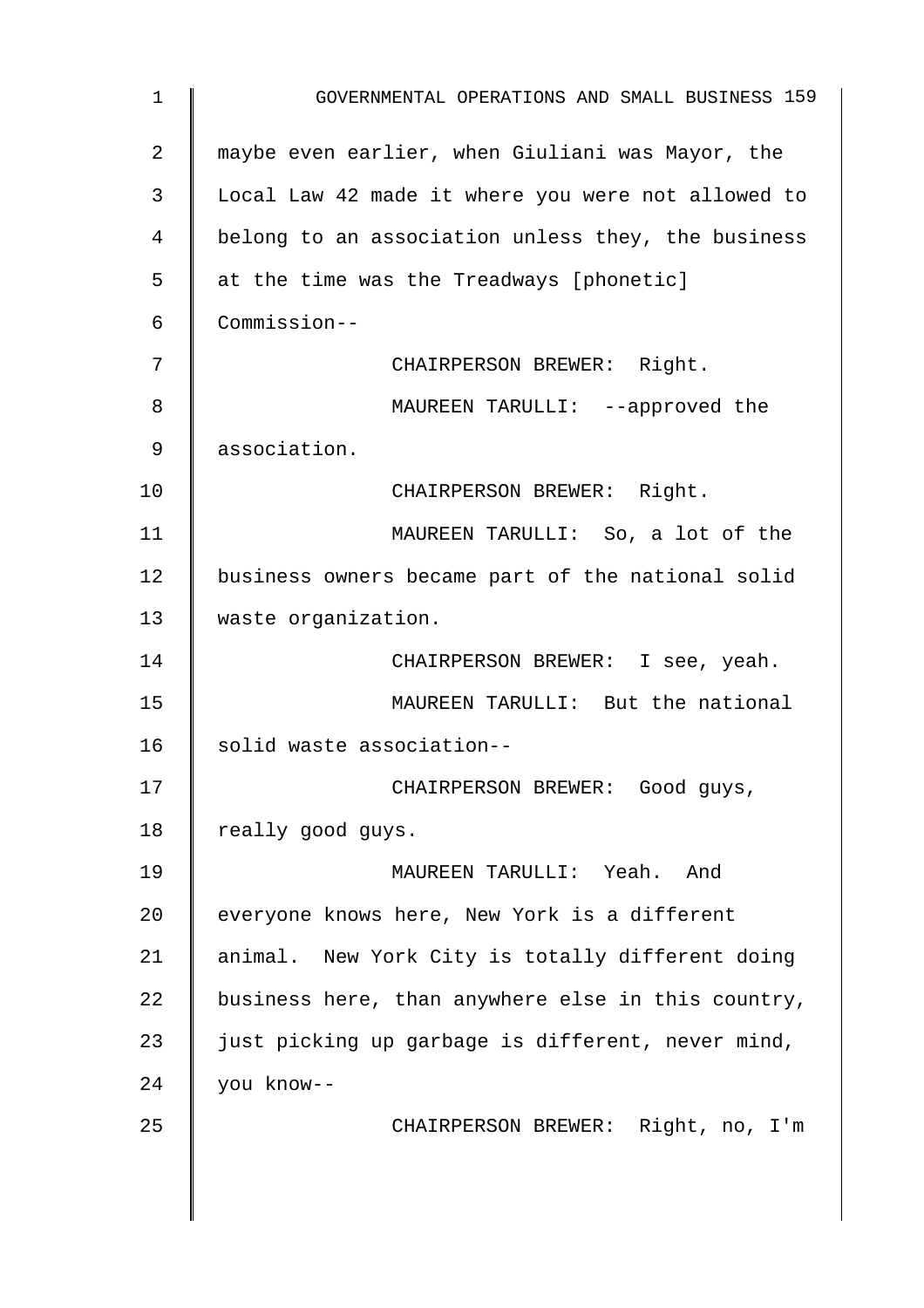| $\mathbf 1$ | GOVERNMENTAL OPERATIONS AND SMALL BUSINESS 160    |
|-------------|---------------------------------------------------|
| 2           | familiar.                                         |
| 3           | MAUREEN TARULLI: And so, I don't                  |
| 4           | belong to it right now. I did belong to it, but I |
| 5           | couldn't afford it. So, if you don't belong to    |
| 6           | that association, they are at least giving the    |
| 7           | members some information. But because I don't     |
| 8           | belong to it--                                    |
| 9           | CHAIRPERSON BREWER: So there are                  |
| 10          | probably others who don't belong, too.            |
| 11          | MAUREEN TARULLI: Oh, yes, yes.                    |
| 12          | CHAIRPERSON BREWER: Okay, all                     |
| 13          | right, that's helpful. Maybe we'll try to get you |
| 14          | to meet with - -                                  |
| 15          | MAUREEN TARULLI: [interposing]                    |
| 16          | Yeah, there's the, but the problem is I'm         |
| 17          | regulated by so many different agencies.          |
| 18          | CHAIRPERSON BREWER: No, I hear                    |
| 19          | you, but BIC is the one that should be looking at |
| 20          | that.                                             |
| 21          | MAUREEN TARULLI: Right, right.                    |
| 22          | CHAIRPERSON BREWER: In addition to                |
| 23          | that, you know. Mr. De Jesus, when you met with   |
| 24          | the gentleman who came into the, was the material |
| 25          | that he gave you to sign in just English?         |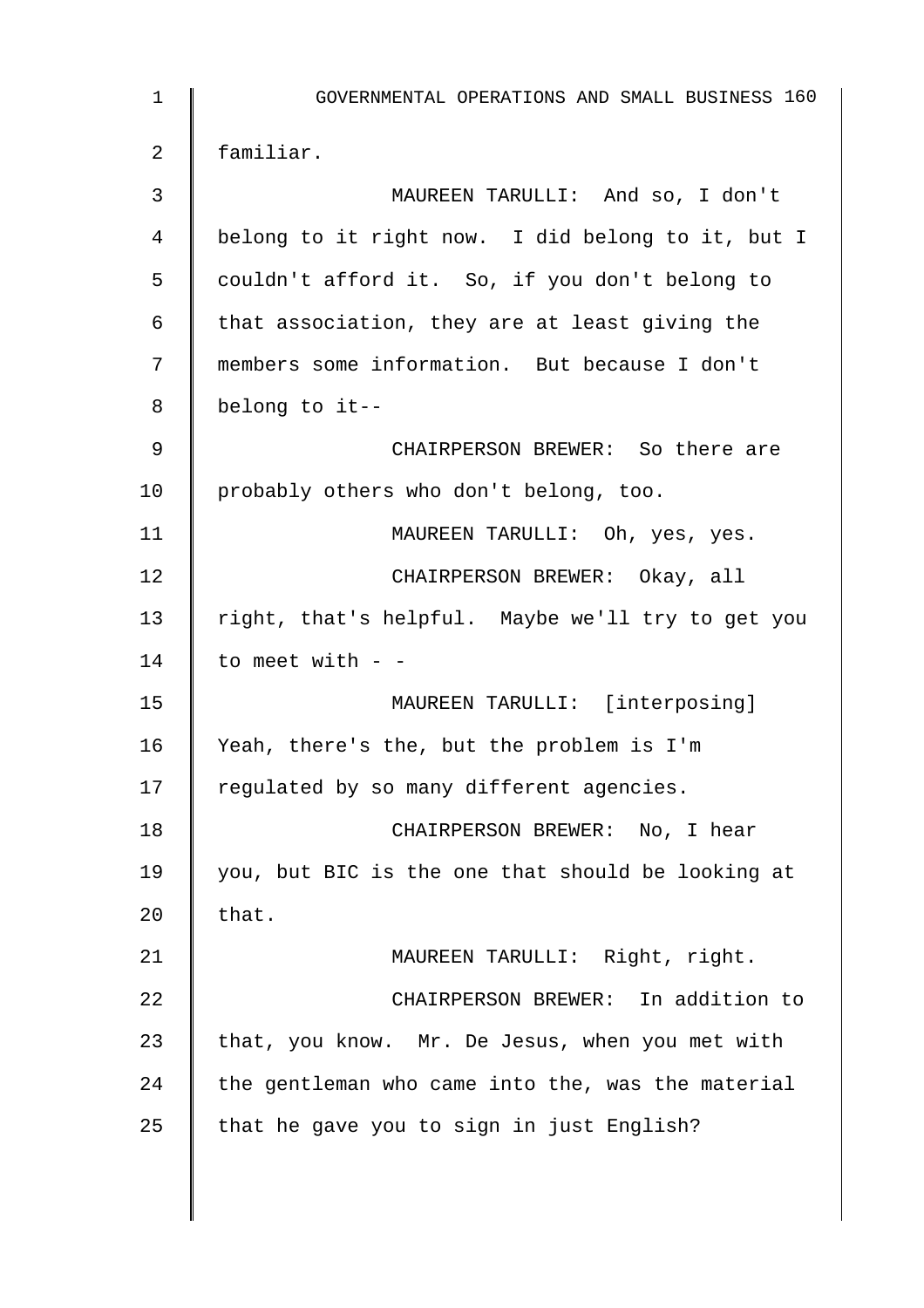| $\mathbf 1$ | GOVERNMENTAL OPERATIONS AND SMALL BUSINESS 161    |
|-------------|---------------------------------------------------|
| 2           | JUAN DEJESUS: Yes.                                |
| 3           | CHAIRPERSON BREWER: I think that's                |
| 4           | probab--I believe that's illegal. So that's       |
| 5           | something to look at. That's one of the           |
| 6           | regulations that we passed that I think makes     |
| 7           | sense.                                            |
| 8           | JUAN DEJESUS: [Translation]                       |
| 9           | CHAIRPERSON BREWER: And secondly                  |
| 10          | when you went down and took, unfortunately, a day |
| 11          | off from work to go talk to the Department of     |
| 12          | Consumer Affairs, was there translation there? In |
| 13          | other words, when you walked in, were you greeted |
| 14          | respectfully? Were, was there translation         |
| 15          | available to figure out where your sitting in the |
| 16          | file material was?                                |
| 17          | JUAN DEJESUS: [Spanish,                           |
| 18          | translation provided by Nick Petrie] No, there    |
| 19          | were not, there was someone there that was doing  |
| 20          | something, and I asked them for the favor to help |
| 21          | me translate.                                     |
| 22          | CHAIRPERSON BREWER: Okay. But                     |
| 23          | anyway, thank you very much.                      |
| 24          | JUAN DEJESUS: [Spanish,                           |
| 25          | translation provided by Nick Petrie] So, someone  |
|             |                                                   |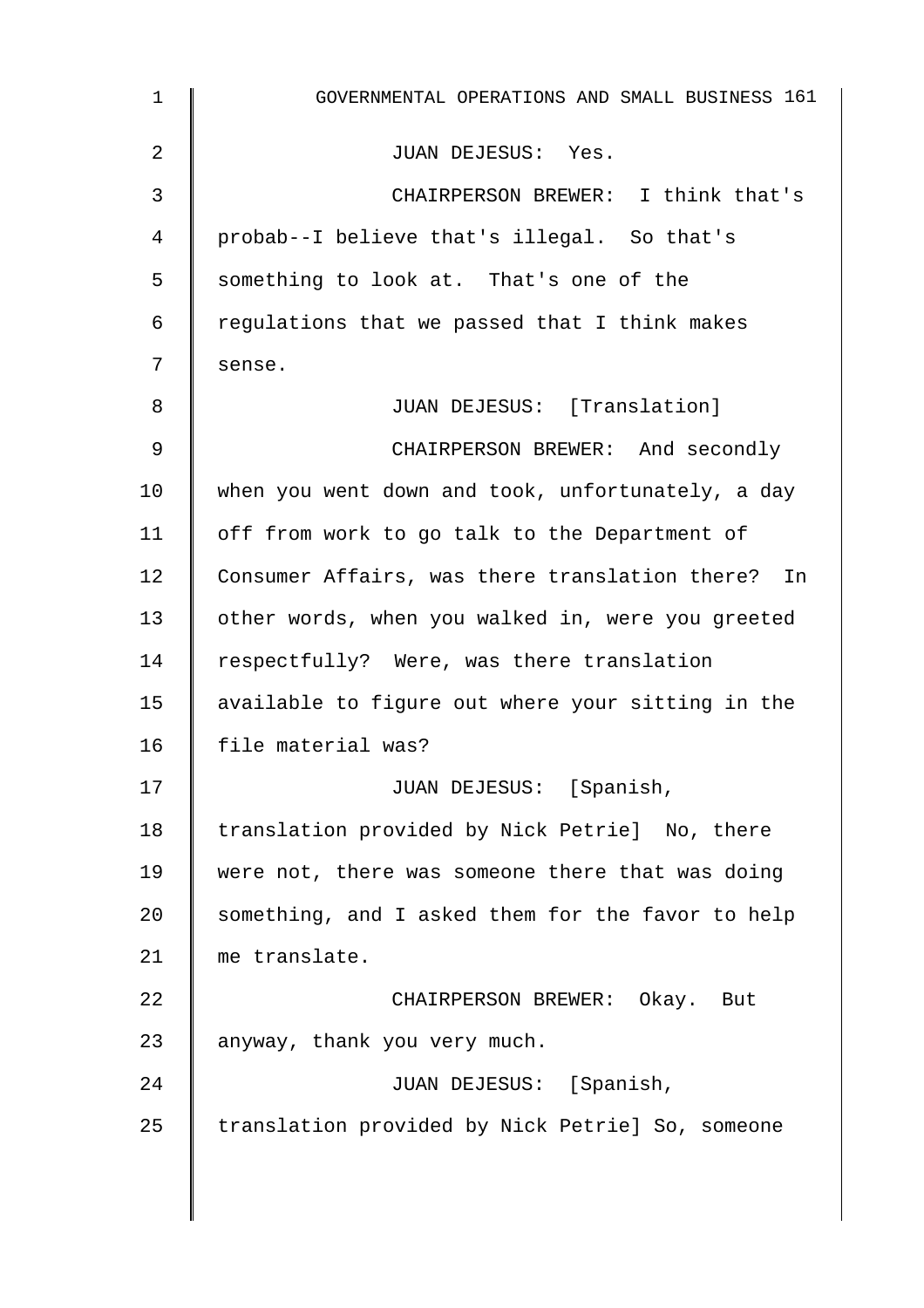1 GOVERNMENTAL OPERATIONS AND SMALL BUSINESS 162 2 was there, not an employee, just someone who was  $3 \parallel$  there. 4 **4** CHAIRPERSON BREWER: That's very 5 helpful. I think that everything that you just 6 described is not what is supposed to be. So, I 7 | really appreciate it. But Council Member, you 8 have questions. 9 CHAIRPERSON REYNA: Thank you, 10 Council Member Brewer. I just wanted to ask, 11 Senor DeJesus, [Spanish] 12 | JUAN DEJESUS: No. 13 || CHAIRPERSON REYNA: [Spanish] 14 | JUAN DEJESUS: No. 15 | CHAIRPERSON REYNA: Okay. So, I 16 asked Mr. DeJesus if he had received this 17 | particular bill of rights, and his answer was no. 18  $\parallel$  And at the agency, did he receive this bill of 19 | rights, and he said no. And so, language access 20 | bill, violated; bill of rights, violated. I don't 21  $\parallel$  know exactly at what point will we change the 22  $\parallel$  culture, via laws, because clearly the laws are 23  $\parallel$  not changing the culture. And the issue of what 24 does the store owner end up in pursuing justice, 25  $\parallel$  is still to be determined. [pause, background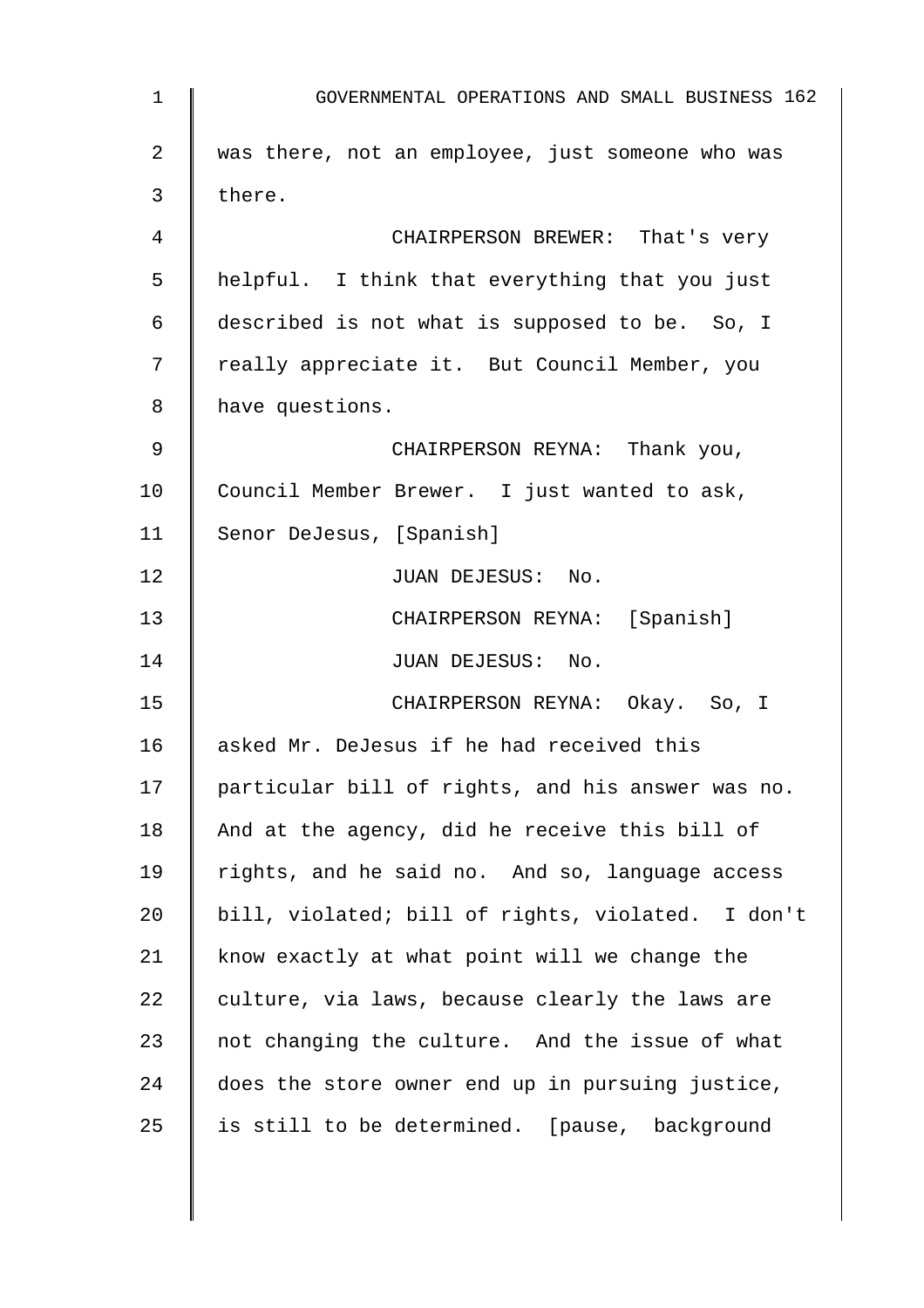| $\mathbf 1$ | GOVERNMENTAL OPERATIONS AND SMALL BUSINESS 163     |
|-------------|----------------------------------------------------|
| 2           | noise] So I just wanted to, you know, get clarity  |
| 3           | on that particular question, and I do appreciate   |
| 4           | the work that Make the Road has been working with  |
| 5           | the small business community. And Senior DeJesus,  |
| 6           | [Spanish]                                          |
| 7           | JUAN DEJESUS: Minihany [phonetic]                  |
| 8           | Grove.                                             |
| $\mathsf 9$ | CHAIRPERSON BREWER: Minihany                       |
| 10          | Grove. [Spanish] No, okay. I just wanted to ask    |
| 11          | what were the between streets of his location.     |
| 12          | His Council Member is Council Member Dilan, to see |
| 13          | if he's visited with, to see if he could file a    |
| 14          | complaint with the agency, concerning this         |
| 15          | particular case. So that the Council Member is     |
| 16          | aware and reaches out to the Department of         |
| 17          | Consumer Affairs. Thank you very much. And if      |
| 18          | you can make a formal complaint, as far as this    |
| 19          | particular case is concerned, and any other, to    |
| 20          | the www.nyc.gov/customersurvey, it would be        |
| 21          | helpful to just have a recording of this           |
| 22          | particular complaint, so that we can certainly     |
| 23          | continue to follow up. So, [Spanish]               |
| 24          | CHAIRPERSON BREWER: Thank you all                  |
| 25          | very much, thank you for this panel. Do you want   |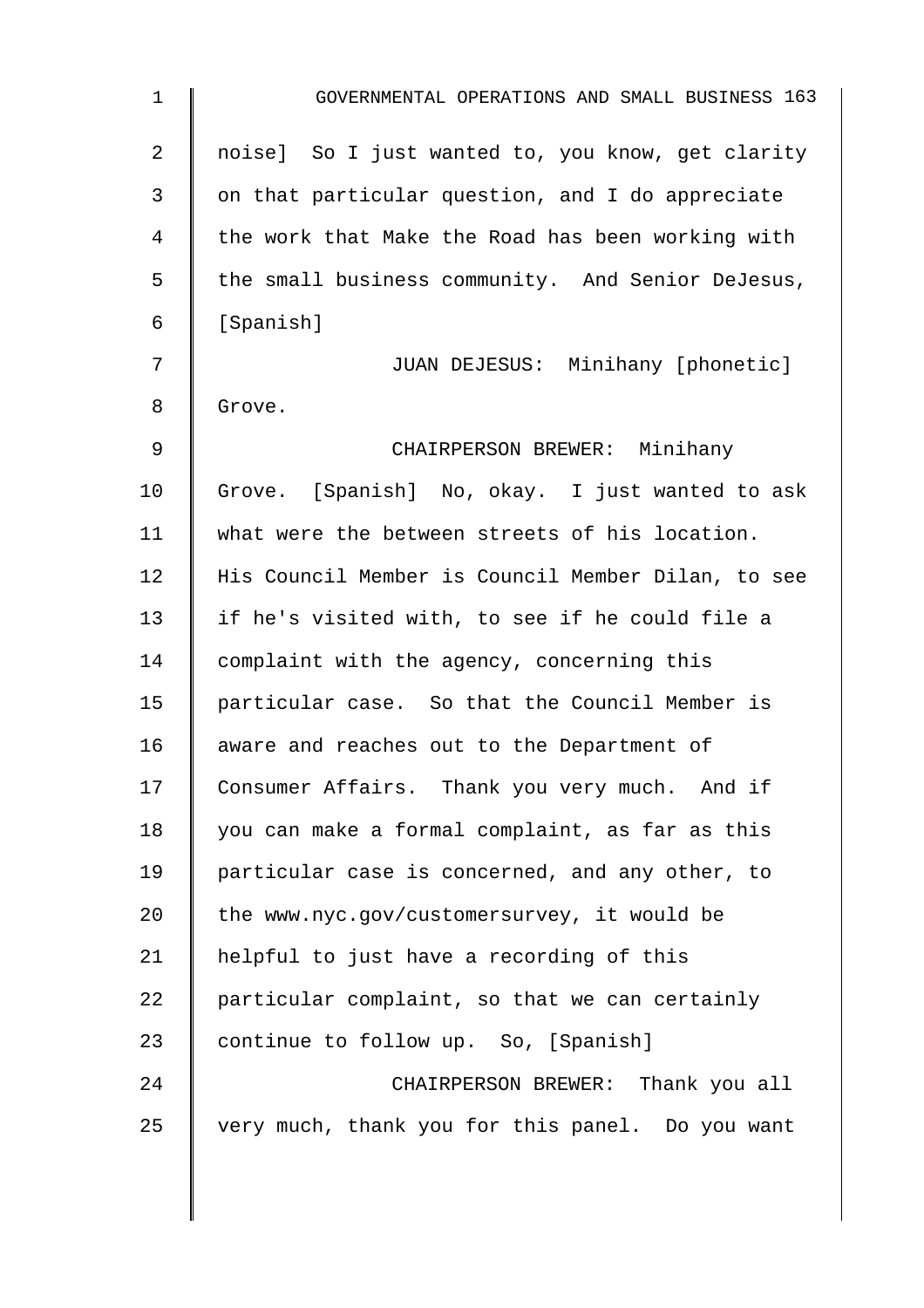| $\mathbf 1$ | GOVERNMENTAL OPERATIONS AND SMALL BUSINESS 164   |
|-------------|--------------------------------------------------|
| 2           | to add something?                                |
| 3           | NICK PETRIE: I would love to just                |
| 4           | be able to add a part of Edwin's statement.      |
| 5           | Again, I thank Council Member Reyna for bringing |
| 6           | those issues to light, and I think particularly  |
| 7           | talking about the prohibitive costs of fighting  |
| 8           | violations, for small business owners,           |
| 9           | particularly - - where Make the Road is working, |
| 10          | this is something that I hear about every day.   |
| 11          | And I just wanted to include the last quick      |
| 12          | section of his, just because it brings up some   |
| 13          | other points that have been made, I think it's   |
| 14          | worthwhile. So starting from after where Council |
| 15          | Member Reyna had read, so it says, and this is   |
| 16          | from Edwin Andrade, his Wyckoff 99 cent store.   |
| 17          | "Now, I'm worried about the next inspection. We  |
| 18          | are already saving money because the fines seem  |
| 19          | inevitable. I see so many of my neighbors        |
| 20          | closing, in just a few blocks around my store,   |
| 21          | three stores have closed. A CD store on my block |
| 22          | closed because the owner couldn't pay a \$1,500  |
| 23          | fine. A medical clinic down the road closed      |
| 24          | because of too many expensive fines. The grocery |
| 25          | store on my corner has been fined for improper   |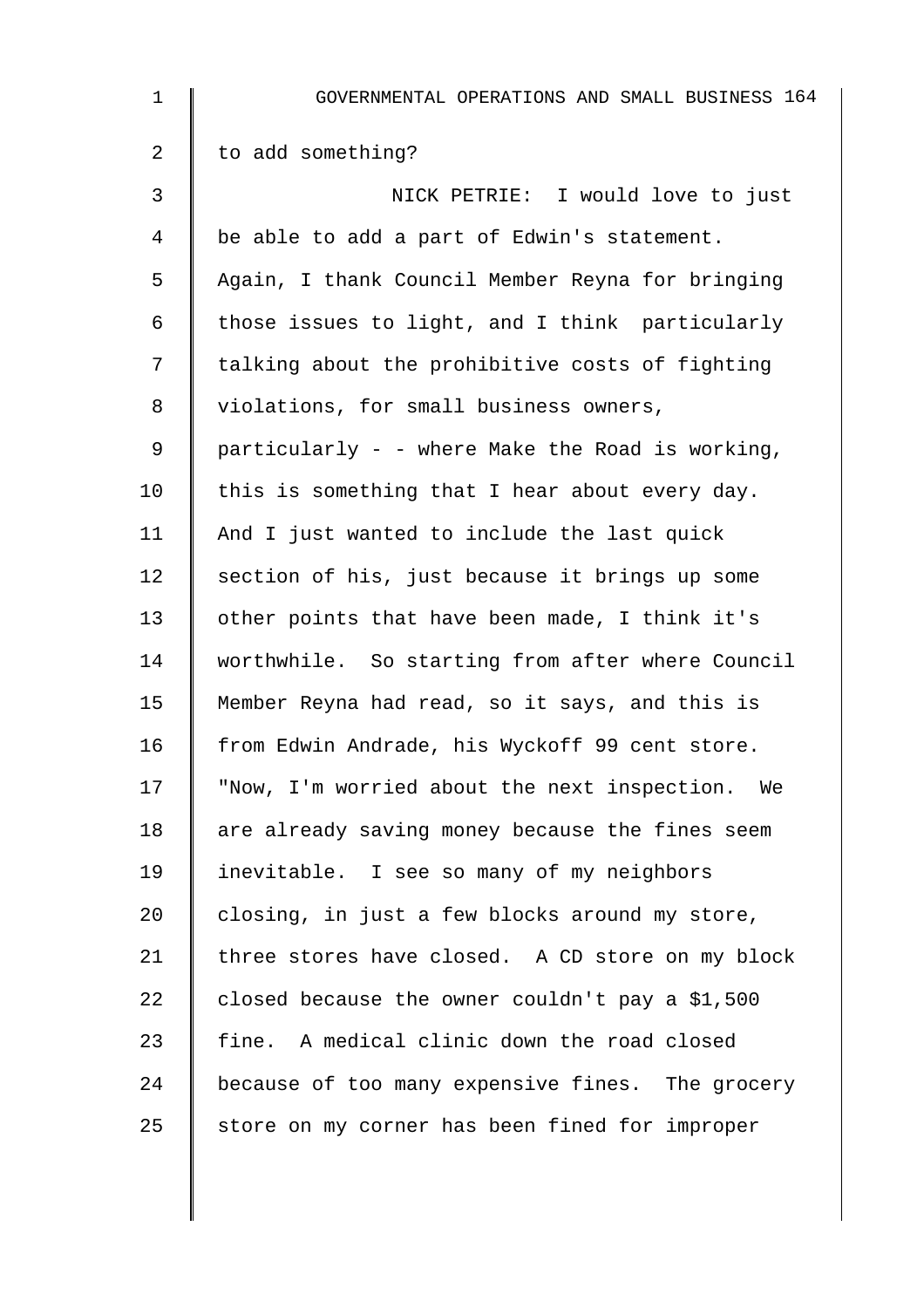| $\mathbf 1$    | GOVERNMENTAL OPERATIONS AND SMALL BUSINESS 165     |
|----------------|----------------------------------------------------|
| $\overline{a}$ | outdoor displays of produce, and the owner gave up |
| 3              | and sold the store. I must support regulatory      |
| $\overline{4}$ | reform so that small business can remain in        |
| 5              | business. I believe that the Fire Department       |
| $\epsilon$     | inspectors offer a perfect example of how          |
| 7              | inspections could work to benefit everybody. The   |
| 8              | Fire Department will spend half a day at your      |
| $\mathsf 9$    | store, and tell you what is broken. They write     |
| 10             | down the violations, so you know what to fix. For  |
| 11             | immediate issues, they require that you fix it     |
| 12             | right there, but for other issues, they give you   |
| 13             | time to fix it. Then, in a week, they return to    |
| 14             | make sure everything is better. This protects the  |
| 15             | Community while letting the business owners        |
| 16             | actually follow code, rather than just getting     |
| 17             | fined." So, again, I thought it was worthwhile to  |
| 18             | highlight that point, again cure periods being     |
| 19             | truly essential to be able to let small businesses |
| 20             | stay in business. Again, Juan's story really       |
| 21             | highlights the necessity of language access across |
| 22             | the city. And we are really, really enthusiastic   |
| 23             | when we see this legislation moving forward.<br>As |
| 24             | we've known for a while that in our neighborhoods  |
| 25             | small business are an essential part of the fabric |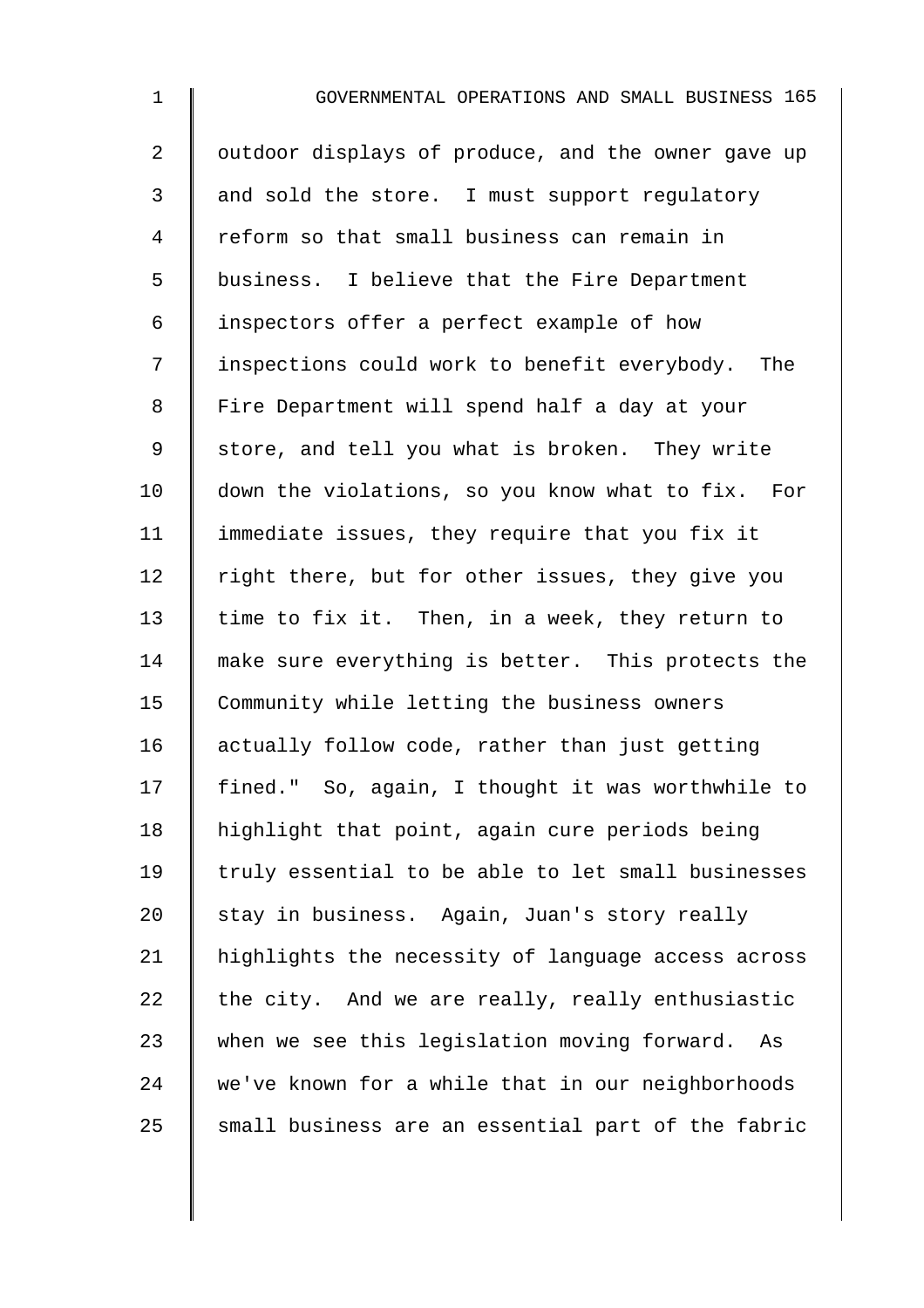| $\mathbf 1$     | GOVERNMENTAL OPERATIONS AND SMALL BUSINESS 166     |
|-----------------|----------------------------------------------------|
| 2               | of the neighborhood, and we're really excited to   |
| 3               | see the city moving forward toward a more          |
| 4               | productive, educational and positive relationship  |
| 5               | with small business owners, as opposed to more     |
| 6               | punitive.                                          |
| 7               | CHAIRPERSON BREWER: Thank you very                 |
| 8               | much. We note the Mayor's Office has been here     |
| 9               | taking notes the whole time, so we appreciate that |
| 10              | you're here and we will follow up on all avenues   |
| 11              | and thank you and it's a pleasure to work with     |
| 12 <sub>1</sub> | Council Member Reyna, and we thank all the staff   |
| 13              | members, I thank Will Colgrove from my office,     |
| 14              | too. Thank you.                                    |
| 15              | CHAIRPERSON REYNA: [laughs]                        |
| 16              | CHAIRPERSON BREWER: Thank you.                     |
| 17              | NICK PETRIE: Thank you so much.                    |
| 18              | [gavel]                                            |
| 19              | CHAIRPERSON BREWER: Adjourned.                     |
| 20              | [background noise then blank until                 |
| 21              | end]                                               |
|                 |                                                    |
|                 |                                                    |